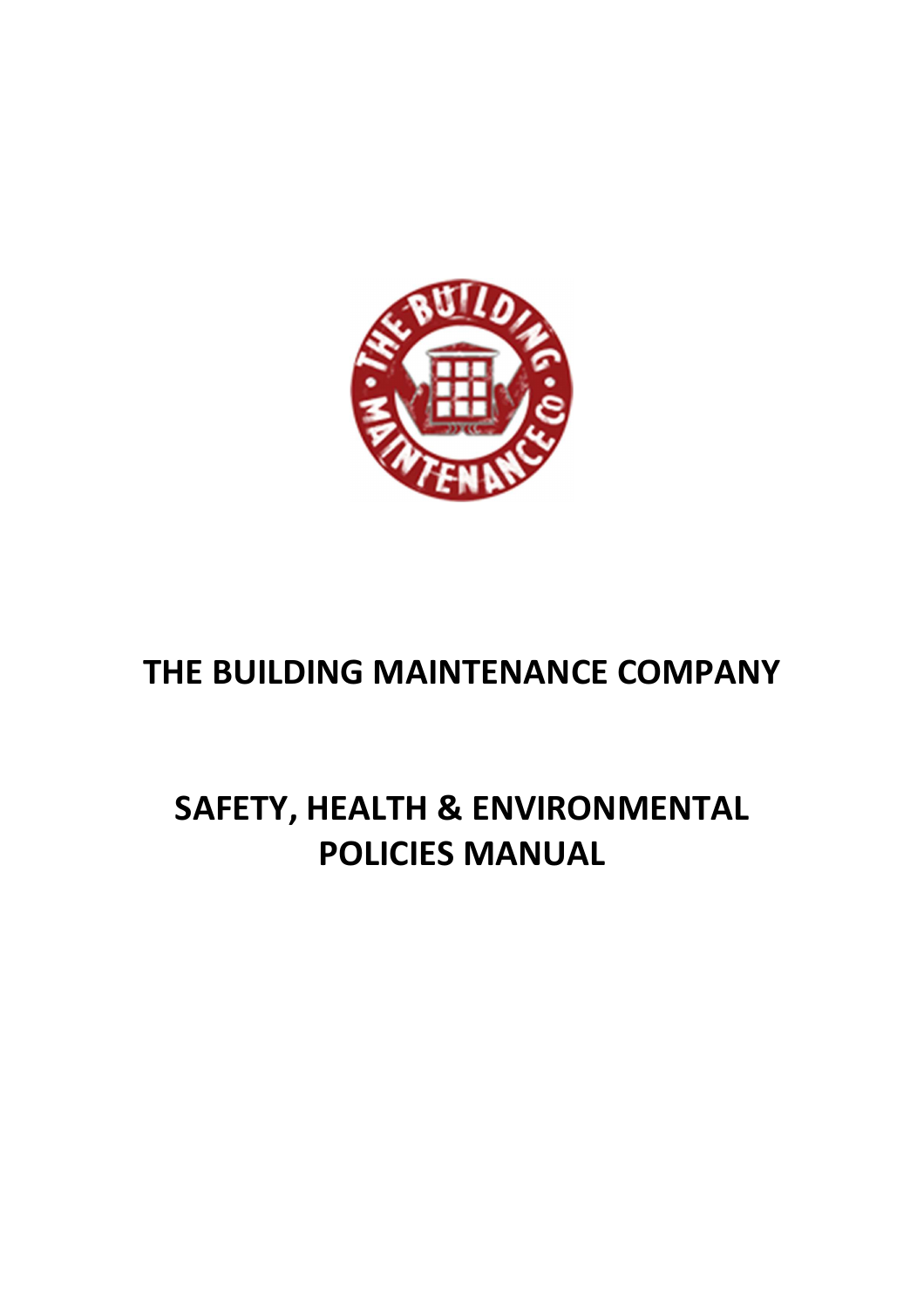

# **SAFETY, HEALTH AND ENVIRONMENTAL POLICIES INDEX**

(Page 1 of 2)

## **1.00 General Health & Safety Policy Statement**

1.01 Operation of General Policy

## **2.00 Environmental Management Policy Statement**

- 2.01 Operation of Environmental Policy
- 2.10 Environmental Aspects & Impacts

## **3.00 Organisation of Responsibilities**

- 3.01 Directors' Responsibilities
- 3.02 Advisors' Responsibilities
- 3.03 Managers' Responsibilities
- 3.04 Employees' Responsibilities

# **4.00 Management Structure for Safety, Health and Environment**

## **5.00 Safety, Health & Environmental Notices**

## **6.00 Fire Policy Statement**

- 6.01 Fire Safety Policy
- **7.00 Arrangements Safety, Health & Environment Advisory Service Information Sources**

# **8.00 Procedures for Employees Health, Safety and Welfare**

- 8.01 Accident Book BI 510
- 8.02 Incident Reporting
- 8.02.1 Accident Investigation Forms<br>8.03 First Aid Kit Issue
- **First Aid Kit Issue**
- 8.04 Safety Emergency Procedures and First Aid Personnel
- 8.05 Personal Protective Equipment (PPE)
- 8.06 Provision of Welfare Facilities
- 8.07 Lone Worker Policy
- 8.08 Training and Development Policy
- 8.09 Equipment Inspection Policy
- 8.10 Drug and Alcohol Policy and Procedures
- 8.11 Stress Policy

# **9.00 Management Procedures**

- 9.01 Introducing new substances/processes.
- 9.02 Dealing with sub-contractors.
- 9.03 Protection of non-employees and the Environment
- 9.04 Adopting, Monitoring and Revision of policy
- 9.05 Employee Induction Review
- 9.06 Method Statements Preparation
- 9.07 CDM Regulations, Compliance Procedure
- 9.07A CDM Policy Statement
- 9.08 VDU Eyesight Testing
- 9.09 Adverse Events Investigation and RIDDOR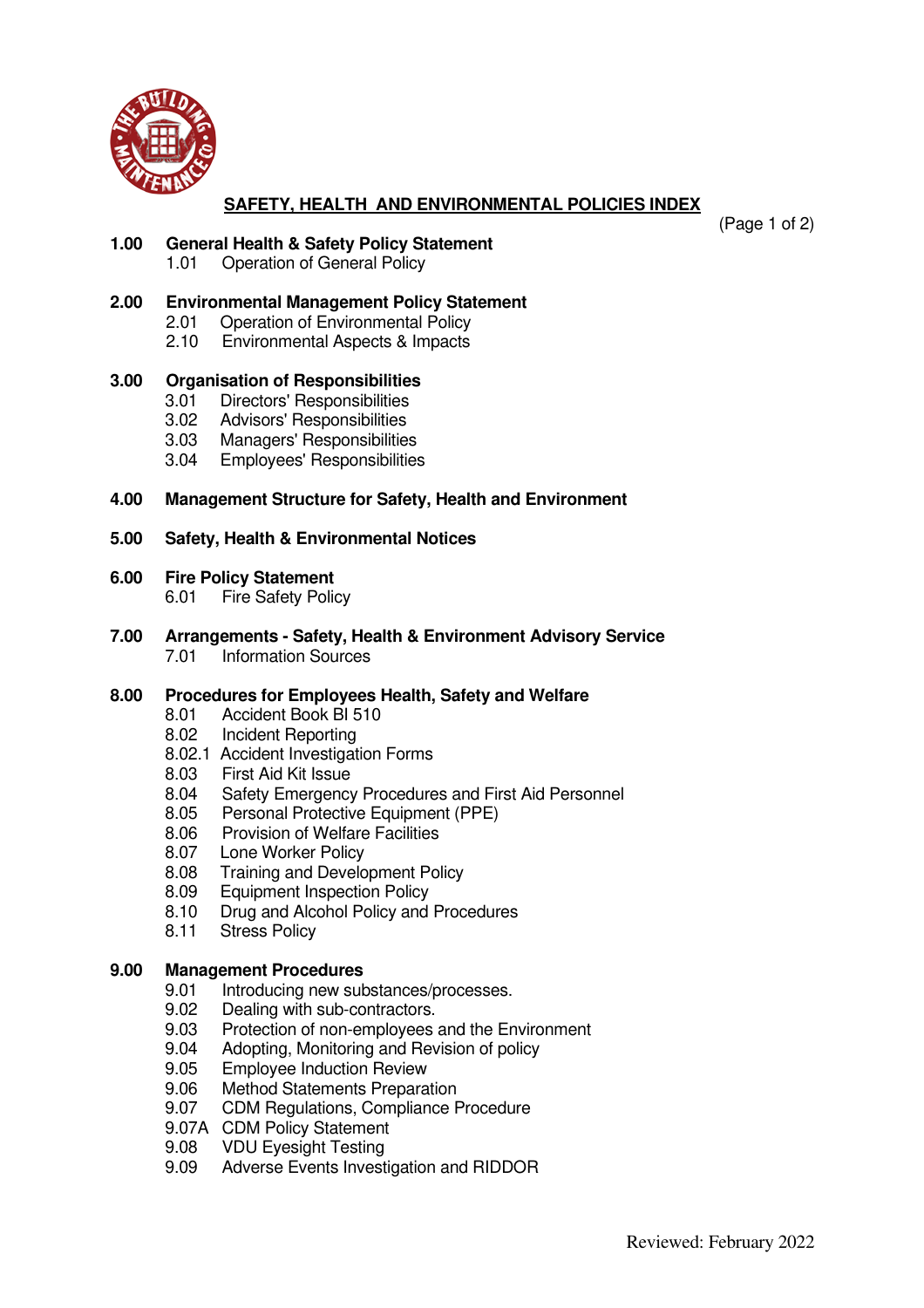

# **SAFETY, HEALTH AND ENVIRONMENTAL POLICIES INDEX**

(Page 2 of 2)

10.00 Method Statement Procedures - Safe Use of Work Equipment

## **11.00 Method Statement Procedures and Regulations**

- 11.01 Electricity at Work
- 11.02 Asbestos Control Measures and Reporting Only
- 11.03 Roof Work
- 11.04 Manual Handling Operations
- 11.05 Noise at Work
- 11.06 Risk Assessments
- 11.07 COSHH Compliance Procedure
- 11.08 Occupational Health, Hygiene and Surveillance Management
- 11.09 Working in Confined Spaces
- 11.10 Working at Heights
- 11.11 Ladders and Stepladders & Access equipment inspection sheet
- 11.12 Cherry Pickers/Boom Lifts

## **Permits to Work & Safety Method Statement**

- 11.20.01 Hot Work Permit
- 11.20.02 Electrical Work Permit
- 11.20.03 Safety Method Statement

## **12.00 Risk Assessments**

- 12.01 General Risk Assessments
- 12.02 Fire Risk Assessments
- 12.03 Management Risk Assessments

## **13.00 COSHH Assessments, Risks, Hazards, Precautions and First Aid**

- 13.01 Summary of Assessment
- 13.02 Department Assessments
- 13.03 Guidance, Hazards, Precautions and First Aid
- 13.04 Fire Risks and Fire Extinguishers<br>13.05 Safety Schedule Log
- Safety Schedule Log
- 13.06 COSHH Assessment

### **Reference**

Appendix 1: Substances/Process Assessment Record Sheet Proforma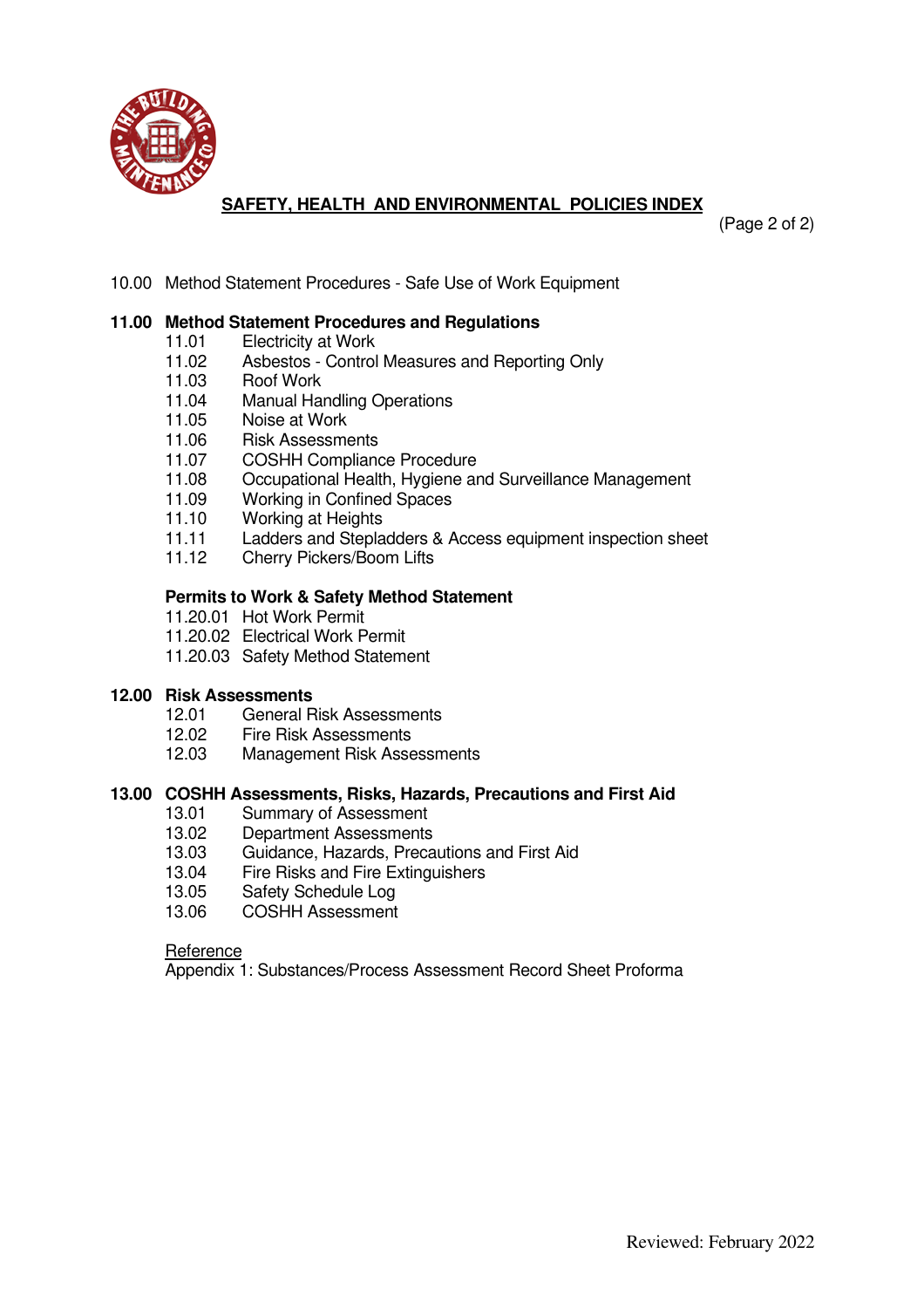

#### 1.00 HEALTH & SAFETY POLICY

The Company is committed to ensuring the health, safety, and welfare of its employees, and recognises the successful implementation of this policy requires commitment from all levels of staff throughout the company.

It is the intention of the Company to provide and maintain, so far as is reasonably practicable, a safe and healthy working environment, and to ensure that all employees will be given such information, instruction, training and supervision deemed reasonably necessary to enable safe and healthy performance of work activities.

The Company will comply with statutory legislation including approved codes of practice and provide safe systems of work for employees and for visitors, contractors, and members of the public in all working areas and premises including the provision of welfare facilities for staff. All field personnel will be issued with Personal Protective Equipment (PPE) and a fully stocked First Aid Kit on commencement of employment and these will be subsequently checked during company vehicle inspections.

The Company will employ competent personnel to ensure compliance with all statutory duties, and where necessary, appropriate outside specialists will be contracted to provide expert advice and training.

Adequate facilities and arrangements will be made available to enable employees or their representatives to raise issues of Safety, Health or Environment. Communication and consultation will be encouraged via Employee H&S Representatives, Toolbox Talks, H&S Memos and in-house bulletins

Each member of staff has an obligation to take reasonable care of his/her health and safety, and for the safety of other people who may be affected by his/her acts or omissions. It is also the responsibility of all employees to report any adverse events or conditions immediately. The Managing Director has overall responsibility for H&S within the business.

The Company Safety, Health & Environmental Management will regularly review/audit all policies, procedures, and business processes to achieve sustained continuous improvement in all areas of health & safety.

V. *lét*a

SIGNED  $\overline{\smash{\bigcup}}$  DATE 1 February 2022

WILLIAM RIDLEY, MANAGING DIRECTOR The Building Maintenance Company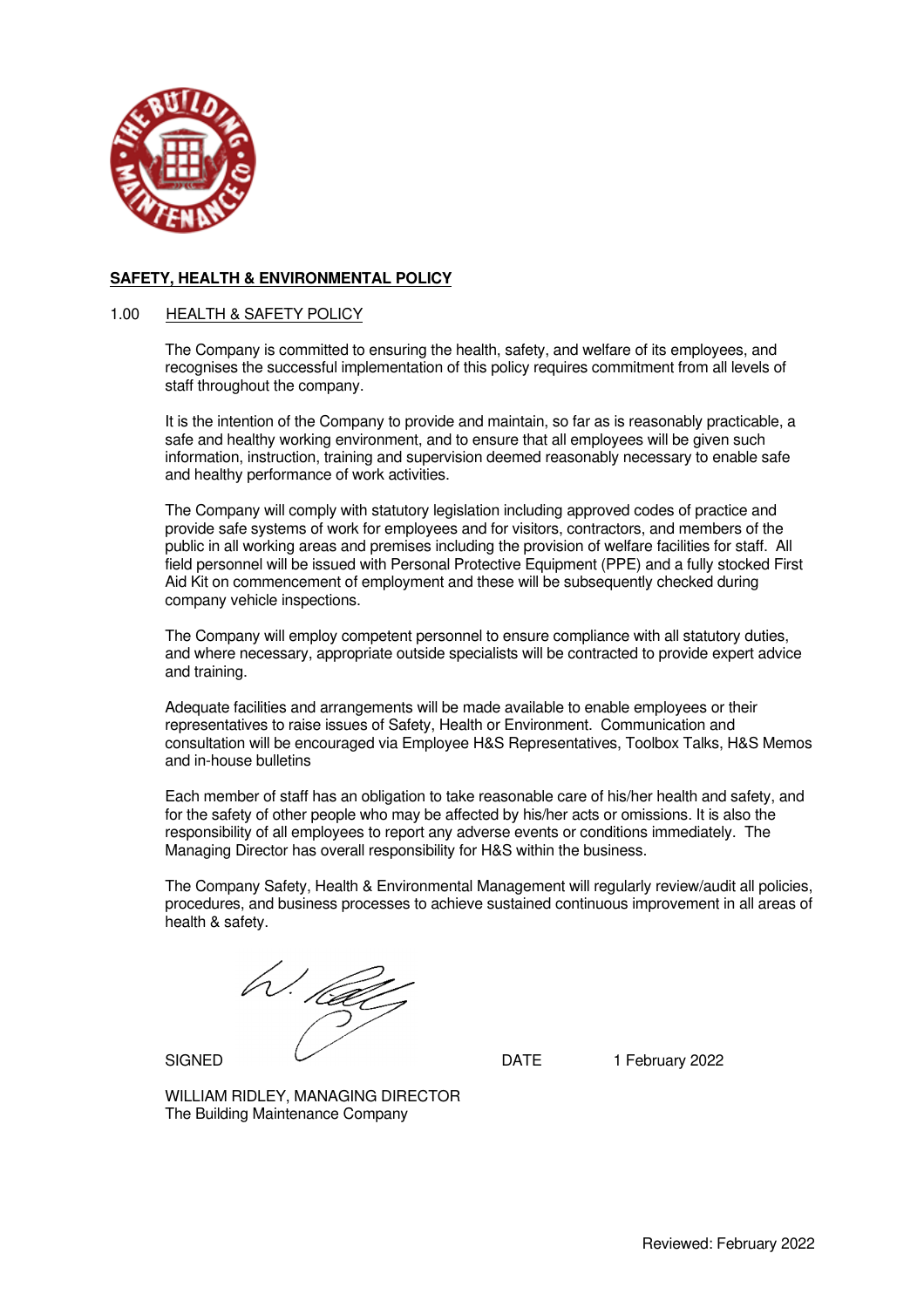

1.00 GENERAL POLICY STATEMENT

## 1.01 Operation of The General Policy

In carrying out the General Policy previously set out, it is the practice of The Building Maintenance Company:

- To specify in writing Managerial responsibility and accountability for the Health, Safety and Welfare of its employees and for the Safety & Health of others, including the Environment, which may be affected by the company's undertakings and with a commitment to continually improve Safety, Health and Environmental performance.
- To ensure satisfactory finance and resource is provided for Safety, Health and Environmental commitments,
- To ensure that appropriate safety training and instruction is provided, for risk assessment and evaluation of, and on the introduction of new and unfamiliar methods/processes and equipment and that adverse event (incident/accident) prevention is included in all relevant Training Programmes, especially those for apprentices and other young trainees and employees.
- by a programme of regular propaganda and other appropriate presentations to sustain an awareness of the needs to risk assess and evaluate, to prevent adverse events (incidents/accidents), and risks to health in the minds of its employees.
- to take into account (risk analysis) when planning its operations any aspects which will help to eliminate injury, illness, disease, pollution and waste.
- to make appropriate adverse event prevention arrangements at the work place and maintain liaison with all other employers, and others who are in or visiting the workplace;
- to encourage the discussion of Safety, Health & Environmental matters at all levels, including the setting up of arrangements for joint consultation with employees through their appointed Safety, Health and Environment representatives.

**It is the continuing Policy of The Building Maintenance Company to make every effort in the conduct of its activities with the aim of no adverse events, no harm to people or property and no damage to the environment.**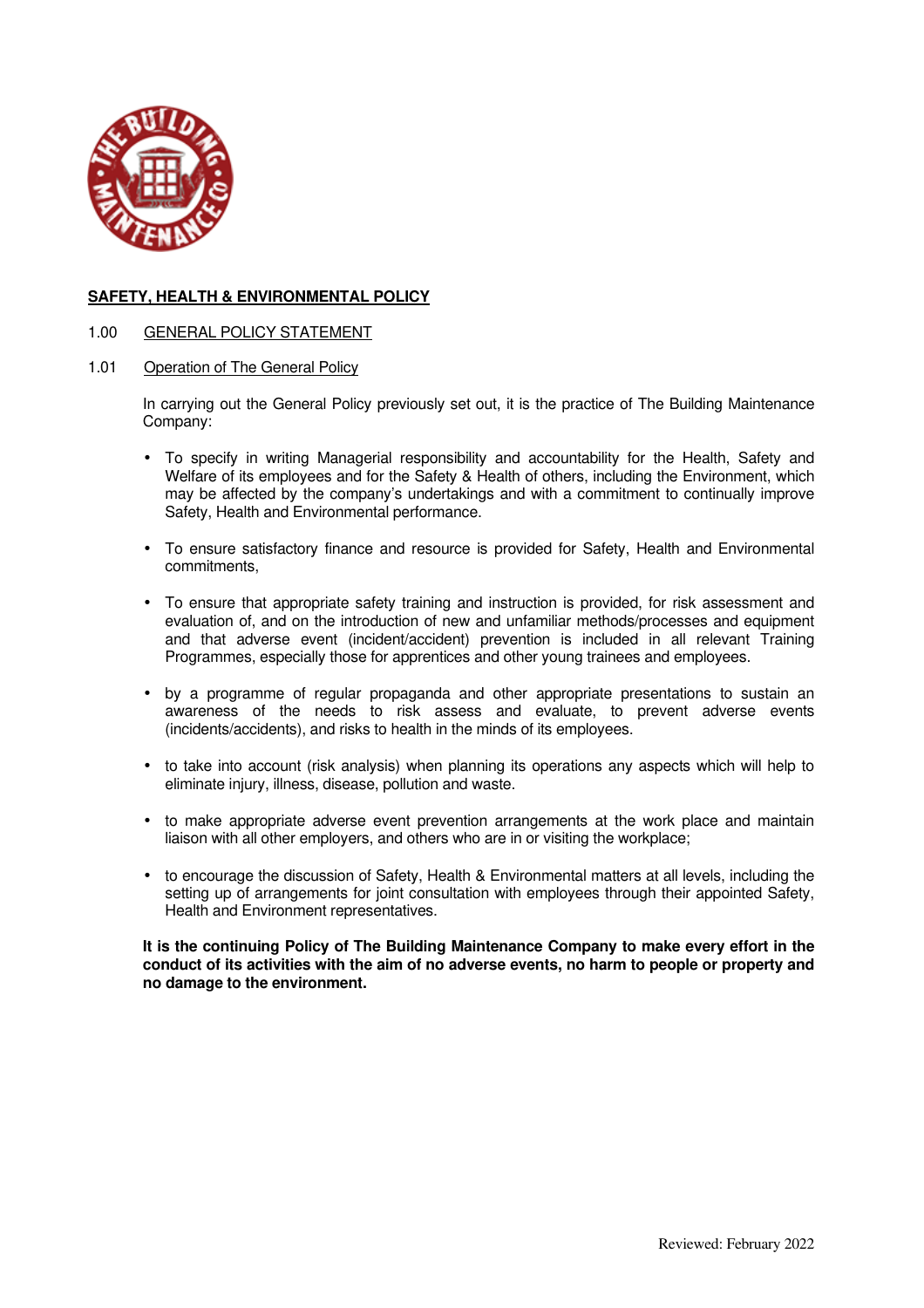

## **HEALTH AND SAFETY AND ENVIRONMENTAL POLICY**

## **2.0 ENVIRONMENTAL POLICY**

The Company recognises its responsibilities as a service provider and concerns itself with long- and short-term effects of its business in relation to the environment.

The Company welcomes the introduction of legal measures and appreciates that progress on environmental issues can only be made through the actions of individuals and companies.

The Company has adopted a positive policy to promote a practical day to day commitment to the environment.

The Company will contribute both time and effort in both management and in technical terms and be dedicated to the initial reduction and eventual elimination of any significant pollution likely to emanate from the activities of The Building Maintenance Company.

The successful implementation of this policy requires commitment from all levels of staff throughout the Company. Specific actions to ensure compliance with this policy will be factored into employees' overall performance standards and will include training where the Company deems it necessary.

Management will carry out periodic auditing of work areas to evaluate environmental performance and regulatory compliance. The Managing Director has overall responsibility for the environmental policies of the Company.

The Company's H&S and Environmental Management will regularly review all policies, procedures, and business processes to achieve sustained continuous improvement in the area of environmental management.

V. <sub>Kat</sub>

WILLIAM RIDLEY, MANAGING DIRECTOR

Reviewed February 2022

Version 16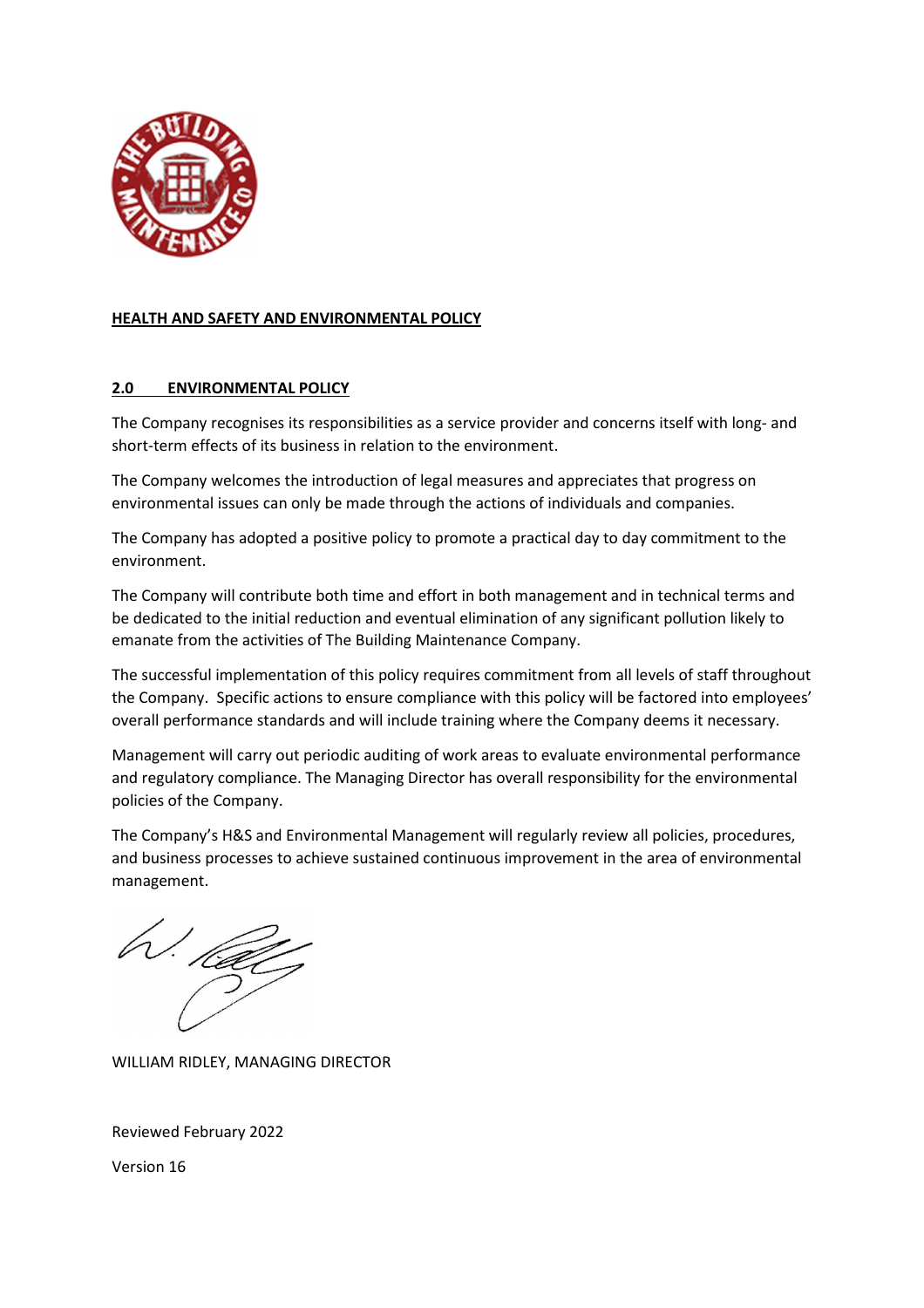

#### 2.00 ENVIRONMENTAL POLICY

#### 2.01 Operation of Environmental Management Policy (Page 1 of 2)

#### Method Statement

We have considered and evaluated the practical steps involved in establishing an environmental management system, building on the progress made in preparing and publicising this environmental policy. In the event that it is desirable, we will consider making an application for certification of our Environmental Management System (EMS).

#### Waste Management

 Where reasonably practicable, we will comply with disposal of hazardous and nonhazardous materials, as identified in the European Union Landfill Directive (European Waste Catalogue - EWC), as required. Through sorting, selection and treatment we shall ensure, where reasonably practicable, via contracted waste carriers and transfer that all waste materials prior to disposal are segregated as such.

When separately collected methods are used all hazards will be considered dependant on quantities and volumes involved to identify practical or non-practical Environmental benefits,

We will minimise, re-use and re-cycle all materials wherever practicable and will always seek to reduce solid waste emissions.

Wherever practicable, we will continue to eliminate any un-necessary waste streams and will consider the ultimate fate of waste when re-ordering materials or products.

We will evaluate all waste streams and, wherever possible, we will consider the reuse of any appropriate materials. Where it is not possible to eliminate waste altogether or to re-use materials or products, we would consider opportunities to recycle for other beneficial uses.

In disposing of the residue of materials and products we will maintain the "Duty of Care" and control all waste streams by ensuring that waste is stored, secured and only disposed of as legal requirements dictate, (See Environmental Aspects & Impacts).

#### Corporate Environmental Effects

We will identify and seek to reduce, via documented Aspects & Impacts Assessment Procedures, any significant environmental effects which may arise from our processes or operations. We have considered further establishing a corporate register of any significant environmental effects arising from our operations for, transportation, office services, planning and supply activities, etc.

#### Plant Environmental Effects

Should the occasion arise due to process or operational changes we would establish a plant-level register of any significant environmental effects arising from the use of water and discharge of liquid effluent, the generation of solid waste, the emission of material to the atmosphere, and the creation of noise, both arising from day-to-day and infrequent operations. We will nominate staff to conduct regular reviews of environmental performance within each process area to ensure, wherever possible, that any targets set are being met.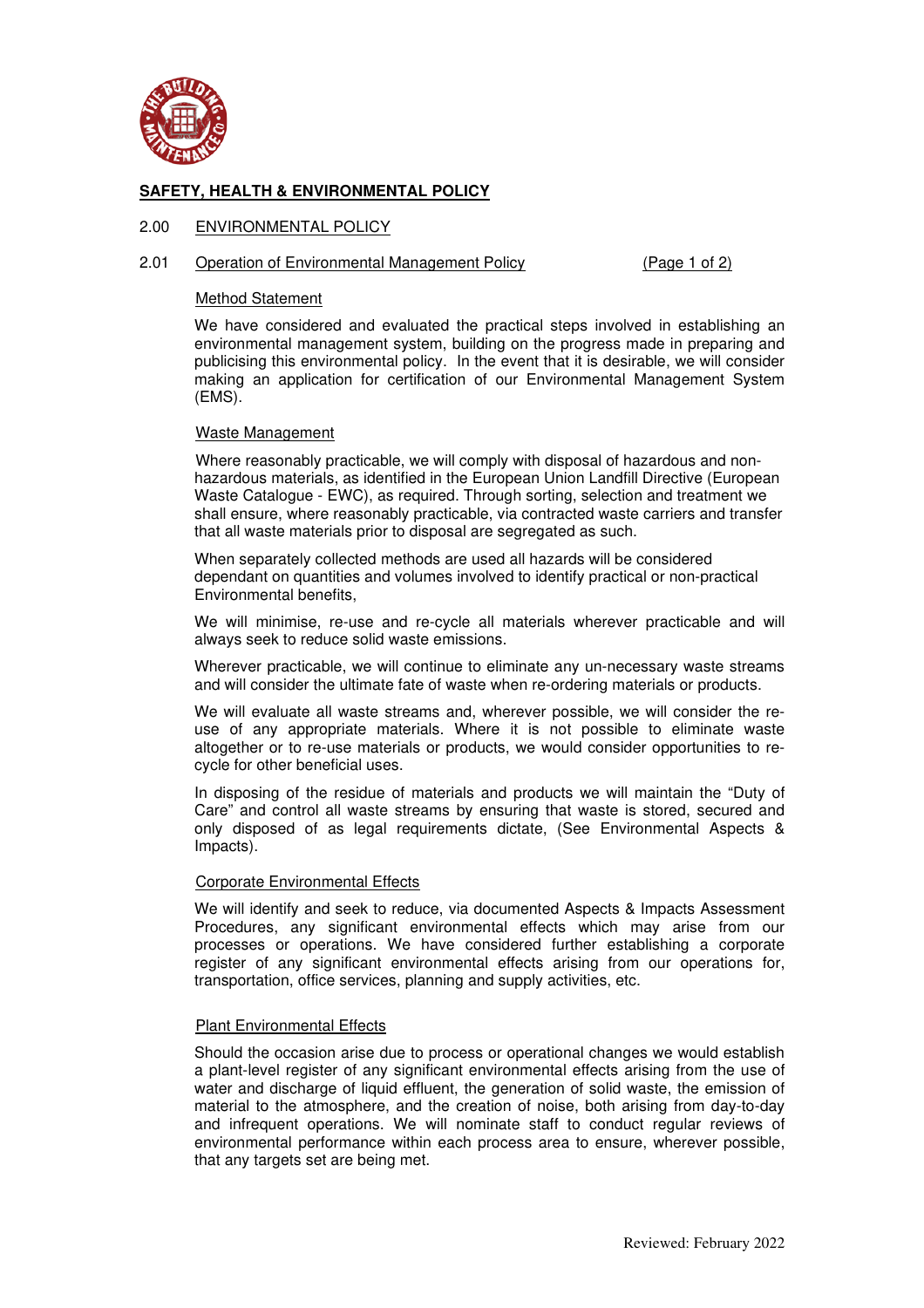

## **SAFETY, HEALTH & ENVIRONMENTAL POLICY** (Page 2 of 2)

## 2.00 ENVIRONMENTAL POLICY

#### 2.01 Operation of Environmental Management Policy

#### Suppliers and Sub-Contractors Performance

We will work with our suppliers and sub-contractors to improve our overall environmental performance and from time to time review any provisions they are making to improve their environmental performance.

We will continue to liaise with all relevant external bodies and to work with our own staff to improve environmental performance.

The company will promote and encourage appropriate training and self monitoring for all levels of management and staff, particularly those who advise on Safety, Health and Environmental matters.

#### External Relations

The company will work with relevant statutory bodies and the local community and will monitor concerns and complaints that may arise in order to maintain and build upon the good working relationships that already exist.

The company will seek to reduce, where applicable, all solid waste streams and discharges to drains. In addition, we will seek to reduce any chemical load from all of our effluent streams.

The company will seek to introduce energy saving devices into our process operations at every practical opportunity.

The company will comply with all conditions set out in any approval for the grant of planning permission. In addition, we will take steps to ensure that process and operational noise does not give rise to nuisance.

We will continue to take all reasonable steps to ensure that any emission of odours and particulates does not also give rise to nuisance.

### Waste

The company will ensure that all general and any special waste is identified, labelled, segregated and secured prior to removal from site. The company will take all reasonable steps to ensure that dyes, oils, acids, alkalis, chemicals, detergents, suspended particles and other potentially poisonous, noxious or polluting materials do not enter surface or drainage water.

The company will work to stay within the constant parameters laid down by either the Environmental Agency or the relevant Water Authority for all permitted aqueous discharges.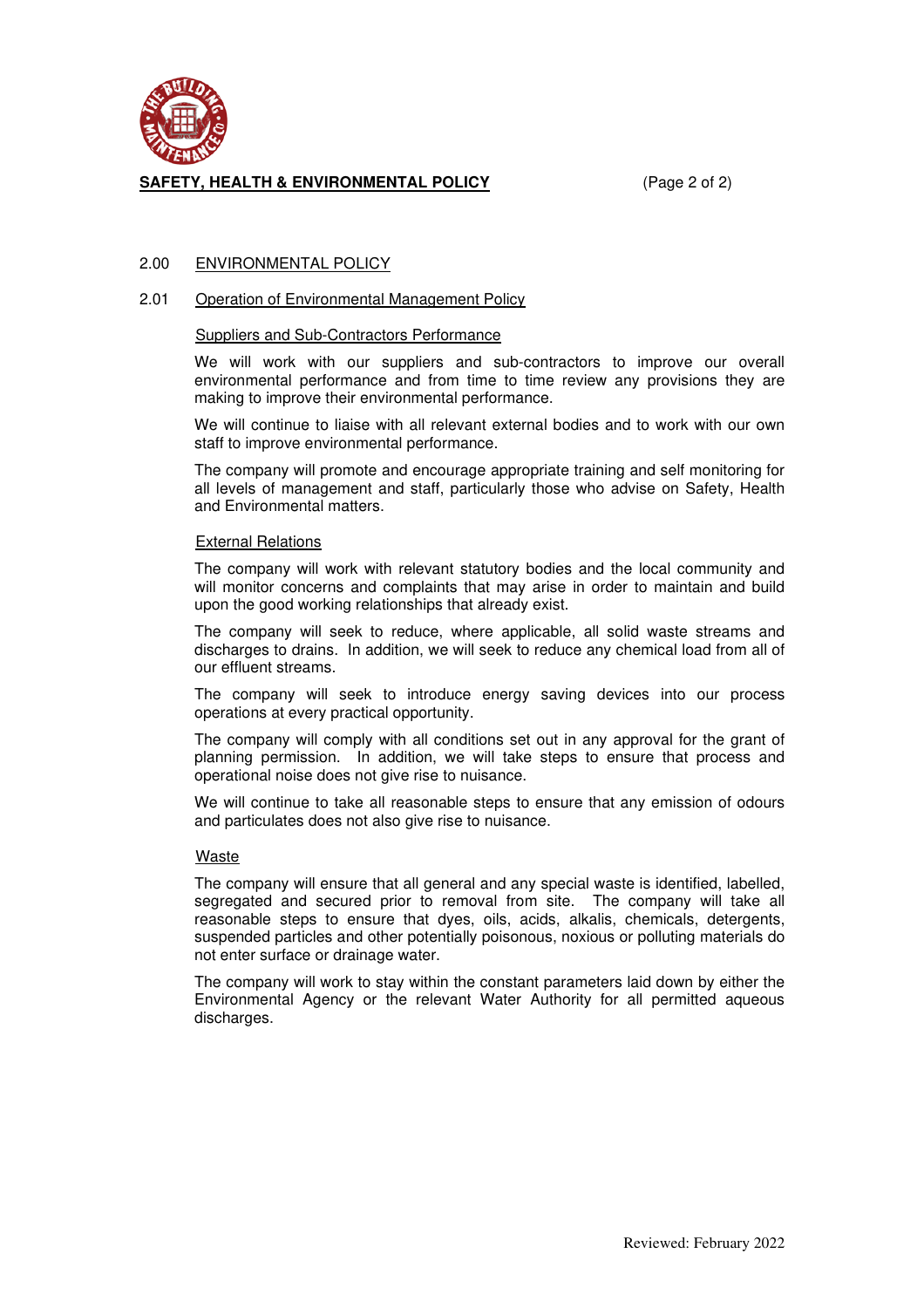

## **2.10 ENVIRONMENTAL ASPECTS & IMPACTS**

#### 2.1.1 Solid and Hazardous Waste – Environmental Method Statement

#### *Act/Regulation: Environmental Protection (Duty of Care) Regulations.*

The regulations require persons producing, carrying, or having control of waste to take reasonable steps to ensure it is lawfully and safely handled. This involves knowing how and by whom waste is being handled and records being kept in the form of waste transfer notes.

The Duty of Care applies to anyone who produces or handles controlled waste.

- We as a company, will prevent any contravention of the waste licensing provisions by us or any third party.
- We shall prevent the escape of any waste from our control or that of any third party.
- We will ensure that waste is only transferred to an authorised person or a person for authorised transport purposes and will ensure that a written description is transferred with it.

The written description of waste will provide sufficient information to enable others to avoid contravening waste management licensing requirements. The Duty of Care Regulations requires the use of transfer notes for all movements of waste and to specify the content of transfer notes. Transfer notes will be retained for two years.

Through the waste processes concerned, only approved and registered waste carriers shall be employed to remove waste on behalf of the company. Responsible managers will ensure that waste generated by their department/workforce is sorted and segregated where reasonably practicable, and deposited in appropriate skips/containers etc.

Waste transfer notes shall be exchanged and retained at the Regional Office by management who will periodically review the effectiveness of waste containment and any segregation, i.e., for hazardous waste etc. along with all waste transfer documentation.

Monitoring shall take place twice annually by the Safety, Health and Environment Department who, as a part of the SHE Inspection, will arrange review of the registration/certification validity of our, and any carriers and disposers contracted and shall audit disposal routes.

**The company, via its management systems, will ensure, (where reasonable and practicable), that all waste will be managed and disposed of in accordance with best environmental practice and in accordance with regulatory requirements.**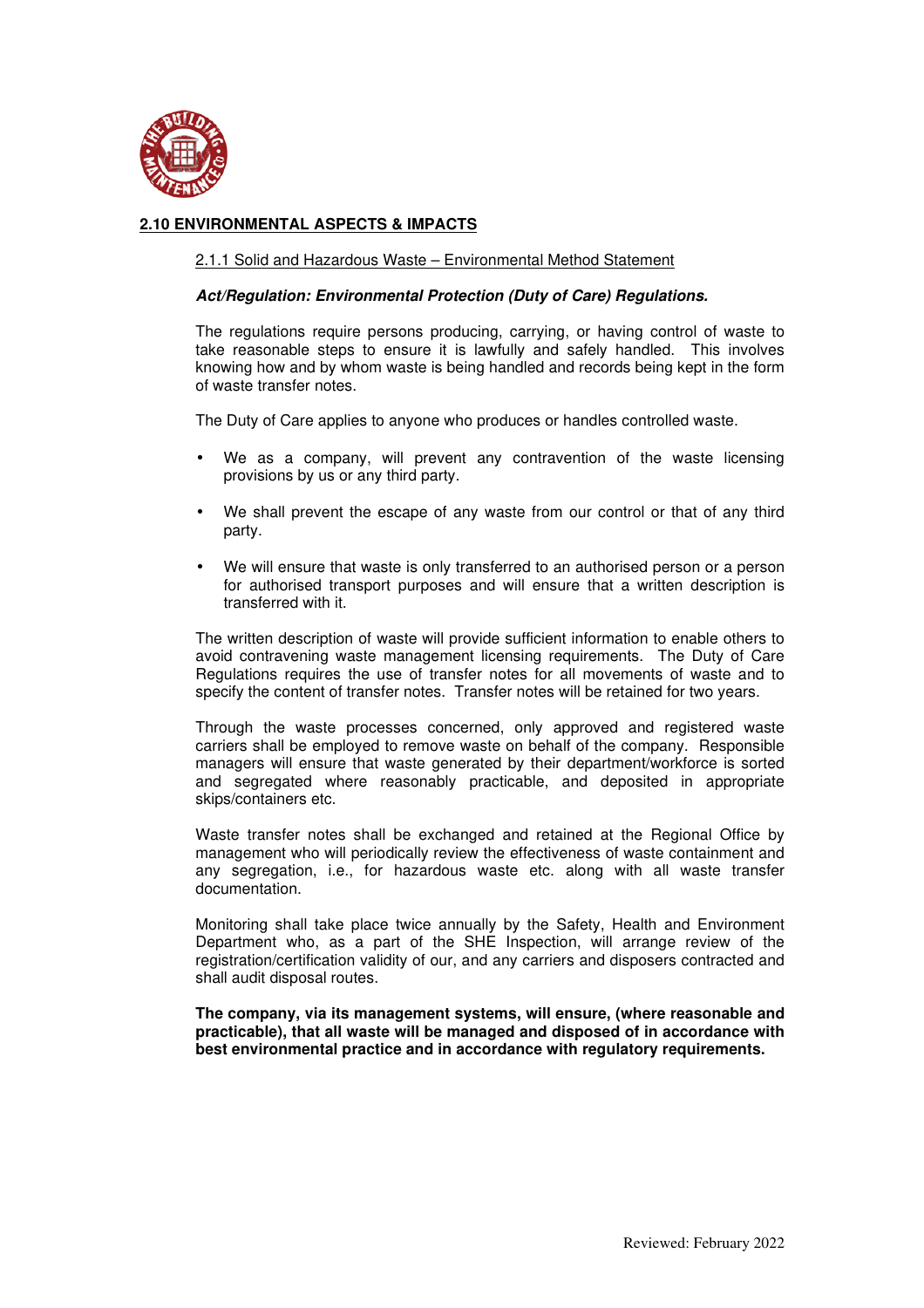

## 3.00 ORGANISATION/RESPONSIBILITIES

3.01 Directors' Responsibilities

The overall and ultimate responsibility for all matters relating to Safety, Health, and the Environment, within the Building Maintenance Company rests with the Board of Directors whose responsibilities are:

- To agree to keep under review the Safety, Health & Environmental Policies.
- To ensure that Policy Statements are issued and communicated to all employees.
- To ensure that the requirements of the Acts and any regulations and Codes of Practice relating there to are complied with including all provisions for Arrangements.
- To ensure a satisfactory level of finance (and other) resource is available, at all times, to provide for Safety, Health and Environmental commitments.
- To ensure consultation with Safety Delegates takes place with the making and maintenance of arrangements which will enable employer and employees to cooperate effectively in promoting and developing measures to ensure the health, safety and welfare at work of employees, and any other parties in connection with, and checking the effectiveness of such measures.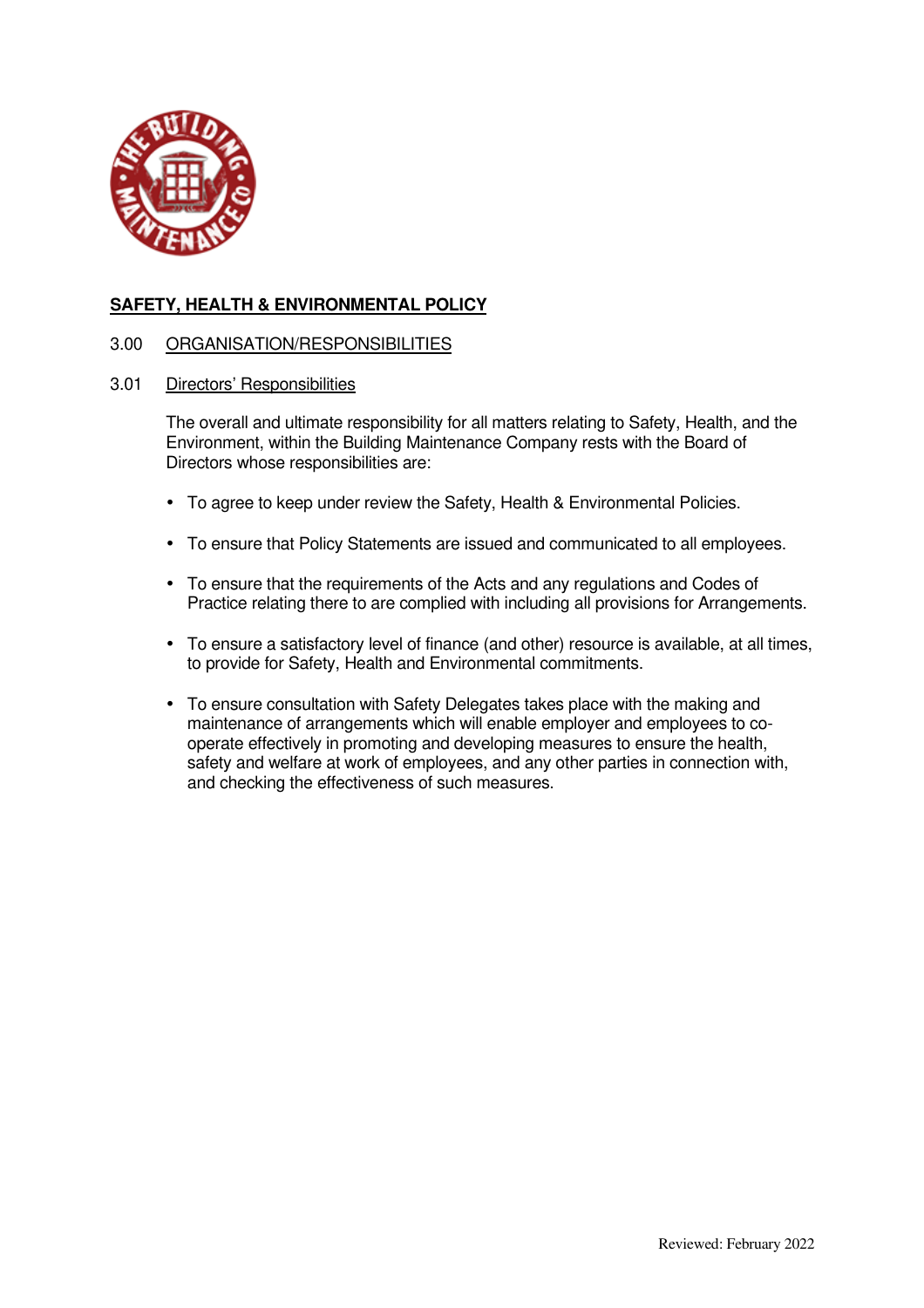

3.00 RESPONSIBILITIES

#### 3.02 Advisors' Responsibilities

The Safety, Health & Environmental Advisor for the Building Maintenance Company is Citation (external consultants) in conjunction with Mark Lancaster (internal) whose responsibilities are:

- To advise and inform the Directors and Management of all aspects and impacts for Safety, Health & Environmental issues that may affect the Company's operations.
- To advise the directors of any financial and organisational requirements for the implementation of Safety, Health & Environmental Policies.
- To arrange routine inspections of the various sites visited by the company in the course of its work, including monitoring of Management responsibilities for workplace matters relating to Safety, Health, and the Environment and to report on findings to Directors and Management.
- To consult and assist Management in their responsibilities for implementation, development, compliance, and training of their employees for awareness of the Safety, Health & Environmental Policies.
- To monitor through audit reports, incident/adverse events report, safety inspections, reviews, and any feedback from third parties, all aspects and significant impacts of the policies.
- The company will take appropriate steps to ensure that the Safety, Health & Environmental Advisor, and appointed delegates receive adequate training to enable them to effectively discharge their duties.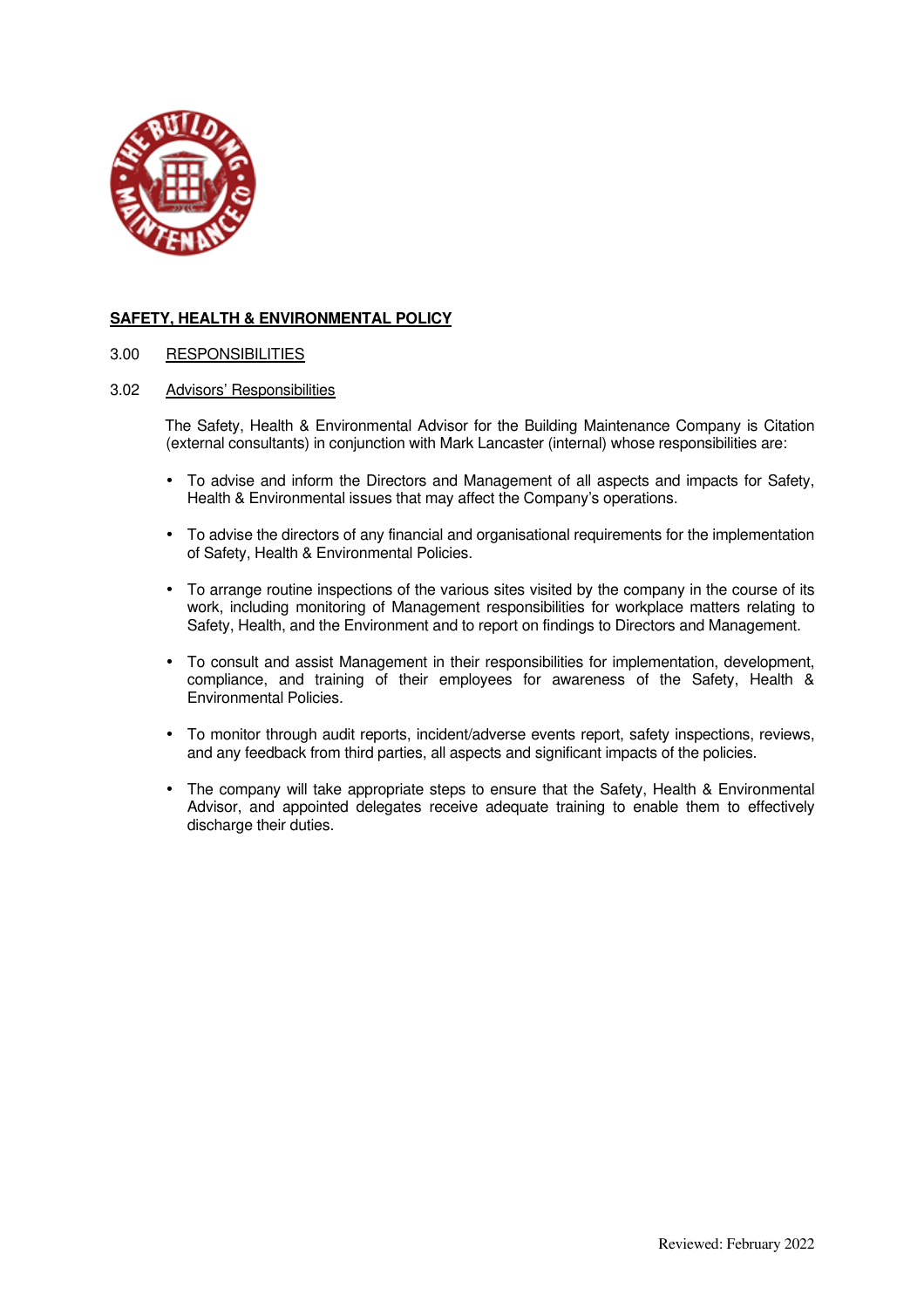

#### 3.00 RESPONSIBILITIES

#### 3.03 Management Responsibilities

Within the Offices all matters relating to Safety, Health & Environment and Policies will lie with the relevant Area Manager and the Management Team, including appointed Safety Delegates, and the responsibilities are as follows:

- To be familiar with the Policies and to ensure that they are displayed on Office notice boards
- To ensure that all equipment, machinery, and staff facilities are safe and that all Employees observe the Safety, Health & Environmental rules and practices.
- To ensure that all employees are fully inducted and trained in Safety, Health & Environmental Rules, including Fire Arrangement Procedures
- To ensure that all employees receive appropriate H&S refresher training on an annual basis.
- To ensure all employees are advised on First Aid facilities and persons responsible for them.
- Ensure that all adverse events, of a Safety, Health or Environmental nature, including near misses and injuries are logged and reported.
- To take all reasonable steps by investigation, action, and report to ensure that further adverse events do not occur.
- To ensure that all visitors to the company are made aware of their responsibilities under the company Safety, Health & Environmental Procedures
- To ensure that effective supervision is exercised at all times, particularly where there are young or inexperienced persons.

**The Directors responsibilities in no way negate the responsibilities of Management in assuming that managers, staff, and site operatives alike have the knowledge and facilities to carry out the Company Safety, Health & Environmental Policies. While Managers should recognise that they are personally liable in law for maintaining standards of Safety, Health and the Environment they should also ensure that Staff and Site Operatives appreciate that they too have responsibilities and are legally liable.**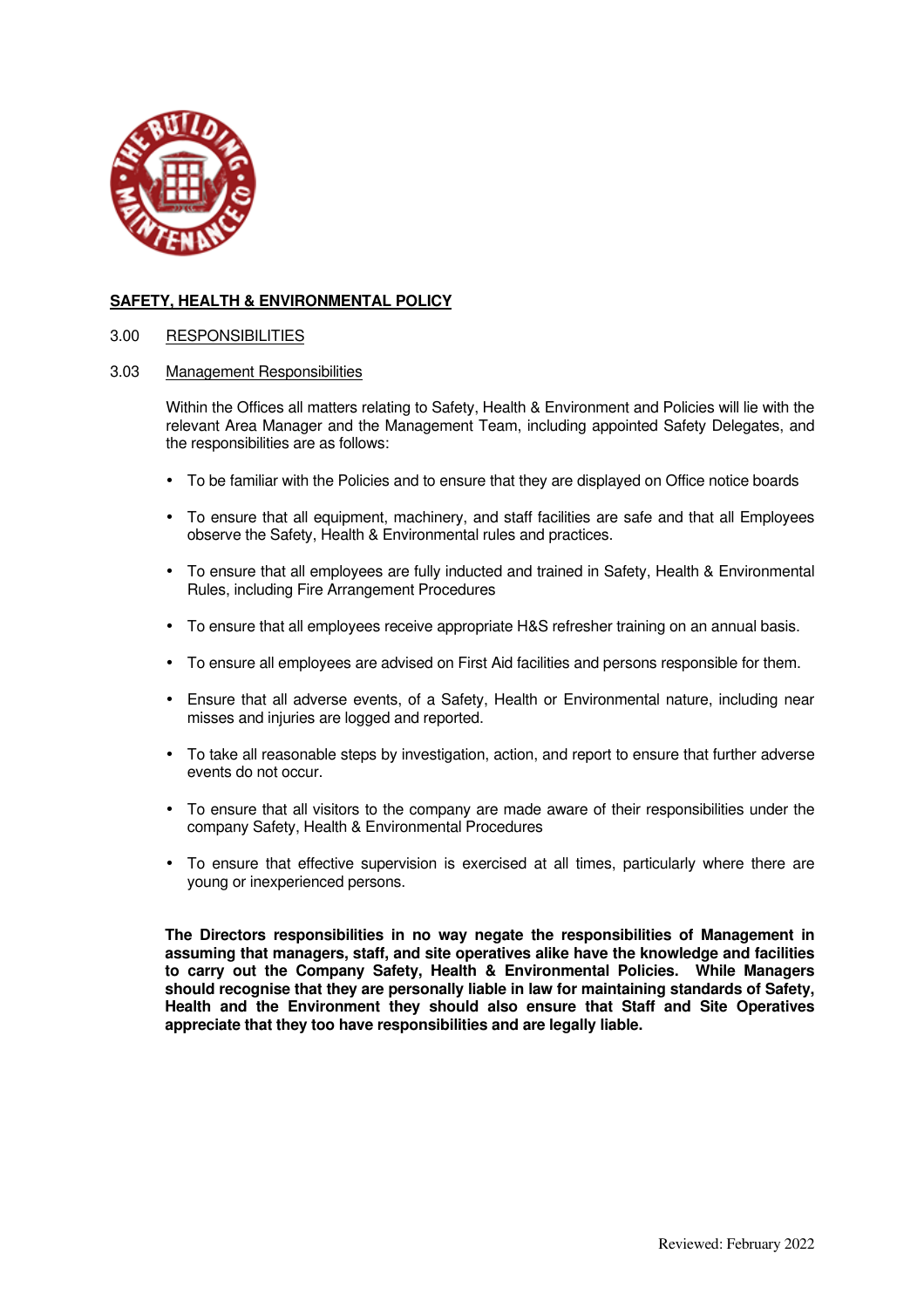

#### 3.00 RESPONSIBILITIES

#### 3.04 Employees Responsibilities

The effectiveness of any legal requirements associated with Safety, Health and the Environment at work will depend upon all employees being made aware of, and actively complying with the various procedures that have been introduced into their activities and they will be required to:

- Work safely and efficiently in accordance with instructions issued
- Know the rules and follow correct procedures at all times
- Report all Adverse Events (incidents, accidents) or dangerous occurrences (i.e., near misses) including environmental issues, along with injuries caused and any potential hazards or health risks.
- Take reasonable care for the Health & Safety of themselves and of other persons and consider the environment which may be affected by their acts or omissions at work and to cooperate with management to ensure that the highest standards of safety are maintained at all times.
- Employees must ensure that they carry out Risk Assessment prior to each and every task/operation and inspect all work equipment, plant, power tools, hand tools and hired equipment before every use to ensure they are safe to use. Should there be a defect then that item must not be used and the defect must be reported to their manager immediately.

In order that all employees are fully aware of their responsibilities, training sessions must take place within each office in order that employees are trained and kept up to date with any revisions to working practices. All new employees will be given a thorough induction on Safety, Health & Environment and are to be reminded of their duties under the MHSWR .

**It is the responsibility of each and every employee to ensure that Safety, Health and Environmental Policies, Practices and Procedures are adhered to at all times.**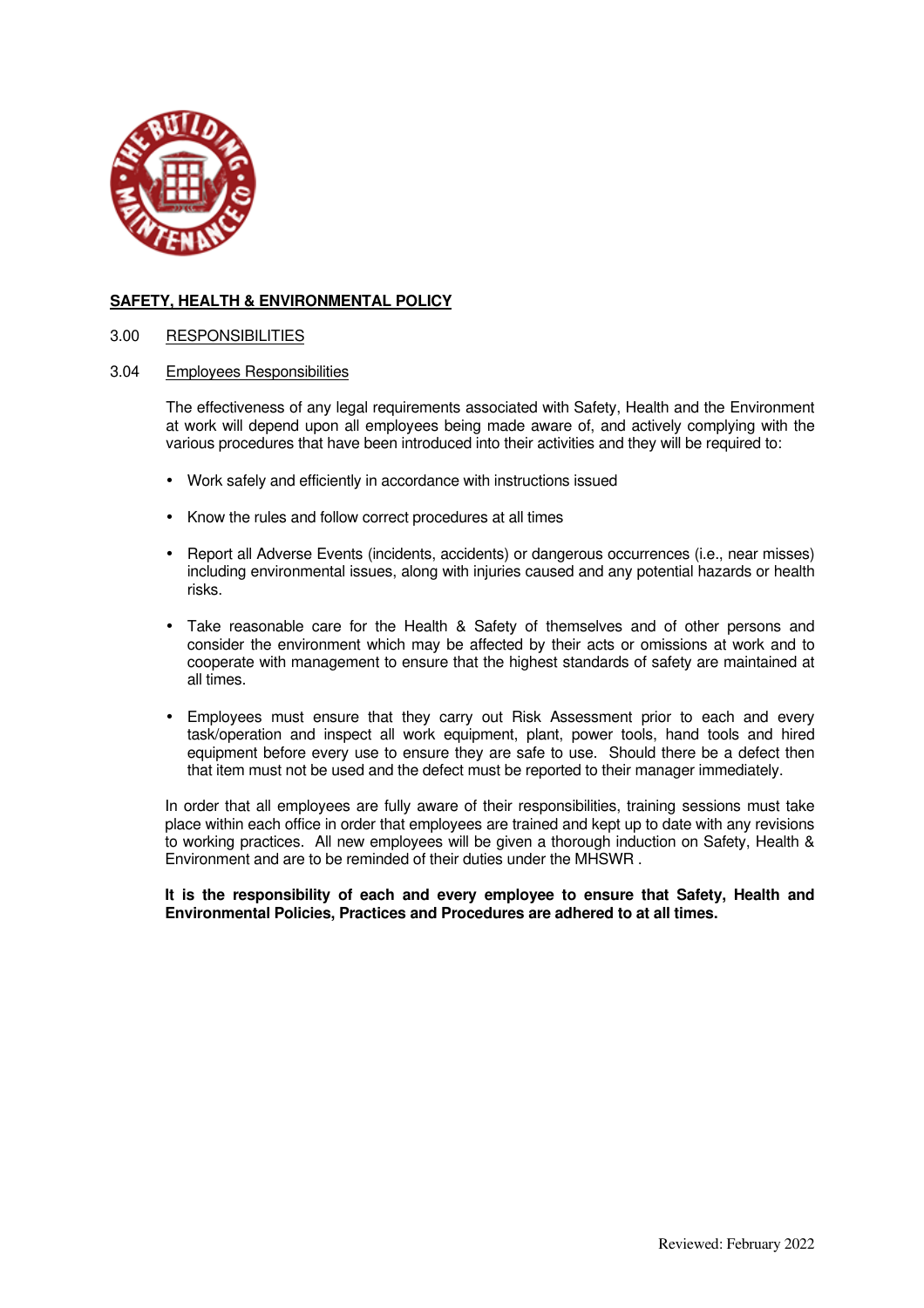

## 4.00 Management Structure for Safety, Health and Environment

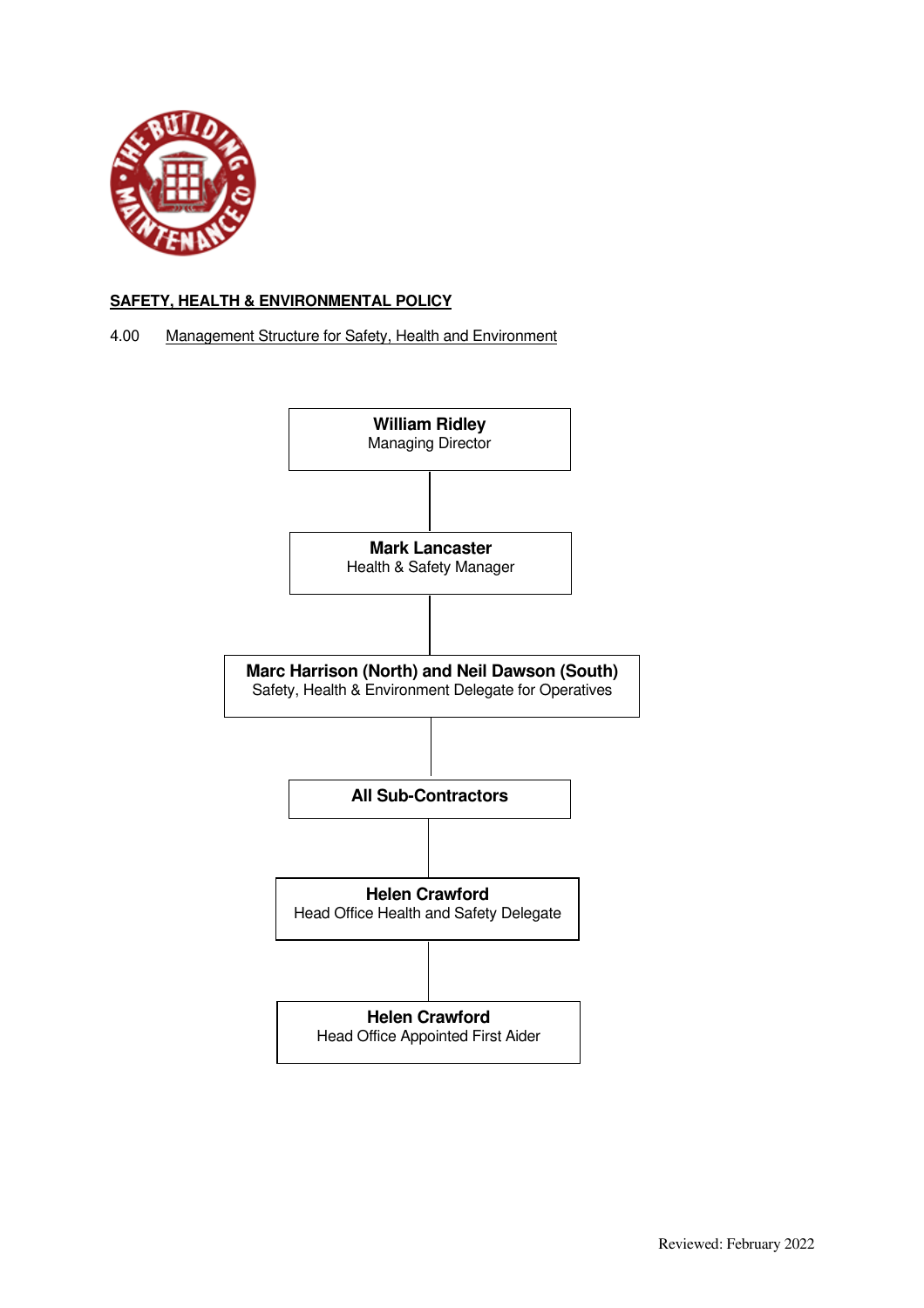

#### 5.00 SAFETY, HEALTH AND ENVIRONMENTAL NOTICES

 All offices must display at least one of each of the following notices on its Safety, Health and Environmental (SHE) Notice Board.

The SHE notices board must only be used for - Safety, Health and Environmental notices.

- **The Building Maintenance Company's Health & Safety Policy Statement** (to be dated and signed).
- **The Building Maintenance Company's Environmental Policy Statement** (to be dated and signed).
- **The Company premises Fire Safety Policy and Fire Action and Assembly Point Notice.**
- **Fire Extinguisher's colour coding notice.**
- **Copy of Certificate of Employers Liability Insurance** (dated current year).
- **Health & Safety Law, What You Should Know.** Issued by the Health & Safety Executive, it is a brief guide to the Health & Safety Law (All details must be entered).

Managers must enter the address of the Local Environmental Health Department and of the Health & Safety Executive Employment Medical Advisory Service.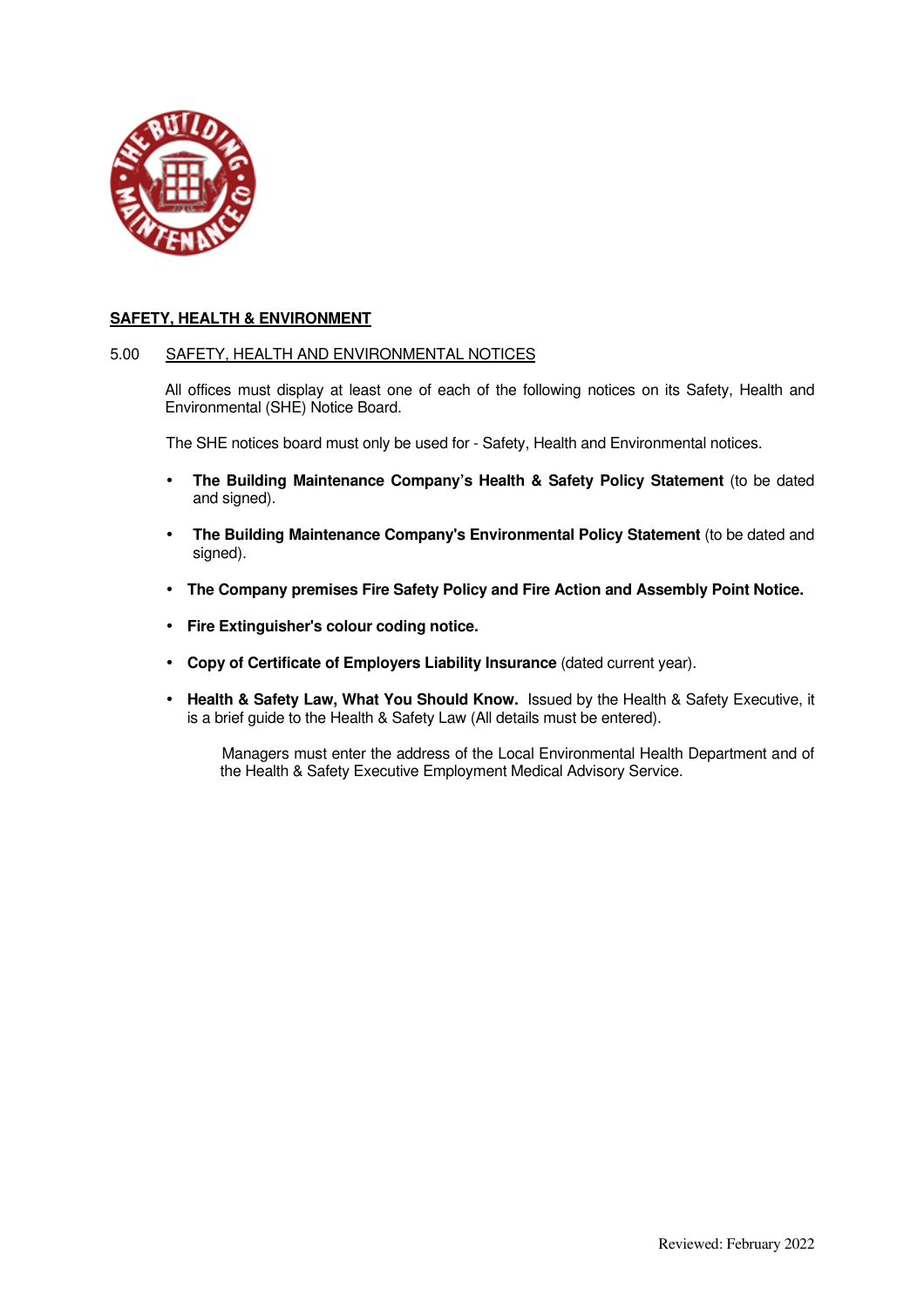

## 6.00 FIRE POLICY STATEMENT

## 6.01 FIRE SAFETY POLICY

The Building Maintenance Company regards the promotion of Fire Safety Measures as a mutual objective of management and employees at all levels and gives the highest priority to the health and safety of all employees.

The Building Maintenance Company Directors have approved this written statement, which will be reviewed at regular intervals. Its objectives are to ensure:

- The provision and maintenance of working conditions for all employees and for noncompany personnel whilst on company premises
- To provide safe systems of work and/or procedures so as to maintain, so far as is reasonably practicable, company premises in such a condition as to prevent personal injury, property or environmental damage.
- The provision of Fire Arrangements which will facilitate consultation and co-operation between the company and representatives of its employees on matters affecting Safety, Health and the Environment

**Procedures:** The detailed measures for implementing Fire Safety Arrangements are the responsibility of the Management. Guidance as to the conduct of such proceedings may be found on the Company 'Intranet Site', within the Safety, Health and Environmental Manual index, (Section 14) under the heading 'Manual for the Achievement and Maintenance of Fire Arrangements'.

**It is the continuing Policy of The Building Maintenance Company to make every effort in the conduct of its activities with the aim of no adverse events, no harm to people or property and no damage to the environment.** 

W. Kal

SIGNED……………………………………………...

WILLIAM RIDLEY, MANAGING DIRECTOR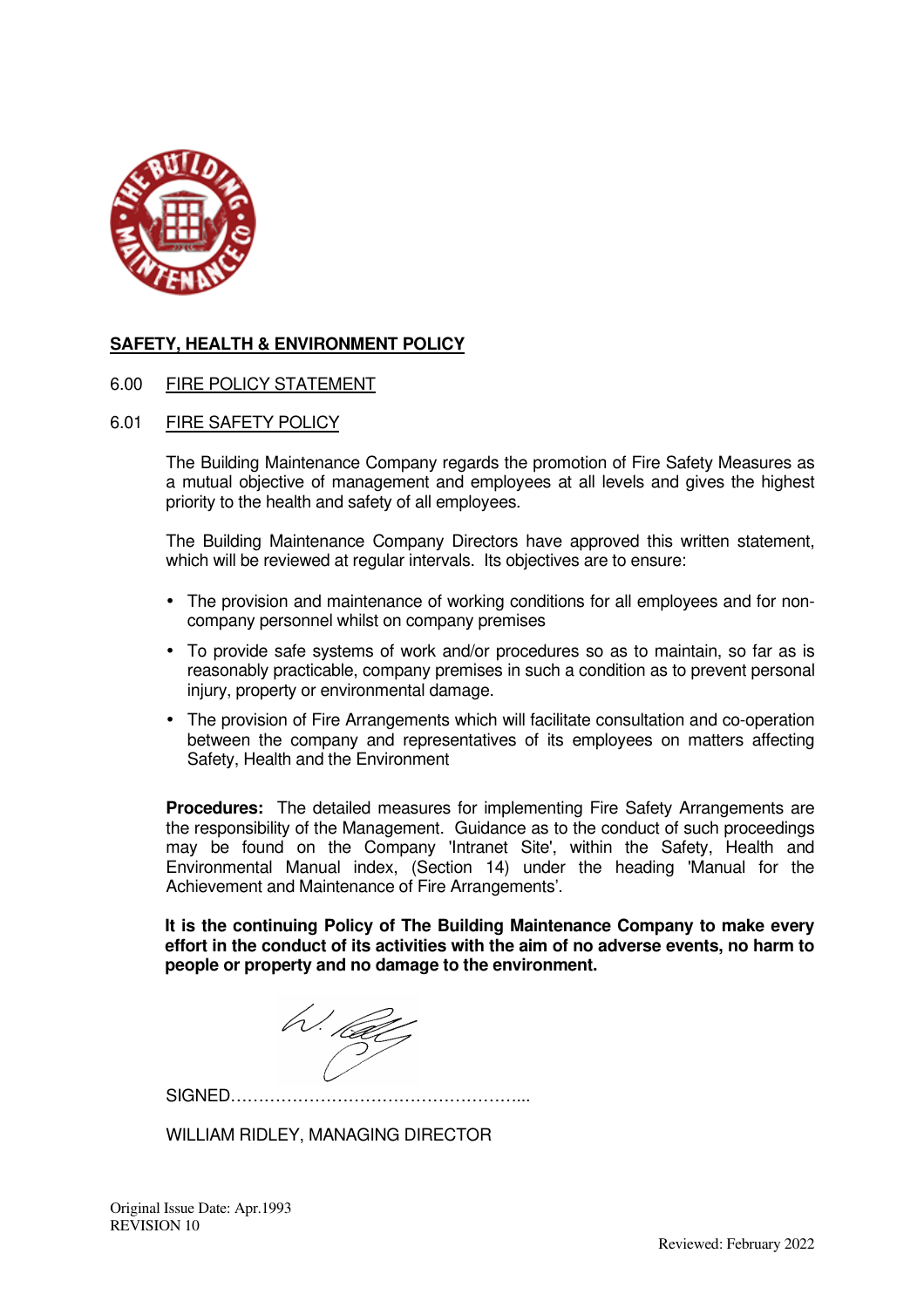

## 7.00 ARRANGEMENTS (Page 1 of 2)

In order to assist all company personnel to carry out their Safety, Health & Environmental responsibilities the Company shall make available to them a Safety, Health and Environmental Advisory Service. The person responsible for organising that service will be Mr Les Johnson in consultation with the Safety Delegates.

The Advisory Service shall advise on the following procedures, which will be reviewed, revised and extended periodically as new or revised legislation requires:

## 7.01 Safety Health & Environmental Information Sources

Citation H&S consultants, Altius, SMAS Worksafe and Safecontractor

## Health & Safety at Work

First point of Reference to the Acts, Regulations Codes of Practice and guidance currently in force in the UK for the control of health & Safety at work.

### Citation Environmental Management Systems Policy and Procedures

This manual covers growing awareness of the environmental impacts associated within our industry.

### Citation Health & Safety Training Resource

The above is written by experienced Health & Safety Trainers and is an aid to those organising and delivering Health & Safety training by providing a resource for effective in-house training.

### Citation Management of Construction Safety

This manual was provided in response to the demand for information, interpretation and clear guidance on the Construction Design & Management Regulations.

### Citation Construction Risk Assessments

Available to download from Citation's system, Atlas, provides a flexible system for carrying out Health & Safety Risk Assessments in the construction industry.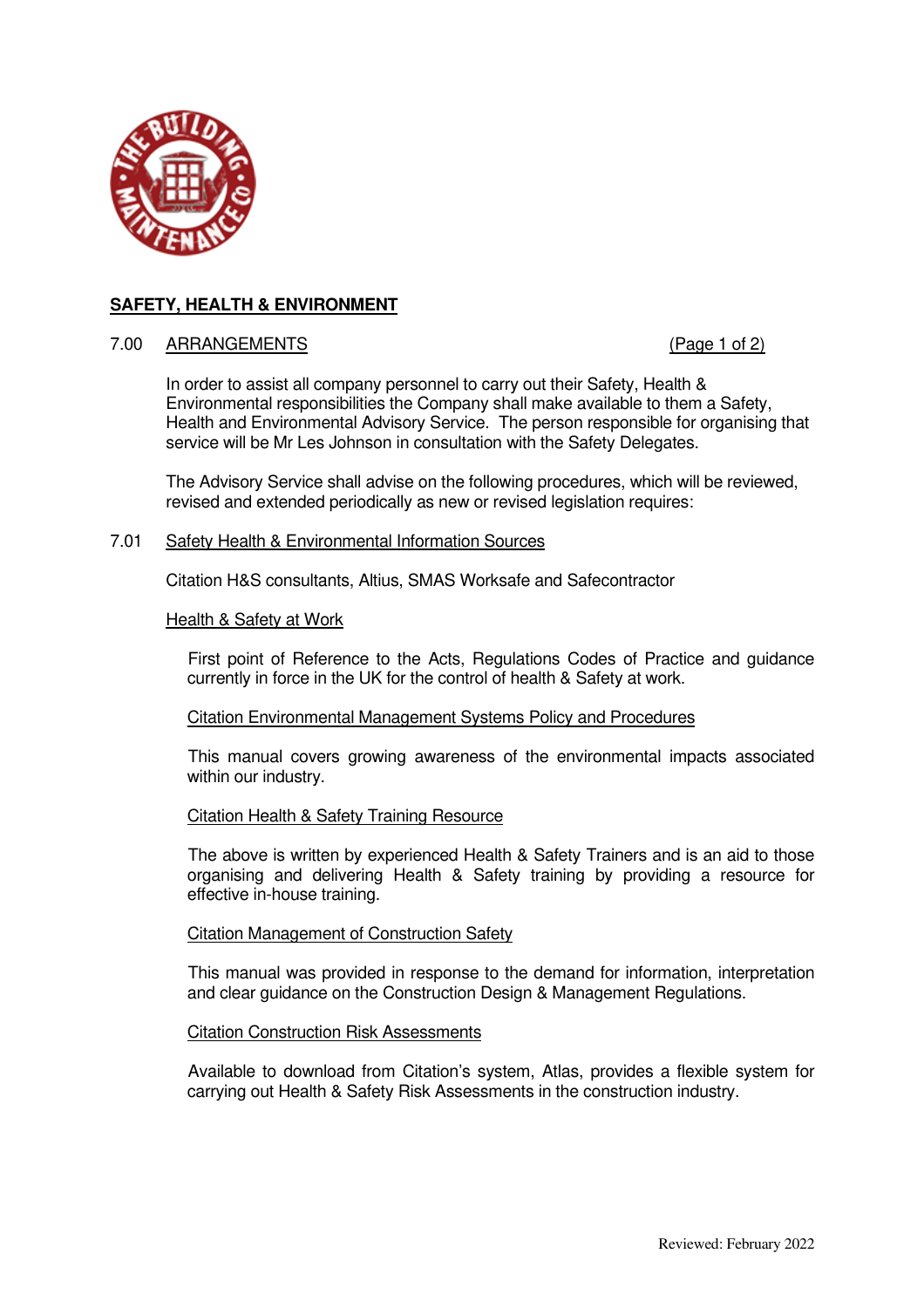

## 7.02 ARRANGEMENTS (Page 2 of 2)

- HS (G) 65 Guidance for complying with the management systems as addressed in the above HSE publication 'Successful health and safety Management'.
- BRITISH STANDARDS INSTITUTION (BSI GROUP)

Providing members with new and revised standards issued to encompass new materials, processes and technologies and to keep the technical content of existing standards current.

• NICEIC MEMBERSHIP

Membership approved.

• SAFECONTRACTOR, ALTIUS, CONSTRUCTIONLINE AND SMAS ACCREDITATION

Renewal accreditation approved annually.

• CLIENT SOURCES

As well as the foregoing, the company's training providers regularly have to attend seminars provided and run by our clients, in order to be aware of their particular Safety Health & Environmental requirements.

• CONSULTANTS

Where specialist advice is required the appropriate external Safety Health or Environmental consultants are sourced to provide any necessary expertise needed to comply with any given situation. We currently use Citation for H&S advice,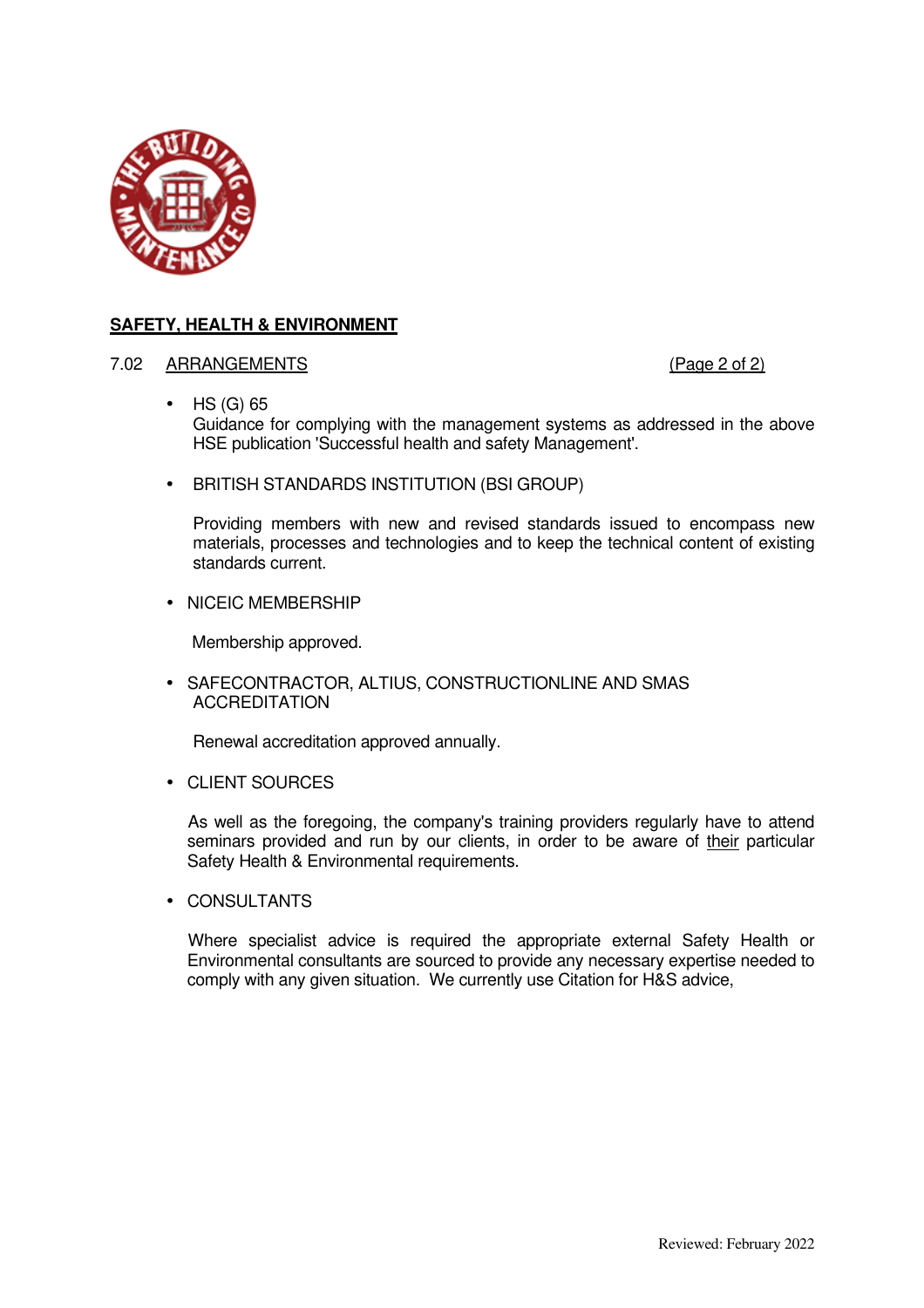

#### 8.00 PROCEDURES FOR HEALTH, SAFETY AND WELFARE

#### 8.01 Accident/Incident Book BI-510

The Social Security Act 1975 and the Reporting of Injuries, Diseases and Dangerous Occurrences Regulations (RIDDOR), requires The Building Maintenance Company to keep an Accident Book BI-510 at every office location and in a readily accessible position so that all personnel are familiar with it's location in the office.

 Every **accident** causing personal injury **must** be entered in the Accident Book, along with **any incidents identified as a near miss**, or **unsafe actions,** regardless of an injury being caused or not. The entry can be made by any competent person, an employee, subcontractor, etc or by anyone acting on behalf of any injured party.

 Where any Incident (Accident or Near Miss) involving employees, subcontractors, visitors to site or members of the public happens on any site the details of the incident **must also** be entered into that site's Accident Book, if available. If no Accident Book is available, then at the very least the incident should be reported to the person in charge of that site.

 The Office Management and/or Delegate are required to investigate the circumstances of every incident and to record anything different from that which has been already reported by the competent person or employee etc, involved. This should also be entered in the Accident Book.

The RIDDOR Regulations apply to: -

- **Employers**
- **Employees**
- **Trainees**
- Client's Staff
- Members of The Public
- Self-Employed
- All People Injured on the Premises

 Completion of the BI-510 does not meet any of the obligations to Report Injuries, Diseases or Dangerous Occurrences Regulations (RIDDOR) to the Health and Safety Executive (HSE) or Local Authority Environment Health Department as appropriate.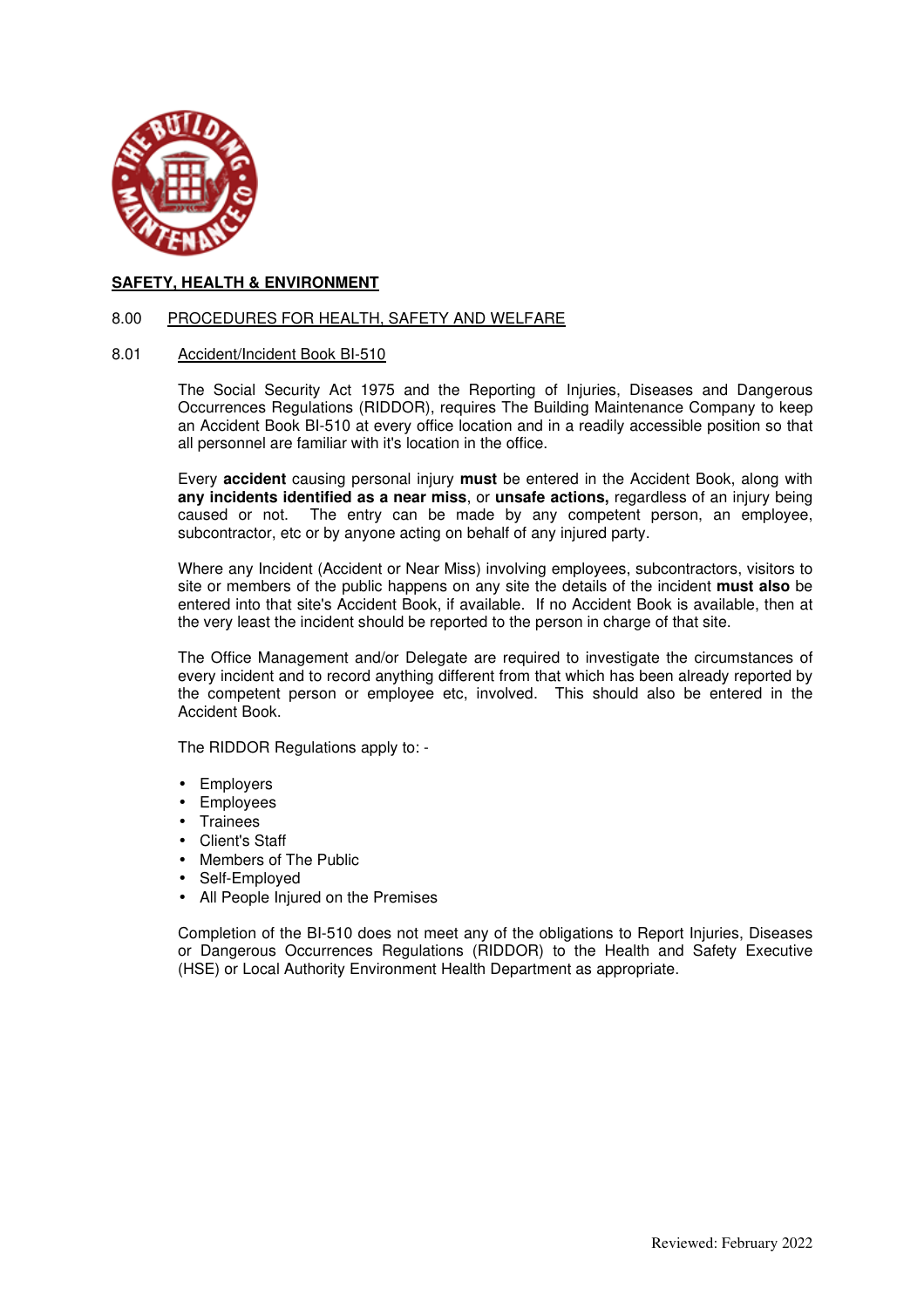

## 8.00 PROCEDURES FOR EMPLOYEES HEALTH, SAFETY AND WELFARE

#### 8.02 Adverse Event (Accident/Incident) Near-miss/Dangerous Occurrence Reporting

**Reports of Adverse Events Accidents/Incidents, where required, must be made to The Incident Contact Centre, or your Local Authority according to where the accident or occurrence took place, (details must also be entered into the Accident Book).** 

The Reporting Procedure is necessary and covers in cases of: -

- Fatalities (All accidents must be reported, via Police Constabulary to H. M. Coroner)
- Major Injury or Serious Condition
- Reportable Occurrences
- Reportable Diseases

#### *Deaths*

All deaths to workers and non-workers must be reported if they arise from a work-related accident, including an act of physical violence to a worker. Suicides are not reportable, as the death does not result from a work-related accident.

#### *Specified injuries to workers.*

The list of 'specified injuries' in RIDDOR 2013 (regulation 4) includes:

- a fracture, other than to fingers, thumbs and toes.
- amputation of an arm, hand, finger, thumb, leg, foot or toe.
- permanent loss of sight or reduction of sight; crush injuries leading to internal organ damage.
- serious burns (covering more than 10% of the body, or damaging the eyes, respiratory system or other vital organs).
- scalping (separation of skin from the head) which require hospital treatment.
- unconsciousness caused by head injury or asphyxia.
- any other injury arising from working in an enclosed space, which leads to ; hypothermia, heatinduced illness or requires resuscitation or admittance to hospital for more than 24 hours.

### *Over-seven-day injuries to workers*

- This is where an **employee, or self-employed person, is away from work or unable to perform their normal work duties for more than seven consecutive days** (not counting the day of the accident). Structural collapses
- Fires and explosions
- Release of gases or other dangerous substances
- Breathing apparatus failure while in use
- Incidents involving dangerous substances in transit.
- Contact with or arcing of overhead power lines.

### *Injuries to non-workers*

Work-related accidents involving members of the public or people who are not at work must be reported if a person is injured and is taken from the scene of the accident to hospital for treatment to that injury. There is no requirement to establish what hospital treatment was actually provided, and no need to report incidents where people are taken to hospital purely as a precaution when no injury is apparent.

If the accident occurred at a hospital, the report only needs to be made if the injury is a 'specified injury' (see above).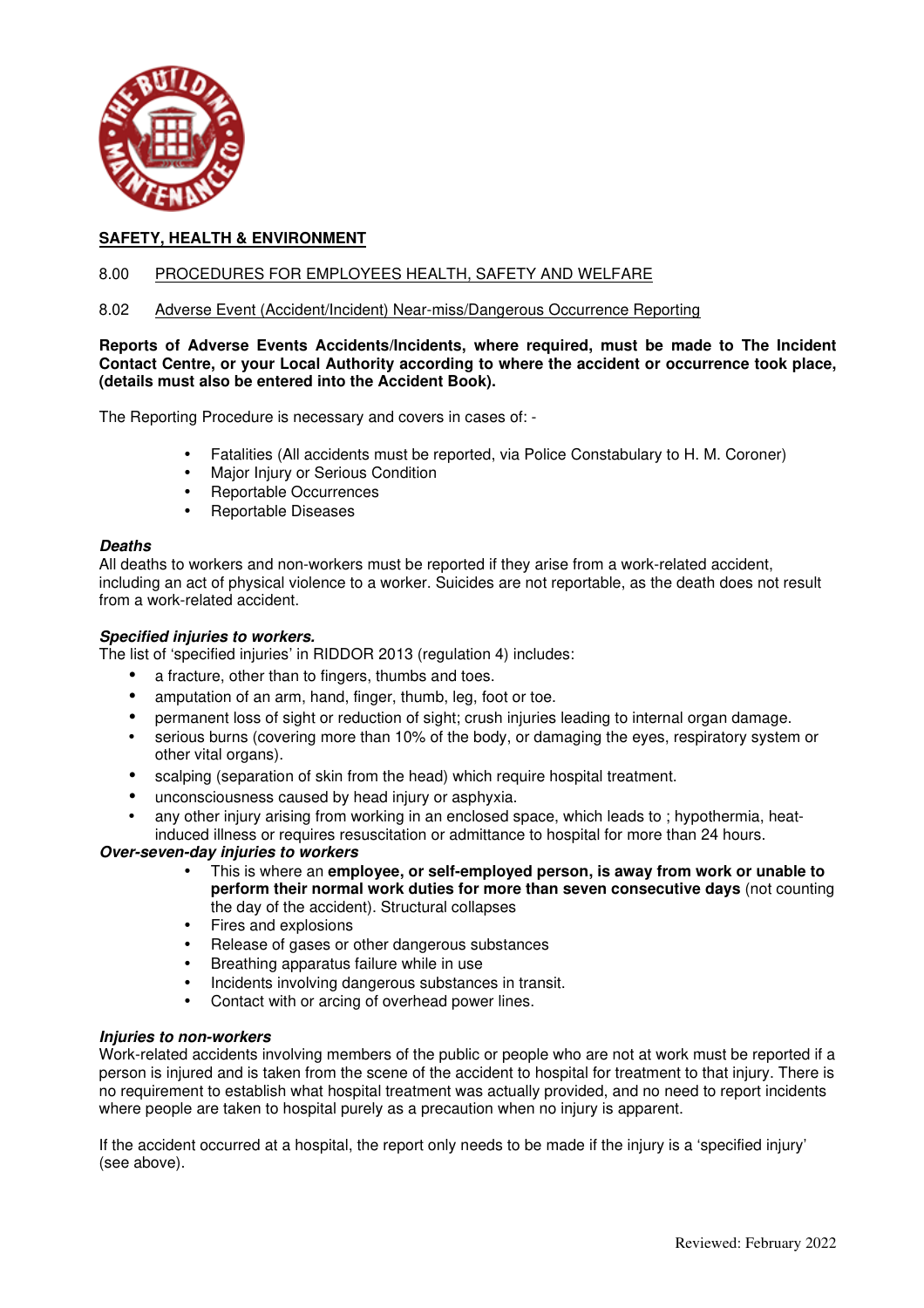

## **Reportable occupational diseases**

Employers and self-employed people must report diagnoses of certain occupational diseases, where these are likely to have been caused or made worse by their work. These diseases include (regulations 8 and 9):

- carpal tunnel syndrome.
- severe cramp of the hand or forearm.
- occupational dermatitis.
- hand-arm vibration syndrome.
- occupational asthma tendonitis or tenosynovitis of the hand or forearm.
- any occupational cancer.
- any disease attributed to an occupational exposure to a biological agent.

## **Reportable dangerous occurrences**

Dangerous occurrences are certain, specified 'near-miss' events (incidents with the potential to cause harm.) Not all such events require reporting. There are 27 categories of dangerous occurrences that are relevant to most workplaces. For example:

the collapse, overturning or failure of load-bearing parts of lifts and lifting equipment.

plant or equipment coming into contact with overhead power lines.

explosions or fires causing work to be stopped for more than 24 hours.

Certain additional categories of dangerous occurrences apply to mines, quarries, offshore workplaces and certain transport systems (railways etc). For a full, detailed list, refer to the online guidance at: www.hse.gov.uk/riddor.

## **Reportable gas incidents**

If you are a distributor, filler, importer or supplier of flammable gas and you learn, either directly or indirectly, that someone has died, lost consciousness, or been taken to hospital for treatment to an injury arising in connection with the gas you distributed, filled, imported or supplied, this can be reported online.

If you are a gas engineer registered with the Gas Safe Register, you must provide details of any gas appliances or fittings that you consider to be dangerous to the extent that people could die, lose consciousness or require hospital treatment. This may be due to the design, construction, installation, modification or servicing, and could result in:

an accidental leakage of gas; inadequate combustion of gas; or inadequate removal of products of the combustion of gas. You can report online.

## **Exemptions**

In general, reports are not required (regulation 14) for deaths and injuries that result from:

medical or dental treatment, or an examination carried out by, or under the supervision of, a doctor or registered dentist. The duties carried out by a member of the armed forces while on duty; or road traffic accidents, unless the accident involved:

the loading or unloading of a vehicle.

work alongside the road, eg construction or maintenance work;

the escape of a substance being conveyed by the vehicle, or a train.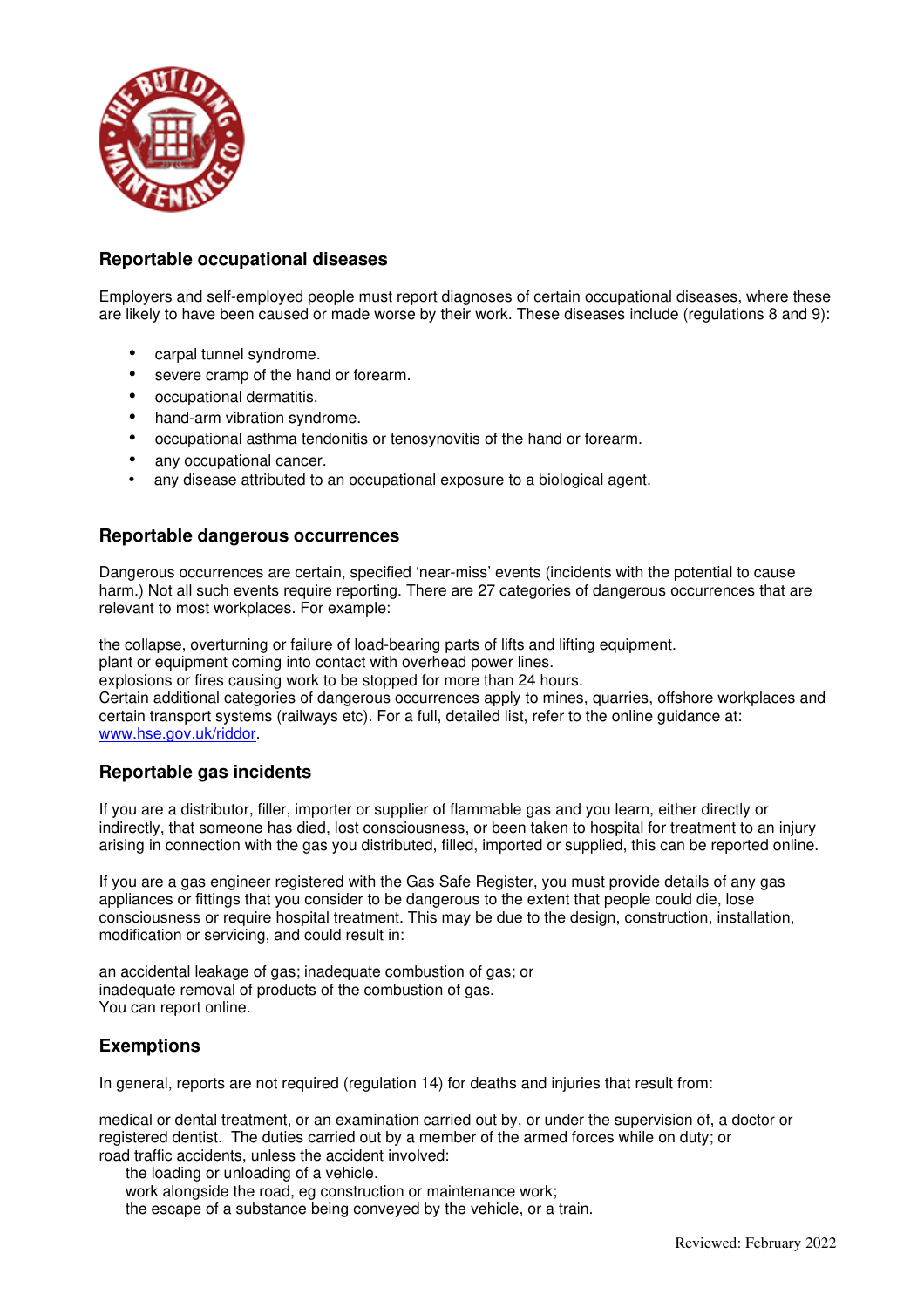

## **Recording requirements**

**Records** of incidents covered by RIDDOR are also important. They ensure that you collect sufficient information to allow you to properly manage health and safety risks. This information is a valuable management tool that can be used as an aid to risk assessment, helping to develop solutions to potential risks. In this way, records also help to prevent injuries and ill health, and control costs from accidental loss.

#### **You must keep a record of:**

any **accident, occupational disease or dangerous occurrence** which requires reporting under RIDDOR; and any other occupational accident causing injuries that result in a worker being away from work or i**ncapacitated for more than three consecutive days** (not counting the day of the accident but including any weekends or other rest days). You do not have to report over-three-day injuries, unless the incapacitation period goes on to exceed seven days.

If you are an employer who has to keep an accident book, the record you make in this will be enough.

You must produce RIDDOR records when asked by HSE, local authority or ORR inspectors.

## **How to report**

#### *Online*

Go to www.hse.gov.uk/riddor and complete the appropriate online report form. The form will then be submitted directly to the RIDDOR database. You will receive a copy for your records.

### *Telephone*

All incidents can be reported online but a telephone service remains for reporting **fatal and specified injuries only**. Call the Incident Contact Centre on 0845 300 9923 (opening hours Monday to Friday 8.30 am to 5 pm).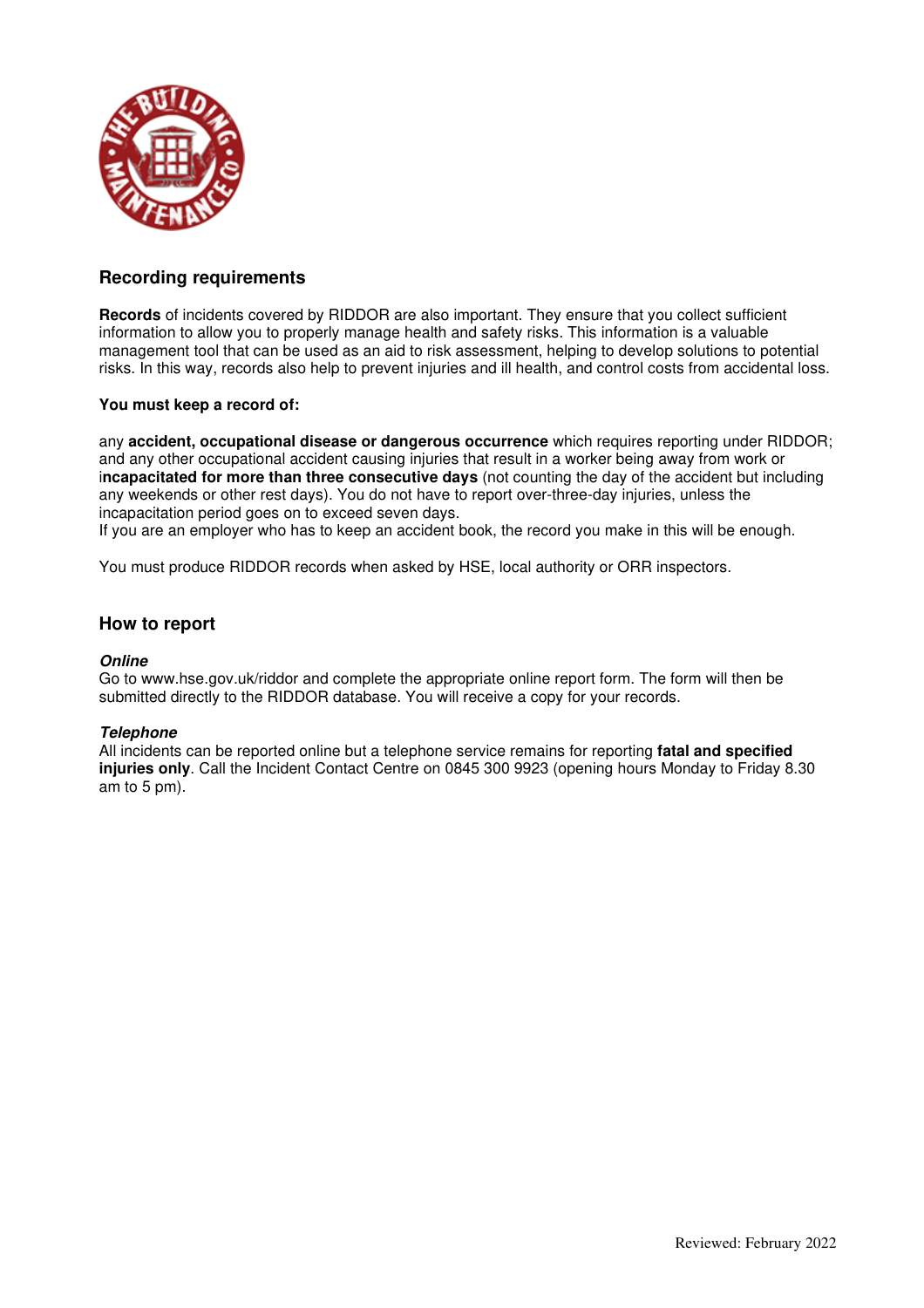

# **Reporting out of hours**

HSE has an out-of-hours duty officer. Circumstances where HSE may need to respond out of hours include:

a work-related death or situation where there is a strong likelihood of death following an incident at, or connected with, work;

a serious accident at a workplace so that HSE can gather details of physical evidence that would be lost with time; and

Following a major incident at a workplace where the severity of the incident, or the degree of public concern, requires an immediate public statement from either HSE or government ministers.

If you want to report less serious incidents out of normal working hours, you should complete an online form at www.hse.gov.uk/riddor/report.htm#online.

You can find more information about contacting HSE out of hours at www.hse.gov.uk/contact/outofhours.htm.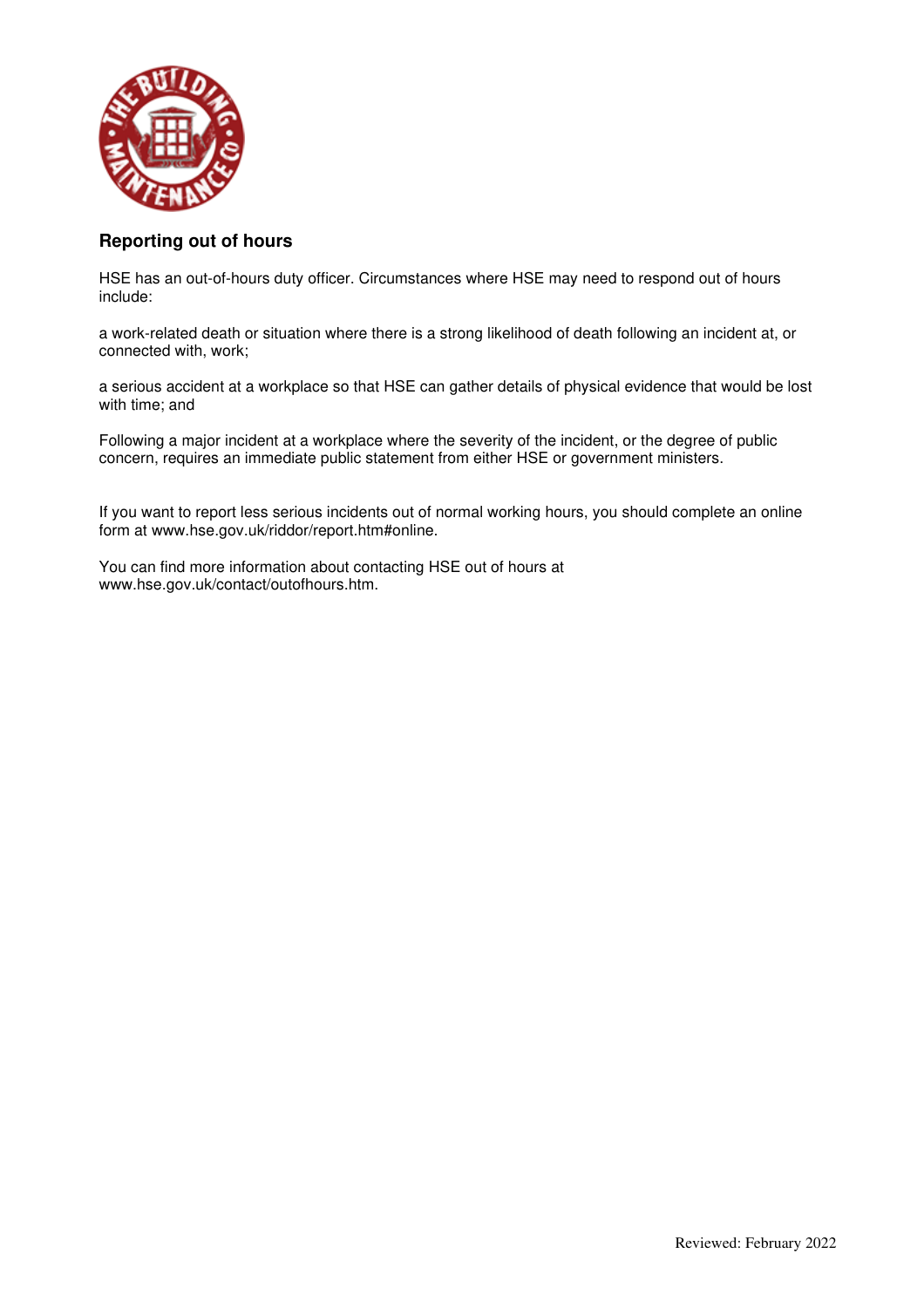

#### 8.00 PROCEDURES FOR EMPLOYEES HEALTH, SAFETY AND WELFARE

#### 8.03 First Aid Kit Issue

In view of the widespread activities of the Company, all outworkers will be issued with a small personal first aid kit, suitable for 1 to 10 persons. This will be kept in the employee's vehicle. It shall then be the responsibility of each individual to ensure that their stock of first aid equipment is maintained, and they shall immediately notify their Manager, for replacements, or if a kit is lost or stolen. Replacement items of first aid equipment can also be obtained from a Manager, Director or Appointed Delegate.

In addition, a first aid station and kit shall be located in each company premises and shall be maintained, at all times, to the required level. The station and kit shall be recognisable and accessible at all times, with the contents and number of items contained being dependant upon the number of persons employed within that environment.

**N.B.** No form of medication should be kept in the First Aid Kit. This includes such items as antiseptic cream/spray, witch hazel, etc. Paracetamol and aspirin must not be kept in the office for general distribution as any users may suffer side effects from their consumption.

The First Aid Kit should be checked once per month by Management or Appointed Delegate and replenished accordingly.

|                                                                  | <b>NUMBER OF EMPLOYEES</b> |                             |                |        |         |
|------------------------------------------------------------------|----------------------------|-----------------------------|----------------|--------|---------|
| <b>ITEM</b>                                                      | $1-5$                      | $6 - 10$                    | $11 - 50$      | 51-100 | 101-150 |
| First Aid Guidance Card                                          |                            |                             |                |        |         |
| Individually wrapped<br>sterile adhesive dressings<br>(plasters) | 10                         | 20                          | 40             | 40     | 40      |
| Sterile eye pads with no<br>attachment (No.16)                   |                            | $\overline{2}$              | $\overline{4}$ | 6      | 8       |
| Sterile Triangular bandage                                       | 1                          | $\overline{2}$              | $\overline{4}$ | 6      | 8       |
| <b>Safety Pins</b>                                               | 6                          | 6                           | 12             | 12     | 12      |
| Sterile unmedicated<br>dressings                                 | 1                          | $\overline{2}$              | 4              | 6      | 8       |
| Medium (No.8)                                                    | 3                          | 6                           | 8              | 10     | 12      |
| Large (No.9)                                                     |                            | $\mathcal{D}_{\mathcal{A}}$ |                |        | 10      |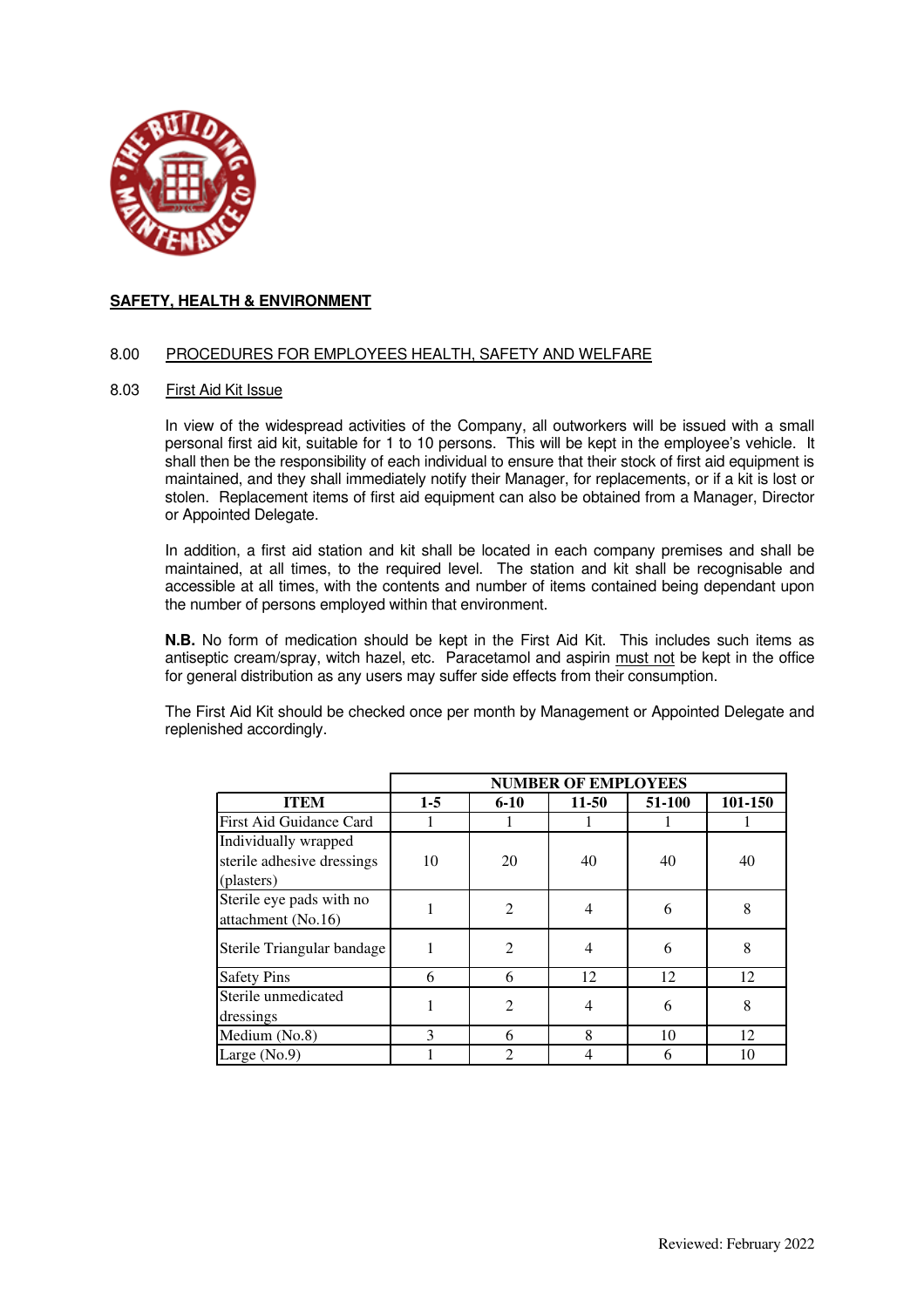

#### 8.00 PROCEDURES FOR EMPLOYEES HEALTH, SAFETY AND WELFARE

#### 8.04 Emergency Procedures and First Aid Personnel

**All employees should have a basic understanding of Emergency First Aid Procedures,** and what is safe to carry out in the event of an accident.

**This information provided contains advice on basic first aid that can be used by any competent person in an emergency.** 

Dial 999 to alert the Emergency Services where necessary - DO NOT DELAY! Be prepared to provide information on location & details of casualties. Remember - other emergency organisations such as Fire, Gas or Electricity services which can be requested during the call.

STAY CALM! - Enlist the help of any available bystanders where possible.

Try to remove any danger from the casualty, or if necessary, the casualty from the danger but **only if you can do this safely.** 

DO NOT MOVE A CASUALTY UNLESS ABSOLUTELY NECESSARY and REMEMBER - Take care not to become a casualty yourself. APPROACH WITH CARE!

#### **In being aware of 'What to do in an emergency' you may be able to save someone's life.**

Employers must provide one or more suitably trained personnel to render first aid in the case of injury or illness at work. Such a person can be:

- a) An appointed person
- b) A first aider, or an occupational first aider.

An appointed person is someone who is not necessarily fully trained in first aid but who is appointed to take charge when a person is injured or taken ill to the extent that they will need assistance from a medical practitioner or nurse and who will then take charge.

Sites with less than 50 employees need only have an appointed person and not a fully trained first aider. In the event of any accident occurring the competent person assisting will be responsible for attending to the victim, carrying out Safety Emergency Procedures and for ensuring all adverse event details, including any near misses, are recorded in the Accident Book and Adverse Event Report Form (see Procedure 9.09, Adverse Event Reporting/Investigation).

Where the number of employees on one site exceeds 50, then a qualified first-aider is to be provided. It should be noted that first-aiders must cover all the times when employees are at work and that if there is shift-working in progress, then this must be taken into account.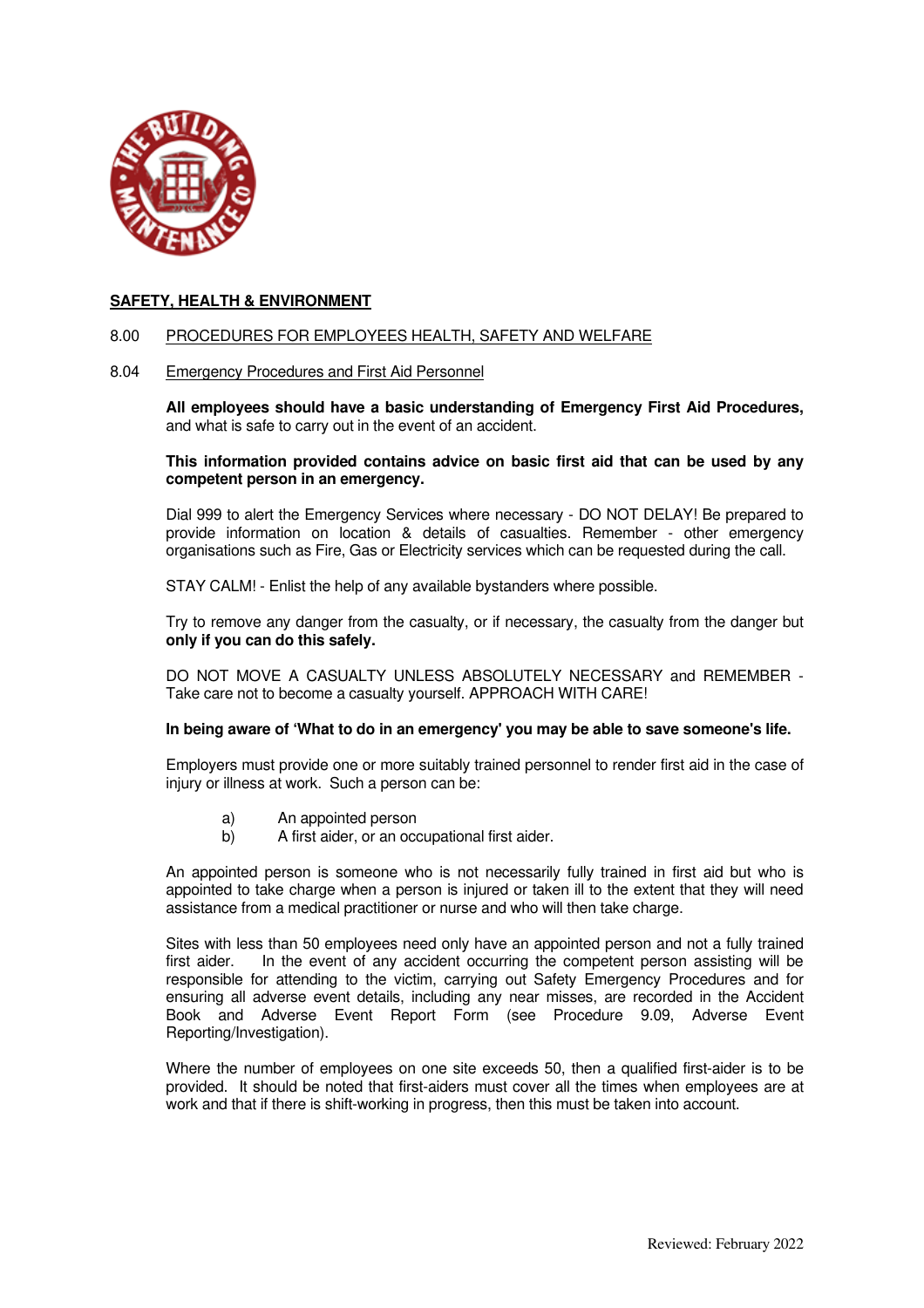

#### 8.00 PROCEDURES FOR EMPLOYEES HEALTH, SAFETY AND WELFARE

#### 8.05 Personal Protective Equipment (PPE)

 The company maintains a list of approved protective equipment to be used by its employee's and/or others and shall provide:

- Overalls (Replaced as required)
- Protective headgear (Replaced every 3 years As required)
- Safety work boots (Replaced as required)
- Protective goggles or visors (Replaced as required)
- Ear protectors (Replaced as required)
- Safety gloves (Replaced as required)
- RCD Power breaker (as Required)
- Maintenance Electrical warning tags and Circuit lockouts (as Required)
- Any other protective equipment required by the Act and the pertaining circumstances.

Following issue and instruction, by Management or Appointed Delegate, of such equipment it shall be the personal duty of each employee to take care of their equipment and to report any loss or damage of same to their Manager or Appointed Delegate.

Equipment defective/damaged, awaiting repair or maintenance will be clearly identified and segregated from usable equipment, with any lost, stolen or defective beyond repair items to be reported with replacements issued free of charge by the Company.

Office Management or Appointed Delegate shall ensure that PPE is issued to employees as required by relevant Risk/Impact Assessment, etc and that all employees under their control are fully instructed and trained on how to use, inspect/examine, store (suitably containerised), clean (disinfect) and maintain (i.e. repair, test and the need to replace) such clothing and equipment as required. Management/Supervisory checks will ensure the effectiveness of such measures.

An effective system of maintenance of PPE will ensure the equipment continues to provide the required degree of protection, as designed. Manufacturers' maintenance schedules and instructions (including recommended replacement periods and shelf lives) should normally be followed.

Employees shall always show example by wearing protective clothing and equipment where appropriate and shall not miss-use any equipment provided for their use for the purpose of health and safety. Evidence identified for any miss-use could lead to disciplinary action.

All employees must ensure that any visitors, including sub-contractors and non-employees are aware of possible hazards that may exist on sites or premises, and any requirement for PPE in the areas of work for which they are responsible. Where appropriate, visitors will be provided with protective clothing and equipment, which they must use whilst on site.

Sub-contractors shall be required, under the terms of their contract, to provide their own PPE in order for them to work safely in the context of their work instruction.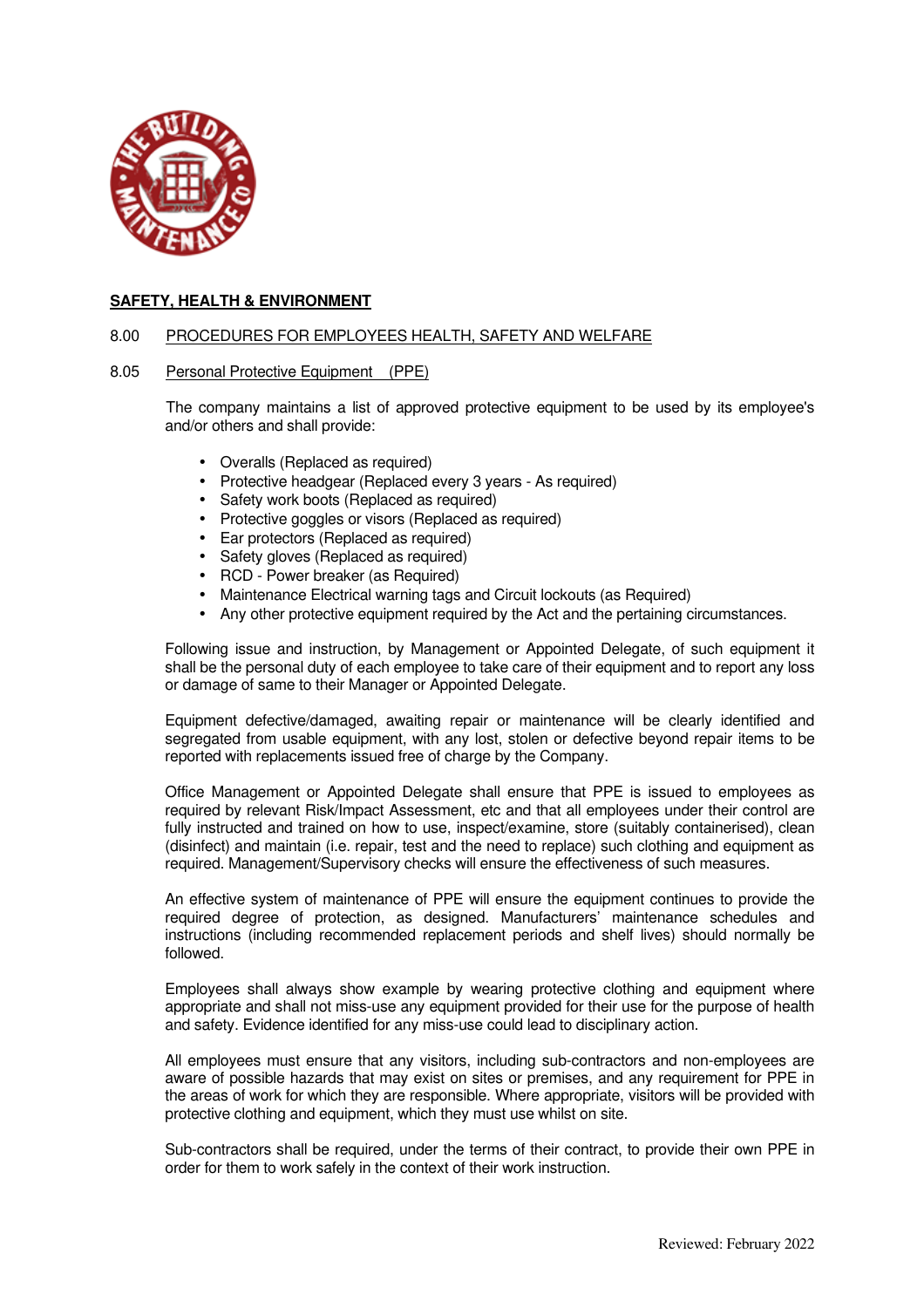

## 8.00 PROCEDURES FOR EMPLOYEES HEALTH, SAFETY AND WELFARE

## 8.06 Provision of Welfare Facilities

*Reference: The Workplace (Health, Safety and Welfare) Regulations.*

Office Management shall assess and provide the necessary welfare facilities for the number of staff employed.

It is the responsibility of the Office Management and Appointed Delegate's to ensure that the workplace and welfare facilities, including staircases, floors, entrances, exits, washrooms and eating areas are kept in a safe and clean condition by cleaning, maintenance and repair.

## **It is expected of every Employee to ensure that all workplace and welfare facilities are used and left safe, clean and tidy.**

 Due to the reactive nature of our works it is unlikely that welfare facilities will be required on customer premises and as all the premises on which we work are occupied and open to the public it is not feasible for BMC to provide welfare facilities on customer premises without their express permission.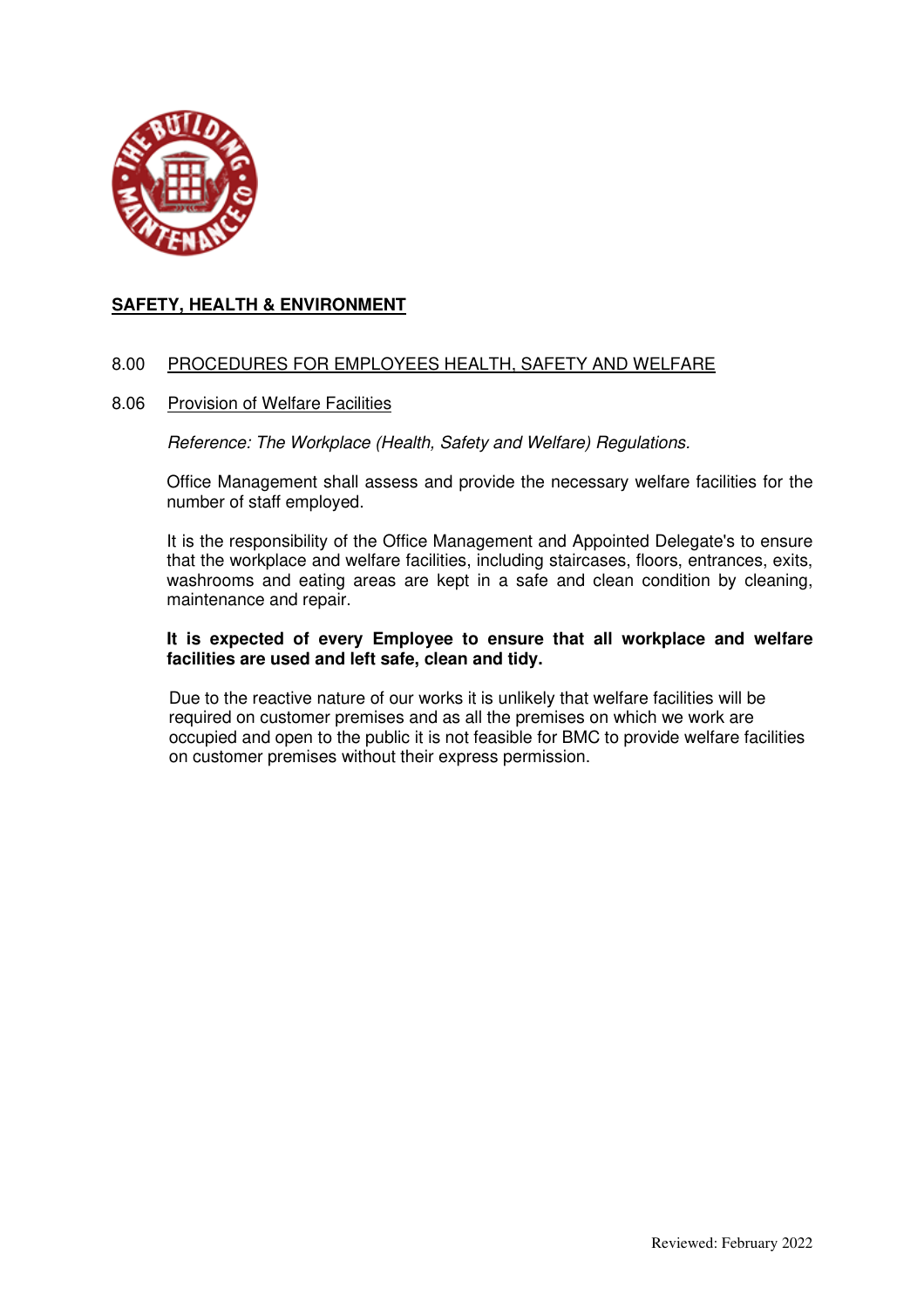

## 8.00 PROCEDURES FOR EMPLOYEES HEALTH, SAFETY AND WELFARE

## 8.07 Lone Working Policy

Lone workers can be anyone who works by his/herself without direct contact or supervision. Examples include: - a person working on their own in a workshop, home workers, persons working in an office on their own, persons working outside normal hours on their own and mobile or peripatetic workers.

#### Associated Hazards

- Accidents.
- Fire.
- Inadequate provision of rest, hygiene, and welfare.
- Violence whilst at work.
- Manual handling activities.
- Transport breakdown/accident enroute.
- Severe weather conditions.
- Injury received whilst entering unsafe premises.
- Poor visibility and lighting.

#### Employer's Responsibilities

The company realise that there may be concerns surrounding lone working, to allay these fears we will: -

- Identify all employees who are lone workers.
- Make a suitable and sufficient assessment of the risk to the health and safety of these employees and others who may be affected
- Identify the preventative and protective measures needed, so far as is reasonably practicable
- Provide adequate security for lone workers, e.g. locks, tracking
- Ensure that mechanisms are in place to account for and trace the whereabouts of employees who work alone and that these systems are regularly checked.
- Ensure that training in interpersonal skills, managing aggression and personal safety, that emphasises prevention and the continual assessment of risk is in place and available to employees.
- Check that lone workers have no medical conditions, which make them unsuitable for working alone.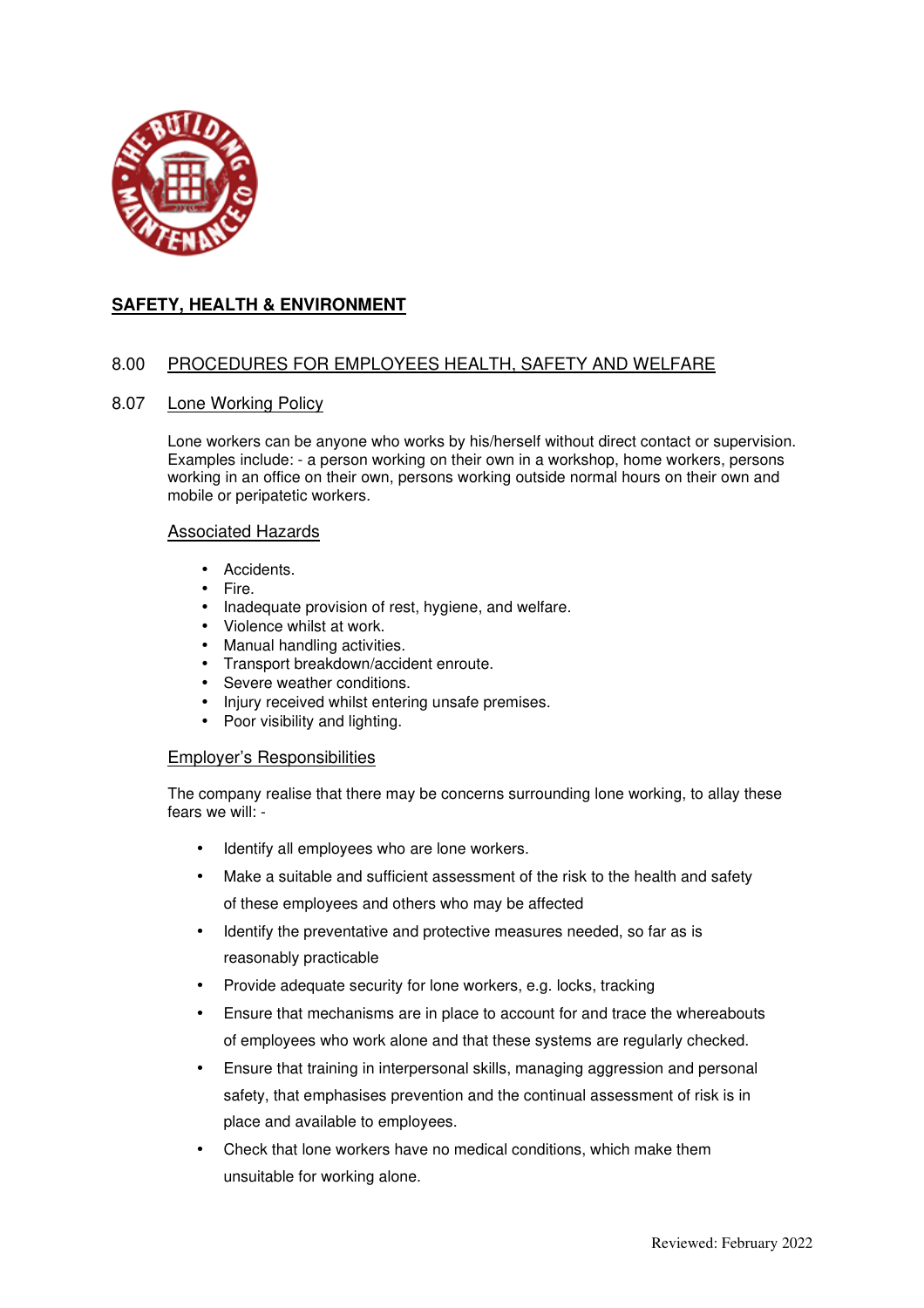

# 8.00 PROCEDURES FOR EMPLOYEES HEALTH, SAFETY AND WELFARE

## 8.07 Lone Working Policy

- Supervision of lone workers will be provided which will be based upon the findings of the risk assessment.
- Establish emergency procedures in consultation with employees.
- Consider installing or providing devices to raise an alarm in the event of an emergency, e.g. mobile phones, panic alarms, 'man- down' systems
- Provide access to first aid facilities as identified by the work activity risk assessment.
- Ensure that appropriate support is given to employees following an incident.
- Ensure lone workers are covered by the Employer's liability insurance cover.

## Employees Responsibilities

Employees who are recognised as lone workers, must: -

- Co-operate with the employer by following rules and procedures designed to protect their safety as a lone worker.
- Attend personal safety training programmes as directed by the employer.
- Provide information on their whereabouts during working hours to the employer.
- Report all incidents relating to lone working using the company's reporting procedure.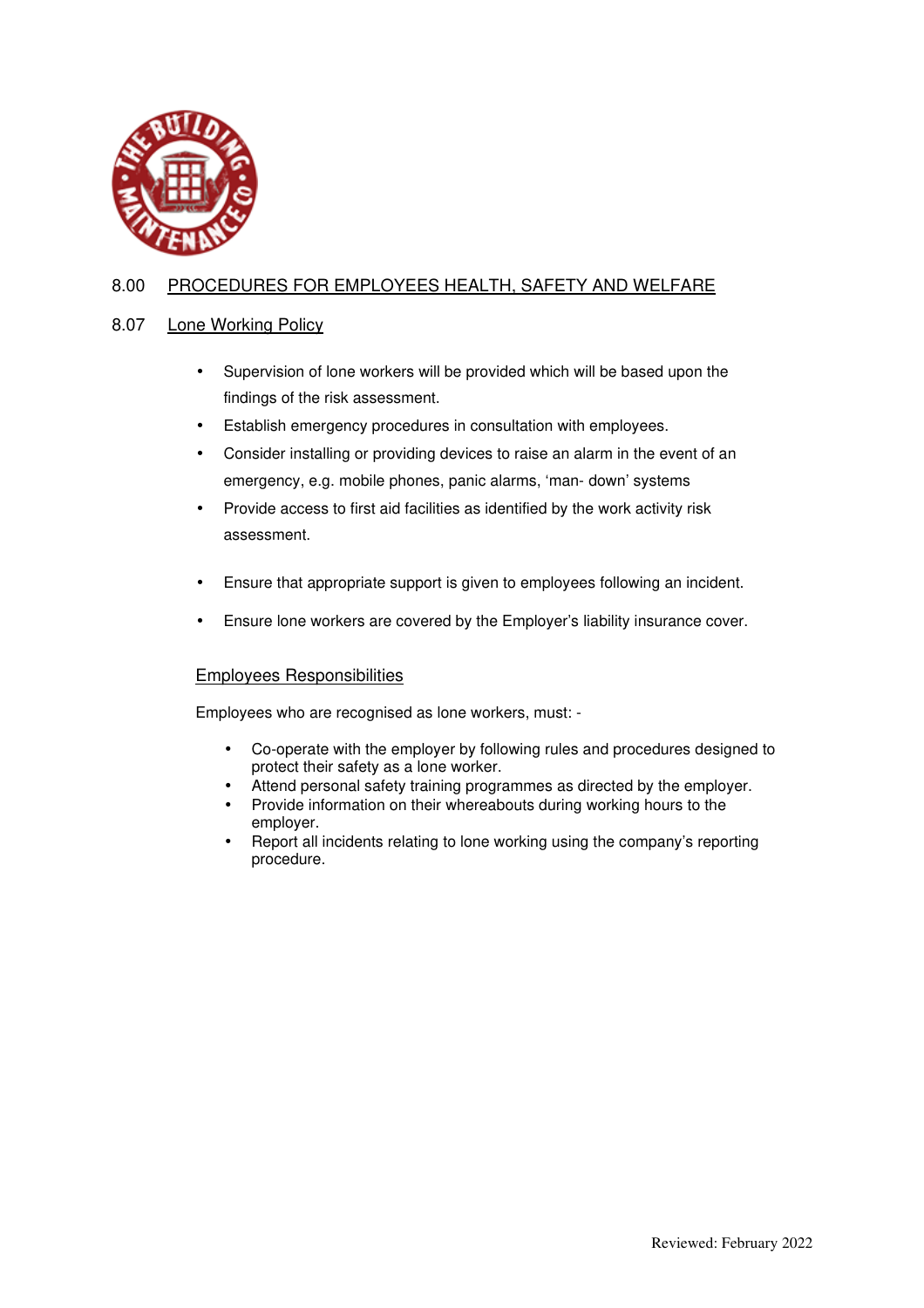

(Page 1 of 4)

## **8.00 PROCEDURES FOR EMPLOYEES HEALTH, SAFETY AND WELFARE**

## **8.08 Training and Development Policy**

The Company recognises employee development is crucial to the achievement of Company goals and the Company will support individual employees through structured training procedures and practice towards achieving these goals. There will be a fair and consistence approach to training and the opportunity for training, in line with the Company Equal Opportunities Policy.

### **INTRODUCTION**

As detailed in the Company Quality Manual, Directors of the Company regularly review the training needs of the Company at Management Meetings.

Training requirements for individuals can be identified or requested.

- During annual appraisal interviews.
- As a result of day-to-day observation by supervisory staff.
- By a request made by an individual to his/her immediate supervisor.
- By a change in legislation which dictates that employees carrying out tasks for which they were employed require further training.
- As a result of an audit, either carried out internally by Head Office Management, or by an external body carrying out an independent audit of Company systems and procedures.

## **IN-HOUSE TRAINING**

#### Induction

All employees participate in the Company Induction programme and line managers are responsible for ensuring that employees complete the programme (see Induction Policy and Procedure).

### Coaching

Coaching is the most common form of training and is provided by colleagues, supervisors, and Managers. All employees are expected to co-operate in training new employees although normally one person within an Office would be appointed to carry out most of the training. Coaching may be used for both initial and refresher training.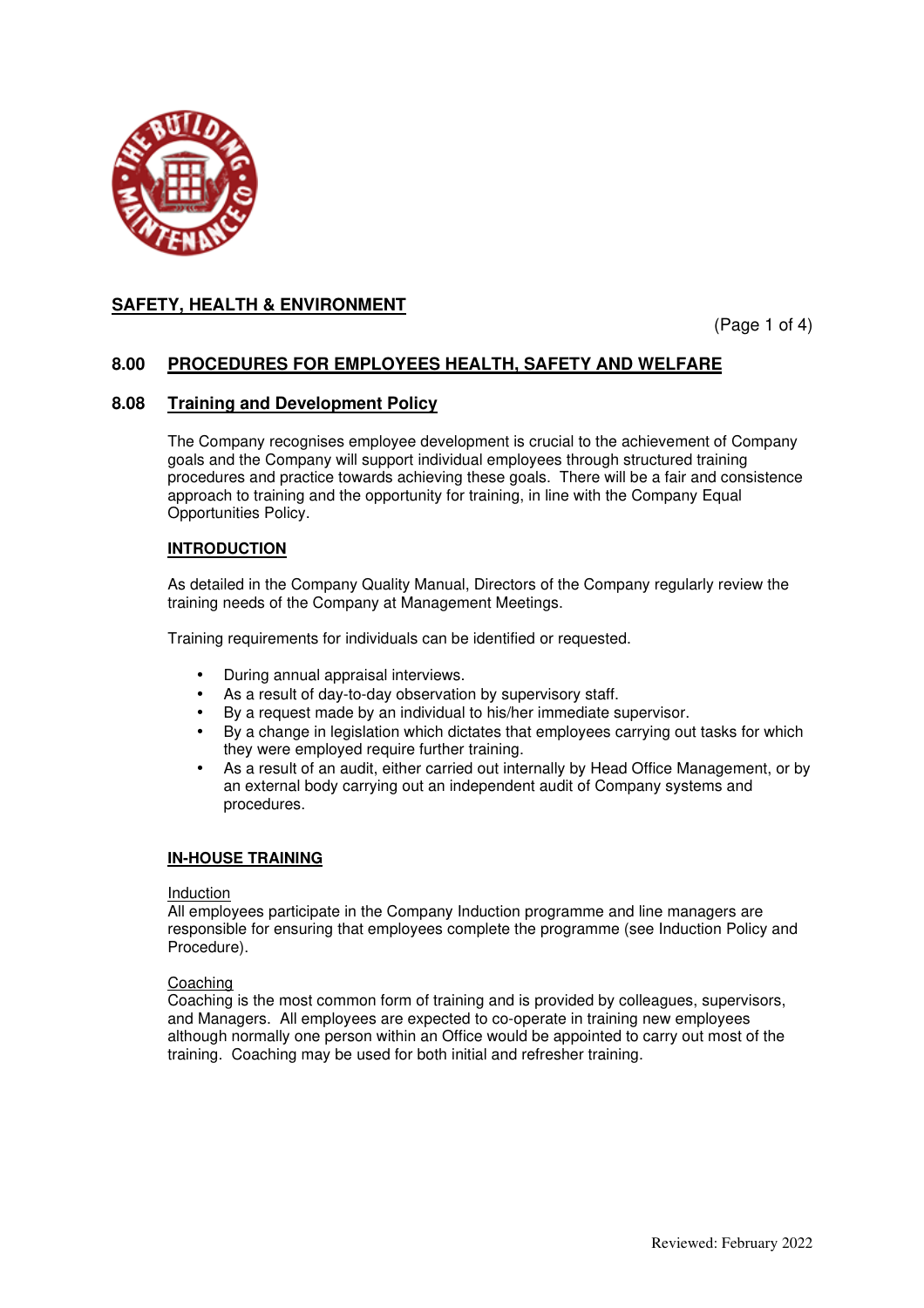

(Page 2 of 4)

## **8.00 PROCEDURES FOR EMPLOYEES HEALTH, SAFETY AND WELFARE**

## **8.08 Training and Development Policy**

### In-House Courses

From time-to-time short in-house training courses may be carried out, usually to instruct employees in new procedures or use of new equipment such as computer software. In-house training will be taking the form of Approved Company Training Courses and will be initiated by Head Office, and will include Citation Training Course, Toolbox Talks and Ad-Hoc training as required.

Details of all Approved Company Training Courses delivered in-house will be recorded on the employee's Individual Training Record.

### **EXTERNAL TRAINING AND OFFICE TRAINING PLANS**

As detailed in the Company Annual Appraisal Policy Managers should complete their annual appraisals between 1 March-30 June. From these appraisals training needs will be identified and these should be summarised on the Office Training Plan.

Where possible full details of the training should accompany the Plan, including estimates or actual costs.

At the Annual Training Review the Office Training Plans will be reviewed and preliminary approval may be given for courses which are deemed relevant and in line with Company strategic plans.

If preliminary approval is granted the Managers will be advised of this and will be expected to obtain quotations. Quotations should be submitted to the Business Systems Director along with any Capital Expenditure Forms.

If an external training requirement is identified after submission of the Office Training Plan a request should be made initially to the Business Systems on a Capital Expenditure Form.

In all cases the Company will only consider funding the cost of training if the course is workrelated, and the employee considered to have the necessary ability and application to complete the course.

### **SHORT COURSES AND SEMINARS**

Many short course and seminars are available which may be relevant to Company strategy. The Business Systems Director regularly receive information of forthcoming events, and should any be considered relevant, the Company will arrange for suitable employees to attend if expenditure is approved.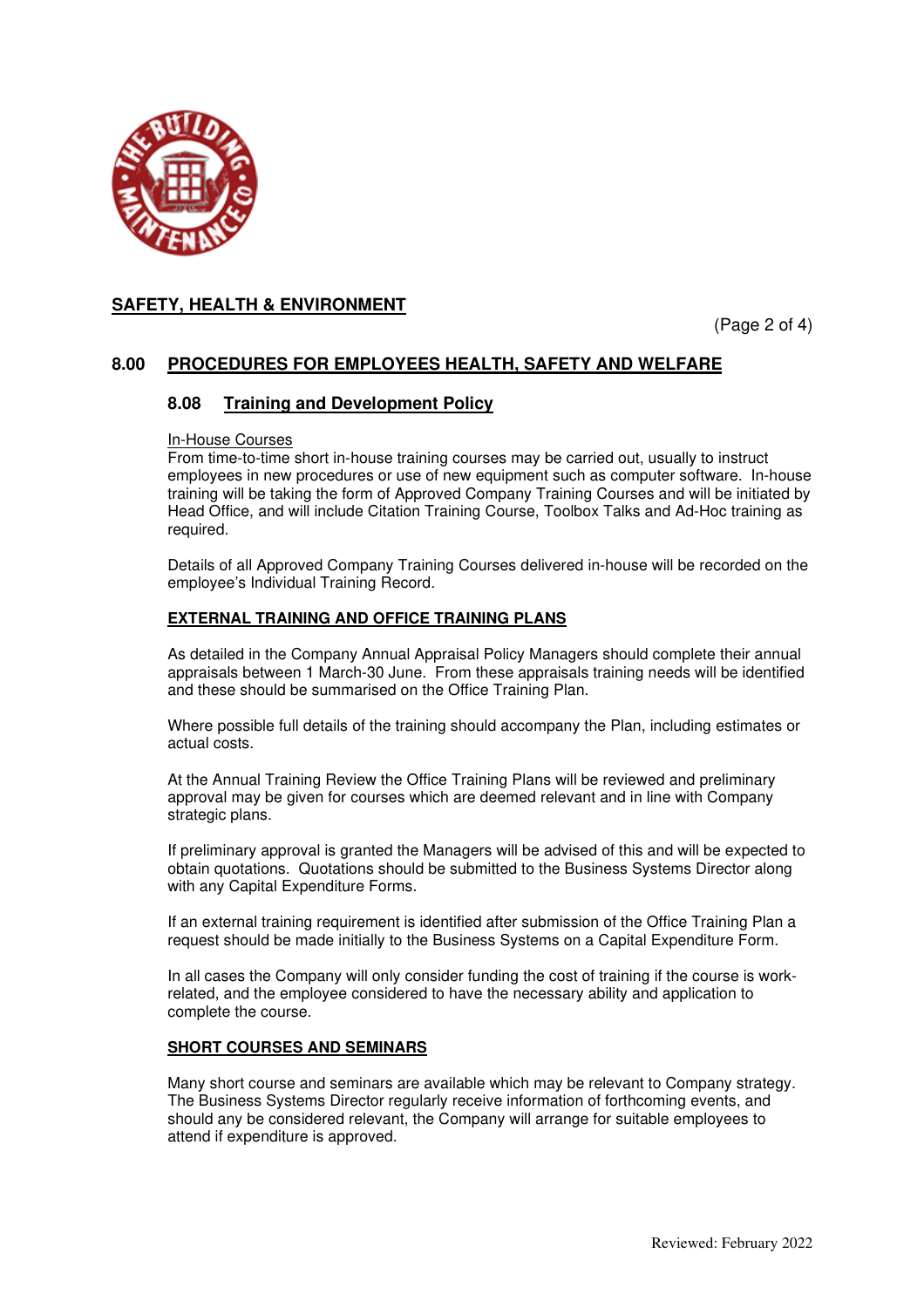

(Page 3 of 4)

## **8.00 PROCEDURES FOR EMPLOYEES HEALTH, SAFETY AND WELFARE**

## **8.08 Training and Development Policy**

#### **MANDATORY COURSES**

Where a change in legislation dictates that employees carrying out tasks for which they were employed require further training the Company Directors will ensure requirements are understood and that employees are nominated and receive places on any such course.

A copy of any certificate awarded following external training will be retained in the employee's Personal File.

All external training will be recorded on the employee's Individual Training Record.

#### **APPRENTICES**

The Company recognises the importance of training sufficient young people in the necessary skills and knowledge required to support the Construction Industry.

Should a Manager wish to recruit an apprentice approval should be sought from the Managing Director.

If approval is given, the Manager should contact the local Office of the Construction Industry Training Board (CITB) or similar program to obtain a list of suitable young people who are currently in training within the Industry who have completed a full year of training towards an NVQ/SVQ qualification. The General Manager should confirm that the young people have demonstrated not only ability, but also an interest in the Industry.

The Company Recruitment and Selection Procedure should then be followed.

Young people recruited as apprentices will be issued with a fixed-term Contract.

The Company will arrange for all necessary fees to be paid and will administer the CITB Grants Scheme.

Apprentices will attend block-release at a local college or other institute of learning at certain times of the year.

Apprentices who successfully complete their training and receive the NVQ/SVQ qualification may be offered, but are not guaranteed, employment with the Company depending on the availability of work at that time.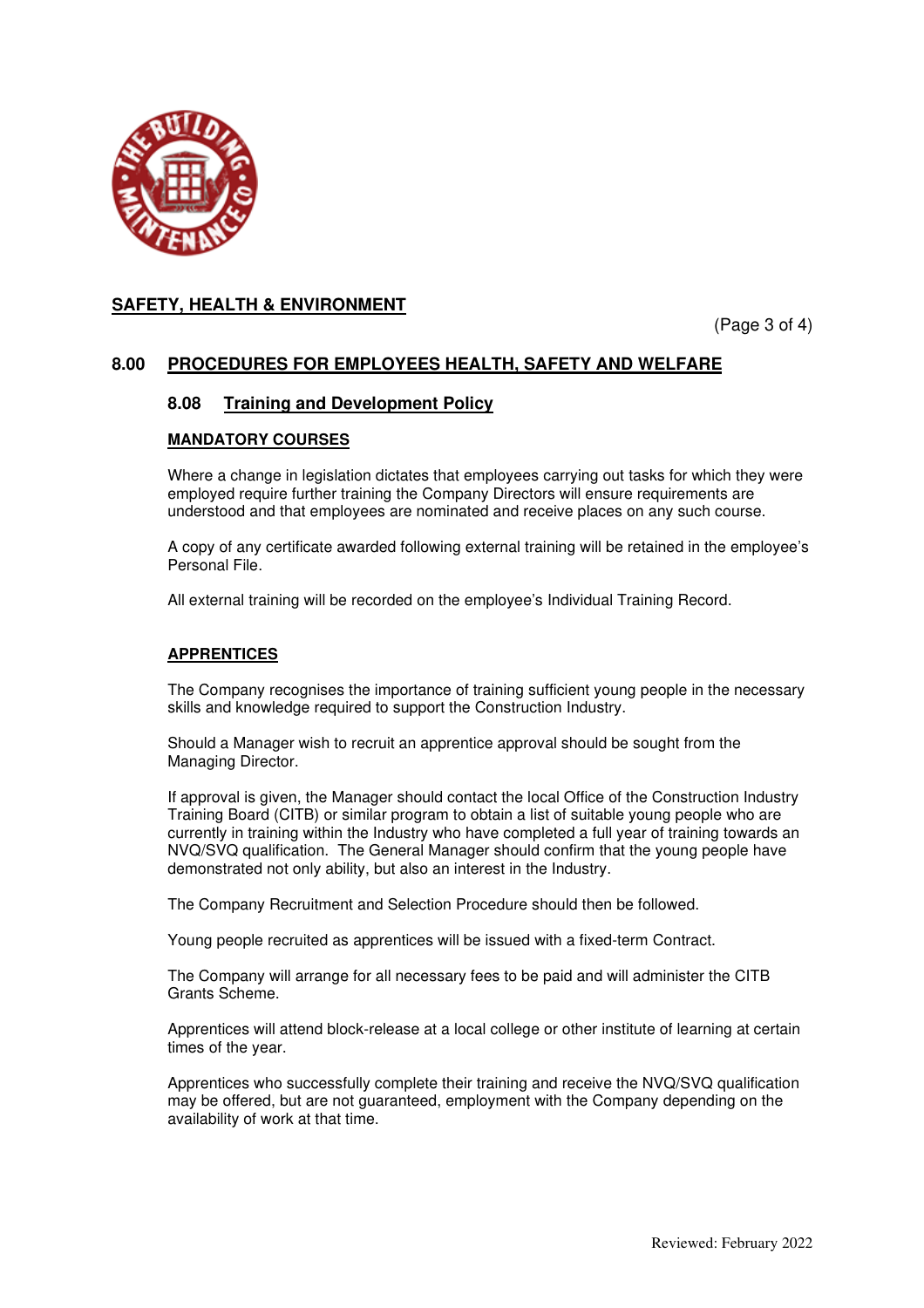

(Page 4 of 4)

## **8.00 PROCEDURES FOR EMPLOYEES HEALTH, SAFETY AND WELFARE**

## **8.08 Training and Development Policy**

#### **WORK EXPERIENCE**

It is not Company policy to allow work experience students from local schools to spend time with the Company carrying out tasks proper to Operatives, as this could have serious repercussions in the event of an accident at work or damage to customer property, with the resultant problems of insurance claims and damage to Company reputation and image.

However, the Company will allow and encourage work experience students to spend time working in different departments of the office, in order to gain experience of an office environment. This could include visits to customer property to observe only.

Requests for temporary employment of work experience students should be made to the Directors.

If approval is given the co-operation of Managers and other employees is requested in making the visit as beneficial and pleasant an experience as possible for the student.

## **COURSE EVALUATION**

Following completion of any in-house Approved Training Course, or external training courses a Training Course Evaluation Form will be sent to each employee who attended the course. Employees are encouraged to complete forms to assist in analysis of the effectiveness of training.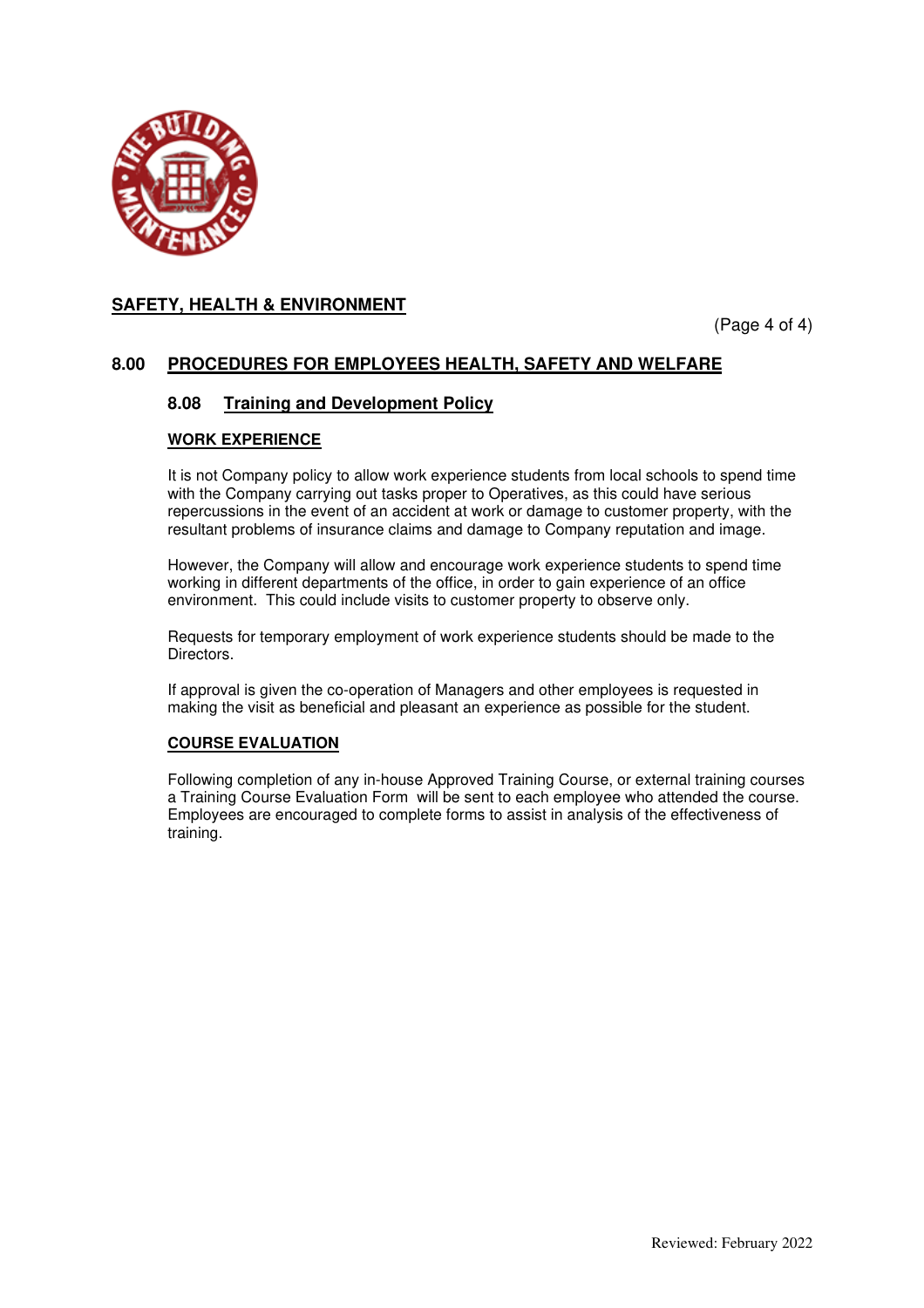

## **8.00 PROCEDURES FOR EMPLOYEES HEALTH, SAFETY AND WELFARE**

### **8.09 Plant & Equipment Inspections**

The company recognises there a legal requirement to monitor and review health and safety arrangements and to that end perform regular inspections of the plant and equipment held by the employees. The company supply a hire van as well as all personal protective equipment.

The frequency of monitoring and review will be decided by the level of risks, competence of people, legal requirements, results of accidents and recommendations by manufacturers or suppliers of equipment.

Equipment is issued to operatives on employment as listed below: -

- Ladders (Various)
- Boots with Steel Toe and Inner Sole.
- Uniform.
- Knee Pads.
- Hardhat.
- Fire Extinguisher (small).
- Dust Masks.
- Goggles/Eye Protection.
- Anti-Vibration Gloves.
- Ear Defenders or Ear Plugs.
- First Aid Kit for Van.
- Various Van Stock items as required.

Employer's Responsibilities are to:-

- These items are checked at least, an annual basis, to ensure that all items a fit for purpose by area managers.
- Arrange annual PAT testing of operative owned power tools.
- Periodic vehicle checks, to ensure vans are roadworthy, and arrange regular services with hire company.
- Inspection documents are checked by senior management to ensure that all items a present and in good condition.
- Review employee requirements and update required PPE list as necessary.

Employee's Responsibilities are to:-

- Check equipment, including any personal protective equipment supplied, is safe before use.
- Follow any training, information, guidance and instruction given by the employer for checking and inspection of safe practices
- Report any hazards or defects to the employer immediately.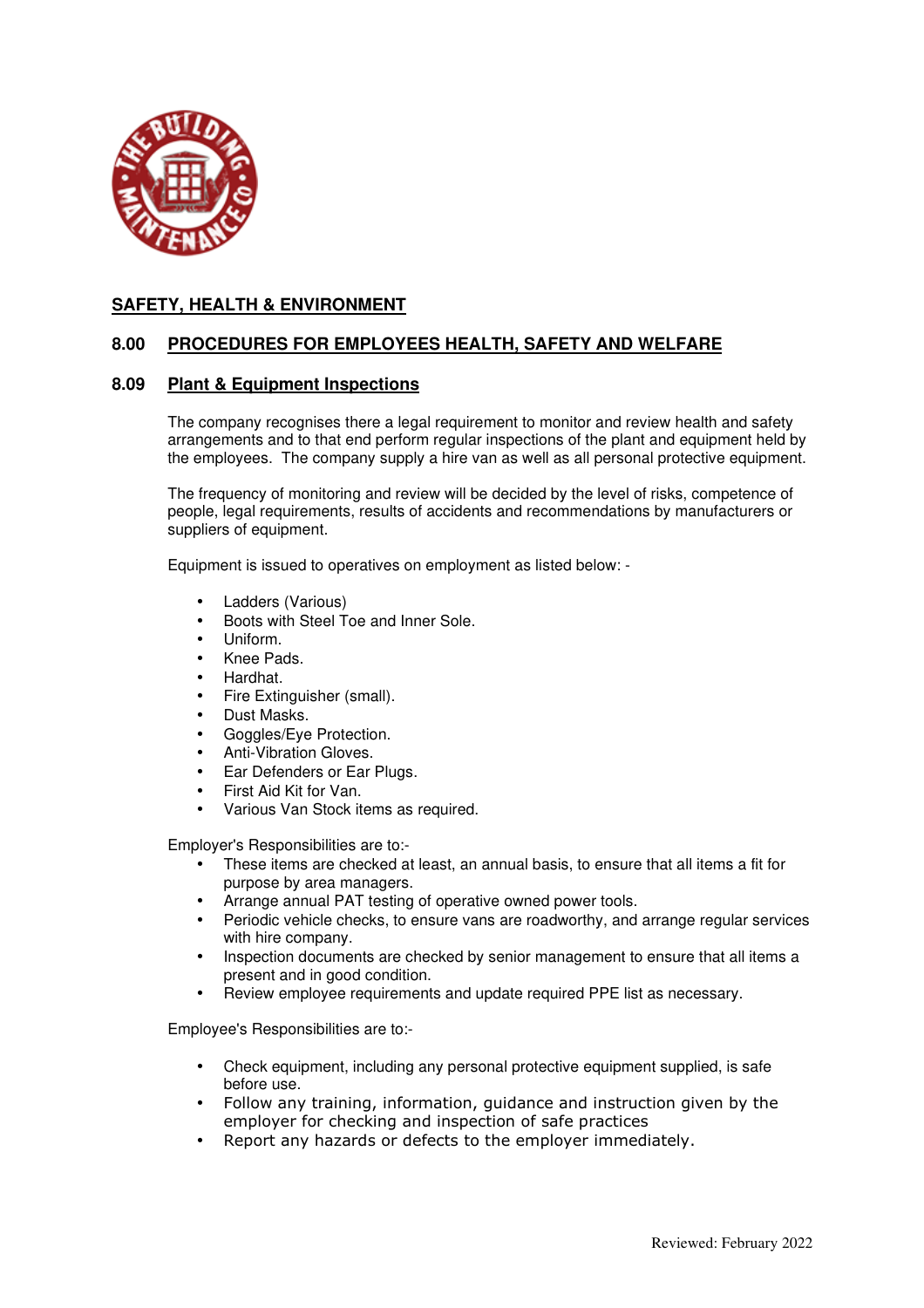

(Page 1 of 3)

# **8.00 PROCEDURES FOR EMPLOYEES HEALTH, SAFETY AND WELFARE**

## **8.10 Drug and Alcohol Policy and Procedures**

## **1. Introduction and Aims of the Policy**

"Drug misuse is a growing problem in society and an increasing number of employees are nowadays having to deal with its consequences"

The Company has therefore created a policy to aid employees who find themselves in the position of having to deal with a colleague who is abusing alcohol and drugs as well as any employee who feels that they have a problem with which they would like help.

The Policy also aims to help prevent alcohol/drug abuse by raising employee's awareness of the risks to themselves and others.

## **2. Health and Safety**

The Company policy takes into consideration the Health and Safety at Work Act 1974, The Transport and Works Act 1992 and The Misuse of Drugs Act 1971.

All employers have a general duty to ensure the health, safety and welfare of their employees. If an employer knowingly allowed an employee under the influence of alcohol or drugs to continue working and this placed the employee or others at risk, the employer could be liable to charges.

Employees are also required to take reasonable care of themselves and others who could be affected by what they do. They, too, could be liable to charge if their alcohol consumption or drug-taking put safety at risk.

Makes it an offence to possess, supply, offer to supply or produce controlled drugs without authorisation. It is also an offence for the occupier of premises to permit knowingly the production or supply of any controlled drugs or allow the smoking of cannabis or opium on those premises.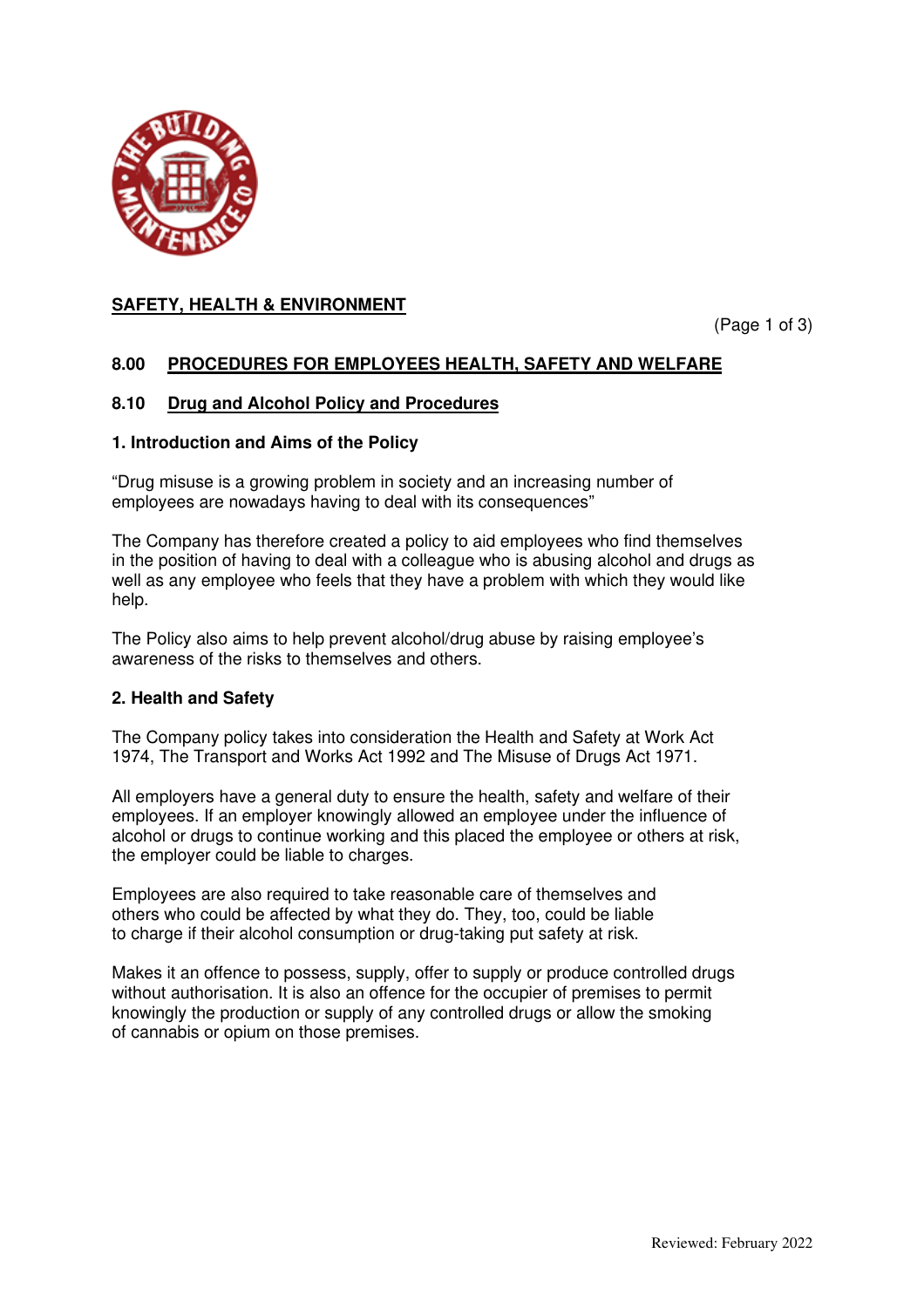

(Page 2 of 3)

# **8.00 PROCEDURES FOR EMPLOYEES HEALTH, SAFETY AND WELFARE**

## **8.10 Drug and Alcohol Policy and Procedures**

Under the Misuse of Drugs Act drugs are classified according to their perceived danger:

- Class A: including ecstasy, cocaine, heroin, LSD, mescaline, methadone, morphine, opium and injectable forms of class B drugs.
- Class B: including oral preparations of amphetamines, barbiturates, codeine and methaqualone (Mandrax)
- Class C: including cannabis, cannabis resin, most benzodiazepine (for example, Temazepam, Valium), other less harmful drugs of the amphetamine group, and anabolic steroids.

## **3. Procedure**

Recognising there is a problem;

Drinking alcohol is an accepted part of social life and it can be hard for a manager to draw a line between:

- appropriate social drinking, and
- an employee who consistently drinks heavily.

Although managers often take a very firm line on the issue of drugs, recognising the signs of drugs abuse can be more difficult. If managers have a good rapport with their employees they are more likely to pick up on:

- Sudden changes in behaviour.
- Abnormal fluctuations in mood and energy.
- Deterioration in relationships with other people.

Employees with a drink or drugs problem are likely to have higher absence levels than their colleagues. A manager should focus on how an employee's addiction is affecting their performance and how they can get to the root of the problem.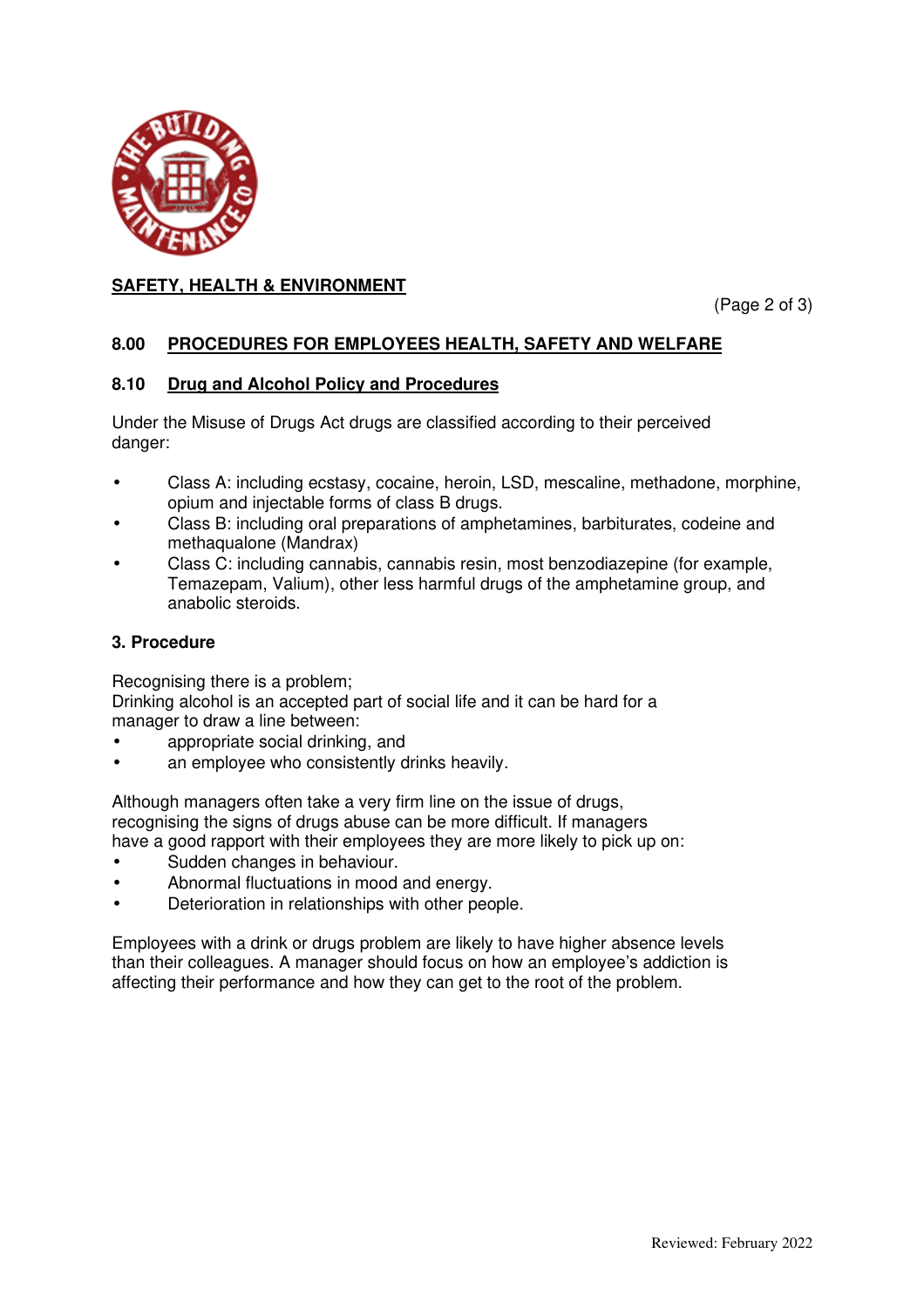

(Page 3 of 3)

# **8.00 PROCEDURES FOR EMPLOYEES HEALTH, SAFETY AND WELFARE**

# **8.10 Drug and Alcohol Policy and Procedures**

When you become aware of the issue, you should:

- Keep accurate, confidential records of instances of poor performance or other problems.
- Interview the worker in private as early as possible in the process.
- Concentrate on the instances of poor performance that have been identified.
- Ask for the worker's reasons for poor performance and question whether it could be due to a health problem, without specifically mentioning alcohol or drugs.
- If appropriate, discuss your alcohol and drugs policy and the help available inside or outside you're your organisation.
- Agree future action.
- Arrange regular meetings to monitor progress and discuss any further problems if they arise.

# **4. Disciplinary Action**

Should it be decided that disciplinary action is required, the Company's Disciplinary and Grievance Procedure should be followed.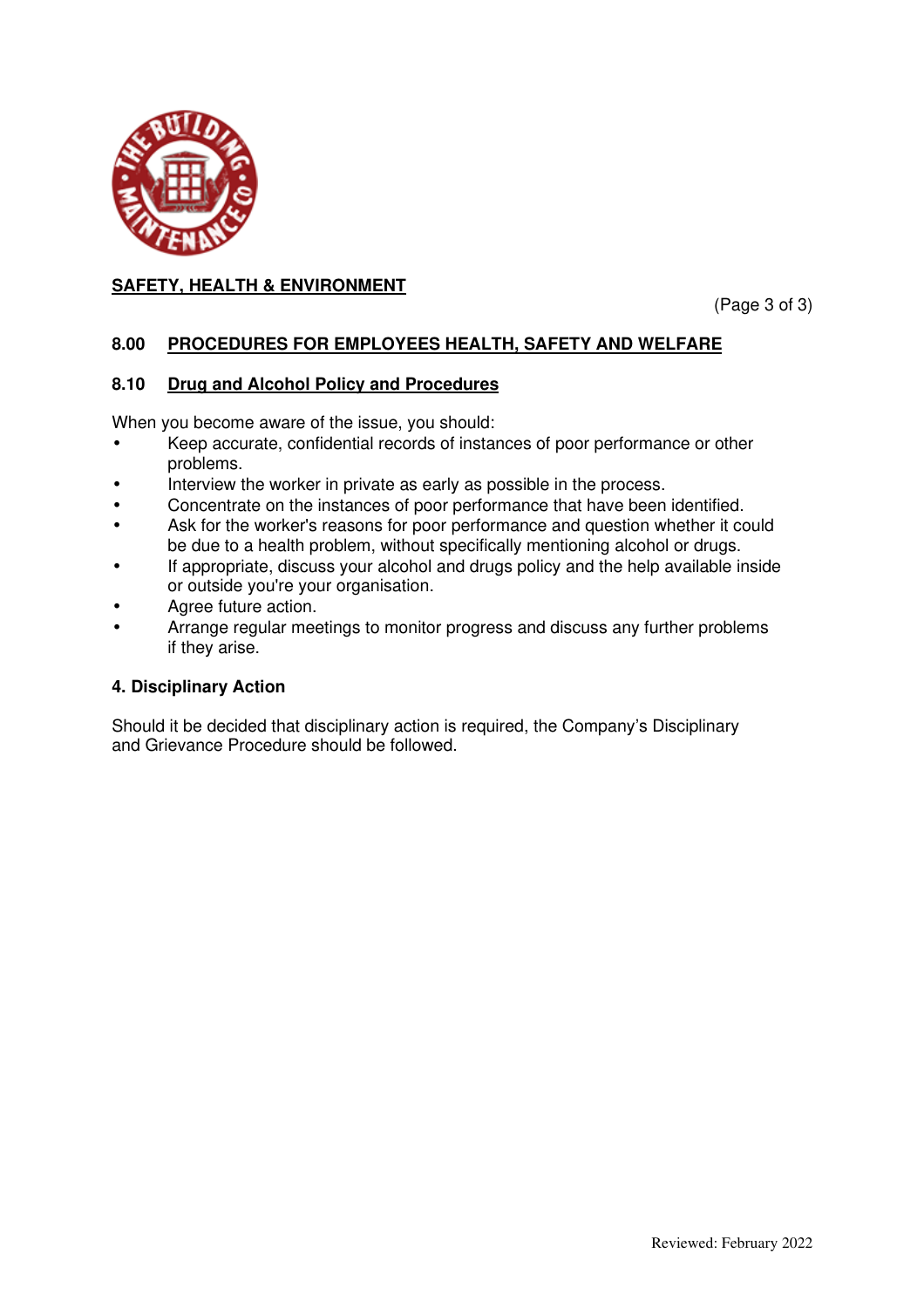

(Page 1 of 2)

# **8.00 PROCEDURES FOR EMPLOYEES HEALTH, SAFETY AND WELFARE**

# **8.11 Stress Policy**

Stress is not a weakness and can affect anyone. The Company recognises that there is a difference between pressure and stress at work and that taking action to reduce the risk of ill-health, because of work-related stress, leads to the creation of a good working environment and a healthy workforce.

Although a certain amount of pressure can be motivational and enable employees to perform at their best, it is when too much pressure is experienced, leaving employees unable to cope, that stress can result.

The Health and Safety Executive has defined stress as 'the adverse reaction a person has to excessive pressure or other types of demand placed upon them'. Work-related stress can be tackled by Company and its employees working together to identify sources of stress and how those can be managed.

Sources of stress can include: -

- Demands of the role, leading to an unmanageable workload.
- Being under challenged or having no autonomy, leading to a lack of job satisfaction or low esteem.
- Environmental factors, such as noise, temperature, lone working.
- Lack of support from management or colleagues.
- Organisational changes and how those are communicated and managed.
- Relationships and being subjected to unacceptable behaviours, such as bullying.

## **Employer's responsibilities**

The company will:-

- Carry out a risk assessment in conjunction with employees to identify sources of stress and the associated risks and gather information, such as completed health questionnaires, sickness absence records and exit interview notes to assist in this process.
- Take steps to reduce the risks from work-related stress, as far as is reasonably practicable.
- Put in place a system so that employees can raise, with their line manager, a health and safety representative or colleague, if they are experiencing work related stress or have any concerns about their work environment or instances of unacceptable behaviour.
- Consult with, and communicate to, employees over any proposed changes to their work patterns or proposed changes to the working environment.
- Encourage employees to develop new skills to help them achieve their goals.
- Provide employees with access to support, such as an Employee Assistance Programme/counselling service, advice or training to help reduce work-related stress.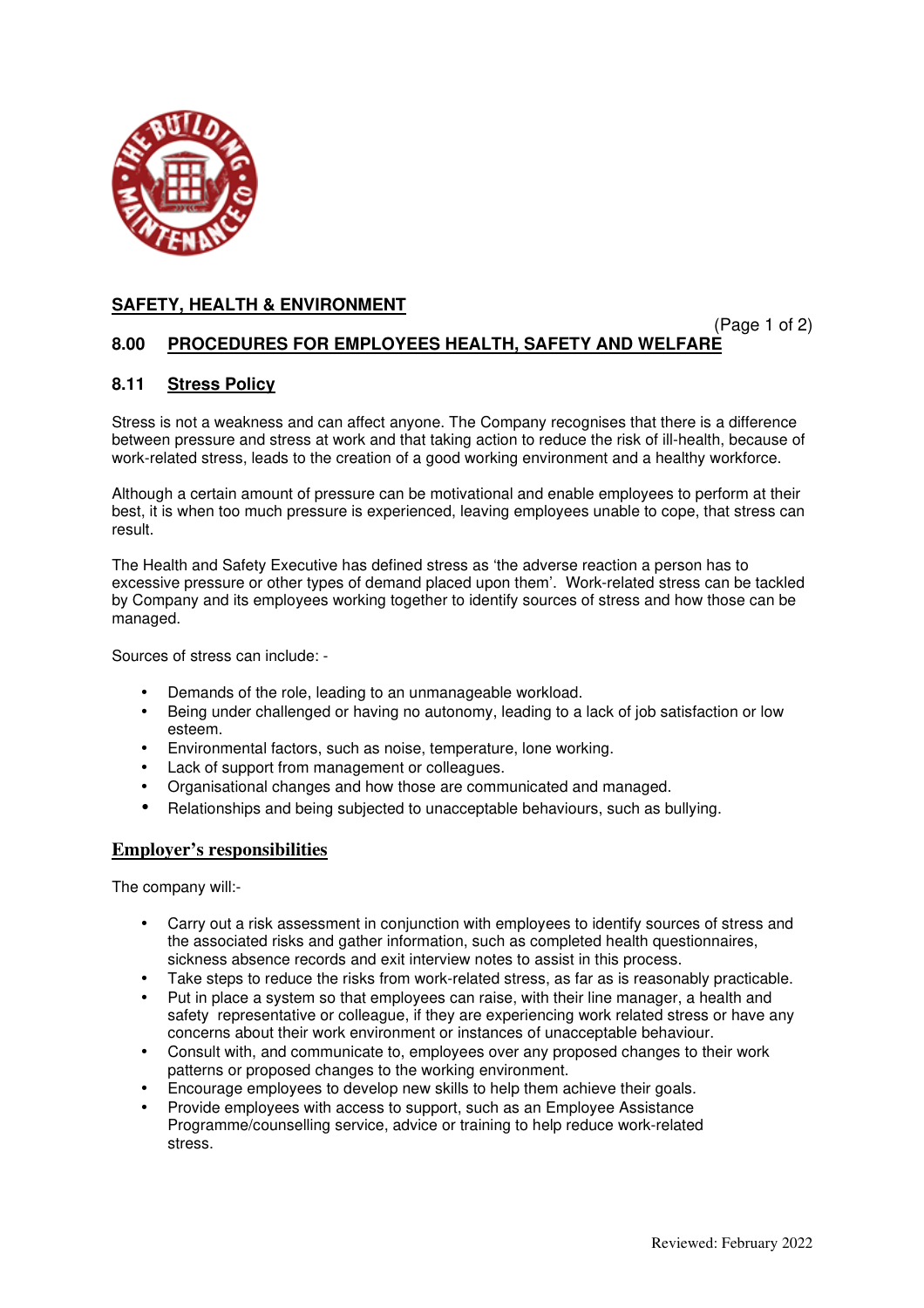

(Page 2 of 2)

# **8.00 PROCEDURES FOR EMPLOYEES HEALTH, SAFETY AND WELFARE**

# **Employees responsibilities**

Employees will:-

- Follow Building Maintenance Services NE Ltd reporting procedures if they are experiencing work-related stress. It will be beneficial to do this at an early stage, to prevent a situation from getting worse.
- Contribute to the development of any work-related stress risk assessment carried out by the employer.
- Read all communications from the employer that concern work related changes and the reasons behind those.
- Attend any counselling or stress management training sessions provided by the employer.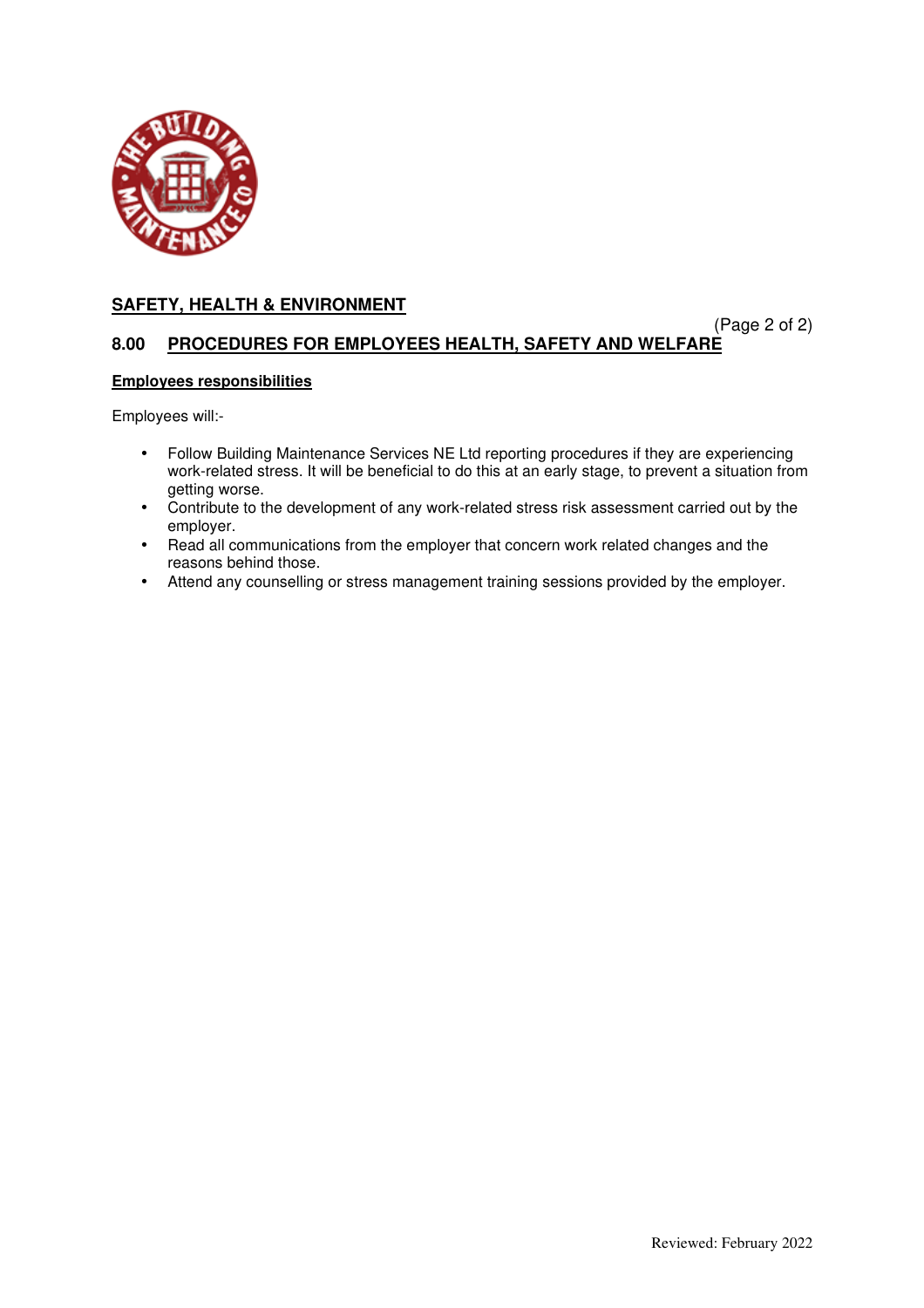

# 9.00 MANAGEMENT PROCEDURES

## 9.01 Procedures for Introducing New Substances/Processes

The Company shall ensure that Assessment and Risk evaluation in accordance with COSHH requirements, along with assessment for any significant Environmental impacts is carried out prior to the introduction of new substances or processes. The relevant supplier's Safety, Health & Environmental information will be obtained, and a Training Programme put into place prior to the use of such substances or processes where any hazards to Safety, Health or the Environment are identifiable.

It will be the responsibility of the Management or Appointed Delegate to ensure that employees receive the necessary training and instruction prior to the use of any new substances or processes.

It will be the responsibility of all employees to ensure that the training in the use of new substances/processes is adhered to.

Records shall be kept of all training given and shall be reviewed regularly to ensure they are being implemented and operated.

Any manufacturers' or suppliers' publications which clearly identify risks and precautions for new substances or processes shall be readily available to any member of the Company.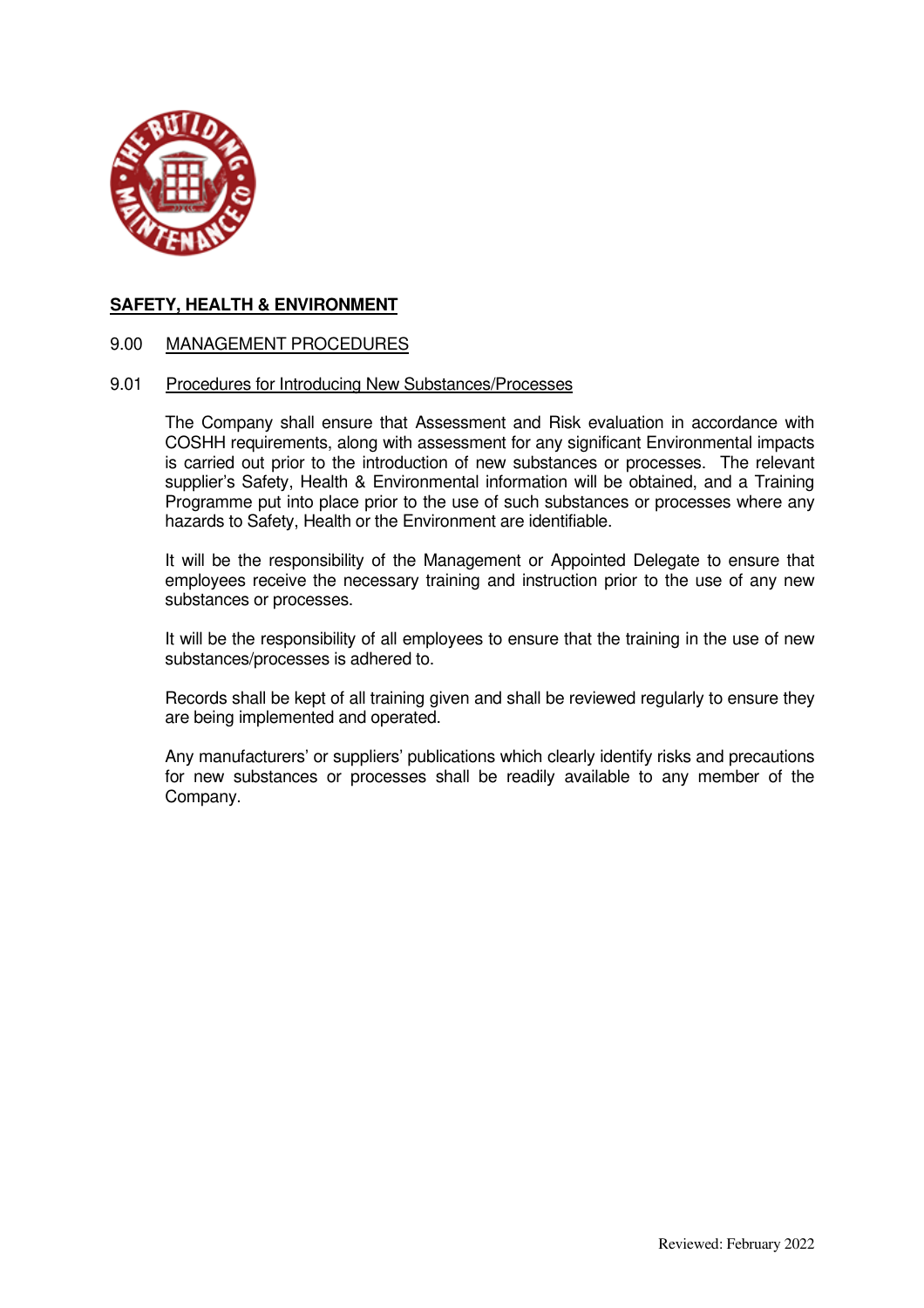

# **SUBCONTRACTOR POLICY**

## **SAFETY, HEALTH & ENVIRONMENT**

### 9.00 MANAGEMENT PROCEDURES

#### 9.02 Procedures for Dealing with Subcontractors

The Building Maintenance Company values the services of our Approved Contractors, in supplying our Company with high quality services in support of our business. The Health & Safety at Work etc Act places a duty on our Company to ensure, so far as is reasonably practicable, the Health & Safety of its employees, other people (i.e. subcontractors) and members of the public.

### **It is incumbent upon The Building Maintenance Company to ensure that only Health and Safety competent, and environmentally conscious contractors are employed by The Building Maintenance Company.**

Management and staff shall liaise with subcontractors to establish the Safety, Health & Environmental aspects of any intended works and to make arrangements for them to fully comply, by declaration, with all Safety, Health & Environmental requirements identified.

Subcontractors shall be notified and are required under the terms of their contracts and declaration to comply with The Building Maintenance Company's Safety, Health & Environmental requirements, along with adverse event and accident reporting and investigation, at all times. They shall include the provision of Risk Assessment and Safety Method Statements for all risk/impact activities, as required.

Subcontractors shall be notified that they shall be required to give notice of any hazards they may identify or create for others, including environmental issues, and what steps are to be taken to avoid/control such risks.

Subcontractors shall be subject to a continual 3-monthly audit in relation to workplace duties and administration to ensure full compliance with Safety, Health & Environmental requirements.

Confirmation will be gained from all subcontractors prior to any work starting on site that they have sufficient resources, expertise and knowledge of design and correct construction technique to competently complete the works.

Prior to work instructions being placed, all subcontractors must complete the company pre– qualification questionnaire and declaration which when completed must be forwarded to Head Office for further checks to be carried out prior to authorisation given to use the subcontractor.

### **Unauthorised use of a subcontractor is a disciplinary offence**.

Signed: Managing Director

W. Reduns

Date: 01/09/2021

Reviewed: February 2022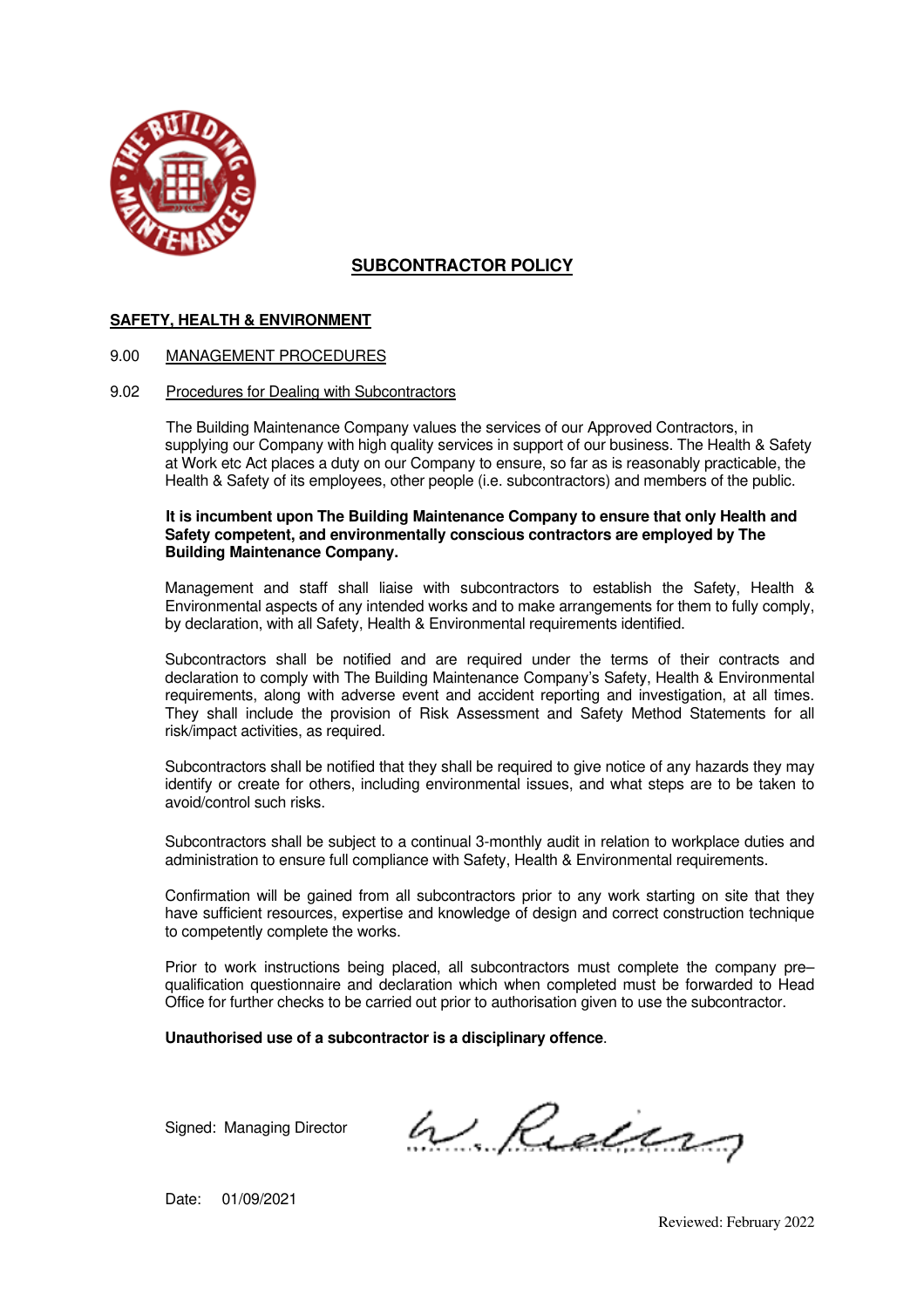

# 9.00 MANAGEMENT PROCEDURES

## 9.03 For Protection of Non-Employees and the Environment

Prior to the commencement of any contract an appraisal shall be made and so far as it is reasonably practicable, all highlighted risks shall be brought to the notice of nonemployees who are or maybe present upon the site.

 Courses of action shall be devised and implemented, and where need be controls to avoid or deal with these hazards.

 Records shall be kept and reviewed regularly to ensure that agreed courses of action are being complied with

Such courses of action will be based on the advice and guidance given in any authoritative documentation.

 Where risk activities or evidence of significant impacts are involved, assessment will be carried out, method statements prepared and complied with by all employees, subcontractors with all non-employees informed.

 High-risk activities with potential significant impacts may be unique to a contract but the following types of work and environments must always be assessed for risks:

- Temporary works, including major access.
- Excavation/Demolition
- Working at Height
- Major Erection Projects
- Roofing
- Industrial Painting
- Segregation of Waste Products
- Roadside or Trackside Works
- Contaminated Land/Water course pollution
- Use of Specialist/Hazardous materials or processes
- Others, As identified

The Company recognises that it is the nature of its business that each of its places of work is unique in terms of the nature of the work, the materials and plant in use and the people carrying out the work at site whether they are company employees, subcontractors or non-employees. The detailed action necessary at each place must therefore ensure compliance with agreed methods by all for any such site.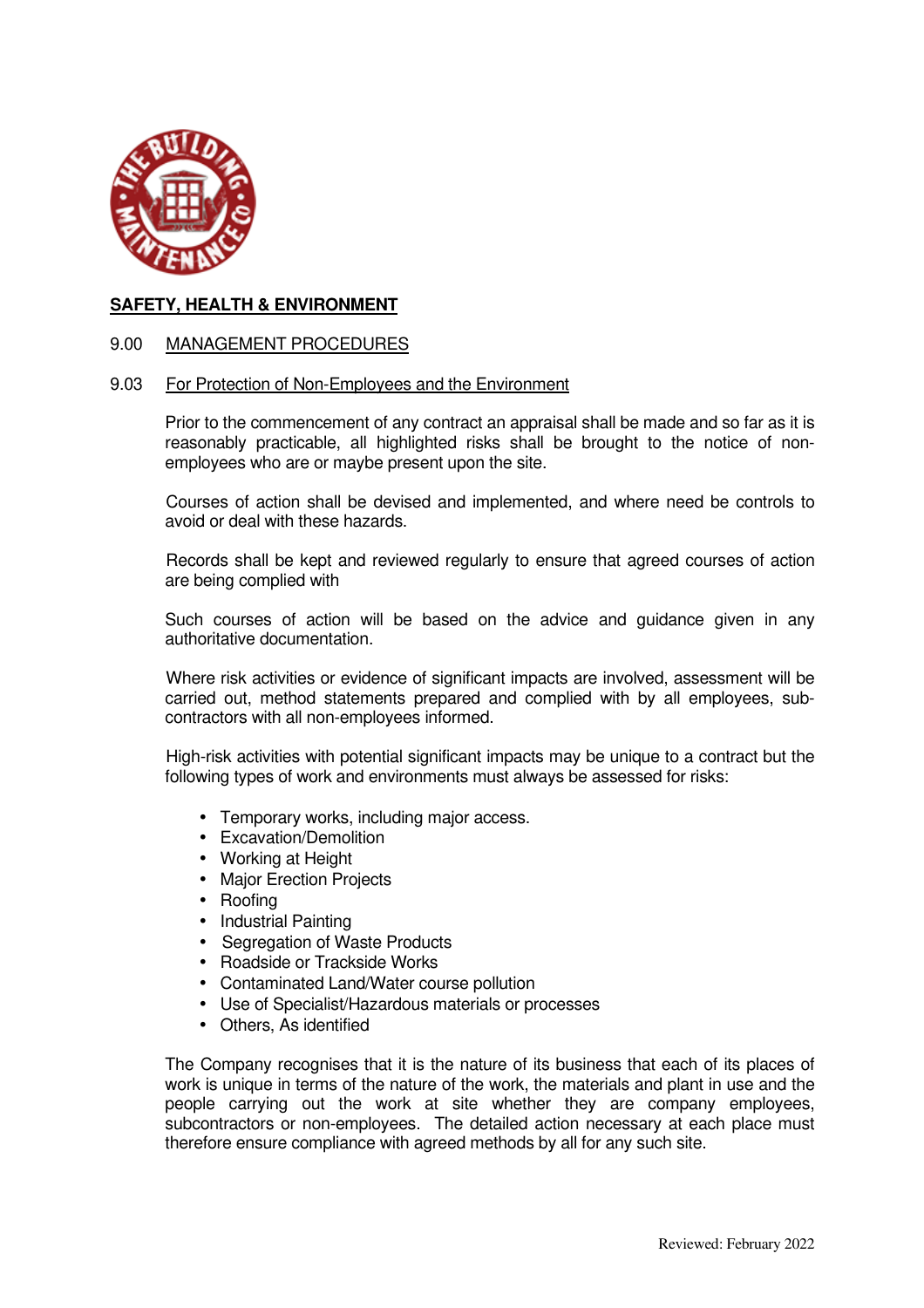

### 9.00 MANAGEMENT PROCEDURES

### 9.04 Procedures for Adopting, Monitoring and Revision of Policy

**The company will maintain a suitable level of contact with HSE, other authorities and federations in the industry in order to keep itself informed regarding Safety, Health & Environmental matters and for future development of the Safety, Health and Environmental Policy plan.** 

The Company recognises that there exists a large body of authoritative documentation in the form of legislation. The Safety, Health & Environmental Manager (SHE Manager) will establish and maintain the relevant documentation.

The standards set, procedures/plans described, and technical details given in such documents, (i.e. HS (G) 65 Successful *health and safety* Management), will be adopted, followed, monitored and revised, wherever applicable and will be applied to the Company's business.

Where it is necessary for additional informal procedures to be deployed, or for duties to be allocated, these will be set down by the SHE Advisor, after consultation and agreement with employees and the directors, for publication as Practice Notes, utilising Company Intranet Site and individual Memorandum instructions.

The SHE Manager will consult with Management and Appointed Delegates to ensure that all personnel reporting to them receive and work to the plans, standards established and the advice provided.

The SHE Manager, Management, Safety Delegates and employees, will submit proposals for training. All employees will ensure they are trained as necessary to carry out their duties including appropriate use of training facilities made available.

The SHE Manager, with Management, will inspect the places of work regularly to assess how effective control measures (controlling risks) and policy practices are carried out to ensure that plans defined are being implemented and that relevant statutory regulations are being observed, via monitoring, to develop and promote a positive Safety, Health and Environment awareness culture.

#### *Active monitoring reveals how effectively the SHE Management System is functioning.*

The SHE Manager, with Management will establish the priorities for all necessary remedial action required, as being discovered as a result of monitoring, to ensure that appropriate action is taken, implemented and completed on time.

The SHE Manager will ensure full revision/review of the Safety, Health & Environmental policies will take place annually, including the elements of planning, organisation and following any changes in structure, senior personnel, work arrangements, processes or premises, as hazards and risks may change.

Full revision/review will ensure that the organisation and arrangements are still applicable to the company needs and that the whole system remains effective.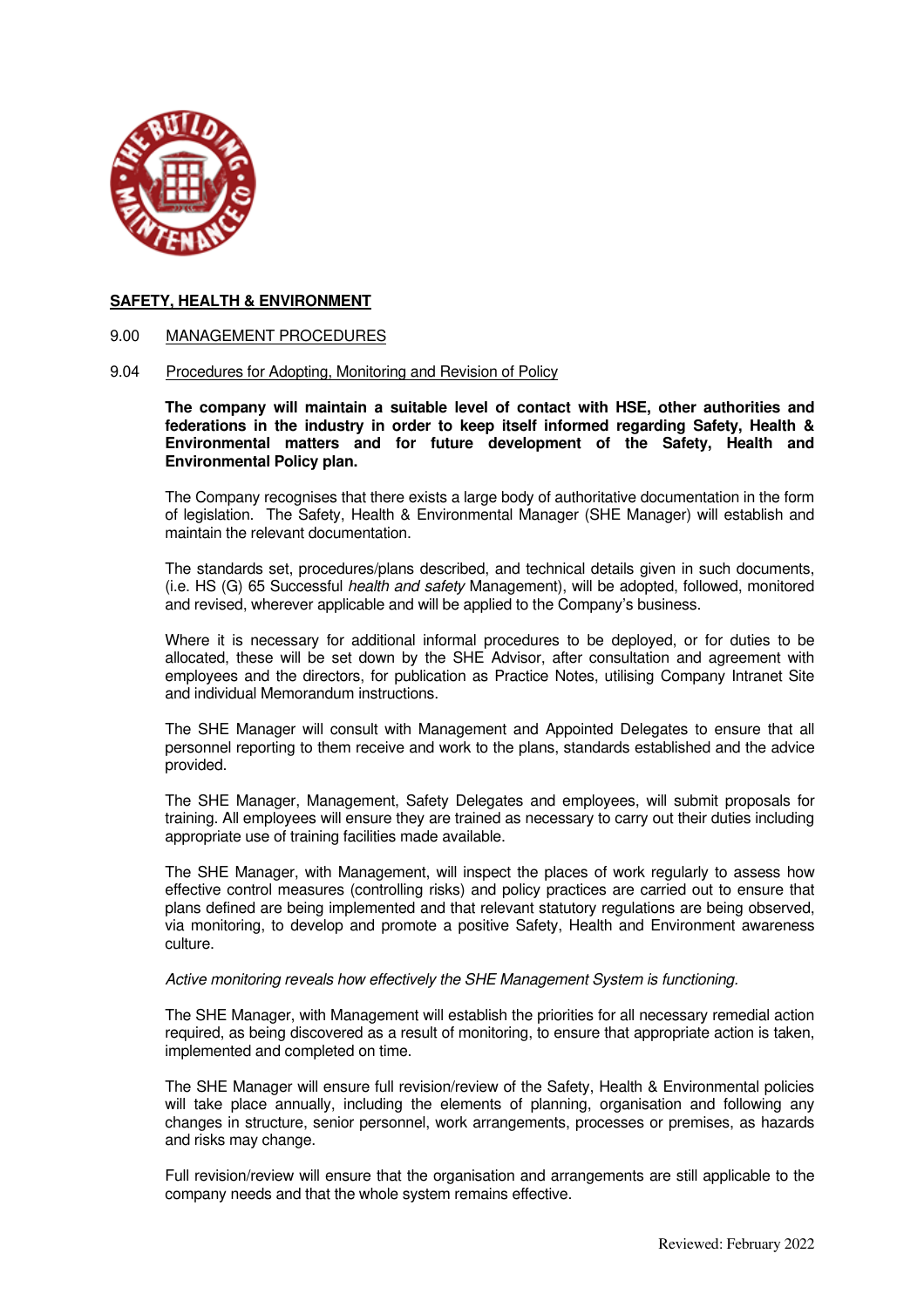

# **SAFETY, HEALTH & ENVIRONMENT** (Page 1 of 2)

## 9.00 MANAGEMENT PROCEDURES

# 9.05 Employee Induction & Review

The Health & Safety at Work Act, The Management of Health and Safety at Work Regulations and The Construction (Design and Management) Regulations, etc require the Company to provide information, instruction, training, retraining and supervision to all employees.

Company Induction Training is intended to ensure that new employees including those with experience in the industry are properly inducted into this Company's matters of Health, Safety, Environment & Welfare and that this induction is conducted on a formal basis.

**When a new employee arrives at their place of work for the first time, the person in charge of the place of work must take into account the employee's capabilities, level of training, knowledge and experience, and ensure that the new employee is informed and instructed on all aspects detailed in the 'Company Induction Review' before being given any work task.** 

**When allocating work assessment will be made to ensure the demands of the job do not exceed the employees' ability to carry out the work without risk to themselves or others.** 

**Training, ability and competence needs are to be reviewed if the work activity an employee is involved in or the working environment changes.** 

Training needs are likely to be greatest for new employees on recruitment, with particular attention given to the needs of young workers. Training may be required even though an employee already holds formal qualifications (i.e. update for new technology, etc,). Any previous training undertaken by the employee with other employers should be recorded within the Induction Review.

A copy of the Company Induction Review, shall be signed and dated by the new employee and the Inductor and a copy sent to the Company Human Resource Department. (Full details of Induction Review are available on the Company Intranet site within the Human Resource Procedures).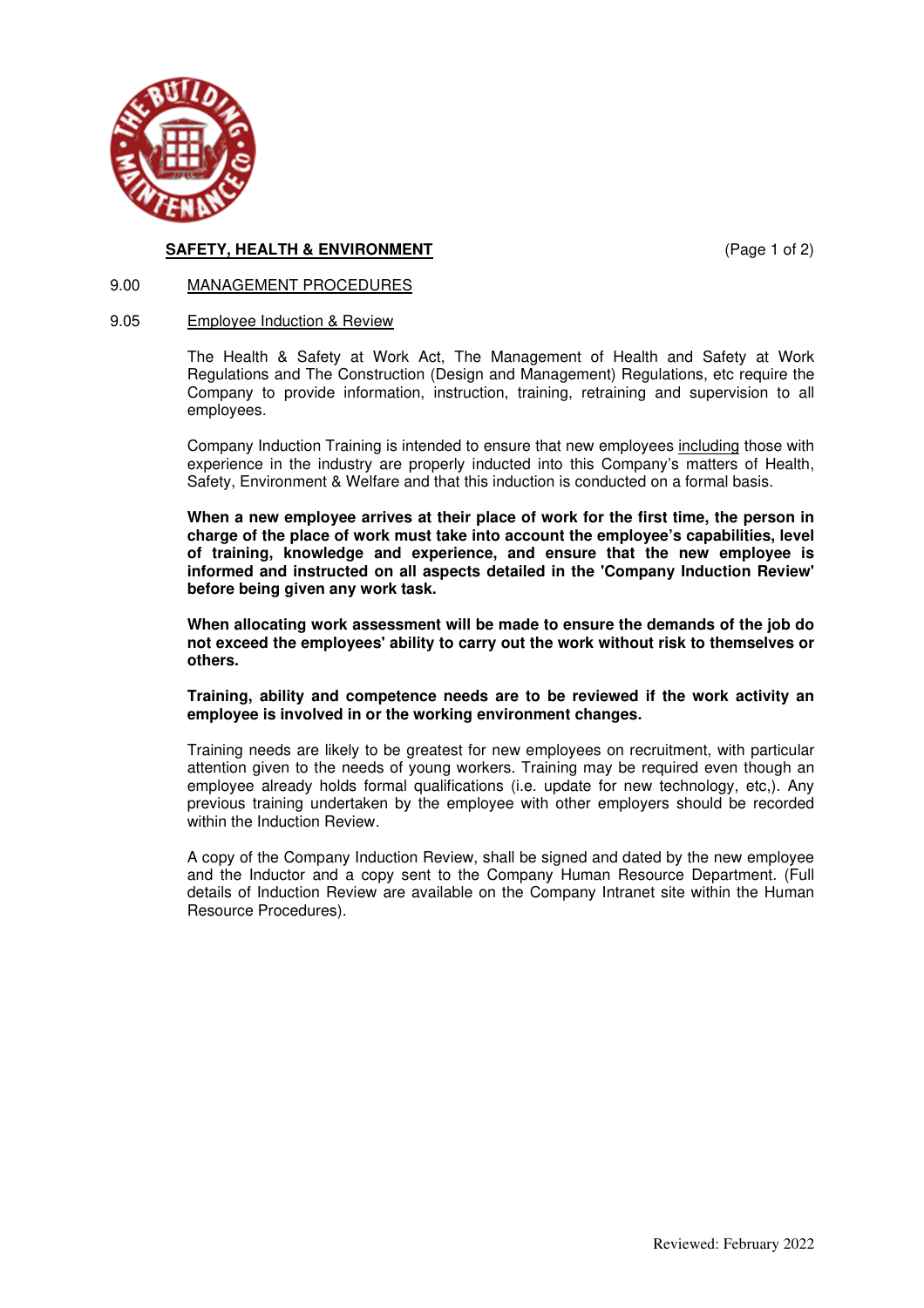

## 9.05 Employee Induction & Review

Notes for Persons carrying out Inductions.

- The employee must be inducted into the Company's Safety, Health & Environment Policy.
- Company Policy Statements and Employees Responsibilities are to be read to the new employee, with copies provided of On-Site Manual for all field employees - Office recruits to be instructed on 'Intranet Access' for SHE Policies and Procedures, SHE Memos, etc.
- The Company's Organisational Structure is to be explained, i.e. Managing Director, Directors, Managers, etc, including the company SHE advisor.
- Any Specific Site/Workplace Rules and regulations imposed by clients, i.e. Attendance criteria e.g. Asbestos log/register requirements/restricted materials access, etc.
- Employees' attention must be drawn to all statutory notices.
- The new employee must be made aware of importance and need for Risk Assessment/Evaluation (on all occasions), and of correct use and maintenance of Personal Protective Equipment (PPE), plant/tools and equipment logs and records, (e.g. ladders and steps) and clothing provided to safeguard employees and to comply with the law.

The Company will review and appraise employees' capabilities to carry out their work, as necessary, and if it is identified that additional training, including refresher training, is needed then it shall be reviewed for provision of the training.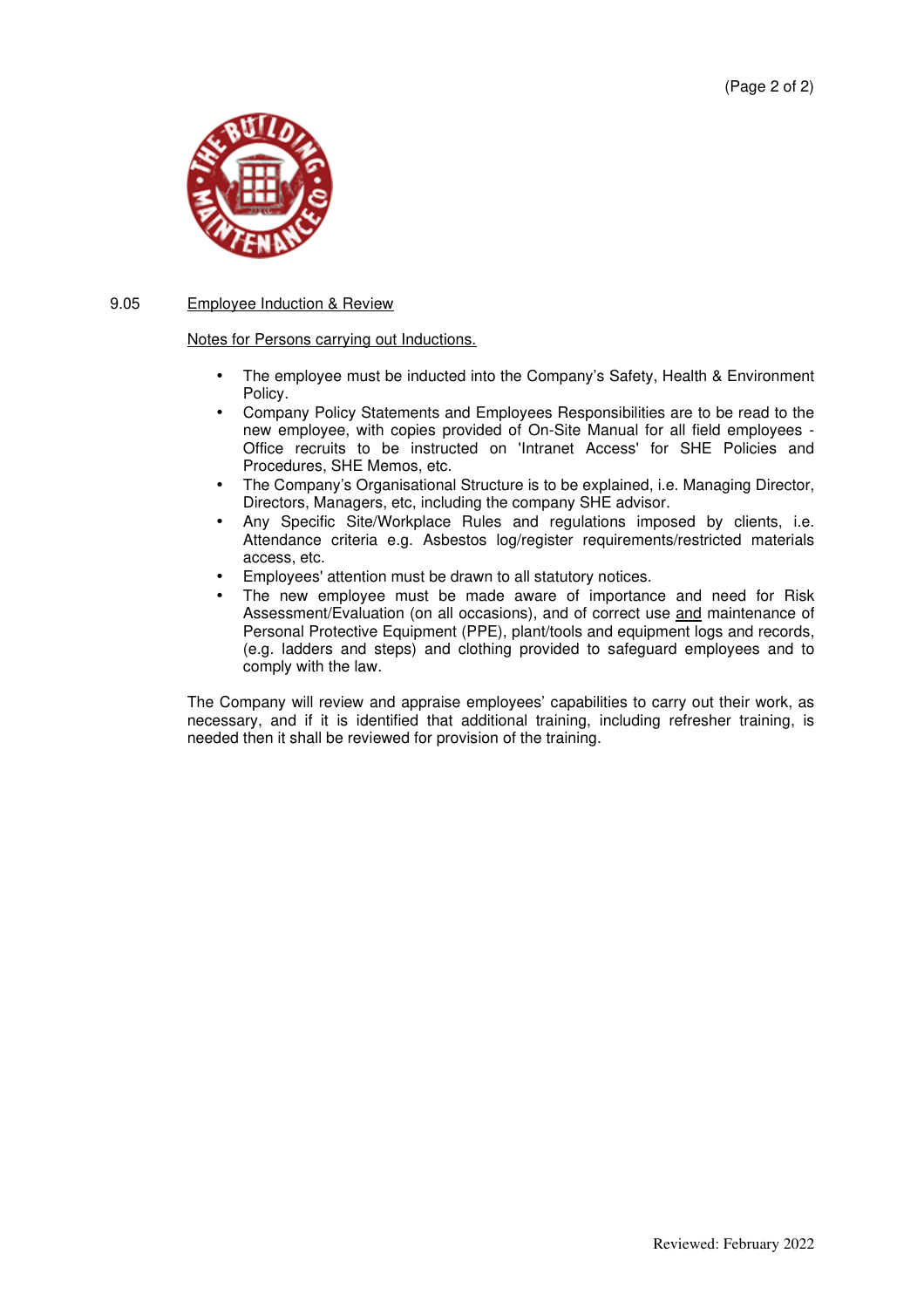

### 9.00 MANAGEMENT PROCEDURES

### 9.06 Procedure for Preparation of Method Statements (CDM Regs) (Page 1 of 3)

 To be compiled in conjunction with the appropriate Company Risk Assessments, Control Measures and Safety, Health & Environment Procedures for the task involved. Site Specific Risk/ Impact Assessment may be required. The Method Statement cannot be generic but will be applicable to the overall project or a specifically hazardous task within the project. The **Method Statement** shall include the following:

Contract Details

| Site Location:                                                                          |                                            |                         |
|-----------------------------------------------------------------------------------------|--------------------------------------------|-------------------------|
|                                                                                         |                                            |                         |
| Scope of Work: (Use separate sheets as                                                  |                                            |                         |
|                                                                                         |                                            |                         |
| Risk/Impact Assessments including all Emergency Arrangements.                           |                                            |                         |
|                                                                                         |                                            |                         |
|                                                                                         |                                            |                         |
| Site/Environment Specific Hazards:                                                      | <b>RISK RATING</b><br><b>WITH CONTROLS</b> | <b>WITHOUT CONTROLS</b> |
|                                                                                         | LOW                                        | <b>HIGH</b>             |
|                                                                                         | LOW                                        | <b>HIGH</b>             |
| Possible Result of Hazards/Impacts without Controls: (Use separate sheets as necessary) |                                            |                         |
|                                                                                         |                                            |                         |
|                                                                                         |                                            |                         |

## **Controls**

 Controls required for Site Specific Hazards or potential significant impacts (including all emergency arrangements), other than those specified in the General Risk and Fire Risk Assessments Section. (Use separate sheets as necessary)

…………………………………………………………………………………………………………..

 …………………………………………………………………………………………………………... If the above controls are put in place the risk rating for the above hazards/impacts should be reduced.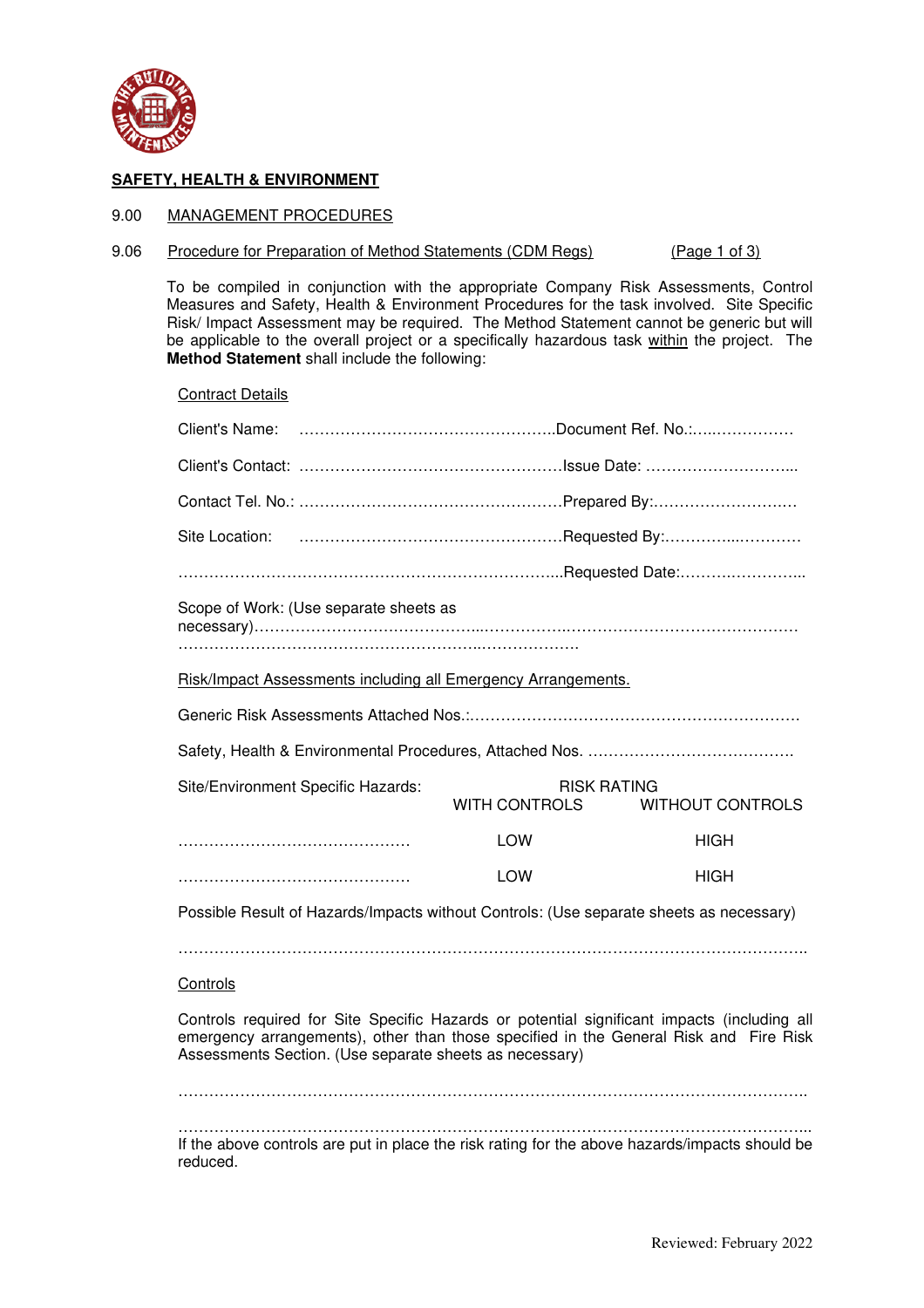

### 9.00 MANAGEMENT PROCEDURES

| 9.06 | Procedure for Preparation Of Method Statements (CDM Regs) | (Page 2 of 3) |
|------|-----------------------------------------------------------|---------------|
|      | Management Contacts:                                      |               |

Manager: ……………………………………………..Tel. No.:………………………

Supervisor: ……………………………………………..Tel. No.:………………………

- The appointed Manager will be responsible for monitoring the implementation and effectiveness of the Safety, Health & Environmental requirements and for ensuring that all employees under their control, as well as subcontractors and clients' representatives, etc, are inducted into all site requirements, (including all emergency arrangements). They will also be responsible for ensuring that records of all inductions are filed and kept on site available for inspection.
- Clients' staff who are also on site shall be briefed as to their responsibilities in complying with site Safety, Health & Environmental rules and arrangements.
- Notices shall be provided in suitable locations to inform members of the public of any dangers.
- The Supervisor will be responsible for ensuring that all site personnel comply with the site Safety, Health & Environment Method Statement requirements and shall be responsible for informing the Manager of any non-conformances or need for alterations to Controls or Method Statements.

Detailed Method Statement

The Method Statement shall include the following where applicable.

| <b>Plant Allocated to Site</b> | <b>Power Source</b> | <b>Authorised User</b> |
|--------------------------------|---------------------|------------------------|
|                                |                     |                        |

1.

2.

## **Competence of plant operators (trained & qualified) to be proven and site records to be kept**

### Method Statement Descriptions

- Description of the work operations in full, after concluding risk and potential impact assessments, in the correct sequence which will include how to protect the following:
	- a. Company employees
	- b. Client or other contractors interface and general public
	- c. The Environment
- Describe the PPE to be used for each or all operations.
- Describe how materials/plant are to be moved around site and where storage areas will be located.
- Describe how people will access/egress the site, including all means for emergency evacuation and signing in and out where necessary.
- Describe how circulation areas will be kept clear & housekeeping/waste removal arrangements.
- Describe any COSHH related requirements, e.g. chemicals used or produced by job/task content.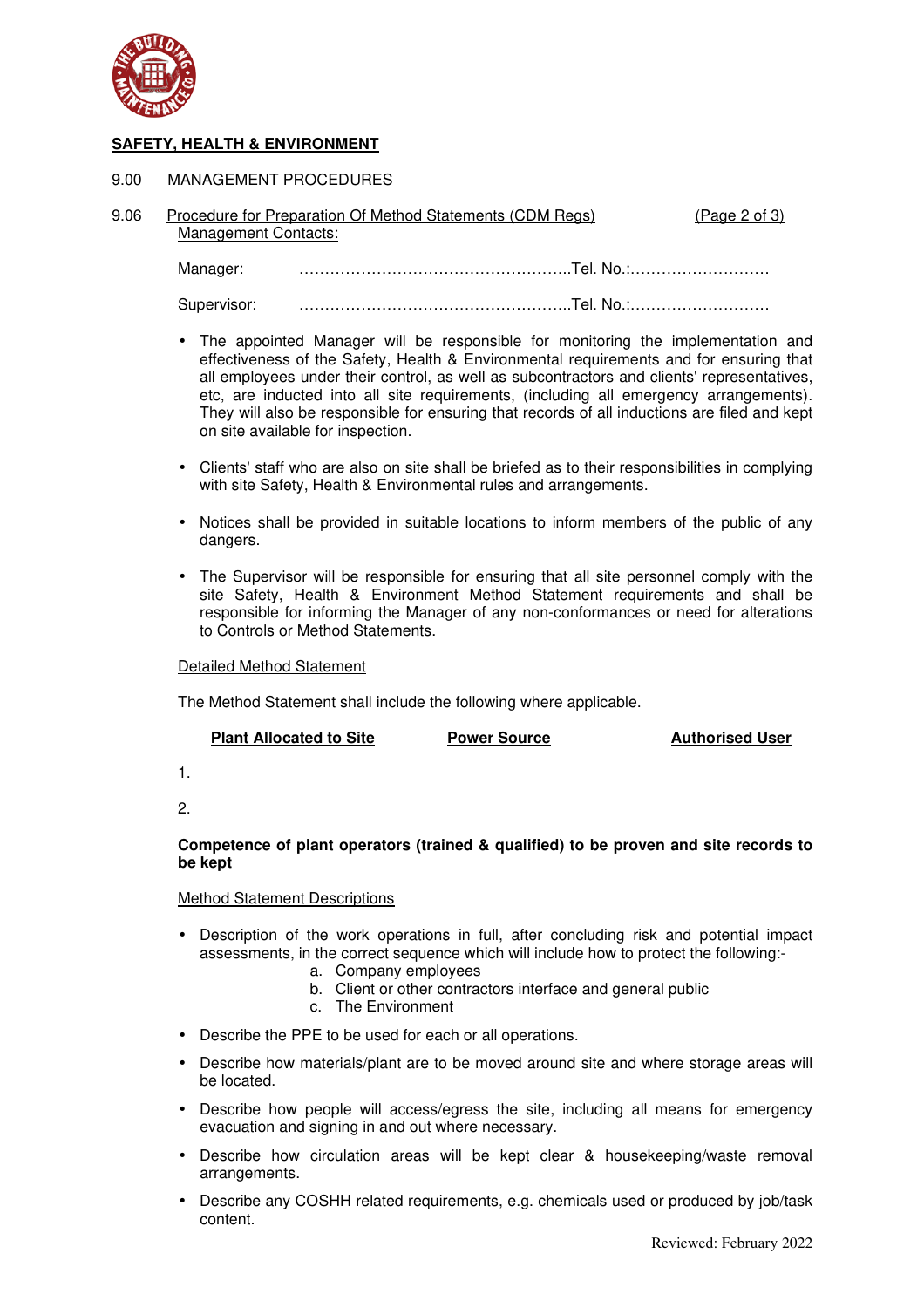

## 9.00 MANAGEMENT PROCEDURES

#### 9.06 Procedure for Preparation Of Method Statements (CDM Regs) (Page 3 of 3)

- Describe any other Health or Environmental procedures that may be necessary on site or off site i.e. Waste Control or Contamination of Waste/Water course, Noise, Pollution, etc.
- Describe other measures required, such as barriers, signs, local exhaust ventilation, rescue equipment, fire arrangements/extinguishers, and first aid equipment etc.
- Describe any environmental limitations, such as wind speed, rain or temperature (hot/cold).
- Describe precautions necessary at completion of specific job to allow next operation to proceed.
- Describe procedure and authorisation to follow should the system of risk need to be changed and who will be involved.
- Describe any special emergency, fire or health surveillance arrangements necessary.
- Describe how on-site training and instruction will be carried out and recorded.
- Describe the locations of all first aid equipment.
- Appointed person or First Aider (if more than 50 on site) to be named on the site Safety, Health & Environmental (SHE) notice board and named in method statement if possible.
- Local HSE, Police, Fire, Ambulance and Emergency Hospital contact numbers to be posted on the site SHE notice board, along with site specific Accident Book, with all on site to be informed of this location. The contact numbers are to be entered into the method statement.

#### Method Statement Issue

• Method Statement to be provided to the following who have agreed to comply with it.

Employees, Subcontractors, Client Representatives and any others, as agreed.

- Detailed records to be kept of those inducted, and on what date.
- Describe how any variations to the Method Statement will be authorised, issued and recorded.

 Care should be taken to ensure that Clients/Agents, visitors, etc (i.e Local or Statutory Authorities personnel), who may visit site are made aware of all Site Rules and any need for PPE to be worn by them in certain situations. An amount of PPE will be kept on site for this purpose.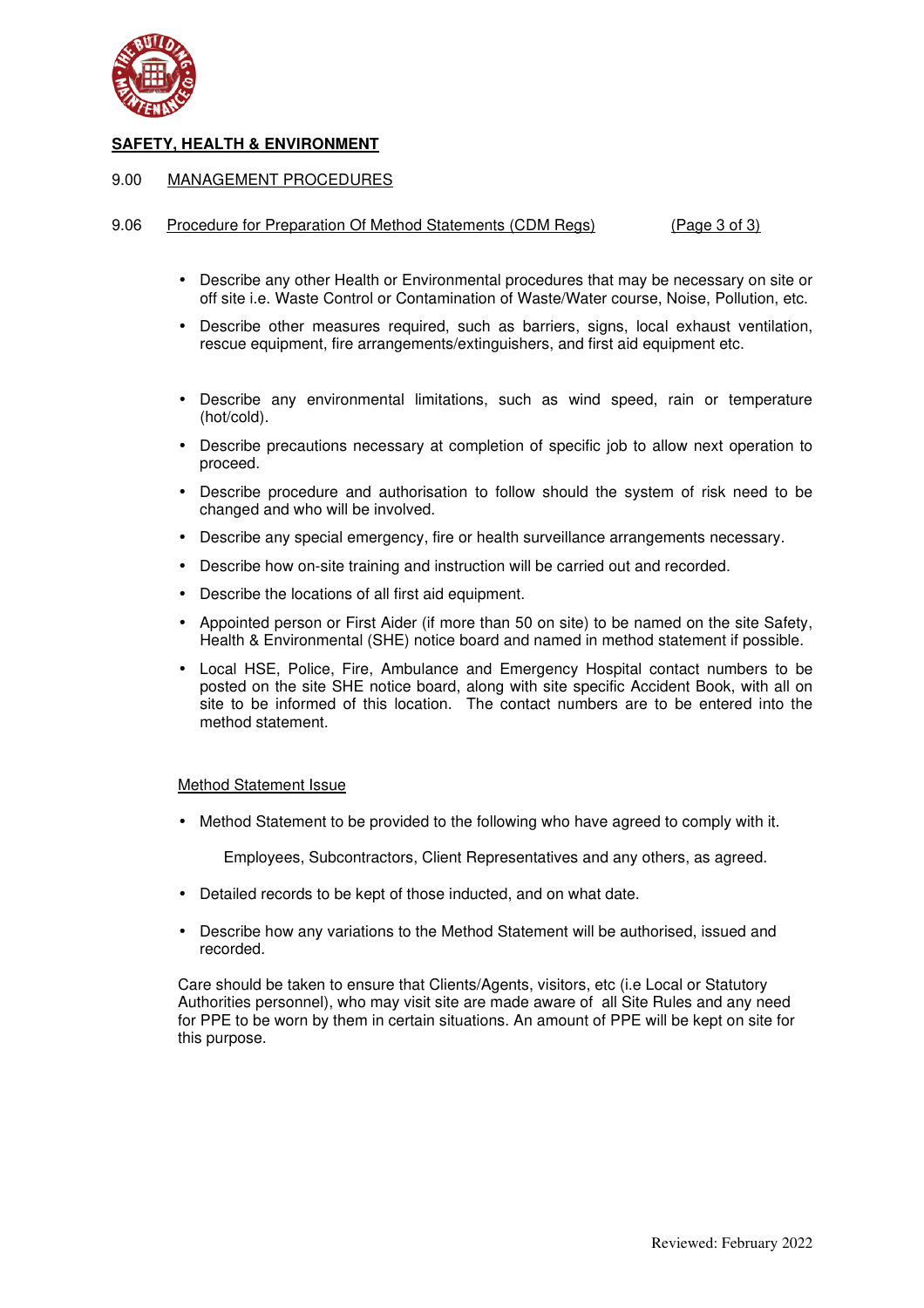

# 9.00 MANAGEMENT PROCEDURES

# 9.07 Method Statement Procedure - Construction (Design & Management) 2015 Regulations (CDM)

# *See also Procedure 9.06 - Preparation of Method Statement*

The CDM Regulations were implemented in order to provide better Health & Safety Management of building sites and apply to all jobs where: -

- The project will last longer than 30 working days.
- The project will involve more than 500 person days of construction work.
- The project will involve 5 people or more on site at any one time.
- The project involves demolition work i.e. the taking down of load -bearing structures and/or the production of a substantial quantity of demolished material-about 5 tonnes as a minimum.

Where the CDM Regulations apply the project must be notified, (by the appointed Principal Designer) to the Health & Safety Executive using Form 10 Rev.

Where Managers or Coordinators are in doubt as to the application of the CDM Regulations they shall contact their line Manager for clarification and/or further information.

Where the CDM Regulations apply there may be a requirement for documented Risk Assessments to be made.

Employee Obligations in relation to CDM are as follows: -

• To co-operate with the employer in all Safety Health & Environmental matters

• Not to wilfully misuse anything provided in the interests of Safety, Health or the **Environment** 

- To use any work equipment or protective equipment in accordance with any instructions or training that has been given.
- To report to the employer any defects in equipment or any other risks to Safety, Health or the Environment that they become aware of.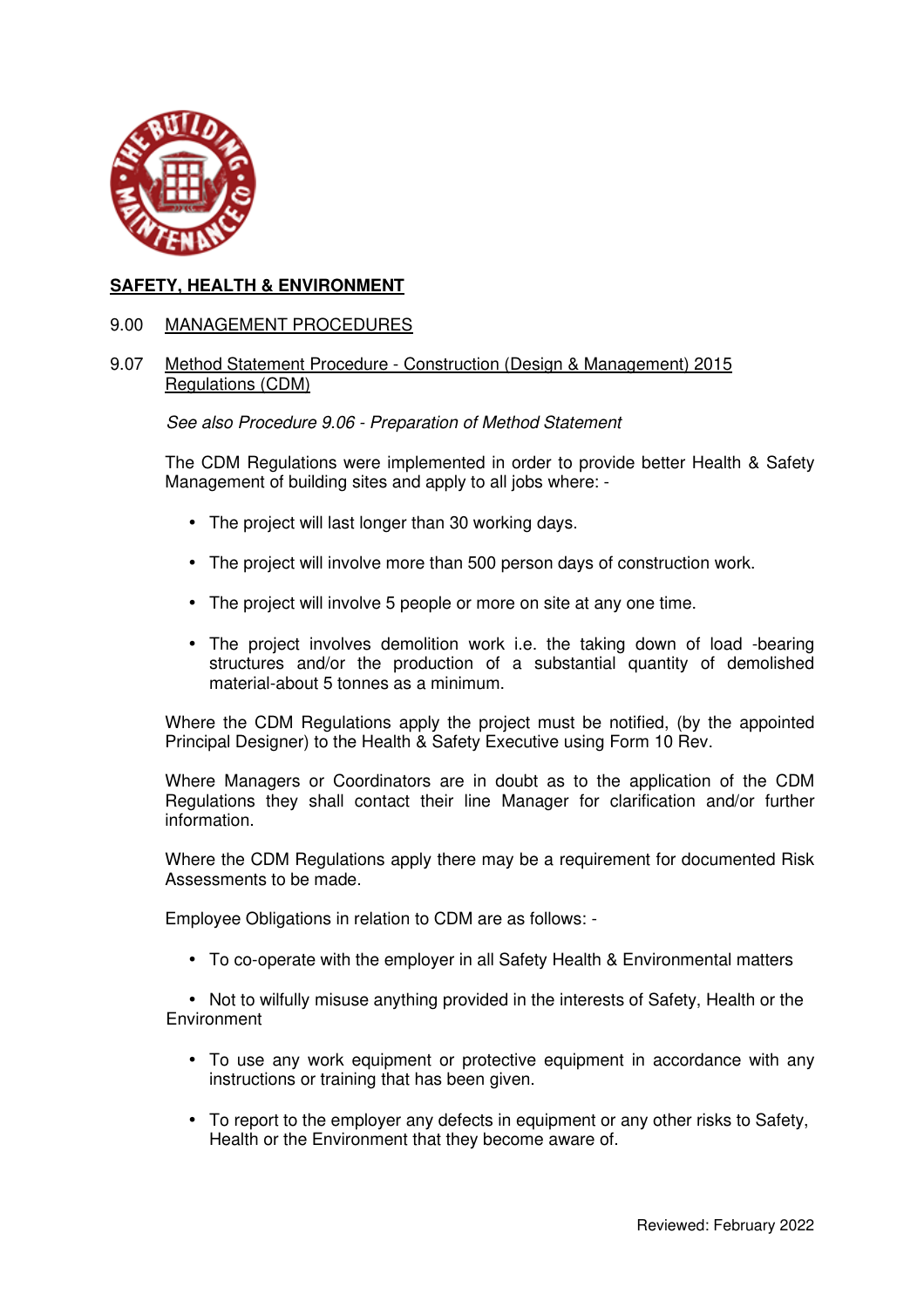

# **CDM POLICY STATEMENT**

# PROCEDURE 9.07 REFERS

The Building Maintenance Company is committed to the implementation of the Construction (Design & Management) Regulations based on the principle that all Company employees, sub-contractors and suppliers are committed to the task of reducing adverse events, near-miss/dangerous occurrences, ill-health or environmental incidents on construction sites.

Where CDM regulations apply the Company, when appointed as Principal Contractors or Contractor, by the Principal Designer, upon receipt of the relevant documentation shall ensure that:

- A detailed Safety, Health & Environmental Plan is prepared including all necessary Risk/Impact Assessments
- Sufficient resources are allocated to ensure efficient and effective management of Safety, Health and the Environment
- Competent personnel are employed who have received training suitable to their individual responsibilities.
- Show an ability to carry out the intended works.
- The Company manages and co-ordinates Safety, Health & Environment (including Fire Safety) during the Construction phase
- Records of adverse events, near-miss and dangerous occurrences are to be kept along with all working practices, training and retraining.
- All necessary information, instruction and training provided as necessary to ensure the competence of employees and 3<sup>rd</sup> parties.

WILLIAM RIDLEY MANAGING DIRECTOR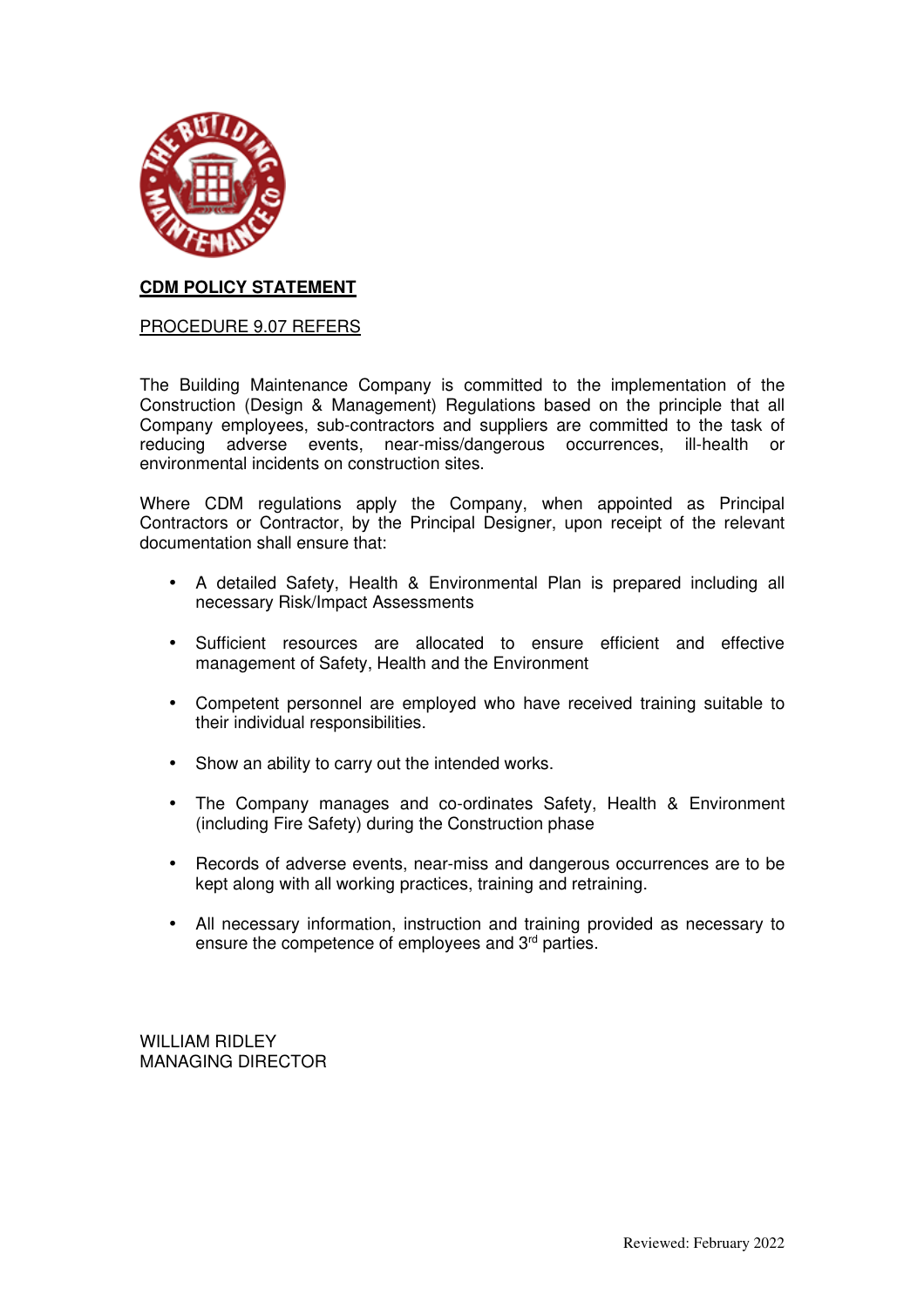

## 9.00 MANAGEMENT PROCEDURES

9.08 Procedure for Health & Safety (Display Screen Equipment) Regulations Eyes and Eyesight

## (Page 1 of 2)

USERS are those who habitually use a display screen as a significant part of their work.

- High risk users use Display Screen Equipment (DSE) all day and every day.
- Moderate risk users use DSE a few hours every day.
- Low risk users use DSE for short periods but not every day.
- Non users use DSE very occasionally.

### Eye Tests

Where a user requests an eye test it should be carried out as soon as is practicable after being requested.

Nothing shall require the company to provide any employee with an eye or eyesight test against the employees will.

- An appropriate eye or eyesight test means a sight test as defined in the Opticians Act Legislation. The test includes a test of vision and an examination of the eye. For the purpose of the DSE Regulations the test should take account of the nature of the users work including the distance at which the screen is viewed.
- Where DSE users choose to exercise their entitlement, the Company will offer an examination by a registered Ophthalmic Optician, or a registered medical practitioner with suitable qualifications. The results of the eye or eyesight test can only be disclosed to the employer with the consent of the employee.
- The Optometrist will need to make a report to the Company, copied to the employee, stating clearly whether or not a corrective appliance is needed specifically for display screen work and when re-examination should take place.
- Any prescription, or other clinical information from the eye test can only be provided to the Company with the employee's consent.

### Corrective Appliances

- Special corrective appliances are those required for working on Visual Display Units (VDU).
- Normal corrective appliances are at the users own expense.
- The provision of eye and eyesight tests and of special corrective appliances, as required under the legislations, shall be at the expense of The Building Maintenance Company.
- The Company's liabilities for "special" equipment is restricted to payment for the cost of the basic equipment only.
- The Company is free to specify that users tests and provision of corrective appliances may be provided by a particular company or professional.
- The Company is not required to supply tinted glasses or so called "VDU Glasses" that purport to protect from radiation.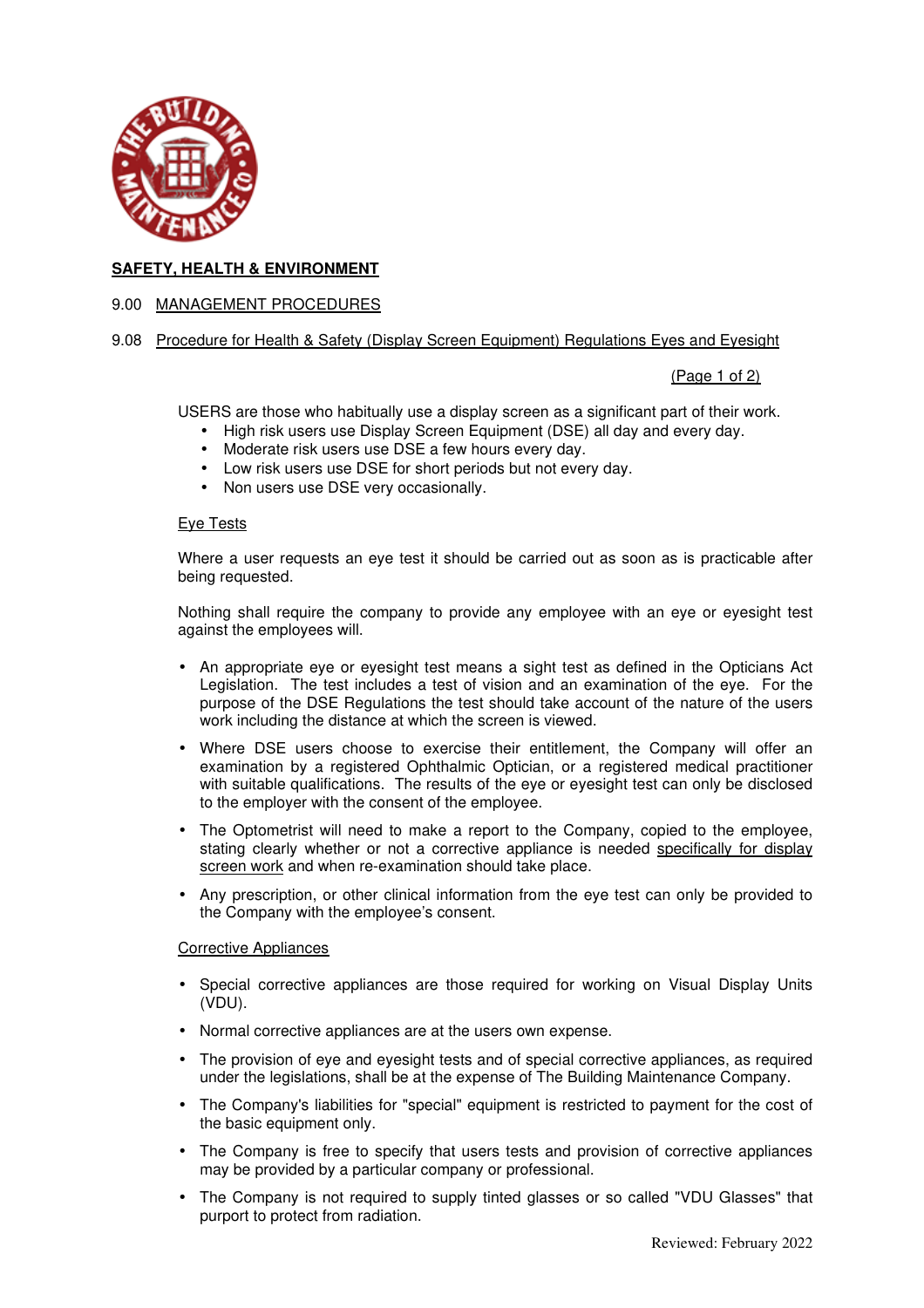

## 9.00 MANAGEMENT PROCEDURES

9.08 Procedure for Health & Safety (Display Screen Equipment) Regulations Eyes And Eyesight (Page 2 of 2)

### **Misconceptions**

- Research by the National Radiological Protection Board has not conclusively proven that display screens give off harmful radiation or cause problems during pregnancy.
- Display screen work is unlikely to induce epileptic seizures or fits however, any employee with concerns about these issues can get advice through their own doctor.
- Display screens do not damage users eyesight. However, they can cause visual fatigue because users may concentrate on the screen for long periods. Display screen work may make users more aware of an existing eye condition.

### Breaks

- Short frequent breaks are more satisfactory than occasional longer breaks, e.g.  $5/10$ minutes break after 50/60 minutes continuous screen and keyboard work is likely to be better than 15 minutes break every 2 hours.
- If possible, breaks should be taken away from the screen.
- The Company's duty under the regulations to plan the activities of users can be satisfied by Managers arranging work routines so that users are able to benefit from breaks or changes of activities and encouraging users to do so.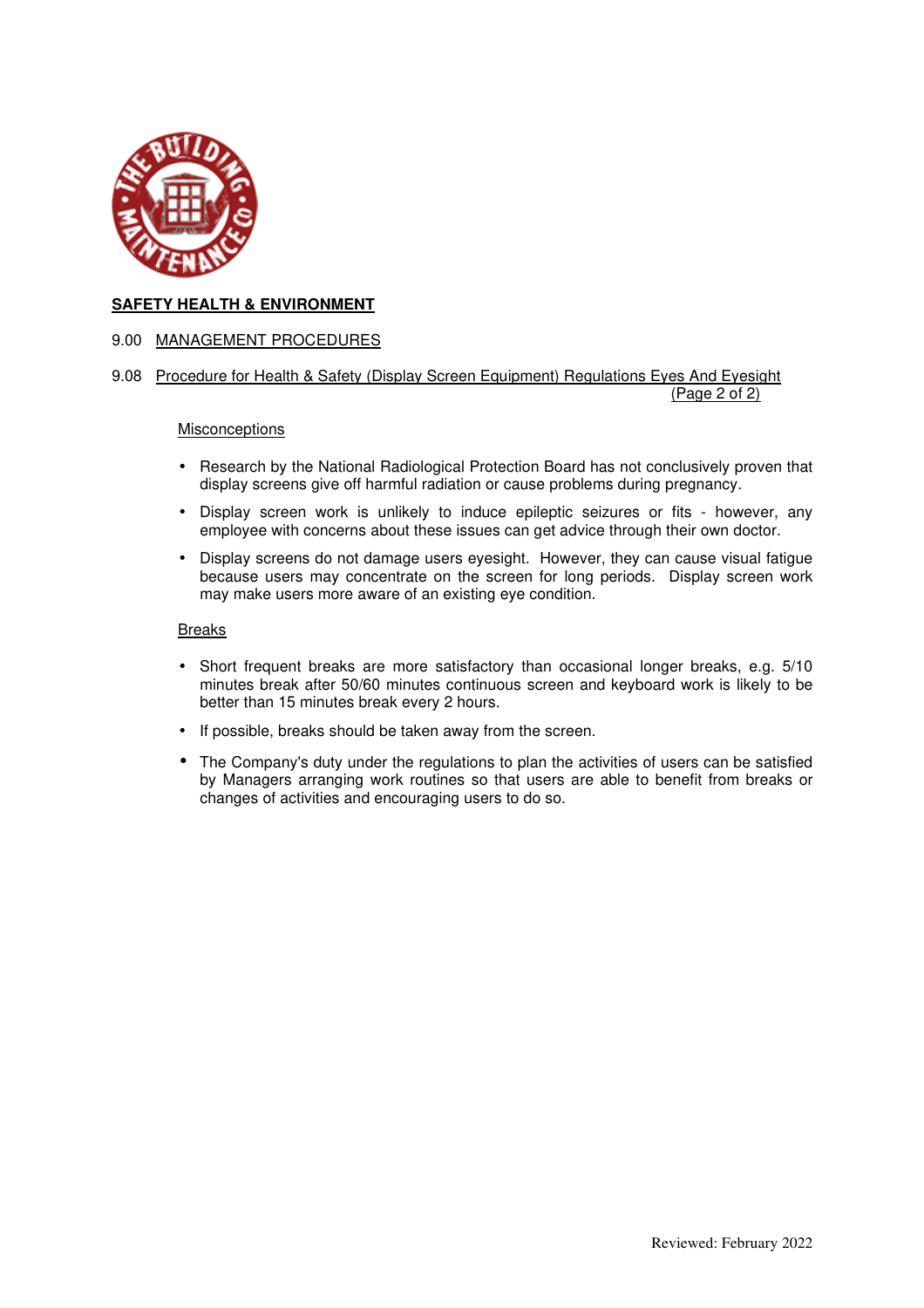

## 9.00 MANAGEMENT PROCEDURES

## 9.09 RIDDOR Reporting/Adverse Event Investigation

### *Online*

Go to www.hse.gov.uk/riddor and complete the appropriate online report form. The form will then be submitted directly to the RIDDOR database. You will receive a copy for your records.

## *Telephone*

All incidents can be reported online but a telephone service remains for reporting **fatal and specified injuries only**. Call the Incident Contact Centre on 0845 300 9923 (opening hours Monday to Friday 8.30 am to 5 pm).

## **Adverse Event / Near Miss Investigation** (See Appendix 3 - Investigation Form)

**The law requires that employers carry out Adverse Event/Near-miss investigation when incidents occur.** 

**Investigation should be conducted by management, with incident prevention in mind and not a method for apportioning blame.** 

 **Apportioning blame can make employees defensive and uncooperative.** 

## **The investigation should identify the IMMEDIATE CAUSES, UNDERLYING CAUSES and the ROOT CAUSES that led to the undesired/adverse event.**

The Office Management or appointed delegate must be notified, to enable further action/investigation to be decided, the scale of the investigation, resources and implementation of actions as such:-

- Once emergency response has been actioned (such as first aid), make safe (this may need to be done first), preserve the scene, and gather all information for analysis.
- Investigate work equipment/conditions involved and any necessary regulatory reports and records.
- Follow (HSG 245) Procedures for 'Investigation Information Gathering' techniques and identification of risk control measures, action and implementation plans .
- The gathering and analysis of this information i.e. witness statements and copies of any Warning Letters or Notices, including Investigation Sheets to be retained by Head Office for agreed action planning and implementation.
- Any defective work equipment/materials involved in the event, whether it belongs to The Building Maintenance Company or to a Subcontractor or hire company, must be kept until investigation has been completed and Head Office approval given for its disposal or return.

 IF IT IS A RIDDOR ACCIDENT OR INCIDENT, INVESTIGATION DETAILS MUST BE PASSED TO HEAD OFFICE AND THE REPORTING AUTHORITIES.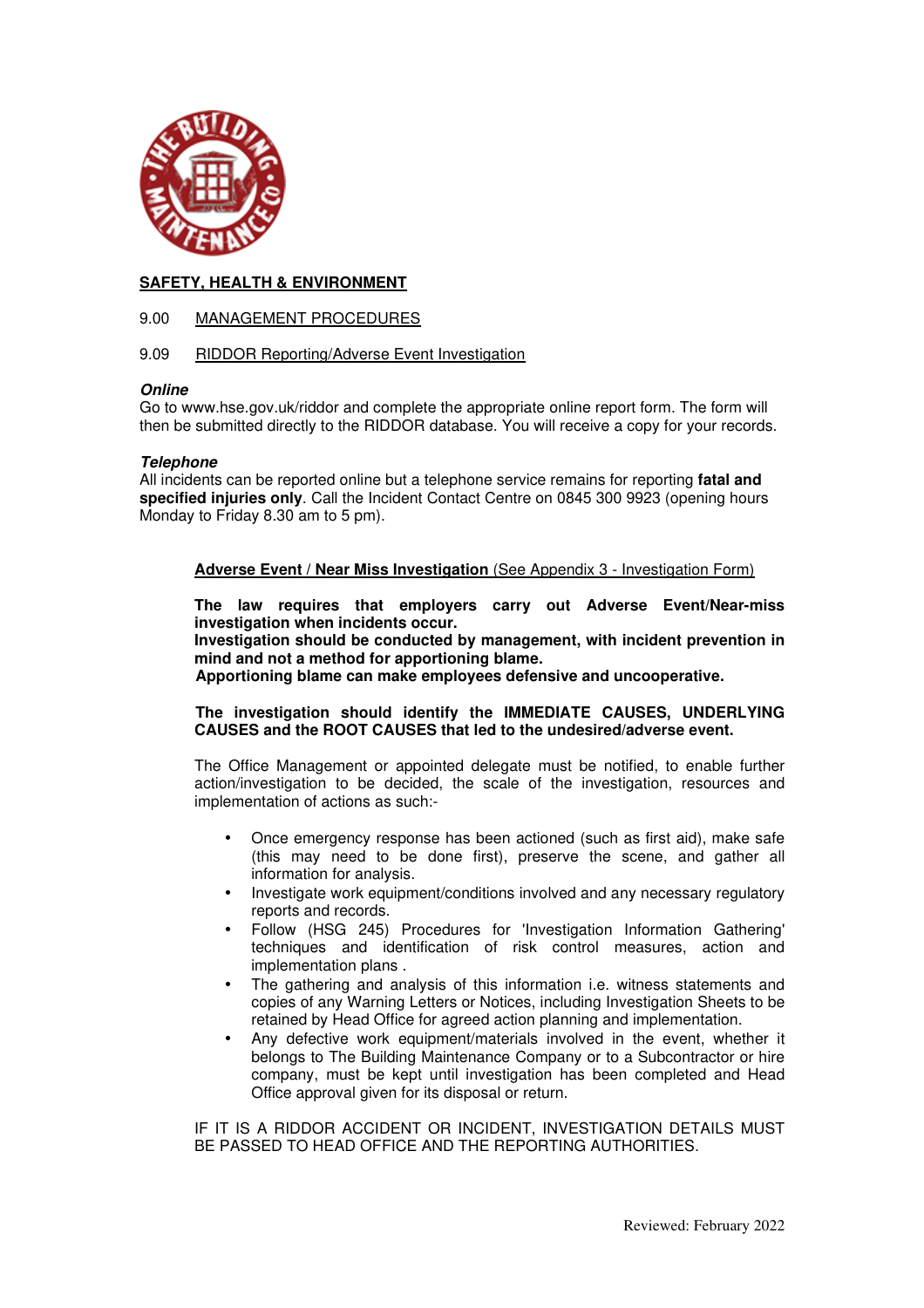

### 10.00 METHOD STATEMENT PROCEDURE - "SAFE USE OF WORK EQUIPMENT"

It is the Policy of the Company that it shall use as its framework the general guidance notes on the **Provision and Use of Work Equipment Regulations** (PUWER) along with any HSC/HSE publications and any manufacturers instructions which may be relevant.

**Within the sphere of its activities and systems the Company shall ensure that any work equipment is maintained in an efficient state and working order, and in good repair, and recognises that if plant and equipment is not maintained properly it can give rise to a significant danger and fire risk.**

The Company shall ensure, by management and supervision, that all employees who are to use work equipment, including hand and power tools, shall be suitably competent, whether by past experience or qualification and have sufficient technical knowledge and ability to use, store, maintain and inspect on every occasion prior to use, and will also be able to identify defects. Any personnel not able to confirm a suitable competency will be informed NOT TO USE ANY SUCH EQUIPMENT UNTIL FULL INSTRUCTION AND TRAINING IS PROVIDED.

## IDENTIFIED DEFECTIVE EQUIPMENT WILL BE IMMEDIATELY WITHDRAWN FROM USE.

Any defective equipment/plant identified or presumed to be damaged wilfully or as a result of vandalism or Serious Equipment Failure will be withdrawn, secured and reported immediately to line management with investigation to be carried out as for Adverse Event (Near-miss), Reporting and Investigation - See Proc 9.09.

### **While it is the duty of the employer to ensure that our systems are effective, the employee also has duties under: section 7 of the H&S Act, which include the reporting of all defects.**

All defects will be reported to the line manager and recorded, using the Company Equipment & Tools Log Register (Document PRZ – 06/02), which is used to record the Service History of all equipment and appliances, for inspection, routine maintenance, defects logging and repair. Once registered for inspection only personnel authorised to carry out inspection, maintenance and repairs will be engaged to carry out the works.

Reference for repair or maintenance will be provided by user/repair manuals, manufacturer's instructions and other service history information. Once the repair has been carried out the equipment will only be put back into service having been tested, inspected, re-labelled and dated as 'SAFE TO USE' by the Engineer.

## **Any defective Hire Equipment will be withdrawn immediately and returned to the supplier.**

The Company through its Safety, Health and Environment Structure shall ensure that all employees who use work equipment or hire equipment have been provided with adequate information and any relevant methods that may be adopted when using the work equipment, and any risks or potential significant impacts that such work may entail and the precautions to be taken.

The Company shall ensure that any suppliers who provide Hire Equipment comply with the Requirements for Providing Safe Work Equipment. This includes the provision of any training that may be required for an employee to operate any piece of equipment that may be required. The employee should ensure that they receive the necessary proof of training from the supplier.

## **ALL EQUIPMENT/TOOLS, ETC, MUST BE CHECKED PRIOR TO EACH AND EVERY USE**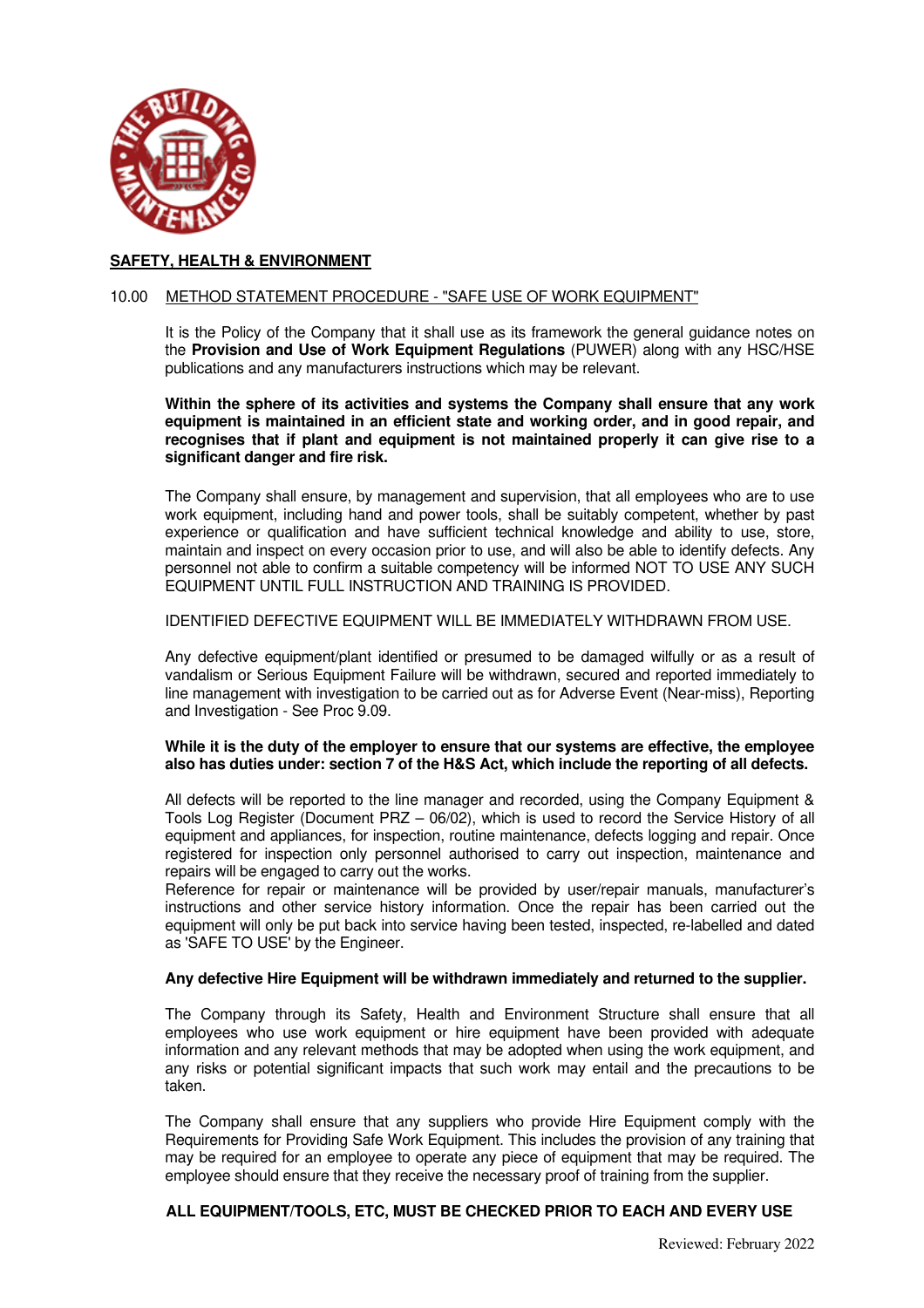

# **SAFETY, HEALTH & ENVIRONMENT** (Page 1 of 2)

# 11.00 METHOD STATEMENT PROCEDURES AND REGULATIONS

# 11.01 METHOD STATEMENT PROCEDURE - "ELECTRICITY"

The Company shall comply with the **Electricity at Work Regulations** to ensure that all precautions are taken against the risk of death and personal injury from electricity in any work activities.

The Company shall ensure that all electrical work activities are assessed to ensure compliance with the regulations and that only Electrically competent (Qualified) personnel will undertake any such work. This means 17<sup>th</sup> edition qualified.

Before working on electrical equipment the 'Means of Isolation or Disconnection' must be ensured so that no form of reconnection whether inadvertent or not can readily be made. Engage Lockout Facility or Complete disconnection, and establish Permits to Work system. Never assume that a circuit is dead - ALWAYS make sure that it is. On all electrical disconnection & connection the electrical operative MUST use Safety Tags and/or Warning Notices to assist in ensuring making live will not inadvertently happen. Electrical supplies will only be reinstated once the work is complete and has been tested. NICEIC documentation should be completed to record the testing results.

It is BMC policy that all electrical work be carried out when the supply that is being worked on has been disconnected and locked off. On no account are live installations to be worked on without first discussing the reasons for this with the Health and Safety manager and appropriate risk assessments completed to ensure that the supply can be disconnected immediately in an emergency

The Company recognises that duties rest with them, their employees and subcontractors, to comply with the Regulations where the provisions of the Act relate to matters that are within their control.

It is the company's ongoing commitment and intention to ensure that all work equipment is maintained, as may be necessary to prevent danger, in an efficient state, in efficient working order and in good repair via routine periodic inspection and regular maintenance, so as to prevent, so as is reasonably practicable, such danger.

Insulated tools will be inspected periodically by the Company to ensure that they are in good condition and that they are maintained in said good condition. In addition, all Operatives are required to visually check insulated tools before each use. Visual check will include ensuring that both the inner electrical insulated layer and outer mechanical protective layer are intact.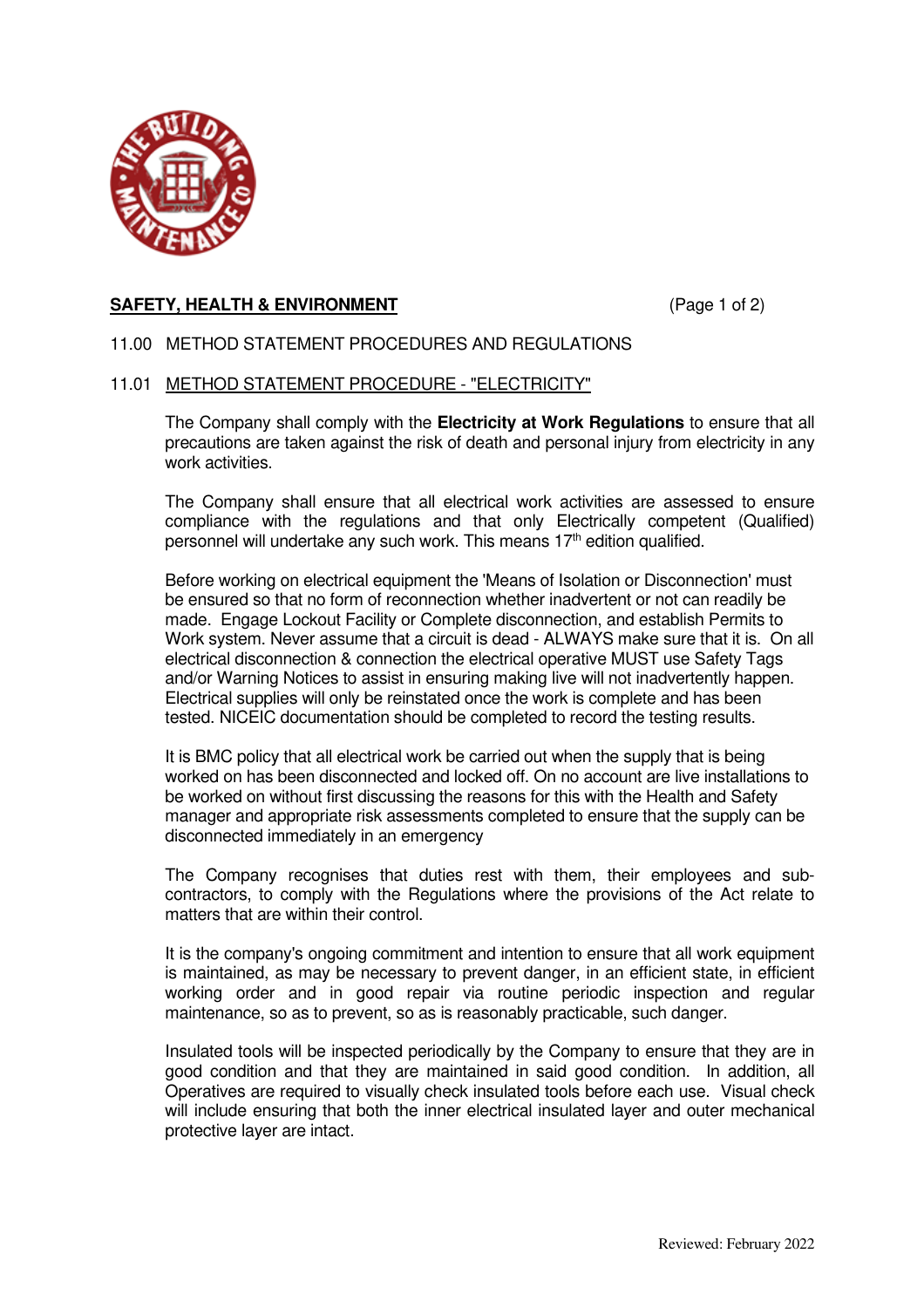

(Page 1 of 2)

All users of Electrical Equipment are encouraged to, on a regular basis, visually inspect only the equipment for any signs of damage, whether physical or electrical (i.e .signs of overheating) the plug top, flex and casing of any such equipment, and particularly so for any equipment designed to be hand held. If insulating rubber matting is found to be in use on any site this must also be subject to visual inspection. All such rubber matting must clearly be marked with ASTM D-178 at a minimum spacing of every metre.

Isolation and reporting of any defective/presumed defective equipment will be made immediately to line manager or appropriate electrical staff.

The Company recognises that the Electricity at work Regulations covers all places of work covered in the Health and Safety at Work Act.

It is the practice of the Company to ensure that appropriate safety training, instruction and provision for ongoing training is provided at regular intervals.

It is the Company's policy that regular in-house inspection and assessment of the Company's electrical activities will be carried out by the Principal Duty Holder and/or relevant Qualifying Supervisor (Electrical Supervisor) as appointed, by the Company for NICEIC compliance.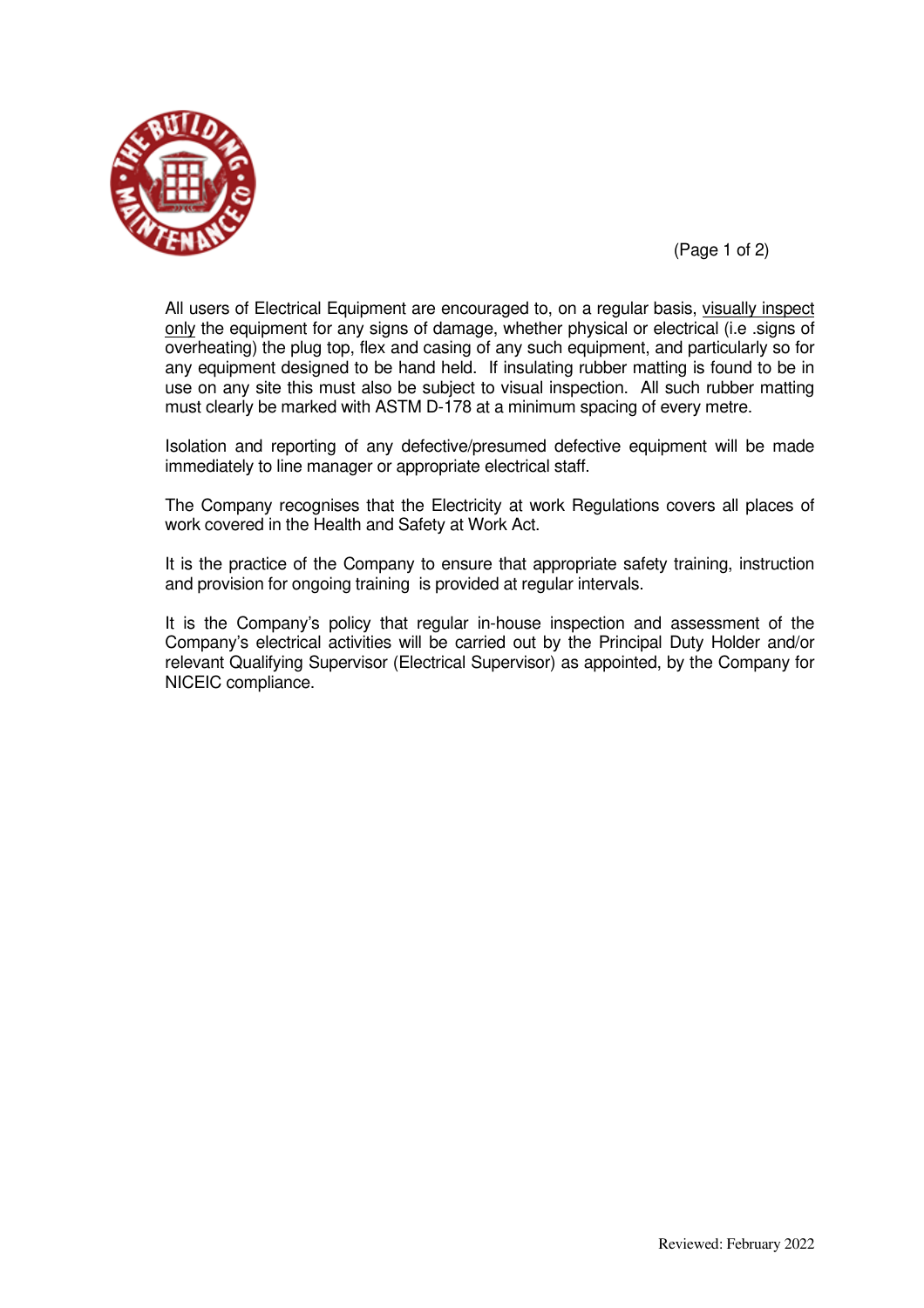

# 11.02 METHOD STATEMENT PROCEDURE - ASBESTOS

### *References COSHH Regs, The Control of Asbestos Regulations 2012*

**The execution of any work which involves the disturbance of asbestos will only be carried out by the employer or self-employed person holding a licence granted by the Health & Safety Executive.** 

**It is the duty of all persons planning to carry out works, to any premises, to check the asbestos register/log held at each site before undertaking any activity, which may compromise the integrity of any asbestos, which may be present.** 

Employees must be aware that there is a need for **extra care** in the execution of any client's work and if they suspect that the work involves any interference/contact with Asbestos, or presumed Asbestos Containing Materials (ACM's) they should:

- Immediately stop work
- Immediately inform their Manager

The Responsible Manager shall:

- Immediately inform the client or their Supervisory Officer (SO)
- Request from the client SO further instructions as to future action in order to institute the appropriate control measures for Safety, Health and the Environment. It may be that the client may require that we arrange for an HSE licensed sub-contractor to carry out any remedial work required. Thorough vetting of the subcontractor's capabilities for Handling and Hazardous Waste Control will be carried out, with full documented evidence provided.

### **It is a duty for all clients to have a record of asbestos content for their premises or buildings with surveys carried out with results and findings registered, they may also indicate with posted notices where there is, or likely to be an asbestos or presumed asbestos content.**

 No work shall be carried out on those parts of a structure or materials where asbestos notices are displayed. Again, the client must be informed of the reason for non-completion of any works.

Managers must ensure that all operatives are inducted in the requirements for working with the above procedure and The Control of Asbestos Regulations 2012, and that they are made aware that they must report to their manager immediately.

Where work has been carried out by Specialist Sub-Contractors and the Company employees may be required to carry out continuation works, a copy of the Clearance Certificate from the Sub-Contractor must be obtained prior to proceeding with any further works.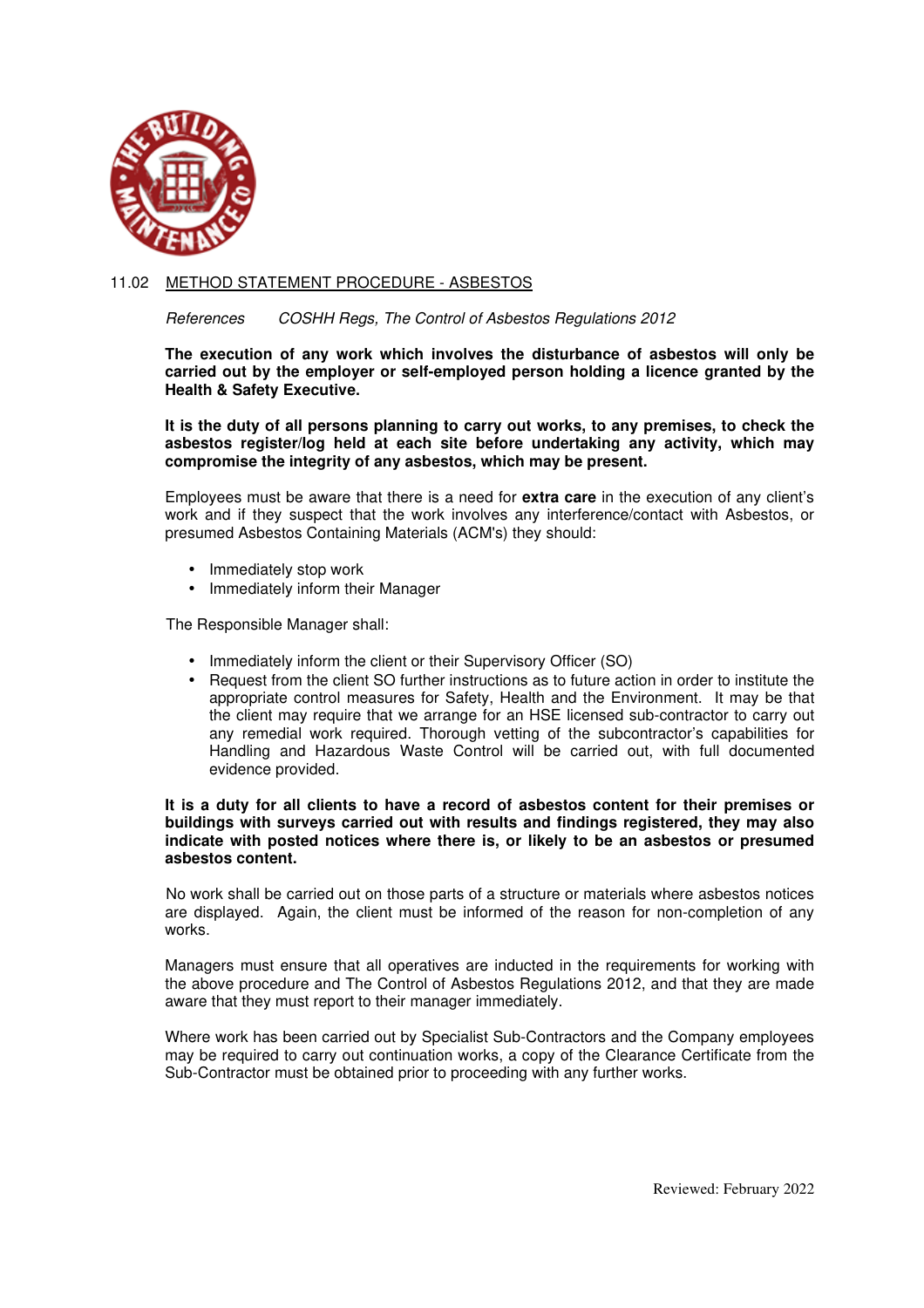

## 11.03 PROCEDURE (GENERAL) FOR ROOFWORK (Page 1 of 2)

**Task/Operation and location (including any tools/equipment in use)** general roof work activities, eg Inspection/Survey, construction, repairs and maintenance.

Specific Legislation

- Construction (Health, Safety and Welfare) Regulations.
- Provision and Use of Work Equipment Regulations.
- Working at Height Regulations (**To be introduced**)

## Common Hazards Associated with Roofwork/Inspections, etc

- Falls of persons, eg off the edge of the roof, through the roof or through openings in the roof.
- Falling objects, eg materials, tools or equipment dropped or blown off the roof.
- Others.

### **Harm**

- Significant injuries or fatalities can result from falls or falling objects or materials.
- Others.

## Persons in Danger

- Persons/Workers on the roof.
- Other workers in the vicinity.
- Visitors/Members of the public passing the area of work.
- Others.

### Method for Control

- A proper safe system of access, identified via Specific Risk Assessment, to the roof area should be provided, eg ladders, tower scaffolds, independent scaffolds, mobile work platforms.
- Space at ground level must be provided for materials and equipment.
- For work of short duration proprietary roof ladders or crawling boards could be used.
- For works of longer duration an access scaffold and edge protection, eg toeboards and guard-rails should be used.
- Suitable means of getting materials to the roof level must be provided, ie lifting appliances.
- Redundant materials and debris must not be thrown off the roof a debris chute should be used or materials and debris lowered in suitable containers.
- All persons involved in or working adjacent to the work must wear appropriate personal protective equipment (PPE).
- Warning notices ("Men working overhead") should be placed around the area of work.
- The roof and equipment should be checked each day before work to ensure they are in a safe condition.
- For complex work, further Risk Assessment and a method statement will be prepared.
- Safe systems of work will be established and followed at all times.
- For work on sloping roofs, suitable barriers and platforms should be used to prevent falls.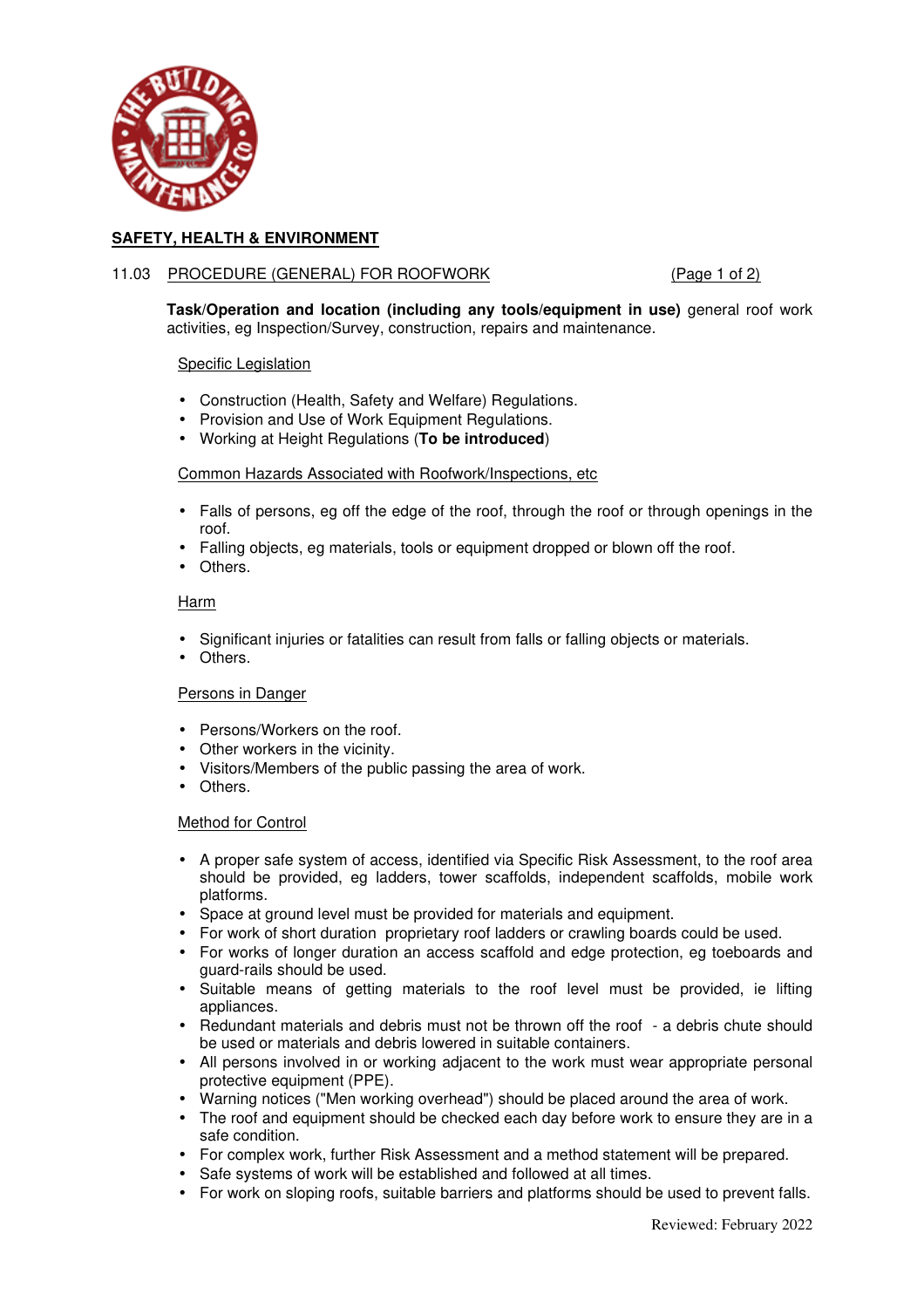

# 11.03 PROCEDURE (GENERAL) FOR ROOFWORK (Page 2 of 2)

## Method for Control (Cont...)

- For work/inspections on fragile surfaces (roofs), roof ladders or crawling boards **must** be used.
- If the above precautions cannot be taken, (not practicable) safety harnesses and nets **must** be used.
- Suitable precautions must be taken in adverse weather conditions, especially windy/wet, hot and cold weather.
- All third parties members of the public must be protected from falling materials brickguards, fans, etc may be used.
- Others.

## Personal Protective Equipment

- Head, foot and hand protection should be worn
- Additional specific Risk Assessment and requirements may identify further PPE.

## Information, Instruction and Training

- All personnel must be made aware of the safe systems of work in use and the requirements for PPE.
- Personnel must be specifically instructed not to throw materials and debris from the roof.
- Training must be given on the equipment to be used.
- Training must be provided on the use of hoists or lifts if they are to be used.

## Emergency Procedures

- Standard site emergency procedures must be observed and all persons must know how to raise the alarm in an emergency (Establish Emergency Procedures)
- The emergency services should be called immediately if there is a fall from height.
- Suitable first-aid facilities are required and must be accessible.

## Monitoring Review Procedures

• Supervisors must ensure adherence to safe systems of work (Risk Assessment) and inspect any access equipment, etc, in use.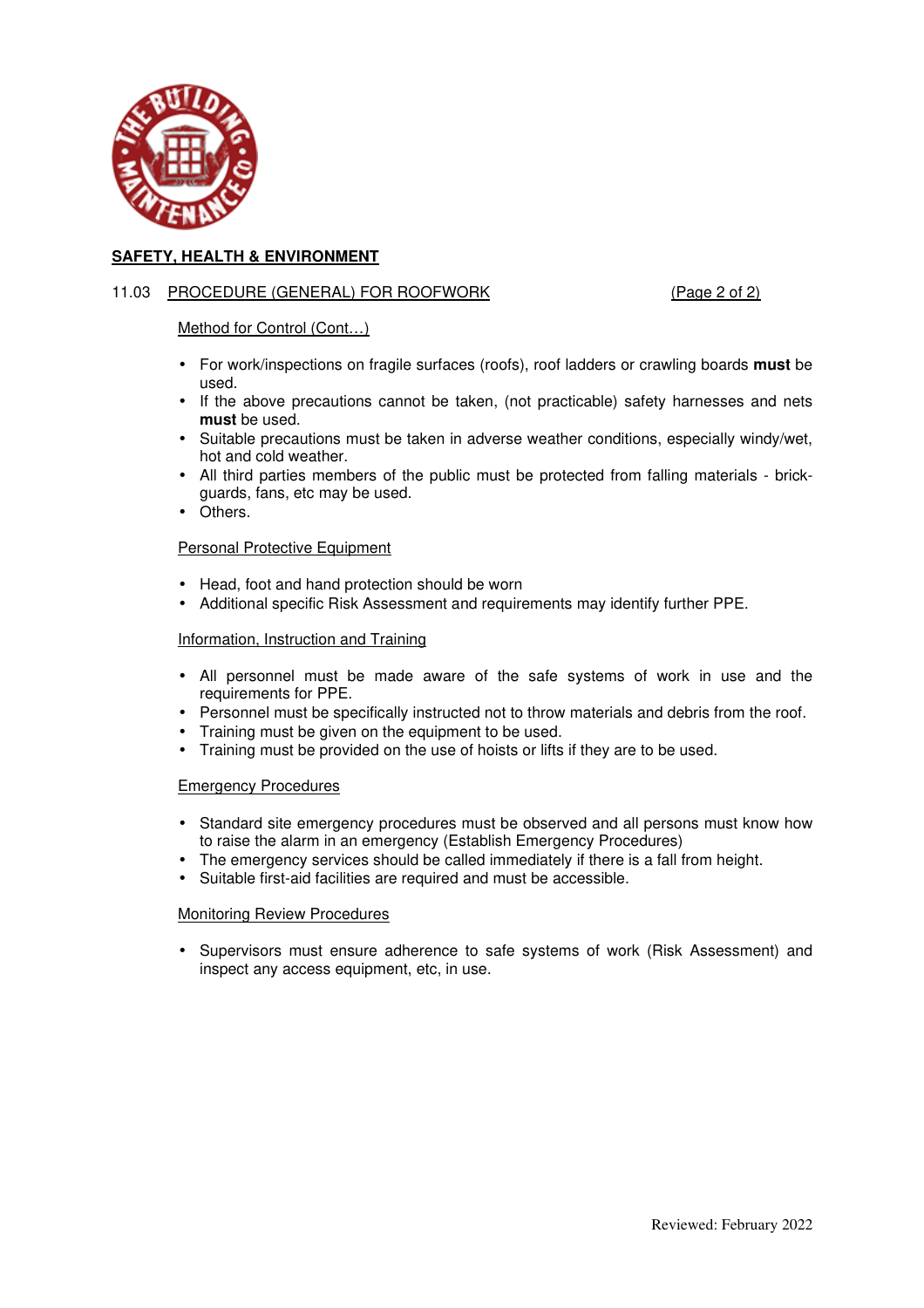

## 11.4 METHOD STATEMENT PROCEDURE - MANUAL HANDLING OPERATIONS REGULATIONS

### *References Provision and Use of Work Equipment Regulations.( PUWER) The Lifting Operations and Lifting Equipment Regulations (LOLER)*

The Manual Handling Operations Regulations, require that Management and safety delegates inform all employees of the following advice on lifting techniques for **Manual Handling Risk Assessments and Tasks.**

## • **Assess the Task, Load, Environment and Individual**

Assess what is required and where *'reasonably practicable*' identify an alternative method to be applied for moving/lifting the load other than Manual Handling. i.e by Mechanical Means.

Check the load is not dirty, loose, uneven or there is a likelihood of poor grip and check for rough/jagged edges and can handlers move and position themselves freely. Can the handler avoid stretching upwards or overreaching, are the hands less than a shoulders width apart and can prolonged periods in one posture be avoided. Also check that the area or path to be taken is clear and free of any obstacles or trailing wires etc. to reduce any risk of injury.

# **Environmental Factors**

Ensure the working environment is not Too Cold/Hot, Too Bright/Dark, Too noisy ( to allow effective communication, is it too Wet or slippery underfoot - Will any personal protective equipment interfere with the task.

## • **Too Heavy**

Split the load where possible. If you are concerned that a load is too heavy don't move it, particularly if you have a bad back or, you are an expectant mother, has assessment identified the need for assistance.

## • **Load Holding**

Hold the load close to you to reduce the risk of stress to the lower back and to maximise stability. Check to see if the load is reasonably symmetrical and easy to grasp. If a load is unevenly distributed hold the heaviest part to your body.

## • **Lifting**

When lifting loads from the ground use your leg muscles rather than your back. Stand as close to the load as possible and face it square on. Avoid twisting, stooping or overreaching with your body when lifting. Identify if the load needs to be carried more than 10 metres.

## • **Sitting**

Do not lift loads when seated, particularly if heavier than 5kg.

# • **Lifting Method**

If you are lifting from the ground to a height break the lift with two actions, i.e. from ground to waist level and then from waist level to required height.

# • **Pull and Push**

Wherever possible, pull or push a load, letting your leg muscles do the work. Identify if the force to push/pull the load is greater than 25kg, and if continuous force required to keep the load in motion is more than 10kg.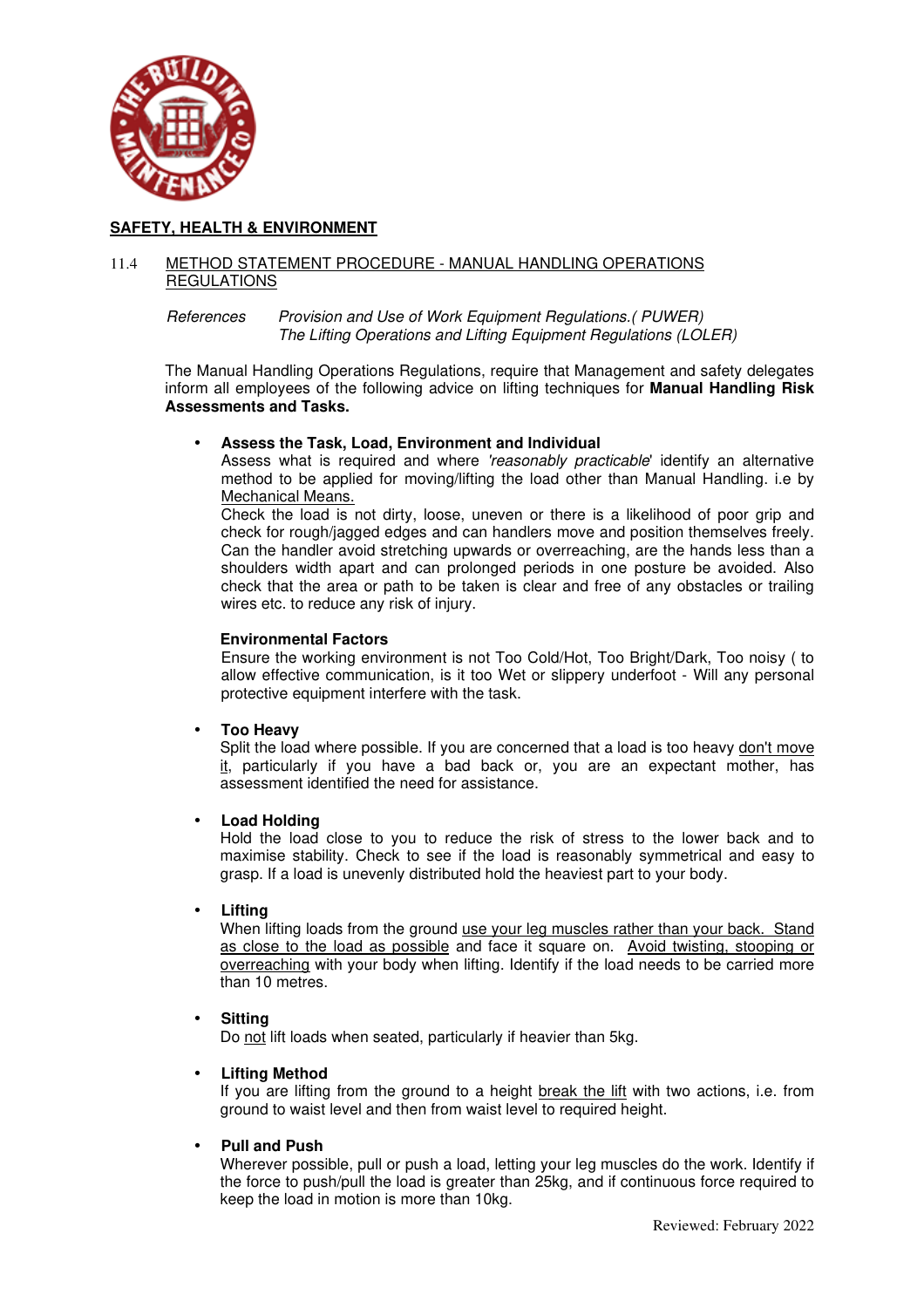

### 11.05 METHOD STATEMENT PROCEDURE - NOISE AT WORK (Page 1 of 2)

Hearing damage caused by exposure to noise at work can be permanent and incurable. Hearing loss is usually gradual due to prolonged exposure to noise.

## **Associated Hazards**

Hearing damage/loss **Tinnitus** Acoustic shock.

Employers are required by the Control of Noise at Work Regulations to comply with the following noise exposure values: -

Lower exposure action values: -

- Daily or weekly exposure of 80dB(A)
- Peak sound pressure of 135dB(C).

Upper exposure action values: -

- Daily or weekly exposure of 85dB(A)
- Peak sound pressure of 137dB(C).

There are also Exposure Limit Values (ELV) which must not be exceeded: -

- Daily or weekly personal noise exposure of 87dB(A)
- Peak sound pressure of 140dB (C).

The ELV should account for any hearing protection provided and worn.

### **Employer's Responsibilities**

The Company will: -

- Identify work equipment and workplace areas where there may be a risk of noise exposure and if necessary, engage the services of a competent person to carry out a noise risk assessment
- Identify those employees and other workers, who are likely to be at risk from noise exposure particularly new and expectant mothers and young workers
- Not expose employees above the exposure limit values (ELV)
- If the lower exposure action values are being exceeded make appropriate hearing protection available to employees
- If the upper exposure action value is being or likely to be reached or exceeded: -
	- Develop and implement a formal action plan to reduce the risk to as low as reasonably practicable.
	- Minimise the noise at source, e.g. modify equipment.
	- Reduce noise exposure times, e.g. by task planning, job rotation.
	- Isolate noisy areas, e.g. with use of sound proofing.
	- Designate hearing protection zones, using specific signage (e.g. as shown below), restrict access and ensure that appropriate hearing protection is being worn in these areas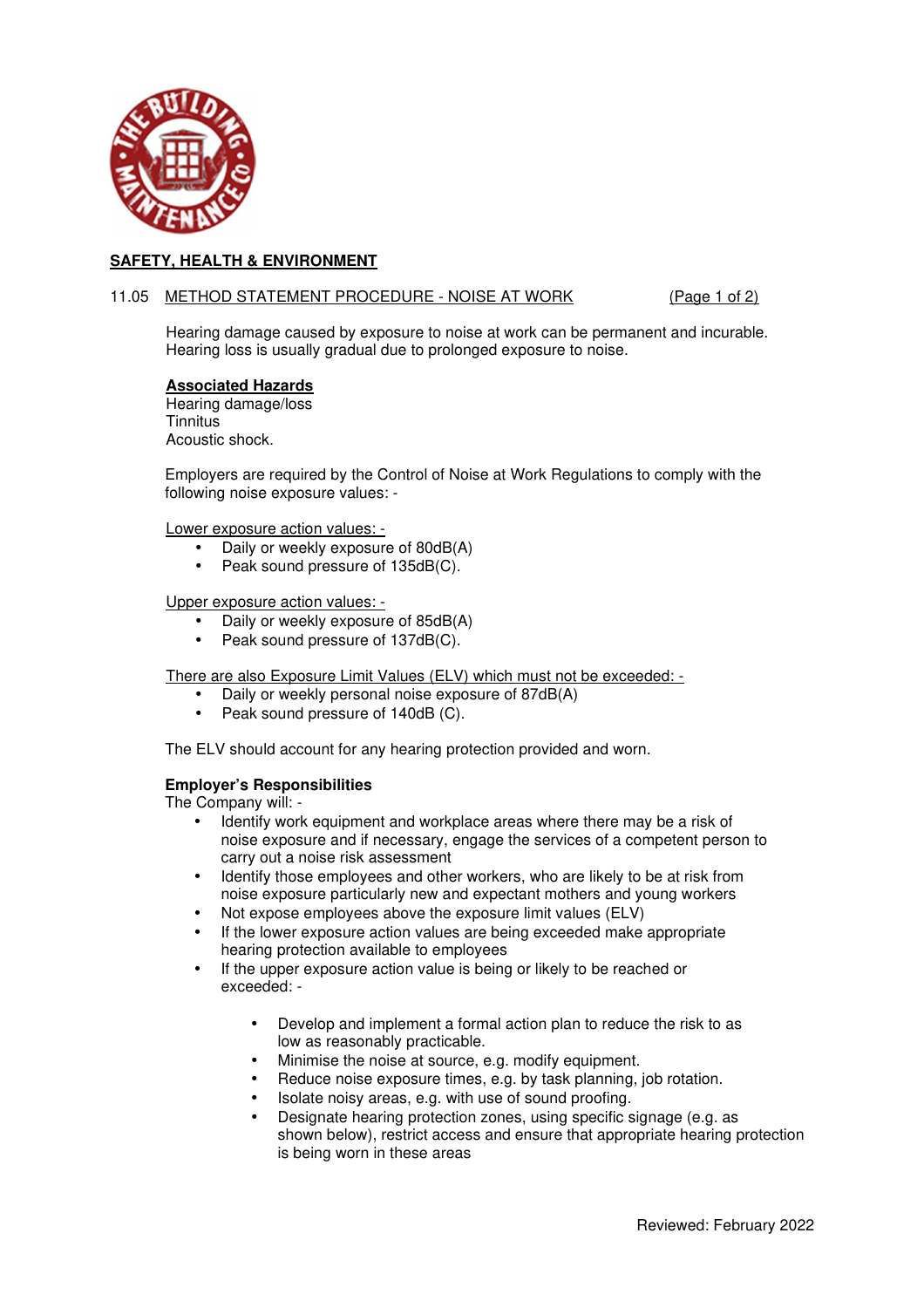

## 11.05 METHOD STATEMENT PROCEDURE - NOISE AT WORK (Page 2 of 2)

- Purchase work equipment with the lowest noise levels, where reasonably practicable
- Regularly inspect and maintain work equipment including personal protective equipment (PPE)
- Provide employees with information, instruction, training and supervision on noise, including its effects on health, control measures, safe systems of work, maintenance of equipment, health surveillance and hearing protection
- Record the findings of noise assessments, including those for which no action was required
- Regularly monitor and review the assessment. Undertake further noise measurements, if necessary, particularly where new equipment or processes, or layout of the workplace change
- Provide hearing checks for all employees who are regularly exposed to noise levels above the upper exposure action value, or to those who, e.g. have prior partial hearing loss. Maintain records of any hearing checks undertaken
- Identify any likely detrimental health effects arising from synergistic effects or interaction between noise and other agents e.g. vibration.

## **Employees Responsibilities**

Employees will:-

- Comply with signs and notices that identify hearing protection zones.
- Wear hearing protection where its use is mandatory. Use, keep clean and store hearing protection as instructed and as trained to do. Report any faults of the hearing protection to management.
- Use the controls provided e.g. screens or dampers and report any defects.
- Co-operate and attend for hearing checks where required.
- Report any noisy areas or equipment to management.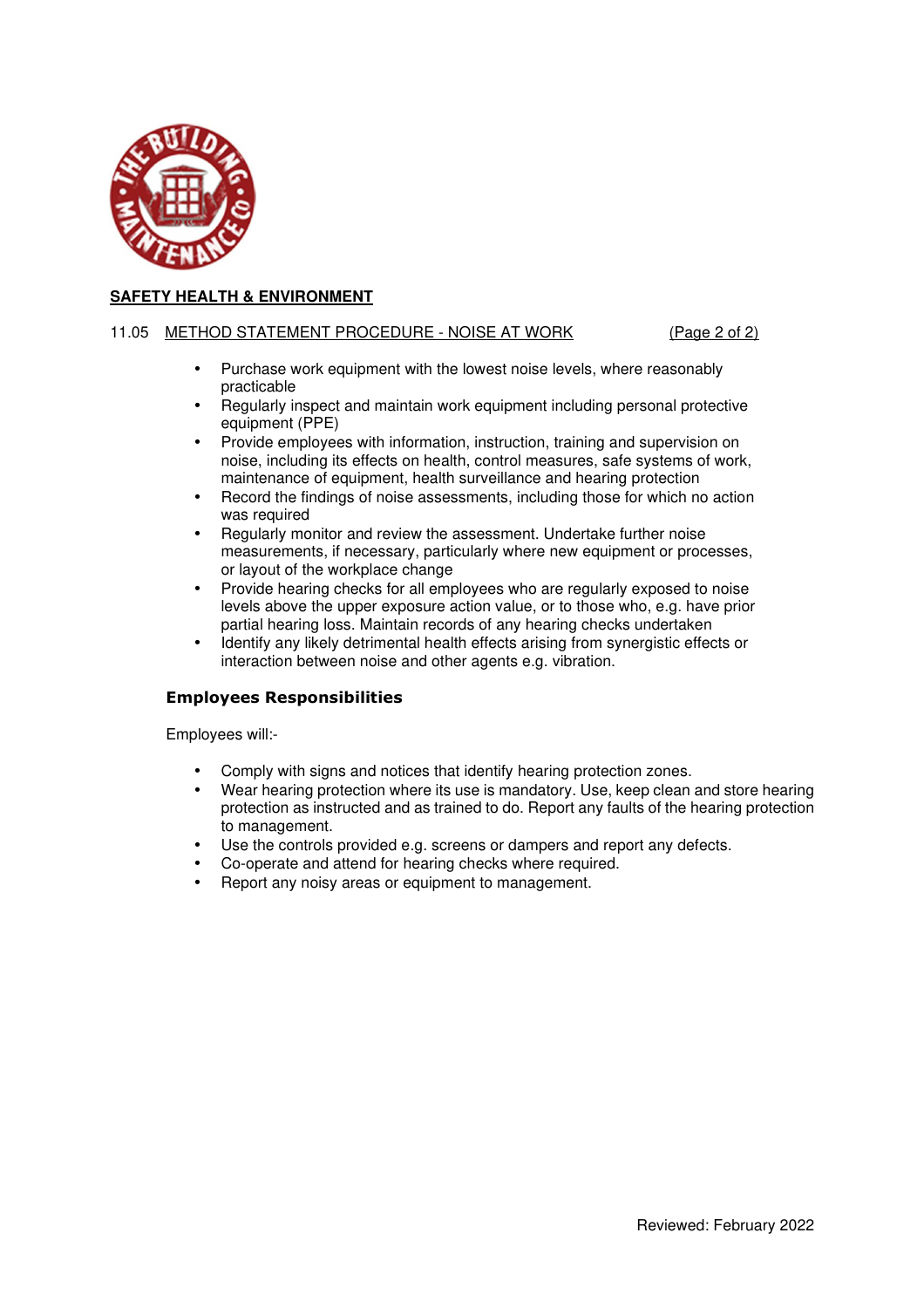

### 11.06 PROCEDURE FOR RISK ASSESSMENTS

(*See also Procedure 9.07 CDM Regs. refers)* 

 The Management of Health & Safety at Work Regulations requires under Section 3, that the Company and its Employers assess the risks to employees and any others who may be affected by the undertaking of works.

The Risk Assessment will normally involve identifying any hazards or potential impacts present in any operations, and would require an evaluation of the level and extent of the risks involved, including any potentially significant impacts, and what existing controls are in place and what further precautions or emergency arrangements should be taken above those already put in place by the Company.

Managers, Supervisors and Field personnel, assisted by Safety, Health and Environment staff if required, will carry out Risk and Impact Assessments for all site tasks and work operations.

**Specific Risk Assessment for all operations, including routine/non-routine and emergencies will be carried out, as required, for Risk/Hazard Identification, Evaluation and Control Measures prior to any task/work operations commencing. Once evaluated confirmation of the 'Risk Assessment' fully undertaken will be confirmed via completion of the SHE/QA section, and the signing of the company Job Card on all occasions.** 

Specific Assessment of a particular task, (especially for non-routine tasks and emergency arrangements), will be required from time to time and it is intended that these specific assessments may be produced making use of any previous or existing Risk/Impact Assessments, adapted to create site or operation specific assessments.

After completion of all Risk/Impact Assessment's a Method Statement for Safety, Health & Environmental Working Procedures can then be prepared to assist with the safe process of a number of operations or tasks that may need to be carried out.

All persons affected or likely to be affected by the assessment content and details will be made aware of the nature and the control measures required by those in charge of the work operation.

Records of Site Specific Risk/Impact Assessments and Method Statements are to be kept by the relevant office concerned.

Where Sub-Contractors or Specialists are involved in work operations, they will be required to provide Risk/Impact Assessments and Method Statements, (including all emergency arrangements) where hazards or potential hazards from their works could cause a Safety, Health or Environmental risk to themselves, company employees or third parties. Their Assessments and Method Statements shall be documented and incorporated into the Company's statement.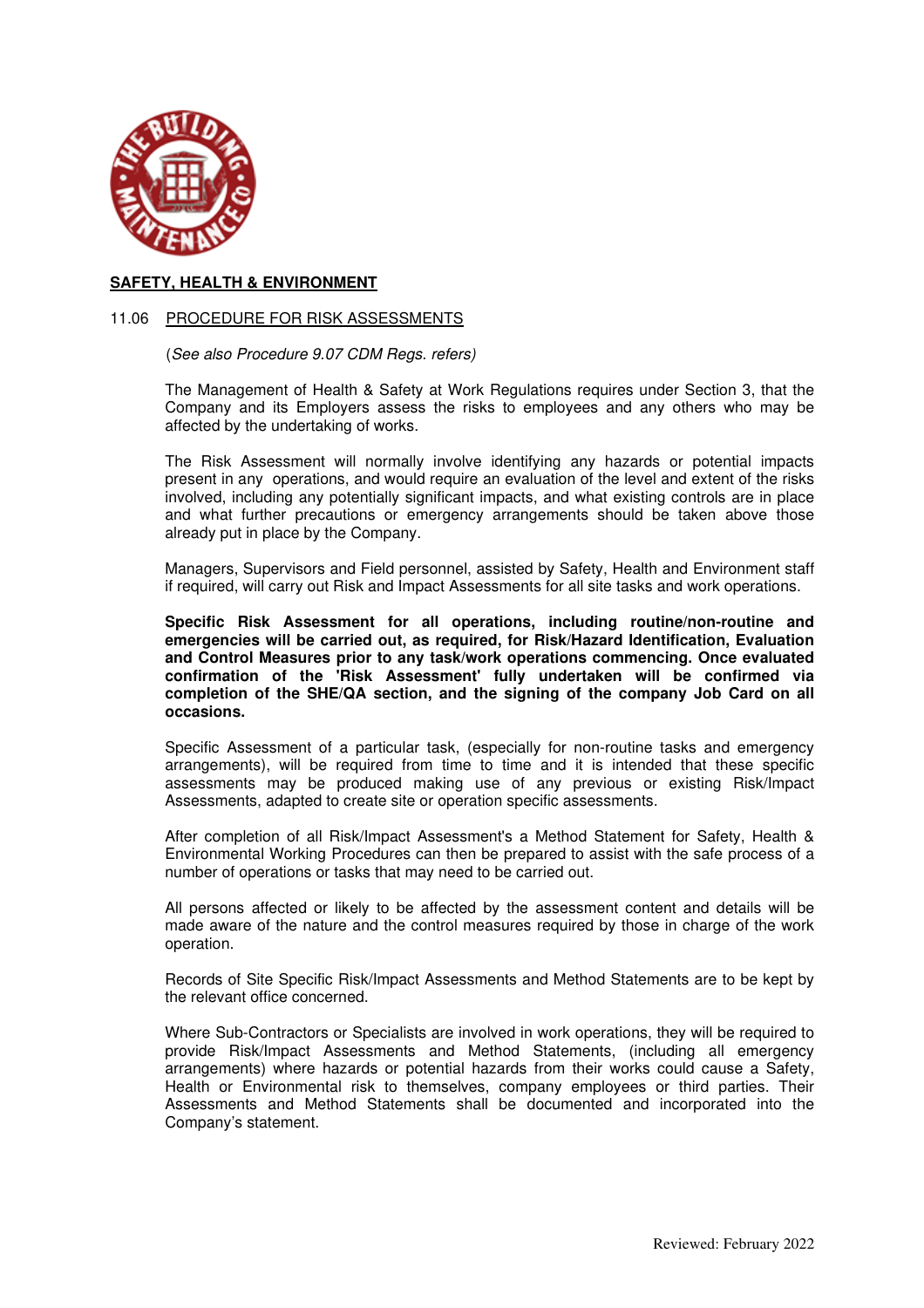

## 11.07 PROCEDURE FOR CONTROL OF SUBSTANCES HAZARDOUS TO HEALTH (COSHH) REGULATIONS

 *References:* 

## *COSHH Manual*

*Control of Asbestos at Work Regs , Control of Lead at Work Regs HSE - EH40 Occupational Exposure Limits* 

### **The company will do all that is reasonably practicable to comply with the above regulations**.

- The Company will provide written assessments of risks and potential impacts to determine the action needed to meet the requirements of the Regulations and if possible, will change the materials or processes used to less hazardous ones.
- Where necessary, outside bodies specialising in analytical and related monitoring services will be used.
- All control measures will be put in place, used, monitored, and maintained.
- So far as is reasonably practicable, adequate control of exposure will be achieved by means other than the use of Personal Protective Equipment (PPE).
- The Company shall provide the necessary instruction, information, and training for employees.
- The Company shall provide suitable approved hygiene facilities.
- The Company shall provide practicable means to prevent exposure to the public or the environment from any hazardous substances.
- The Company shall use the services of other specialists or individuals as necessary in order to comply with the appropriate Regulations, Approved Codes of Practice and all other legislation that applies.
- The Company will endeavour to provide sufficient information to employees and others who may be exposed to any risk in the use of substances or as a result of work activities.
- Up to date product information will be obtained from Suppliers and this will be used to produce COSSH Assessment data which will be made available, via the Company's COSHH Assessments Log to all relevant employees.
- When purchasing, Managers shall ensure that all relevant information is obtained relating to the Safety, Health and Environmental requirements of any new product not already included in the Company's COSHH Assessments Log.
- This information is normally in the form of a Material or Product Safety Data Sheet, some manufacturers offer a technical specifier service - copies of these Safety Sheets, where applicable, shall be forwarded to the Safety, Health and Environment Advisor.
- For details of requirements for Company Training see Safety, Health and Environment Manual, Section 9.01.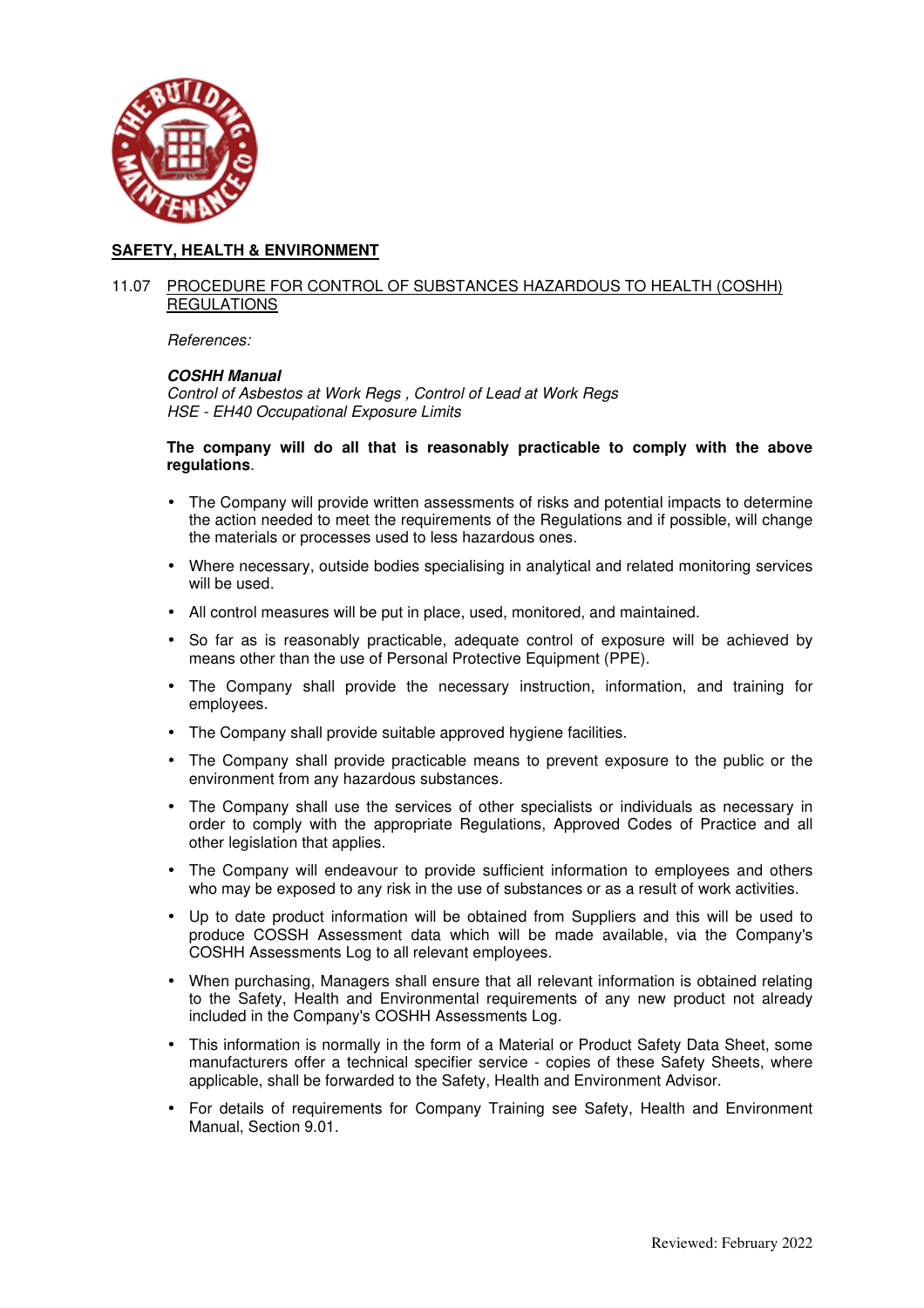

## 11.08 OCCUPATIONAL HEALTH, HYGIENE AND SURVEILLANCE MANAGEMENT

Occupational Health is managed within the Company to anticipate and prevent health problems that are caused by certain works employees may carry out.

In some circumstances the work may aggravate a pre-existing medical condition and halting this is also the aim of Company Occupational Health management. Health hazards can often reveal their effects on the body only after a matter of time and may have cumulative effects.

Because these effects are not immediately apparent it can be difficult to understand that there is always a need for caution and control.

Occupational Health & Hygiene Management will identify, address, and oversee the following:

- **Recognition** of the hazards or potential hazards.
- **Quantification** of the extent of the hazard, measuring physical/chemical factors and their duration and relating them to known or required standards.
- **Assessment** of risk in the actual conditions of use, storage, transportation, and disposal.
- **Control** of exposure to the hazard through correct safe working systems, monitoring and use of PPE.
- **Monitoring Change** in the hazards by means of audits or other measurement techniques/surveillance including periodic re-evaluation of working arrangements, conditions and systems.

The health hazards are classified into four main categories:

- **Physical air pressure, heat, dampness, noise, radiant energy, electric shock.**
- **Chemical** exposure to toxic material such as dust, fumes and gases.
	- **Biological** -- infections e.g. tetanus, hepatitis and legionnaires disease.
- 
- **Ergonomic** work conditions, stress, man-machine interaction.

The Company shall provide Monitoring and Health Surveillance procedures where necessary for protecting the health of all employees.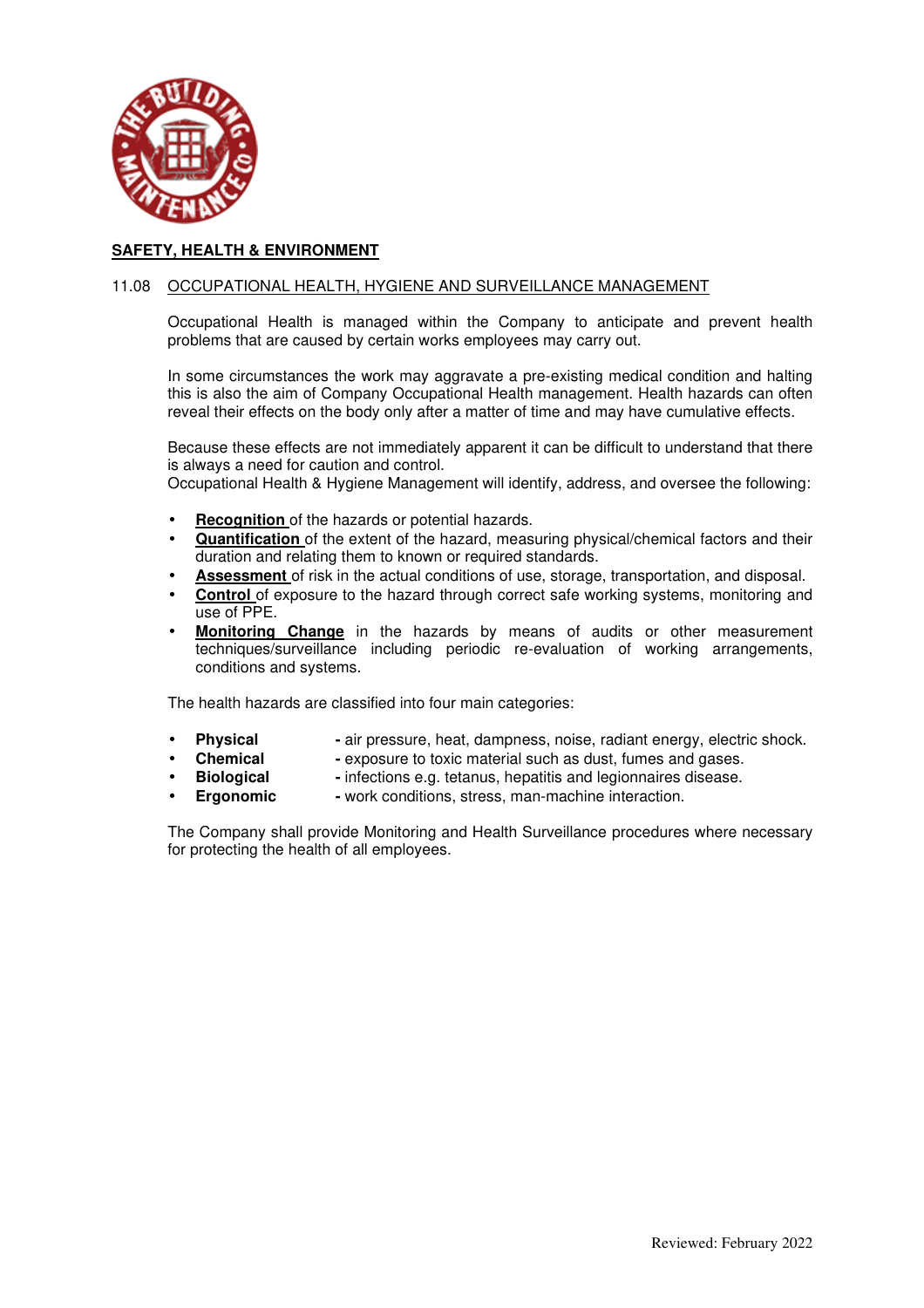

(Page 1 of 2)

## 11.09 PROCEDURE FOR WORKING IN CONFINED SPACES REGULATIONS

- 11.09 The Building Maintenance Company will comply with the above Regulations and to this end have set out below the following:
	- a) A non exhaustive list of the common hazards inherent in confined space working.
	- b) Procedures to be followed only by fully trained, qualified and competent company personnel in order to comply with the Regulations.

### Common Hazards in Confined Spaces

- Air not breathable because of poisonous gases or fumes.
- Lack of Oxygen.
- Not sufficient ventilation to maintain breathable air.
- Risk of explosion from flammable gases.
- Restricted working space adjacent to moving machinery, electricity, steam vents and pipes.
- Restrict all access to only fully trained, qualified and competent employees for confined space working.
- Gas build up in sewers, manholes and connected pits.
- Gas leaks from confined spaces in contaminated land.
- Rust in tanks eating up oxygen.
- Liquids and slurries filling spaces when disturbed.
- Space made dangerous by fumes from work done in them.

Risk Assessment & Procedures to be followed.

 Prior to carrying out work in confined spaces Managers must ensure that a risk and impact assessment is carried out and a safe method of working and rescue recovery is prepared and agreed with the employees involved. The following list of hazards (non exhaustive) should be checked upon prior to preparation of the safe method of working being issued to the employee.

- **Should the work be carried out by a specialist subcontractor?**
- **Only fully trained and qualified persons, having been trained in the dangers and precautions, including rescue procedures, will be authorised to carry out confined space working.**
- Consider if the space can be altered to make it permanently safe or the work changed to make entry unnecessary**. Can the work be done from outside the confined space.**
- Make certain the entrance to the space is big enough to allow workers, wearing all necessary equipment, including rescue equipment, to climb in or out.
- Before entry, ventilate the space as much as possible, test the air inside the space with a suitable gas/air monitoring tester**. Only enter the space if the test shows it is safe to do so.**
- After entry continue to test the air for toxic substances, flammable gases and oxygen deficiency as necessary.
- **If there is a flammable risk, ventilate the space until it is safe.** When selecting equipment or tools remember that heat or sparks from electrical or other equipment could ignite inflammable vapours, so air tools may have to be used.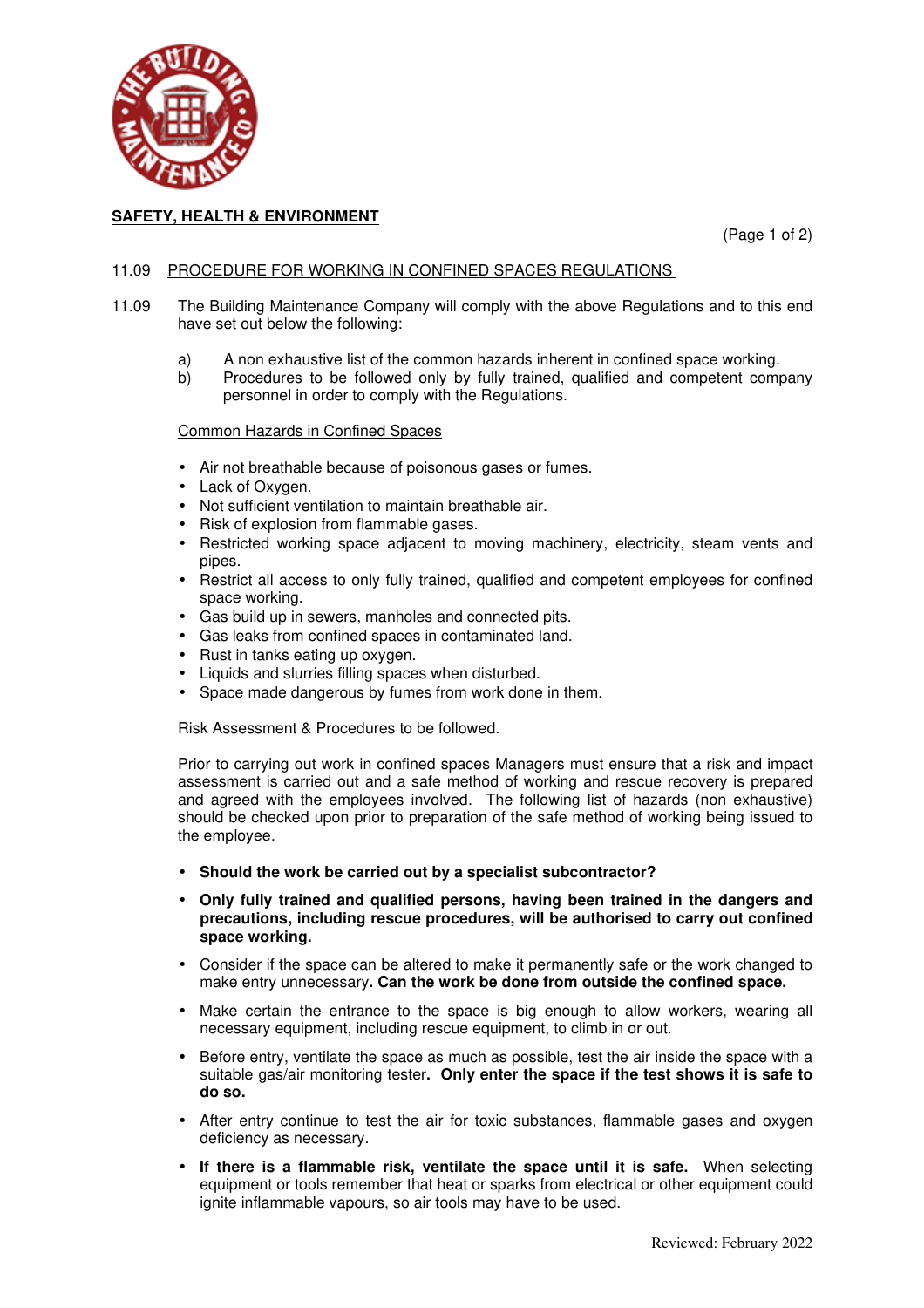

(Page 2 of 2)

## 11.09 PROCEDURE FOR WORKING IN CONFINED SPACES REGULATIONS

- Disturbing deposits or slurries in pipes or tanks may produce extra vapour, so clear all deposits before entry where possible.
- If the air inside a space cannot be made fit to breathe because of a toxic risk or lack of oxygen then a specialist subcontractor must be used.
- Never try to sweeten air in confined spaces with oxygen as this can produce a fire and explosion risk.
- Workers inside a confined space should wear rescue harness with lifeline attached, which must run back to a point outside the confined space.
- Arrangements must be made to keep watch and someone should be on watch outside and able to communicate with anyone inside to raise the alarm in an emergency and to take charge or carry out rescue procedures.
- Do not use petrol or diesel engines in confined spaces or adjacent to the entrance.
- Mechanical ventilation may be needed to make the air fit to breathe.
- **Management to issue a 'Permit to Work' for confined spaces working after they have assessed all Safety, Health & Environmental hazards and risks.**
- Managers should check that all employees are able to work in confined spaces without fear or Claustrophobia - "abnormal fear of working in enclosed space".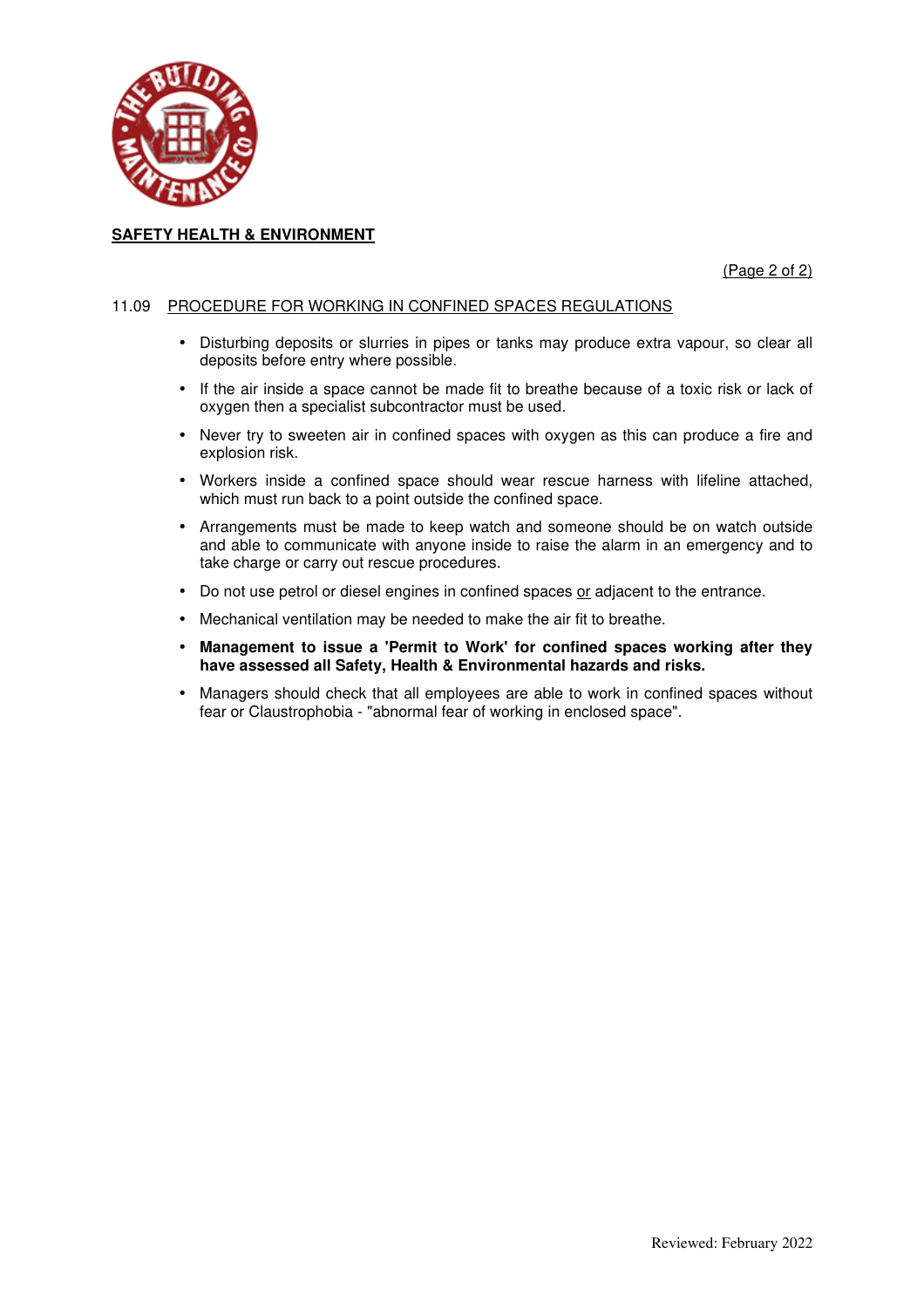

## 11.10 PROCEDURE (GENERAL) FOR WORKING AT HEIGHT

(Page 1 of 2)

## **Task/operation and location (including any tools/equipment to be used) for working at height**.

### Specific Legislation

- Management of Health and Safety at Work Regulations.
- Construction (Design and Management) Regulations.
- Lifting Operations and Lifting Equipment Regulations.
- Construction (Health, Safety and Welfare) Regulations.
- Provision and Use of Work Equipment Regulations.
- Working at Height Regulations (**2005**)

## **Avoidance**

## **It shall first be ensured that the work/task is not carried out at height where it is reasonably practicable to carry out the work safely otherwise than at height.**

### Common Hazards Associated with Working at Height

- Falls of person off the edge of the structure or through fragile surfaces.
- Falling materials or tools.
- Others (I.e. overhead power lines, breakout of fire).

### Harm

• Injuries or fatalities from falls of persons or contact with power lines, and/or falling materials etc.

### Persons in Danger

- Employees undertaking the work.
- Workers below the area.
- Persons passing/visiting the site location, e.g. members of the public.

## Method for Control - Risk Assessment**,** See Generic Risk Assessments or devise Specific Assessment.

- Survey for overhead power lines and other precautions i.e. will an early warning of fire be required and access for fire brigade/emergency services, along with a minimum of two alternative escape routes, devise Fire Emergency/Rescue Plan, is Hot Working Permit required.
- Safe means of access to the work location should be provided using ladders, scaffolding, mobile elevated work platforms or mobile tower scaffolds.
- Warning Signs (i.e. Wear Helmet/Men Working Overhead, etc), must be placed around the area with any exclusion zones policed.
- Physical barriers or covers to any fragile areas with the area below the work, etc, fenced off.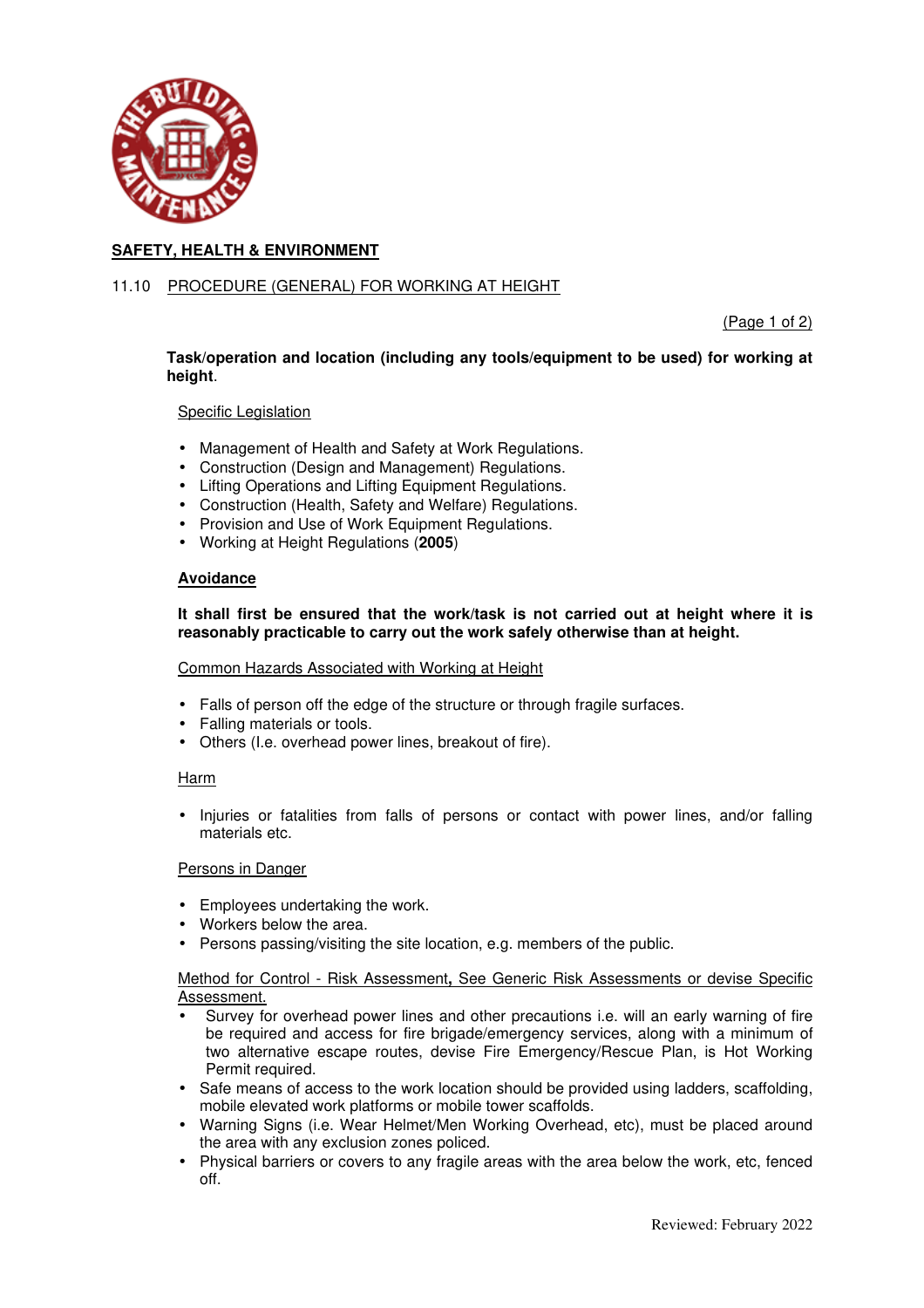

## 11.10 PROCEDURE (GENERAL) FOR WORKING AT HEIGHT

(Page 2 of 3)

- Edge protection to be erected at openings or edges where falls can occur.
- Where edge protection is removed for access of personnel or materials, and where it is not practicable to provide edge protection, safety lines and harnesses should be worn and suitable anchorages provided of a permanent or temporary nature.
- Redundant materials and debris must not be thrown from height (bombing) a debris chute should be used or lowered in suitable containers, as with materials/tools. Establish Tidy as you go policy.
- The fall of debris should be prevented by the use of debris netting, brick guards and fans.
- Ensure all employees are trained and competent in correct methods of climbing, inspection and erection etc, and if undertaking training are supervised by a competent person at all times and wear the appropriate personal protective equipment (PPE) at all required times.
- Other specific requirements, i.e. Prohibit work in bad/windy weather.

### Personal Protective Equipment

- Employees to be provided with safety helmets with chinstraps and safety footwear; this footwear must have good grip and be kept in a clean condition without defects.
- Additional specific risk assessment and requirements may identify further PPE.

### Information, Instruction and Training

- All personnel on site should be made aware of the safe systems of work.
- Only fully trained personnel are allowed to erect or operate access equipment. If no such personnel exist in-house, such work is to be subcontracted to a company on the approved subcontractor list.
- Supervisors should ensure that access equipment and scaffolds are inspected daily, and following any adverse weather conditions, or alterations, and that employees and any others understand that they must not use the equipment until after inspection.
- Employees and supervisors should be trained and competent in the use of harnesses and lines; supervisors in particular should understand how the harnesses are to be used and also the inspection regime to ensure that equipment is maintained in good condition prior to and during use. Supervisors should be trained and competent in the inspection of any scaffolds or other access equipment in use.
- Supervisors must be competent and have a thorough understanding of the Inspection/checks and reporting required in relation to scaffolding and access equipment, etc.

### Emergency Procedures

• First-aid facilities, Rescue and Fire Arrangements (Emergency Procedures) to be available and in place at all times to cope with any significant incidents which may arise.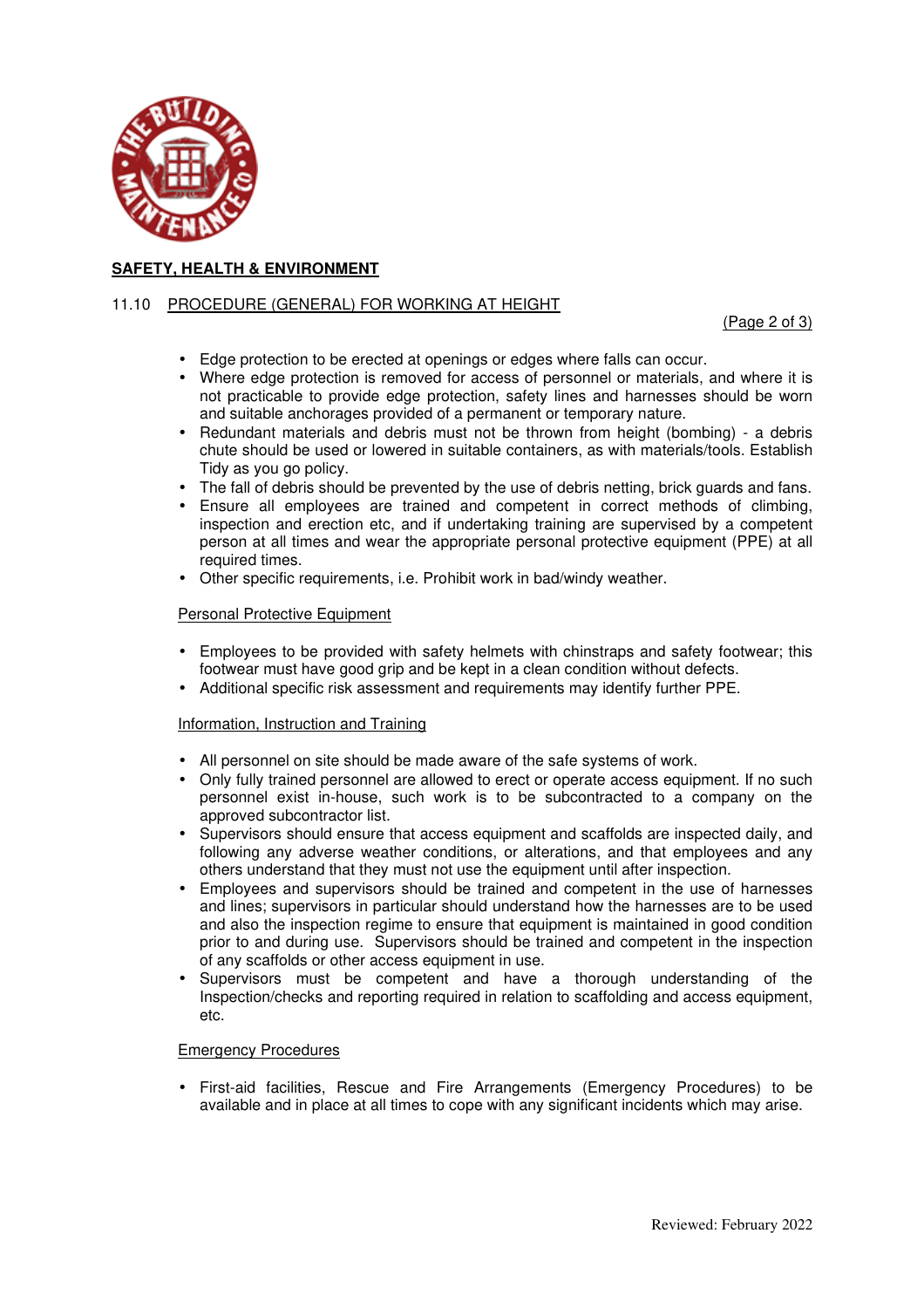



#### Monitoring Review Procedures

- Supervisors must ensure that checks are carried out in relation to scaffolds, mobile elevated work platforms, towers or fall arrest equipment, etc, and only trained, technically competent, qualified personnel with theoretical knowledge and actual experience to carry out these inspections.
- Work must be monitored to ensure that any additional precautions, control measures or equipment required are provided and used.
- If additional or specific equipment is provided an extension to this assessment will be required.

**Where work/task is to be carried out at height, employer, employees and all relevant parties shall take suitable and sufficient measures to prevent, so far as is reasonably practicable, any person falling a distance liable to cause personal injury.**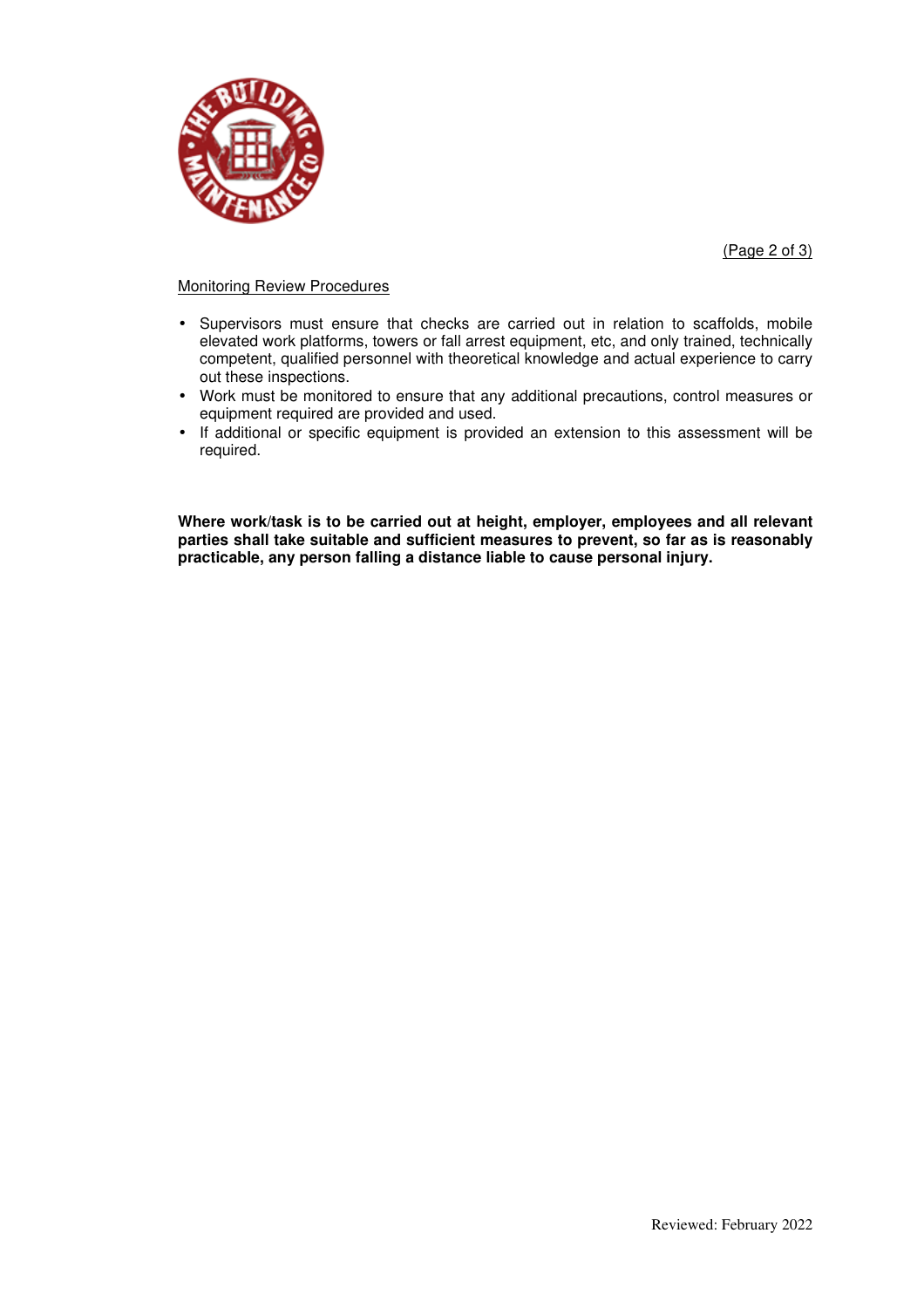

(Page 1 of 3)

## 11.11 SAFETY METHOD STATEMENT FOR LADDERS AND STEPLADDERS

**The first consideration MUST always be to avoid all Working at Height wherever possible** 

**Ladder's and stepladder's do not make a safe working platform, and may be used only under circumstances where Risk Assessment has identified the use of other, safer work equipment i.e. scaffolding, etc, isn't justified.** 

**This could be: Due to low level of risk involved; the work is only of short duration (i.e. 30mins in one position, as HSE defined), work is "light" (if carrying a load of 10kg or more this is not light work) and there are site features which may make the use of safer equipment not appropriate.** 

**Identify if 'Work at Height' Permit is required and the compliance criteria, the longer or more complex the task, the more likely it is that a ladder/steps will be deemed unsuitable. Specific Risk Assessment may justify that other options have been considered, but deemed to be impracticable.** 

The Health and Safety at Work Act (HASAWA), The Work at Height Regulations (WAHR) and Provision and Use of Work Equipment Regulations (PUWER) apply to the provision and use of all ladders and stepladders and require employers to provide suitable work equipment. This will ensure that all users are aware of the correct use of the equipment, and to ensure that work equipment is tested and inspected on a regular basis and that records are kept of such tests or inspections. ( See: Periodic Inspection check sheets for Access Equipment – Page 3).

**All employees intending to use access equipment must be trained and competent and must be able and aware to Risk Assess the correct access requirements and to inspect and recognise any defects or remedial work that may be needed prior to each and every use of selected equipment.** 

 The company requires that all employees read and where applicable comply with the following points.

- Following assessment and access equipment selection: **Where there is any danger/risk of a person falling, a distance liable to cause personal injury, safety nets, soft landing systems or safety lines and harnesses should be worn and suitable anchorages provided of a permanent or temporary nature.**
- All access equipment, including Ladders and stepladders are to be logged and numbered individually by regional office management. Quarterly regional office test and inspections will be carried out using the Periodic Inspection check lists for Access Equipment – Page 3
- **Risk Assessment Must be made for selection of access equipment**, for assistance, i.e. heavy ladder, for tower scaffold, a scissor lift or other MEWP to be used as a more suitable alternative. **Do not use a ladder/stepladder unless all other 'Safer Options' are not reasonably practicable.**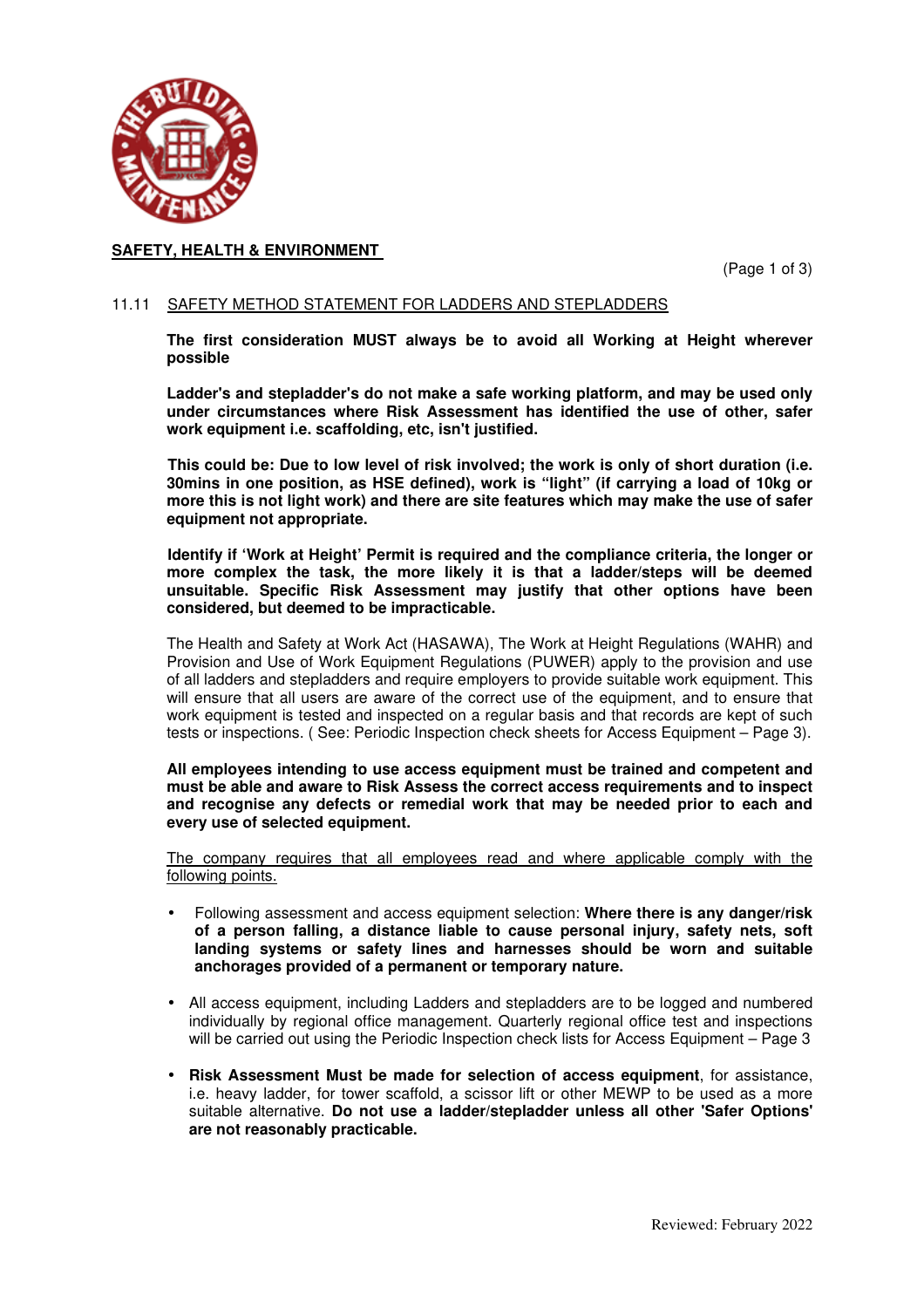

(Page 2 of 3)

## 11.11 SAFETY METHOD STATEMENT FOR LADDERS AND STEPLADDERS

- Work from the ladder/steps should always be of short duration and within easy reach, with the users hips not outside of the line of the ladder stiles and without any overstretching. One hand must always be on the ladder using tool belts or hooks, or where there is doubt as to whether a user will resort to using two hands, or where the work clearly requires the use of both hands then a working platform must be used.
- Rungs/steps should not be used for handholds and must be free of oil, mud and grease with footwear also being free of mud or debris.
- Ladders and steps must be situated on a firm level base, clear of any excavation and placed so that they cannot be struck by moving plant or create a hazard for those working nearby. Establish and enforce exclusion zones around the area and identify 'Hard Hats must be worn'.
- Ladders should not be placed on, or leant against, any fragile surface or materials, and where reasonably practicable should be used with suitable stabiliser devices with bracing boards being used to prevent any slippages. Ladders should be set approximately at an angle of 75 degrees or 1 metre out to 4 metres up.
- All ladders should be securely fixed or lashed at the top, or bottom to prevent slipping, and lashed at mid point if over 6 metres long. The lashings should be around the stiles and not the rungs, or proprietary ladder ties should be used. **Roof ladders should not be lashed to the access ladders.**
- Ladder lengths exceeding 3 metres MUST be secured, if this is not reasonably practicable, as a last resort a second person MUST foot the ladder and stay footing the ladder until task complete.
- There must be provision for clear access routes to all areas where ladders are to be required.
- Survey and Risk Assess, for any overhead power lines or exposed electrical equipment and if present do not use ladders until owners have approved the system of access or work. Where ladders are to be carried under any such power lines, they must be kept horizontal at all times.
- On most sloping roofs, suitable roof ladders or crawling boards will be essential, in addition to edge protection. Where a high standard of edge protection is provided, it may be safe to work without a roof ladder, (Risk Assessment will identify this). This may apply because of a shallow pitch and a surface providing a good foothold.
- Ensure the ridge hoop on a roof ladder is secure and is not in any way damaged, (This anchorage at the top of the ladder should not rely on the ridge capping). The anchorage should bear on the opposite slope by a properly designed and manufactured ridge iron.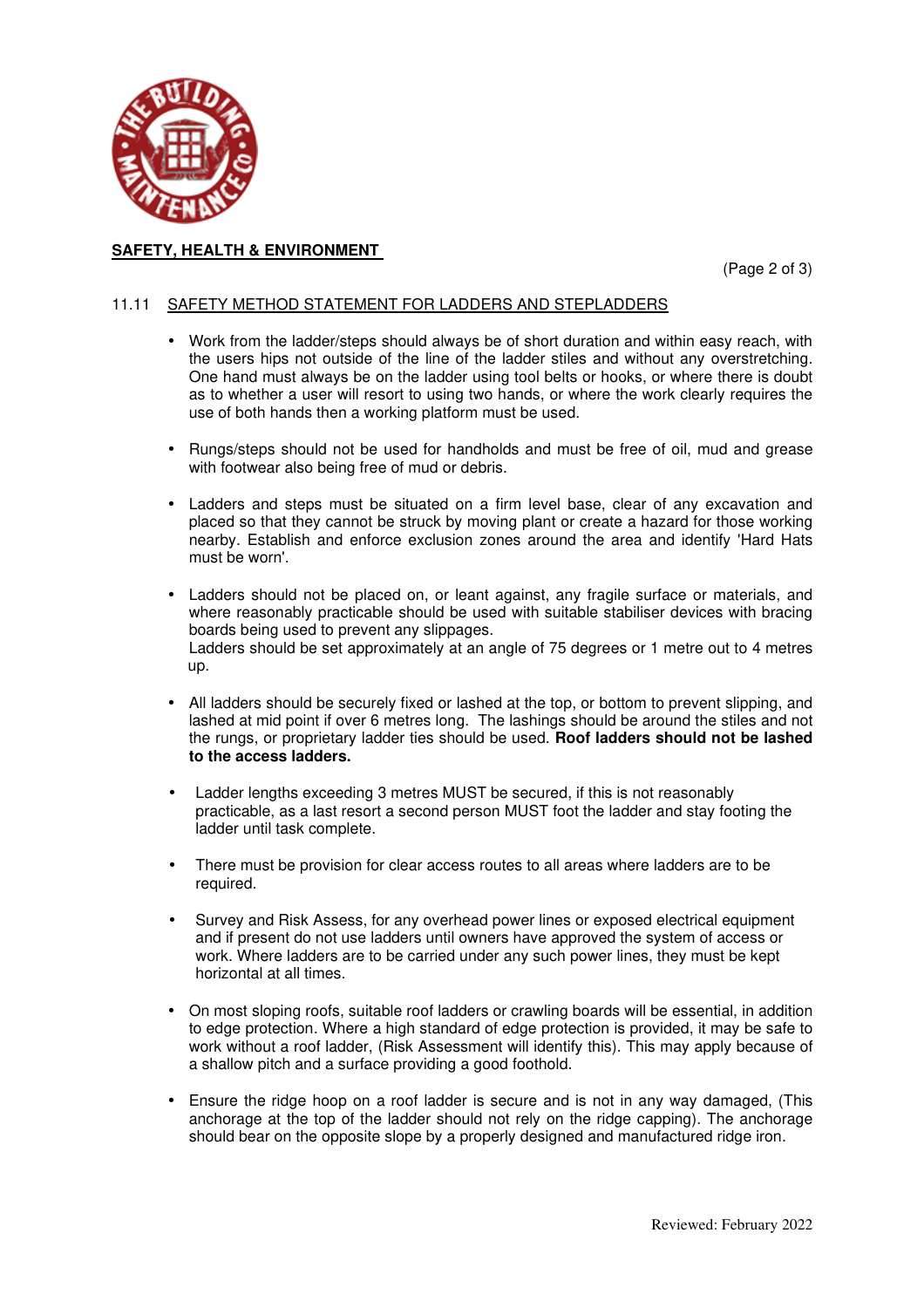

(Page 3 of 3)

#### 11.11 SAFETY METHOD STATEMENT FOR LADDERS AND STEPLADDERS

- No ladder to exceed 9 metres, if over 9 metres is required a second ladder and intermediate landing must be provided. Ladders must project sufficiently above the point of access, 1.05 metres or a minimum of 5 rungs.
- Assessment must be made for weather conditions and prohibit the use of in strong gusty winds etc.
- The above Procedure must be read in conjunction with General Risk Assessment Use of Ladders.
- REMEMBER THAT WORK EQUIPMENT (such as ladders and stepladders) MUST BE CHECKED FOR FAULTS/DEFECTS BEFORE EACH AND EVERY USE.
- Ladder/Stepladder RISK ASSESSMENT, SELECTION, USER INSPECTION & CHECKS to include the following:
	- 1. Treads or steps, styles, hinges, bolts, screws/rivets, welds and fixings (i.e. including tie rods) must be all in place, sound and secure.
	- 2. Retaining cords or hinges should be of equal length and in good condition.
	- 3. The stepladder must be stable when open and standing on a level base.
	- 4. Inspect for items stuck in the feet suck as swarf, stones, grease or dirt, etc<br>5. The legs of stepladders should be positioned as far apart as the retaining
	- 5. The legs of stepladders should be positioned as far apart as the retaining cord or hinges allow, with all four legs firmly and squarely on the ground and check that all anti-slip feet are in place and not missing, damaged or worn and that restraint devices are fully open, and any locking devices engaged.
	- 6. They should be set at right angles to the work whenever possible, do not overstretch across the top or to the side of the ladders.
	- 7. The top two steps are not used unless a handrail is fitted. In the case of swingback or double-sided stepladders where a step forms part of the very top, ensure that the top three steps are not to be used as a working platform.

#### **A risk of a fall must, wherever possible, be designed out of the task. If this is not possible then Fall Prevention/Arrest Equipment must be considered.**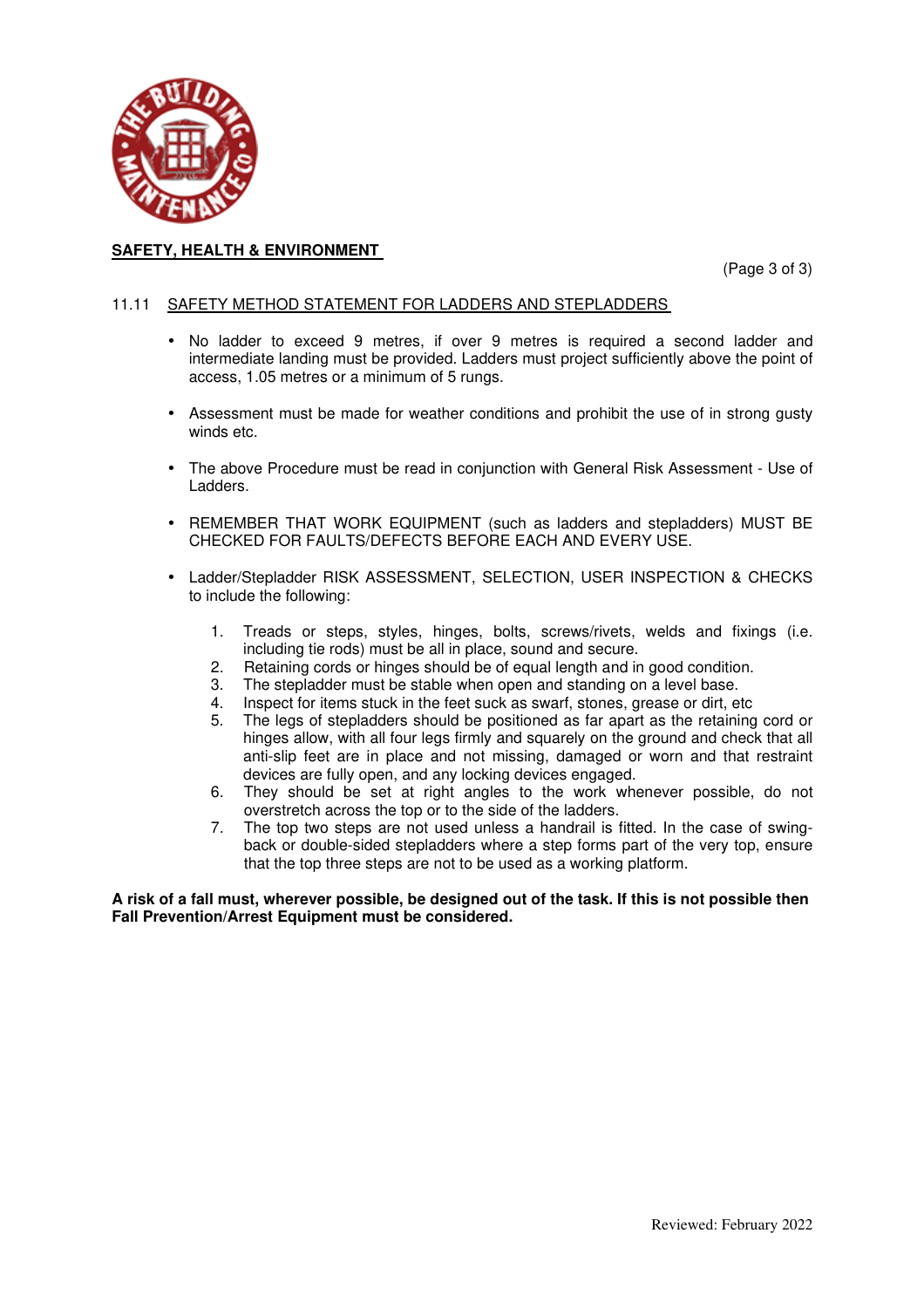

## 11.12 PROCEDURE (GENERAL) FOR CHERRY PICKER AND BOOM LIFT OPERATION

#### **Task/Operation and location (including any tools/equipment in use)** Specific Legislation

- Construction (Health, Safety and Welfare) Regulations.
- Provision and Use of Work Equipment Regulations.
- Working at Height Regulations (**To be introduced**)

#### Common Hazards Associated with Access Platform works

- Overturning of platform.
- Injury to personnel in work area.

#### Harm

- Significant injuries or fatalities can result from falls or falling objects or materials.
- Significant injuries or fatalities can result from contact with machinery.

#### Persons in Danger

- Persons/Workers on the cradle.
- Other workers in the vicinity.
- Visitors/Members of the public passing the area of work.
- Others.

#### Method for Control

- Platform will be positioned on firm ground with outriggers fully extended.
- Outrigger feet will be on timber to protect the road surface.
- All persons involved in or working adjacent to the work must wear appropriate personal protective equipment (PPE).
- Warning notices ("Men working overhead") should be placed around the area of work.
- Safe systems of work will be established and followed at all times.
- Only fully trained and licensed operatives to operate the machinery.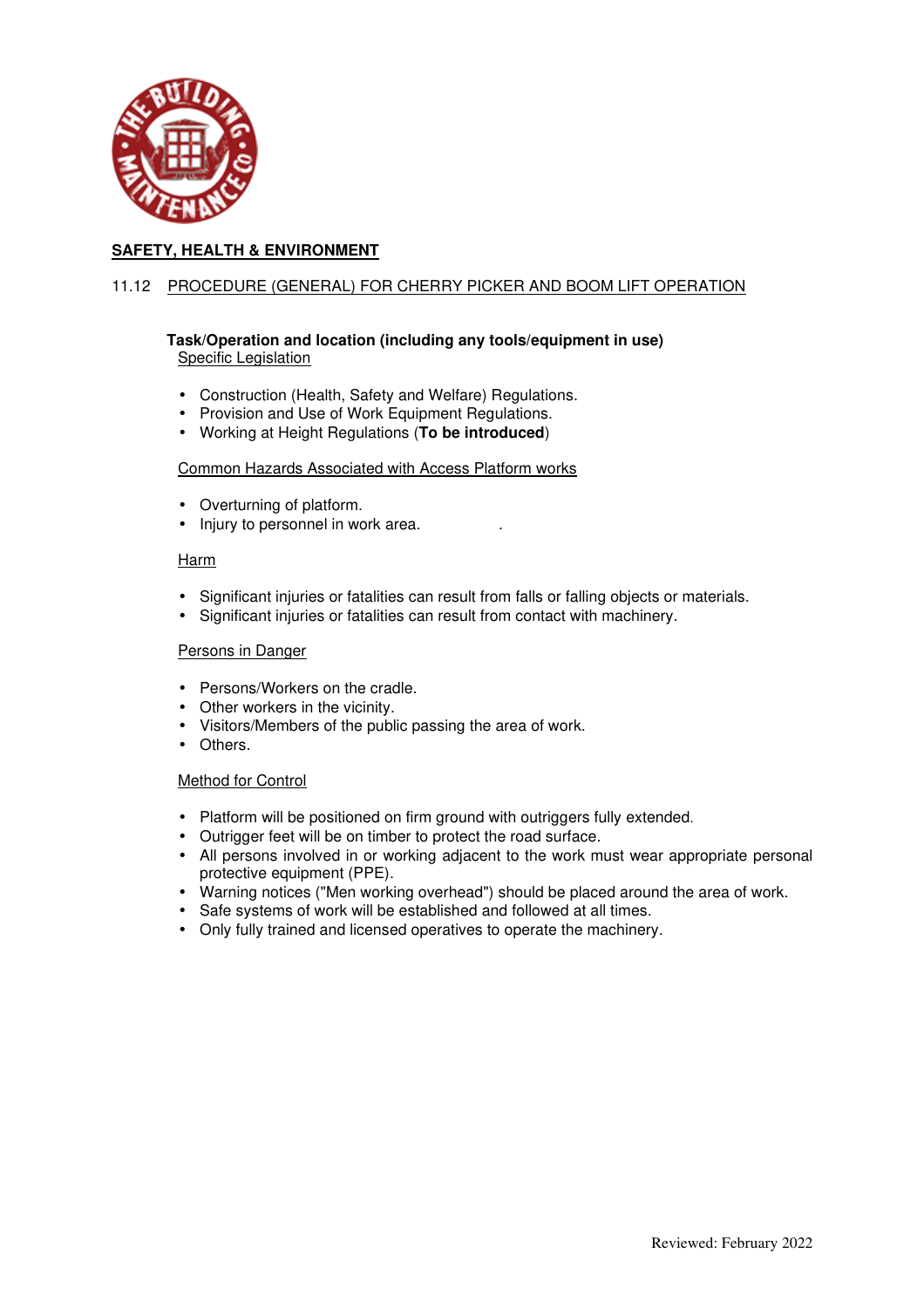## **HOT WORK PERMIT**

*Proc 11.20.01 Applicable to all operations involving flame, hot air or arc-welding and cutting equipment, brazing and soldering equipment, blowlamps, bitumen boilers and other equipment producing heat or having naked flames.*

| <b>1. DETAILS OF WORK &amp; ENVIRONMENT</b>                                                                                                                                                                                                        | <b>Firewatch</b>                                                                                                                                                                                                                                                                                                                                                                                       |
|----------------------------------------------------------------------------------------------------------------------------------------------------------------------------------------------------------------------------------------------------|--------------------------------------------------------------------------------------------------------------------------------------------------------------------------------------------------------------------------------------------------------------------------------------------------------------------------------------------------------------------------------------------------------|
|                                                                                                                                                                                                                                                    | A competently trained peson shall have available, at all times and<br>for one hour after completion of the Hot Works, a suitable fire<br>extinguisher or small bore hose for use                                                                                                                                                                                                                       |
|                                                                                                                                                                                                                                                    | Firewatcher and/or the operatives must be aware of the nearest<br>point to which the alarm can be raised, the nearest telephone and                                                                                                                                                                                                                                                                    |
|                                                                                                                                                                                                                                                    | exit and know what to do in the event of a fire<br>All warning notices and barriers have been erected.                                                                                                                                                                                                                                                                                                 |
|                                                                                                                                                                                                                                                    | <b>3. AUTHORISATION</b>                                                                                                                                                                                                                                                                                                                                                                                |
|                                                                                                                                                                                                                                                    | I have personally checked the aforementioned precautions and<br>consider it Safe with no significant Health or Environmental<br>implications to carry out this work.<br>Date and the state of the state of the state of the state of the state of the state of the state of the state of the state of the state of the state of the state of the state of the state of the state of the state of the s |
| Comments <b>Comments Comments Comments Comments Comments Comments Comments Comments Comments Comments Comments Comments Comments Comments Comments Comments Comments Comments Comments Com</b>                                                     | am/pm                                                                                                                                                                                                                                                                                                                                                                                                  |
| 2. SAFETY, HEALTH, ENVIRONMENT & FIRE PRECAUTIONS                                                                                                                                                                                                  |                                                                                                                                                                                                                                                                                                                                                                                                        |
| Please tick, cross or mark N/A as appropriate<br>(All boxes must be completed)                                                                                                                                                                     |                                                                                                                                                                                                                                                                                                                                                                                                        |
| <b>Compulsory Considerations</b>                                                                                                                                                                                                                   | Signature Signature Signature Contract of the Signature Contract of the Signature Contract of the Signature Contract of the Signature Contract of the Signature Contract of the Signature Contract of the Signature Contract o                                                                                                                                                                         |
| The above location and task requirement has been assessed for<br>Safety, Health & Environmental aspects/impacts and issues.                                                                                                                        | Telephone and the contract of the contract of the contract of the contract of the contract of the contract of<br>Time <b>contract the contract of the contract of the contract of the contract of the contract of the contract of the contract of the contract of the contract of the contract of the contract of the contract of the contract of</b>                                                  |
| Where sprinklers are installed that these are in operation.                                                                                                                                                                                        |                                                                                                                                                                                                                                                                                                                                                                                                        |
| Have all relevant smoke/heat detectors been temporarily isolated                                                                                                                                                                                   | <b>4. ACKNOWLEDGEMENT</b>                                                                                                                                                                                                                                                                                                                                                                              |
| Others (Attach)                                                                                                                                                                                                                                    | I understand the hazards of this work and the precautions to be                                                                                                                                                                                                                                                                                                                                        |
| Precautions within 15m of work                                                                                                                                                                                                                     | taken. These have also been fully explained to the persons<br>carrying out this work and I consider them competent to do it<br>safely. I will return my copy of this permit to the Clients                                                                                                                                                                                                             |
| Floor swept clean of combustible materials.                                                                                                                                                                                                        | Representative when the work has been safely completed.                                                                                                                                                                                                                                                                                                                                                |
| Combustible floors protected by wetting down and covering<br>with damp sand or sheet of non-combustible material.                                                                                                                                  | BMC Supervisor (print name)                                                                                                                                                                                                                                                                                                                                                                            |
| Combustible materials and flammable liquids protected<br>with non-combustible curtains or sheets.                                                                                                                                                  | Telephone <b>Example 2018</b>                                                                                                                                                                                                                                                                                                                                                                          |
| All wall and floor openings covered with sheets of non-<br>combustible materials. All gaps in walls and floors through                                                                                                                             | Date<br>Time                                                                                                                                                                                                                                                                                                                                                                                           |
| which sparks could pass covered with sheets of non-<br>combustible material.                                                                                                                                                                       | <b>5. CANCELLATION</b>                                                                                                                                                                                                                                                                                                                                                                                 |
| Where work is above floor level, non-combustible curtains<br>or sheets suspended beneath the work to collect sparks                                                                                                                                | Work area and all adjacent areas to which sparks and heat<br>might have spread were thoroughly inspected on completion of<br>the operation, and one hour later no smouldering fires were                                                                                                                                                                                                               |
| Work on walls or ceilings                                                                                                                                                                                                                          | discovered.                                                                                                                                                                                                                                                                                                                                                                                            |
| Combustible constructions protected by non-combustible<br>curtains or sheets.                                                                                                                                                                      | Have smoke detectors been re-activated following works                                                                                                                                                                                                                                                                                                                                                 |
| Combustibles moved away from opposite side and clear of<br>any metal likely to conduct heat. (Where metal beams/pipes<br>are being worked on and extend through walls or partitions<br>precautions must be taken in the far side of such a wall or | Signature<br>Manager/Supervisor                                                                                                                                                                                                                                                                                                                                                                        |
| partition).                                                                                                                                                                                                                                        |                                                                                                                                                                                                                                                                                                                                                                                                        |
| Work on enclosed equipment (tanks, containers,<br>ducts, dust collectors etc)                                                                                                                                                                      |                                                                                                                                                                                                                                                                                                                                                                                                        |
| Equipment cleaned of all combustibles.                                                                                                                                                                                                             |                                                                                                                                                                                                                                                                                                                                                                                                        |
| Containers free of flammable vapours.                                                                                                                                                                                                              |                                                                                                                                                                                                                                                                                                                                                                                                        |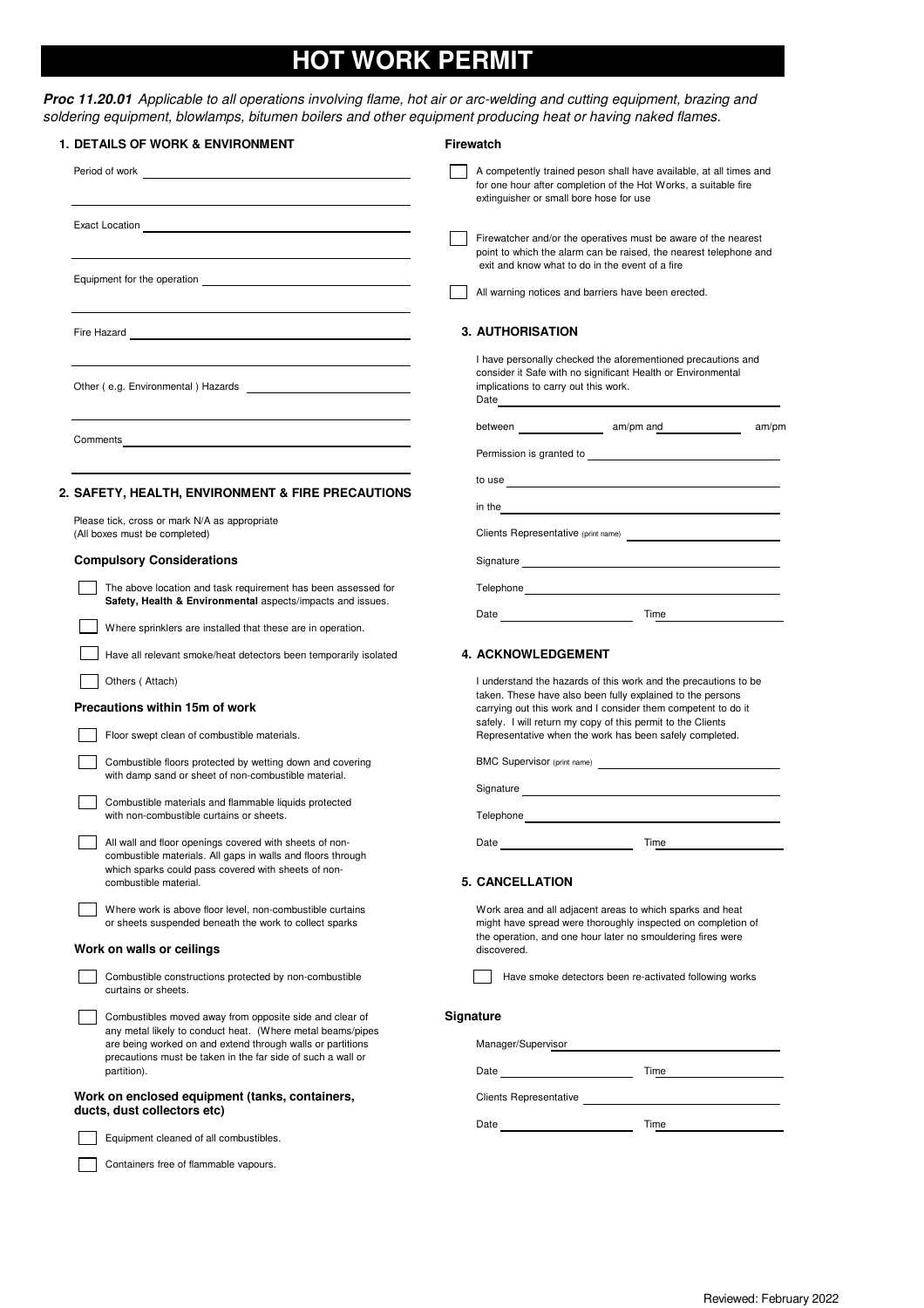# **ELECTRICAL WORK PERMIT**

## *Proc 11.20.02*

## **PART A**

 $\overline{a}$ 

**1) ISSUE:** This permit is issued to in charge of the works described below (see section 7).

- **2) DECLARATION:** I hereby declare that the following electrical apparatus in the area specified (Section 7) is dead ( NOT LIVE ) disconnected/isolated from all live conductors and, if applicable, is connected to earth (see section 4).
- **3) WARNING:** Treat all other apparatus and areas as dangerous.
- **4) POINTS OF ISOLATION/DISCONNECTION ARE:** EARTHING AND ISOLATION: The apparatus is connected to EARTH at the following points:
- **5) CAUTION NOTICES/SAFETY TAGS:** These have been posted at the following points:

**6) SAFETY LOCKS/LOCK OUTS:** These have been fitted at the following points:

## **7) WORKS TO BE CARRIED OUT ARE AS FOLLOWS:**

|                                                                            | DIAGRAM of work area attached (if applicable).                                                                                                                                                                                        |  |
|----------------------------------------------------------------------------|---------------------------------------------------------------------------------------------------------------------------------------------------------------------------------------------------------------------------------------|--|
|                                                                            |                                                                                                                                                                                                                                       |  |
| Signed:                                                                    | (as reponsible person for items 1 - 7 above)                                                                                                                                                                                          |  |
|                                                                            |                                                                                                                                                                                                                                       |  |
| <b>PART B - RECEIPT</b>                                                    |                                                                                                                                                                                                                                       |  |
|                                                                            | I accept responsibility for carrying out the work on the apparatus detailed in this permit to work and no attempt will be made by me                                                                                                  |  |
|                                                                            | or persons under my control to work on any other apparatus or in any other area.                                                                                                                                                      |  |
|                                                                            | Signed: Name: Name: Time: Date:                                                                                                                                                                                                       |  |
|                                                                            | (as reponsible person for works specified in Part A 7 above)                                                                                                                                                                          |  |
|                                                                            |                                                                                                                                                                                                                                       |  |
|                                                                            | Note: The works may only be carried out under the supervision of the person signing for this permit to work, who should retain the<br>copy of this form at all times until the work is completed and the clearance section is signed. |  |
|                                                                            |                                                                                                                                                                                                                                       |  |
|                                                                            | apperatus has been left in a safe and satisfactory condition such that the area and/or equipment may be returned to its normal use.<br>The work is complete*/incomplete* (*delete inapplicable) as follows:                           |  |
|                                                                            |                                                                                                                                                                                                                                       |  |
|                                                                            | The work area has been returned to normal*safety arrangements have been left in place* (*delete inapplicable) as follows:                                                                                                             |  |
|                                                                            |                                                                                                                                                                                                                                       |  |
|                                                                            | (as reponsible person for works specified in Part A 7 above)                                                                                                                                                                          |  |
|                                                                            |                                                                                                                                                                                                                                       |  |
| <b>PART D - CANCELLATION OF PERMIT</b><br>The permit to work is cancelled. |                                                                                                                                                                                                                                       |  |

Reviewed: February 2022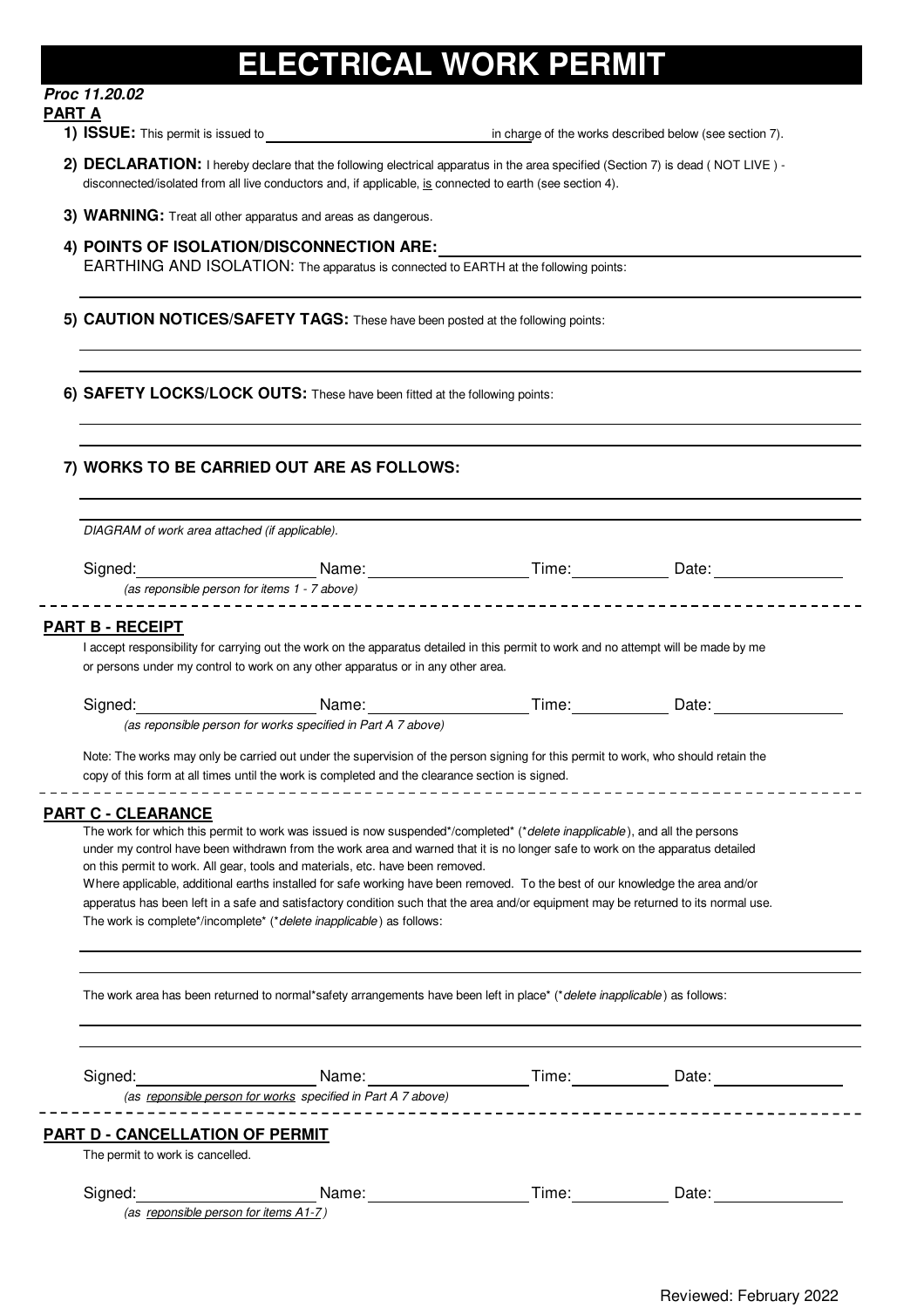#### **THE BUILDING MAINTENANCE COMPANY SAFETY METHOD STATEMENT**

| Site:<br><b>Personnel on premises</b><br><b>Equipment - To Be Used</b><br>N/a<br>Yes<br>No<br>Hand tools - these are to be checked on a regular basis<br>Drill/Power Tools - these are checked regularly and tested yearly.<br>Materials - Handling and Safety Information<br>Work Sequence/Critical Stages - to ensure that all safety, Health & Environmental procedures are followed.<br>Operatives to be briefed as appropriate by the quoting operative.<br>Sign out on completion.<br><b>Emergency Procedures -</b><br>Task Risk Rating (highlight as appropriate)<br>Medium<br>High<br>Low<br>Relevant Risk Assessments (As attached)<br><b>Hazard Identification</b><br>Yes<br>N/a<br>No<br>1. Care will be taken to protect workforce from falls from or through roof.<br>2. Steps will be taken to ensure that any area of danger is properly cordoned off.<br>3. Care will be taken to avoid the danger of tools or equipment falling from height.<br>4. Weather conditions will be taken into consideration before outside working.<br>5. Other hazards identified, i.e. Environmental issues or Permit to Work Required.<br>Section off Area to Restrict Access - workplace (Health, Safety & Welfare) Regs<br>1. The area will be sectioned off and warning signs placed to restrict access.<br>2. Danger overhead work in progress signs will be displayed if required.<br>3. A safe and environmentally efficient means of waste removal will be in place.<br>Personal Protective Equipment - PPE<br>1. PPE will be worn while using power tools/irritants/sharp materials etc.<br>2. Other protective clothing will be worn when necessary.<br>Any subcontractors will be liable to work fully within the bounds laid down in this document, and will be under the<br>control of The Building Maintenance Company.<br>On completion/before leaving, site will be cleared and left in a safe condition.<br>I agree to adhere to the Safety, Health & Environmental requirements of this method statement.<br>Signature<br>19-Jan-21<br>Name:<br>Date:<br>ONCE SATISFIED WITH OUR METHOD OF WORK AND SAFE PRACTICES THE CLIENT REPRESENTATIVE IS REQUESTED TO SIGN THIS DOCUMENT AS AUTHORISATION FOR<br>19-Jan-21<br>Signature<br>Date:<br>THIS METHOD STATEMENT MUST BE SIGNED BY BOTH CLIENT REPRESENTATIVE AND CONTRACTOR PRIOR TO COMMENCEMENT OF ANY WORK<br>Name<br>Date:<br>19-Jan-21<br>This Method Statement must be strictly adhered to. Any deviation must be authorised in advance by an Area Manager | Job No:<br><b>Work Requested</b>          |  | SAFEIY MEIHOD SIATEMENI |  |  |
|-----------------------------------------------------------------------------------------------------------------------------------------------------------------------------------------------------------------------------------------------------------------------------------------------------------------------------------------------------------------------------------------------------------------------------------------------------------------------------------------------------------------------------------------------------------------------------------------------------------------------------------------------------------------------------------------------------------------------------------------------------------------------------------------------------------------------------------------------------------------------------------------------------------------------------------------------------------------------------------------------------------------------------------------------------------------------------------------------------------------------------------------------------------------------------------------------------------------------------------------------------------------------------------------------------------------------------------------------------------------------------------------------------------------------------------------------------------------------------------------------------------------------------------------------------------------------------------------------------------------------------------------------------------------------------------------------------------------------------------------------------------------------------------------------------------------------------------------------------------------------------------------------------------------------------------------------------------------------------------------------------------------------------------------------------------------------------------------------------------------------------------------------------------------------------------------------------------------------------------------------------------------------------------------------------------------------------------------------------------------------------------------------------------------------------------------------------------------------------------------------------------------------------------|-------------------------------------------|--|-------------------------|--|--|
|                                                                                                                                                                                                                                                                                                                                                                                                                                                                                                                                                                                                                                                                                                                                                                                                                                                                                                                                                                                                                                                                                                                                                                                                                                                                                                                                                                                                                                                                                                                                                                                                                                                                                                                                                                                                                                                                                                                                                                                                                                                                                                                                                                                                                                                                                                                                                                                                                                                                                                                                   |                                           |  |                         |  |  |
|                                                                                                                                                                                                                                                                                                                                                                                                                                                                                                                                                                                                                                                                                                                                                                                                                                                                                                                                                                                                                                                                                                                                                                                                                                                                                                                                                                                                                                                                                                                                                                                                                                                                                                                                                                                                                                                                                                                                                                                                                                                                                                                                                                                                                                                                                                                                                                                                                                                                                                                                   | Client:                                   |  |                         |  |  |
|                                                                                                                                                                                                                                                                                                                                                                                                                                                                                                                                                                                                                                                                                                                                                                                                                                                                                                                                                                                                                                                                                                                                                                                                                                                                                                                                                                                                                                                                                                                                                                                                                                                                                                                                                                                                                                                                                                                                                                                                                                                                                                                                                                                                                                                                                                                                                                                                                                                                                                                                   |                                           |  |                         |  |  |
|                                                                                                                                                                                                                                                                                                                                                                                                                                                                                                                                                                                                                                                                                                                                                                                                                                                                                                                                                                                                                                                                                                                                                                                                                                                                                                                                                                                                                                                                                                                                                                                                                                                                                                                                                                                                                                                                                                                                                                                                                                                                                                                                                                                                                                                                                                                                                                                                                                                                                                                                   |                                           |  |                         |  |  |
|                                                                                                                                                                                                                                                                                                                                                                                                                                                                                                                                                                                                                                                                                                                                                                                                                                                                                                                                                                                                                                                                                                                                                                                                                                                                                                                                                                                                                                                                                                                                                                                                                                                                                                                                                                                                                                                                                                                                                                                                                                                                                                                                                                                                                                                                                                                                                                                                                                                                                                                                   |                                           |  |                         |  |  |
|                                                                                                                                                                                                                                                                                                                                                                                                                                                                                                                                                                                                                                                                                                                                                                                                                                                                                                                                                                                                                                                                                                                                                                                                                                                                                                                                                                                                                                                                                                                                                                                                                                                                                                                                                                                                                                                                                                                                                                                                                                                                                                                                                                                                                                                                                                                                                                                                                                                                                                                                   |                                           |  |                         |  |  |
|                                                                                                                                                                                                                                                                                                                                                                                                                                                                                                                                                                                                                                                                                                                                                                                                                                                                                                                                                                                                                                                                                                                                                                                                                                                                                                                                                                                                                                                                                                                                                                                                                                                                                                                                                                                                                                                                                                                                                                                                                                                                                                                                                                                                                                                                                                                                                                                                                                                                                                                                   |                                           |  |                         |  |  |
|                                                                                                                                                                                                                                                                                                                                                                                                                                                                                                                                                                                                                                                                                                                                                                                                                                                                                                                                                                                                                                                                                                                                                                                                                                                                                                                                                                                                                                                                                                                                                                                                                                                                                                                                                                                                                                                                                                                                                                                                                                                                                                                                                                                                                                                                                                                                                                                                                                                                                                                                   |                                           |  |                         |  |  |
|                                                                                                                                                                                                                                                                                                                                                                                                                                                                                                                                                                                                                                                                                                                                                                                                                                                                                                                                                                                                                                                                                                                                                                                                                                                                                                                                                                                                                                                                                                                                                                                                                                                                                                                                                                                                                                                                                                                                                                                                                                                                                                                                                                                                                                                                                                                                                                                                                                                                                                                                   |                                           |  |                         |  |  |
|                                                                                                                                                                                                                                                                                                                                                                                                                                                                                                                                                                                                                                                                                                                                                                                                                                                                                                                                                                                                                                                                                                                                                                                                                                                                                                                                                                                                                                                                                                                                                                                                                                                                                                                                                                                                                                                                                                                                                                                                                                                                                                                                                                                                                                                                                                                                                                                                                                                                                                                                   |                                           |  |                         |  |  |
|                                                                                                                                                                                                                                                                                                                                                                                                                                                                                                                                                                                                                                                                                                                                                                                                                                                                                                                                                                                                                                                                                                                                                                                                                                                                                                                                                                                                                                                                                                                                                                                                                                                                                                                                                                                                                                                                                                                                                                                                                                                                                                                                                                                                                                                                                                                                                                                                                                                                                                                                   |                                           |  |                         |  |  |
|                                                                                                                                                                                                                                                                                                                                                                                                                                                                                                                                                                                                                                                                                                                                                                                                                                                                                                                                                                                                                                                                                                                                                                                                                                                                                                                                                                                                                                                                                                                                                                                                                                                                                                                                                                                                                                                                                                                                                                                                                                                                                                                                                                                                                                                                                                                                                                                                                                                                                                                                   |                                           |  |                         |  |  |
|                                                                                                                                                                                                                                                                                                                                                                                                                                                                                                                                                                                                                                                                                                                                                                                                                                                                                                                                                                                                                                                                                                                                                                                                                                                                                                                                                                                                                                                                                                                                                                                                                                                                                                                                                                                                                                                                                                                                                                                                                                                                                                                                                                                                                                                                                                                                                                                                                                                                                                                                   |                                           |  |                         |  |  |
|                                                                                                                                                                                                                                                                                                                                                                                                                                                                                                                                                                                                                                                                                                                                                                                                                                                                                                                                                                                                                                                                                                                                                                                                                                                                                                                                                                                                                                                                                                                                                                                                                                                                                                                                                                                                                                                                                                                                                                                                                                                                                                                                                                                                                                                                                                                                                                                                                                                                                                                                   |                                           |  |                         |  |  |
|                                                                                                                                                                                                                                                                                                                                                                                                                                                                                                                                                                                                                                                                                                                                                                                                                                                                                                                                                                                                                                                                                                                                                                                                                                                                                                                                                                                                                                                                                                                                                                                                                                                                                                                                                                                                                                                                                                                                                                                                                                                                                                                                                                                                                                                                                                                                                                                                                                                                                                                                   |                                           |  |                         |  |  |
|                                                                                                                                                                                                                                                                                                                                                                                                                                                                                                                                                                                                                                                                                                                                                                                                                                                                                                                                                                                                                                                                                                                                                                                                                                                                                                                                                                                                                                                                                                                                                                                                                                                                                                                                                                                                                                                                                                                                                                                                                                                                                                                                                                                                                                                                                                                                                                                                                                                                                                                                   |                                           |  |                         |  |  |
|                                                                                                                                                                                                                                                                                                                                                                                                                                                                                                                                                                                                                                                                                                                                                                                                                                                                                                                                                                                                                                                                                                                                                                                                                                                                                                                                                                                                                                                                                                                                                                                                                                                                                                                                                                                                                                                                                                                                                                                                                                                                                                                                                                                                                                                                                                                                                                                                                                                                                                                                   |                                           |  |                         |  |  |
|                                                                                                                                                                                                                                                                                                                                                                                                                                                                                                                                                                                                                                                                                                                                                                                                                                                                                                                                                                                                                                                                                                                                                                                                                                                                                                                                                                                                                                                                                                                                                                                                                                                                                                                                                                                                                                                                                                                                                                                                                                                                                                                                                                                                                                                                                                                                                                                                                                                                                                                                   |                                           |  |                         |  |  |
|                                                                                                                                                                                                                                                                                                                                                                                                                                                                                                                                                                                                                                                                                                                                                                                                                                                                                                                                                                                                                                                                                                                                                                                                                                                                                                                                                                                                                                                                                                                                                                                                                                                                                                                                                                                                                                                                                                                                                                                                                                                                                                                                                                                                                                                                                                                                                                                                                                                                                                                                   |                                           |  |                         |  |  |
|                                                                                                                                                                                                                                                                                                                                                                                                                                                                                                                                                                                                                                                                                                                                                                                                                                                                                                                                                                                                                                                                                                                                                                                                                                                                                                                                                                                                                                                                                                                                                                                                                                                                                                                                                                                                                                                                                                                                                                                                                                                                                                                                                                                                                                                                                                                                                                                                                                                                                                                                   |                                           |  |                         |  |  |
|                                                                                                                                                                                                                                                                                                                                                                                                                                                                                                                                                                                                                                                                                                                                                                                                                                                                                                                                                                                                                                                                                                                                                                                                                                                                                                                                                                                                                                                                                                                                                                                                                                                                                                                                                                                                                                                                                                                                                                                                                                                                                                                                                                                                                                                                                                                                                                                                                                                                                                                                   |                                           |  |                         |  |  |
|                                                                                                                                                                                                                                                                                                                                                                                                                                                                                                                                                                                                                                                                                                                                                                                                                                                                                                                                                                                                                                                                                                                                                                                                                                                                                                                                                                                                                                                                                                                                                                                                                                                                                                                                                                                                                                                                                                                                                                                                                                                                                                                                                                                                                                                                                                                                                                                                                                                                                                                                   |                                           |  |                         |  |  |
|                                                                                                                                                                                                                                                                                                                                                                                                                                                                                                                                                                                                                                                                                                                                                                                                                                                                                                                                                                                                                                                                                                                                                                                                                                                                                                                                                                                                                                                                                                                                                                                                                                                                                                                                                                                                                                                                                                                                                                                                                                                                                                                                                                                                                                                                                                                                                                                                                                                                                                                                   |                                           |  |                         |  |  |
|                                                                                                                                                                                                                                                                                                                                                                                                                                                                                                                                                                                                                                                                                                                                                                                                                                                                                                                                                                                                                                                                                                                                                                                                                                                                                                                                                                                                                                                                                                                                                                                                                                                                                                                                                                                                                                                                                                                                                                                                                                                                                                                                                                                                                                                                                                                                                                                                                                                                                                                                   |                                           |  |                         |  |  |
|                                                                                                                                                                                                                                                                                                                                                                                                                                                                                                                                                                                                                                                                                                                                                                                                                                                                                                                                                                                                                                                                                                                                                                                                                                                                                                                                                                                                                                                                                                                                                                                                                                                                                                                                                                                                                                                                                                                                                                                                                                                                                                                                                                                                                                                                                                                                                                                                                                                                                                                                   |                                           |  |                         |  |  |
|                                                                                                                                                                                                                                                                                                                                                                                                                                                                                                                                                                                                                                                                                                                                                                                                                                                                                                                                                                                                                                                                                                                                                                                                                                                                                                                                                                                                                                                                                                                                                                                                                                                                                                                                                                                                                                                                                                                                                                                                                                                                                                                                                                                                                                                                                                                                                                                                                                                                                                                                   |                                           |  |                         |  |  |
|                                                                                                                                                                                                                                                                                                                                                                                                                                                                                                                                                                                                                                                                                                                                                                                                                                                                                                                                                                                                                                                                                                                                                                                                                                                                                                                                                                                                                                                                                                                                                                                                                                                                                                                                                                                                                                                                                                                                                                                                                                                                                                                                                                                                                                                                                                                                                                                                                                                                                                                                   |                                           |  |                         |  |  |
|                                                                                                                                                                                                                                                                                                                                                                                                                                                                                                                                                                                                                                                                                                                                                                                                                                                                                                                                                                                                                                                                                                                                                                                                                                                                                                                                                                                                                                                                                                                                                                                                                                                                                                                                                                                                                                                                                                                                                                                                                                                                                                                                                                                                                                                                                                                                                                                                                                                                                                                                   |                                           |  |                         |  |  |
|                                                                                                                                                                                                                                                                                                                                                                                                                                                                                                                                                                                                                                                                                                                                                                                                                                                                                                                                                                                                                                                                                                                                                                                                                                                                                                                                                                                                                                                                                                                                                                                                                                                                                                                                                                                                                                                                                                                                                                                                                                                                                                                                                                                                                                                                                                                                                                                                                                                                                                                                   |                                           |  |                         |  |  |
|                                                                                                                                                                                                                                                                                                                                                                                                                                                                                                                                                                                                                                                                                                                                                                                                                                                                                                                                                                                                                                                                                                                                                                                                                                                                                                                                                                                                                                                                                                                                                                                                                                                                                                                                                                                                                                                                                                                                                                                                                                                                                                                                                                                                                                                                                                                                                                                                                                                                                                                                   |                                           |  |                         |  |  |
|                                                                                                                                                                                                                                                                                                                                                                                                                                                                                                                                                                                                                                                                                                                                                                                                                                                                                                                                                                                                                                                                                                                                                                                                                                                                                                                                                                                                                                                                                                                                                                                                                                                                                                                                                                                                                                                                                                                                                                                                                                                                                                                                                                                                                                                                                                                                                                                                                                                                                                                                   |                                           |  |                         |  |  |
|                                                                                                                                                                                                                                                                                                                                                                                                                                                                                                                                                                                                                                                                                                                                                                                                                                                                                                                                                                                                                                                                                                                                                                                                                                                                                                                                                                                                                                                                                                                                                                                                                                                                                                                                                                                                                                                                                                                                                                                                                                                                                                                                                                                                                                                                                                                                                                                                                                                                                                                                   |                                           |  |                         |  |  |
|                                                                                                                                                                                                                                                                                                                                                                                                                                                                                                                                                                                                                                                                                                                                                                                                                                                                                                                                                                                                                                                                                                                                                                                                                                                                                                                                                                                                                                                                                                                                                                                                                                                                                                                                                                                                                                                                                                                                                                                                                                                                                                                                                                                                                                                                                                                                                                                                                                                                                                                                   |                                           |  |                         |  |  |
|                                                                                                                                                                                                                                                                                                                                                                                                                                                                                                                                                                                                                                                                                                                                                                                                                                                                                                                                                                                                                                                                                                                                                                                                                                                                                                                                                                                                                                                                                                                                                                                                                                                                                                                                                                                                                                                                                                                                                                                                                                                                                                                                                                                                                                                                                                                                                                                                                                                                                                                                   |                                           |  |                         |  |  |
|                                                                                                                                                                                                                                                                                                                                                                                                                                                                                                                                                                                                                                                                                                                                                                                                                                                                                                                                                                                                                                                                                                                                                                                                                                                                                                                                                                                                                                                                                                                                                                                                                                                                                                                                                                                                                                                                                                                                                                                                                                                                                                                                                                                                                                                                                                                                                                                                                                                                                                                                   | <b>Subcontractors</b>                     |  |                         |  |  |
|                                                                                                                                                                                                                                                                                                                                                                                                                                                                                                                                                                                                                                                                                                                                                                                                                                                                                                                                                                                                                                                                                                                                                                                                                                                                                                                                                                                                                                                                                                                                                                                                                                                                                                                                                                                                                                                                                                                                                                                                                                                                                                                                                                                                                                                                                                                                                                                                                                                                                                                                   |                                           |  |                         |  |  |
|                                                                                                                                                                                                                                                                                                                                                                                                                                                                                                                                                                                                                                                                                                                                                                                                                                                                                                                                                                                                                                                                                                                                                                                                                                                                                                                                                                                                                                                                                                                                                                                                                                                                                                                                                                                                                                                                                                                                                                                                                                                                                                                                                                                                                                                                                                                                                                                                                                                                                                                                   |                                           |  |                         |  |  |
|                                                                                                                                                                                                                                                                                                                                                                                                                                                                                                                                                                                                                                                                                                                                                                                                                                                                                                                                                                                                                                                                                                                                                                                                                                                                                                                                                                                                                                                                                                                                                                                                                                                                                                                                                                                                                                                                                                                                                                                                                                                                                                                                                                                                                                                                                                                                                                                                                                                                                                                                   | <b>Site Clearance</b>                     |  |                         |  |  |
|                                                                                                                                                                                                                                                                                                                                                                                                                                                                                                                                                                                                                                                                                                                                                                                                                                                                                                                                                                                                                                                                                                                                                                                                                                                                                                                                                                                                                                                                                                                                                                                                                                                                                                                                                                                                                                                                                                                                                                                                                                                                                                                                                                                                                                                                                                                                                                                                                                                                                                                                   |                                           |  |                         |  |  |
|                                                                                                                                                                                                                                                                                                                                                                                                                                                                                                                                                                                                                                                                                                                                                                                                                                                                                                                                                                                                                                                                                                                                                                                                                                                                                                                                                                                                                                                                                                                                                                                                                                                                                                                                                                                                                                                                                                                                                                                                                                                                                                                                                                                                                                                                                                                                                                                                                                                                                                                                   | <b>Contractors Declaration</b>            |  |                         |  |  |
|                                                                                                                                                                                                                                                                                                                                                                                                                                                                                                                                                                                                                                                                                                                                                                                                                                                                                                                                                                                                                                                                                                                                                                                                                                                                                                                                                                                                                                                                                                                                                                                                                                                                                                                                                                                                                                                                                                                                                                                                                                                                                                                                                                                                                                                                                                                                                                                                                                                                                                                                   |                                           |  |                         |  |  |
|                                                                                                                                                                                                                                                                                                                                                                                                                                                                                                                                                                                                                                                                                                                                                                                                                                                                                                                                                                                                                                                                                                                                                                                                                                                                                                                                                                                                                                                                                                                                                                                                                                                                                                                                                                                                                                                                                                                                                                                                                                                                                                                                                                                                                                                                                                                                                                                                                                                                                                                                   |                                           |  |                         |  |  |
|                                                                                                                                                                                                                                                                                                                                                                                                                                                                                                                                                                                                                                                                                                                                                                                                                                                                                                                                                                                                                                                                                                                                                                                                                                                                                                                                                                                                                                                                                                                                                                                                                                                                                                                                                                                                                                                                                                                                                                                                                                                                                                                                                                                                                                                                                                                                                                                                                                                                                                                                   |                                           |  |                         |  |  |
|                                                                                                                                                                                                                                                                                                                                                                                                                                                                                                                                                                                                                                                                                                                                                                                                                                                                                                                                                                                                                                                                                                                                                                                                                                                                                                                                                                                                                                                                                                                                                                                                                                                                                                                                                                                                                                                                                                                                                                                                                                                                                                                                                                                                                                                                                                                                                                                                                                                                                                                                   |                                           |  |                         |  |  |
|                                                                                                                                                                                                                                                                                                                                                                                                                                                                                                                                                                                                                                                                                                                                                                                                                                                                                                                                                                                                                                                                                                                                                                                                                                                                                                                                                                                                                                                                                                                                                                                                                                                                                                                                                                                                                                                                                                                                                                                                                                                                                                                                                                                                                                                                                                                                                                                                                                                                                                                                   | Commencement of Work                      |  |                         |  |  |
|                                                                                                                                                                                                                                                                                                                                                                                                                                                                                                                                                                                                                                                                                                                                                                                                                                                                                                                                                                                                                                                                                                                                                                                                                                                                                                                                                                                                                                                                                                                                                                                                                                                                                                                                                                                                                                                                                                                                                                                                                                                                                                                                                                                                                                                                                                                                                                                                                                                                                                                                   | Name:                                     |  |                         |  |  |
|                                                                                                                                                                                                                                                                                                                                                                                                                                                                                                                                                                                                                                                                                                                                                                                                                                                                                                                                                                                                                                                                                                                                                                                                                                                                                                                                                                                                                                                                                                                                                                                                                                                                                                                                                                                                                                                                                                                                                                                                                                                                                                                                                                                                                                                                                                                                                                                                                                                                                                                                   |                                           |  |                         |  |  |
|                                                                                                                                                                                                                                                                                                                                                                                                                                                                                                                                                                                                                                                                                                                                                                                                                                                                                                                                                                                                                                                                                                                                                                                                                                                                                                                                                                                                                                                                                                                                                                                                                                                                                                                                                                                                                                                                                                                                                                                                                                                                                                                                                                                                                                                                                                                                                                                                                                                                                                                                   | Completion of works as per specification: |  |                         |  |  |
|                                                                                                                                                                                                                                                                                                                                                                                                                                                                                                                                                                                                                                                                                                                                                                                                                                                                                                                                                                                                                                                                                                                                                                                                                                                                                                                                                                                                                                                                                                                                                                                                                                                                                                                                                                                                                                                                                                                                                                                                                                                                                                                                                                                                                                                                                                                                                                                                                                                                                                                                   | Signed:                                   |  |                         |  |  |
|                                                                                                                                                                                                                                                                                                                                                                                                                                                                                                                                                                                                                                                                                                                                                                                                                                                                                                                                                                                                                                                                                                                                                                                                                                                                                                                                                                                                                                                                                                                                                                                                                                                                                                                                                                                                                                                                                                                                                                                                                                                                                                                                                                                                                                                                                                                                                                                                                                                                                                                                   |                                           |  |                         |  |  |

**PROC 11.20.06**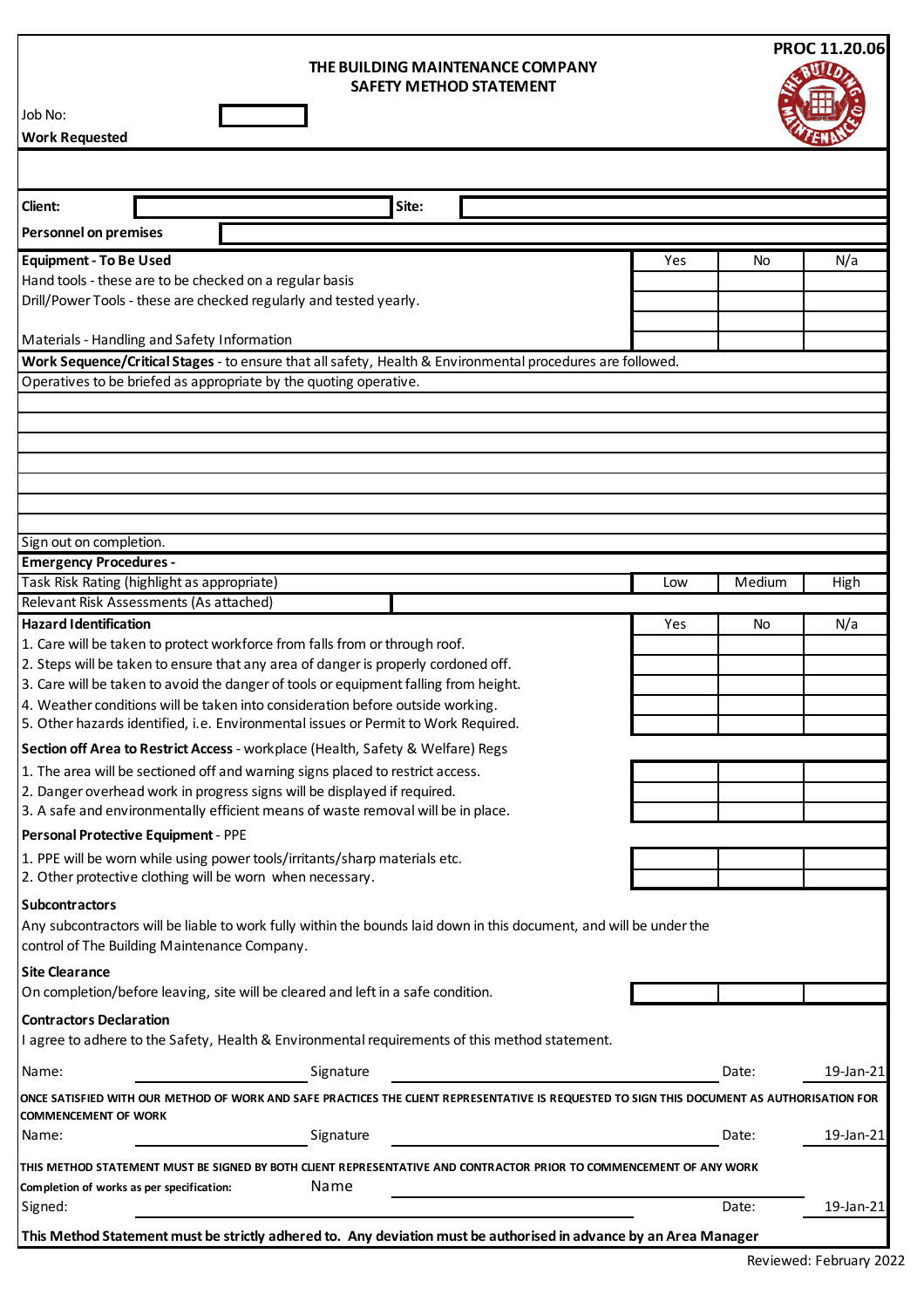| DIRECTORY OF THE BUILDING MAINTENANCE COMPANY<br><b>GENERAL RISK ASSESSMENT SHEETS</b> |                                                                                        |  |  |  |  |  |  |
|----------------------------------------------------------------------------------------|----------------------------------------------------------------------------------------|--|--|--|--|--|--|
| <b>SHEET NO</b>                                                                        | <b>ACTIVITY/ELEMENT RESULTING IN POTENTIAL HAZARD</b>                                  |  |  |  |  |  |  |
| 00                                                                                     | Blank Standard Form For Specific or Generic Analysis                                   |  |  |  |  |  |  |
| 01                                                                                     | Working on Flat Roofs. (Roof pitch less than 10 degrees)                               |  |  |  |  |  |  |
| 02                                                                                     | Demolition                                                                             |  |  |  |  |  |  |
| 03                                                                                     | <b>Welding Operations</b>                                                              |  |  |  |  |  |  |
| 04                                                                                     | Use of Woodworking Machines                                                            |  |  |  |  |  |  |
| 05                                                                                     | Glazing/Reglazing Operations                                                           |  |  |  |  |  |  |
| 06                                                                                     | Work Creating Excessive Noise                                                          |  |  |  |  |  |  |
| 07                                                                                     | Work Involving Asbestos Products                                                       |  |  |  |  |  |  |
| 08                                                                                     | Use of Abrasive Wheel Machines                                                         |  |  |  |  |  |  |
| 09                                                                                     | Use of Cartridge Operated Tools                                                        |  |  |  |  |  |  |
| 10                                                                                     | Use of Portable Power /Tools and Equipment                                             |  |  |  |  |  |  |
| 11                                                                                     | Maintenance, Isolation and Repair of Plant and Equipment                               |  |  |  |  |  |  |
| 12                                                                                     | Unauthorised Persons gaining access to the Site                                        |  |  |  |  |  |  |
| 13                                                                                     | Spillage & Spill Response                                                              |  |  |  |  |  |  |
| 14                                                                                     | Hot Work, Burning, Grinding Burning of Litter/Materials                                |  |  |  |  |  |  |
| 15                                                                                     | Electrical Supplies, Installation, Maintenance, Repair, Isolation and Use of equipment |  |  |  |  |  |  |
| 16                                                                                     | Storage and Use of Liquid Petroleum Gas (LPG)                                          |  |  |  |  |  |  |
| 17                                                                                     | Flammable Liquids/Gases (COSHH)                                                        |  |  |  |  |  |  |
| 18                                                                                     | Use of Bitumen (or similar) Boiler                                                     |  |  |  |  |  |  |
| 19                                                                                     | Exposure to Hazardous Substances, Fumes, Gases etc (COSHH)                             |  |  |  |  |  |  |
| 20                                                                                     | Working with Lead                                                                      |  |  |  |  |  |  |
| 21                                                                                     | Working on Scaffolds                                                                   |  |  |  |  |  |  |
| 22                                                                                     |                                                                                        |  |  |  |  |  |  |
| 23                                                                                     | Use of Mobile Elevated Platforms                                                       |  |  |  |  |  |  |
| 24                                                                                     | Your Health and the Health of Others                                                   |  |  |  |  |  |  |
| 25                                                                                     | Use of Goods Hoists                                                                    |  |  |  |  |  |  |
| 26                                                                                     | Use of Ladders                                                                         |  |  |  |  |  |  |
| 27                                                                                     | Use of Mobile Scaffold Towers                                                          |  |  |  |  |  |  |
| 28                                                                                     | Use of Static Scaffold Towers                                                          |  |  |  |  |  |  |
| 29                                                                                     | Use of Trestle and Trestle Scaffolds                                                   |  |  |  |  |  |  |
| 30                                                                                     | Working where there is a Risk of Materials Falling                                     |  |  |  |  |  |  |
| 31                                                                                     | Working Near Holes or Edges                                                            |  |  |  |  |  |  |
| 32                                                                                     | Work on or Near Fragile Surfaces/Roofing                                               |  |  |  |  |  |  |
| 33                                                                                     | Working on Sloping Roofs (Roof pitches greater than 15 degrees)                        |  |  |  |  |  |  |
| 34                                                                                     | Refurbishment                                                                          |  |  |  |  |  |  |
| 35                                                                                     | Driving                                                                                |  |  |  |  |  |  |
| 36                                                                                     | Lone Working                                                                           |  |  |  |  |  |  |
| 37                                                                                     |                                                                                        |  |  |  |  |  |  |
| 38                                                                                     |                                                                                        |  |  |  |  |  |  |
| 39                                                                                     | Violence / Conflict at Work                                                            |  |  |  |  |  |  |
| 40                                                                                     | Roadworks/Paving                                                                       |  |  |  |  |  |  |
| 41                                                                                     | Using Vibration Equipment / Repetative Tasks                                           |  |  |  |  |  |  |
| 42                                                                                     | Use of Mobile Phones Whilst Driving                                                    |  |  |  |  |  |  |
| 43                                                                                     | <b>Excavation Buried Services</b>                                                      |  |  |  |  |  |  |
| 44                                                                                     | Slips, Trips & Falls                                                                   |  |  |  |  |  |  |
| 45                                                                                     |                                                                                        |  |  |  |  |  |  |
| 46                                                                                     | Safety Nets, Belts Harnesses and Lanyards                                              |  |  |  |  |  |  |
| 47                                                                                     | Plumbing / Leadwork                                                                    |  |  |  |  |  |  |
| 48                                                                                     | Manual Handling                                                                        |  |  |  |  |  |  |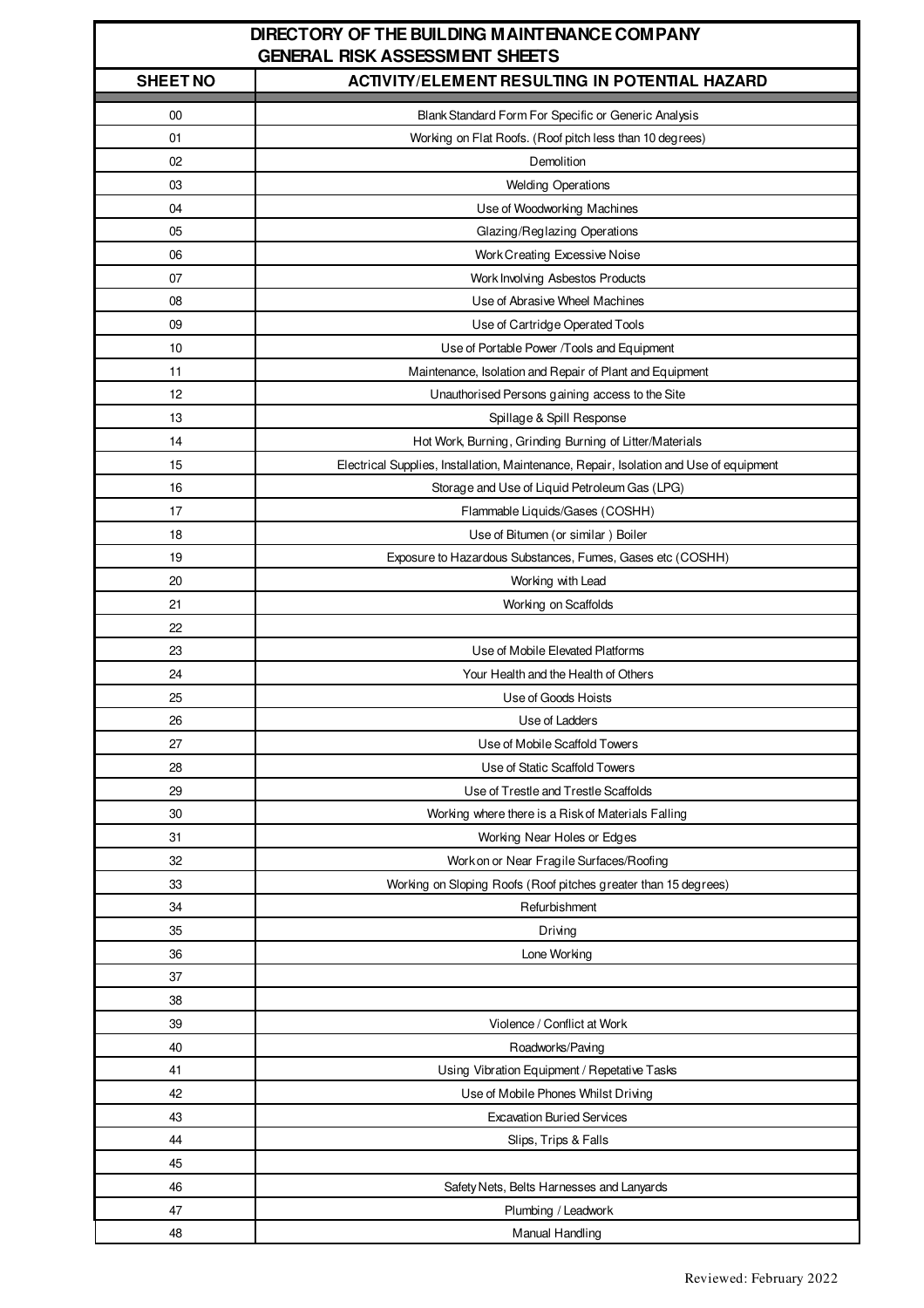| <b>SHEET NO</b> | <b>ACTIVITY/ELEMENT RESULTING IN POTENTIAL HAZARD</b> |  |  |  |  |  |  |
|-----------------|-------------------------------------------------------|--|--|--|--|--|--|
| 49              | Plumbing                                              |  |  |  |  |  |  |
| $50\,$          | Step Ladders                                          |  |  |  |  |  |  |
| 51              | Joinery                                               |  |  |  |  |  |  |
| 52              | Jonery Lock Fitting                                   |  |  |  |  |  |  |
| 53              |                                                       |  |  |  |  |  |  |
| 54              |                                                       |  |  |  |  |  |  |
| 55              |                                                       |  |  |  |  |  |  |
| 56              | <b>Brick and Block</b>                                |  |  |  |  |  |  |
| 57              | Flooring                                              |  |  |  |  |  |  |
| 58              | Plaster                                               |  |  |  |  |  |  |
| 59              | Guttering and Downpipes                               |  |  |  |  |  |  |
| 60              | Tiling                                                |  |  |  |  |  |  |
| 61              | Graffitti                                             |  |  |  |  |  |  |
| 62              |                                                       |  |  |  |  |  |  |
| 63              |                                                       |  |  |  |  |  |  |
| 64              |                                                       |  |  |  |  |  |  |
| 65              | Use of Knivies                                        |  |  |  |  |  |  |
|                 |                                                       |  |  |  |  |  |  |
|                 |                                                       |  |  |  |  |  |  |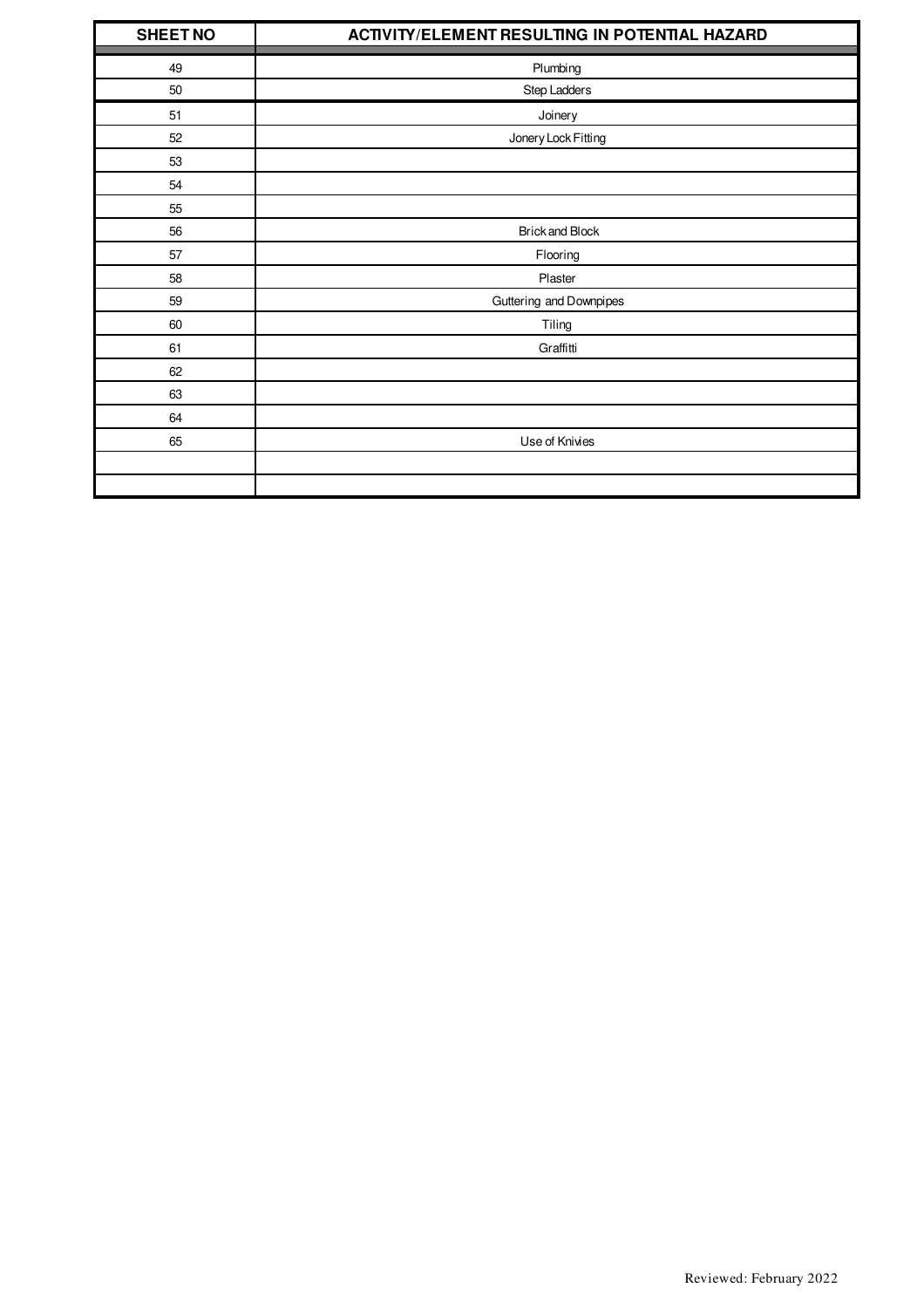| THE BUILDING MAINTENANCE COMPANY LIMITED<br>FIRE (WORKPLACE) RISK ASSESSMENTS |                                                     |  |  |  |  |  |  |  |
|-------------------------------------------------------------------------------|-----------------------------------------------------|--|--|--|--|--|--|--|
| <b>INCLUDING AREAS/ACTIVITIES FOR POTENTIAL HAZARDS</b><br><b>SHEET NO</b>    |                                                     |  |  |  |  |  |  |  |
| $00\,$                                                                        | Blank Standard Form For Specific Identified Hazards |  |  |  |  |  |  |  |
| 01                                                                            | Fire (Workplace) Assessment                         |  |  |  |  |  |  |  |
| 02                                                                            | Buildings (Workplace) & Layout                      |  |  |  |  |  |  |  |
| 03                                                                            | Smoking                                             |  |  |  |  |  |  |  |
| 04                                                                            | Cooking Facilities/Appliances                       |  |  |  |  |  |  |  |
| 05                                                                            | Authorised & Unauthorised Persons, In/Out of Hours  |  |  |  |  |  |  |  |
| 06                                                                            | House Keeping/Site Cleanliness                      |  |  |  |  |  |  |  |
| 07                                                                            | Heating Systems and Appliances                      |  |  |  |  |  |  |  |
| 08                                                                            | Electricity                                         |  |  |  |  |  |  |  |
| 09                                                                            | Movement of Persons                                 |  |  |  |  |  |  |  |
| 10                                                                            | Switchrooms                                         |  |  |  |  |  |  |  |
| 11                                                                            | Flammable Liquids and C.O.S.H.H. Substances         |  |  |  |  |  |  |  |
| 12                                                                            | Painting and Decorating                             |  |  |  |  |  |  |  |
|                                                                               |                                                     |  |  |  |  |  |  |  |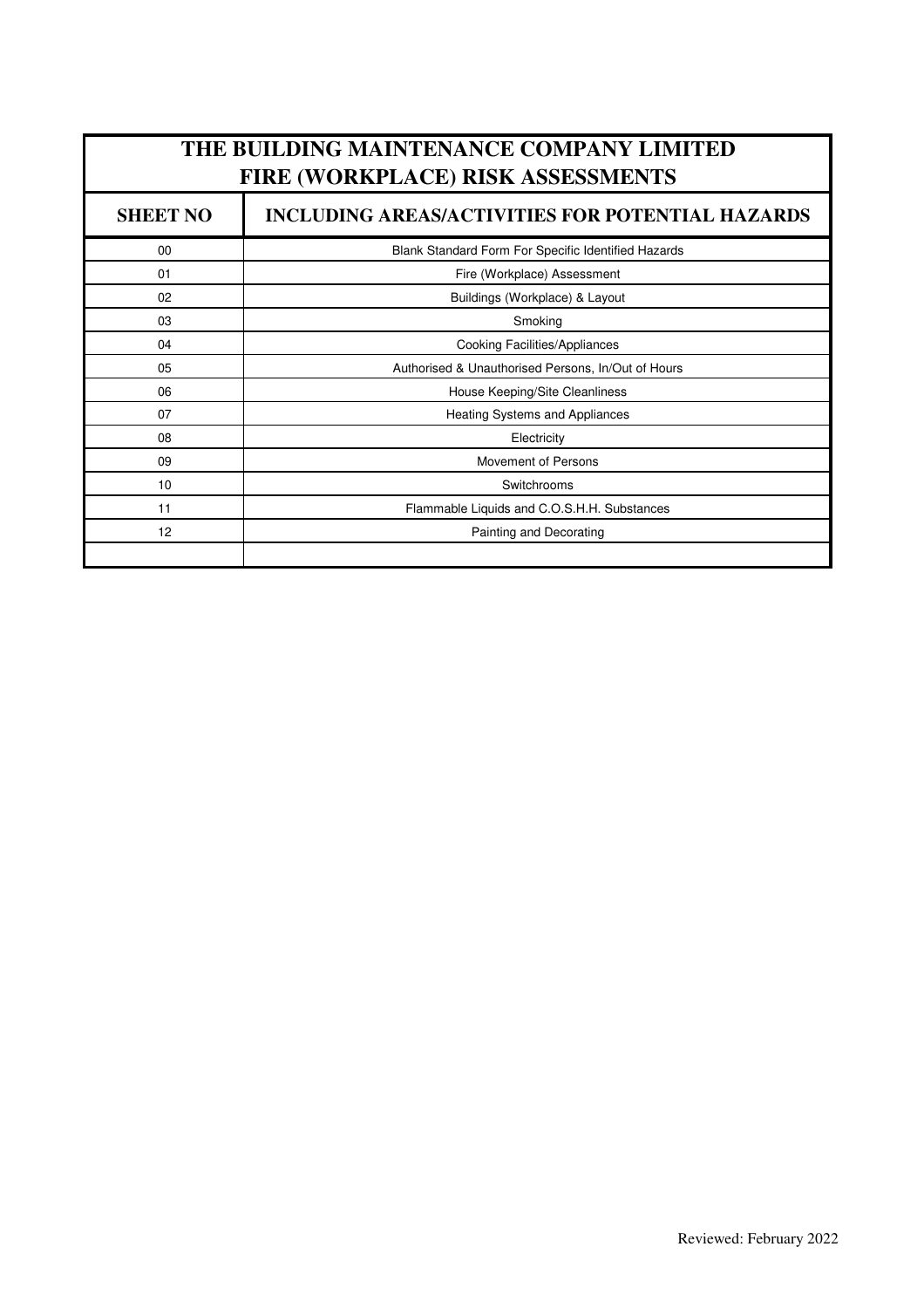| THE BUILDING MAINTENANCE COMPANY<br><b>MANAGEMENT RISK ASSESMENTS</b> |                                         |  |  |  |  |  |  |
|-----------------------------------------------------------------------|-----------------------------------------|--|--|--|--|--|--|
| <b>SHEET NO</b>                                                       | <b>ACTIVITY/ELEMENT</b>                 |  |  |  |  |  |  |
|                                                                       |                                         |  |  |  |  |  |  |
| $00\,$                                                                | <b>Blank standard Form</b>              |  |  |  |  |  |  |
| 01                                                                    | Temporary Workers - Management          |  |  |  |  |  |  |
| 02 <sup>°</sup>                                                       | General Office Environment - Management |  |  |  |  |  |  |
| 03<br>Stress (work related) Management                                |                                         |  |  |  |  |  |  |
|                                                                       |                                         |  |  |  |  |  |  |
|                                                                       |                                         |  |  |  |  |  |  |
|                                                                       |                                         |  |  |  |  |  |  |
|                                                                       |                                         |  |  |  |  |  |  |
|                                                                       |                                         |  |  |  |  |  |  |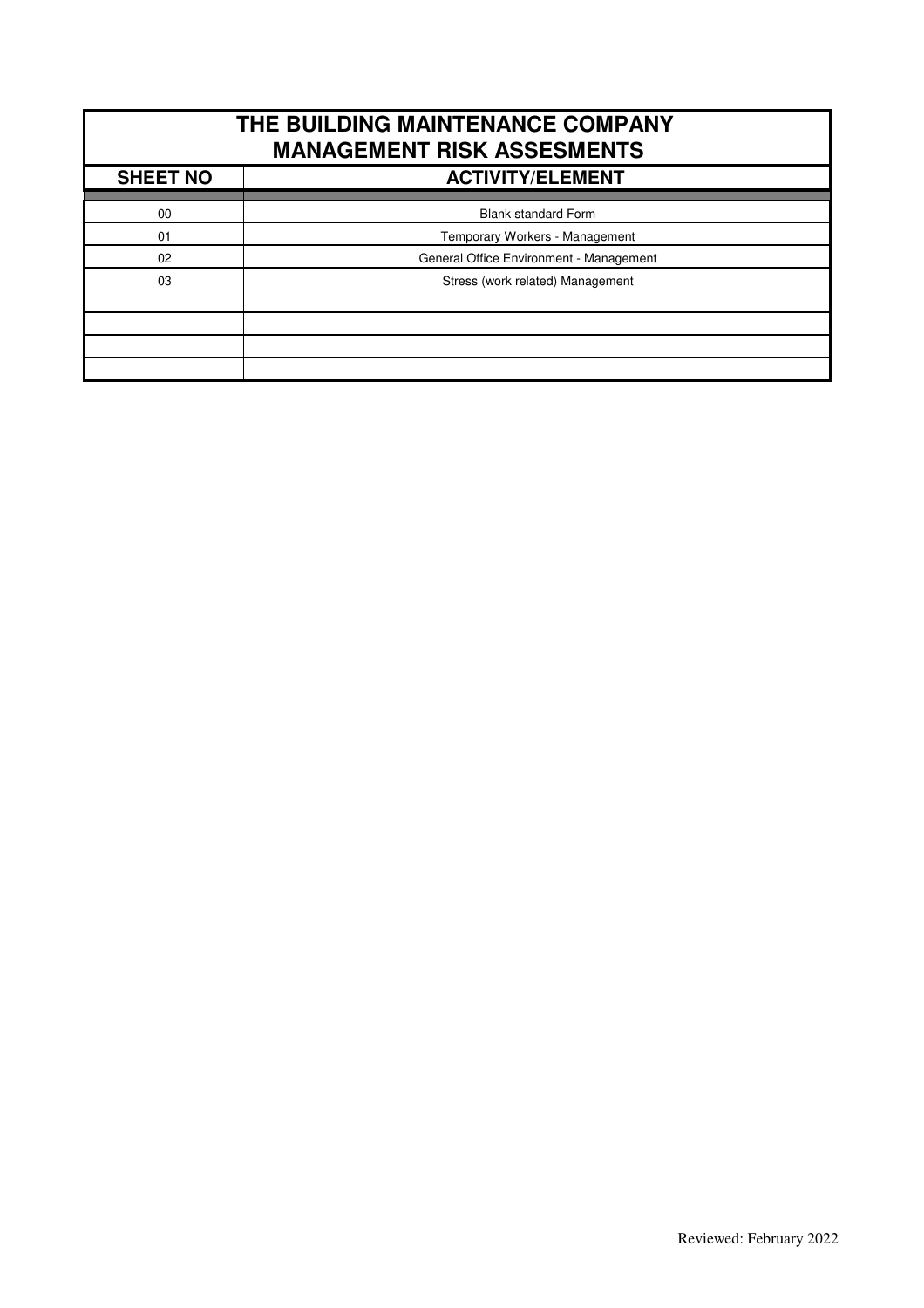

- 13.00 COSHH
- 13.01 Summary of C.O.S.H.H. Assessment

#### **COSHH is not just about chemicals, it is all embracing and includes any substance with the potential to cause harm.**

The purpose of COSHH Assessments are:

- To identify the inherent **Hazard/s** of a substance.
- To evaluate the **Risk/s** in using the substance in a particular process.
- To determine **Control Measures**.
- To Inform others.

*Assessment will include for any Adverse Events or Emergencies e.g. Fire/Evacuation, etc*.

In identifying the hazards and evaluating the risks it will direct the assessor towards developing appropriate control measures, including the correct items of personal protective equipment and other items or facilities for use, or to be applied.

Supervisory checks will be made to ensure selected PPE is suitable and compatible and being worn/used correctly, and periodic inspection checks are carried out and that the defined Methods of Working are being followed.

**Hazard** Means the potential to cause harm. **Risk** Means the likelihood of the harm being realised.

The Building Maintenance Company have carried out risk assessments for the Safety, Health and Welfare of its employees and others, along with Environmental Assessment for any potentially significant aspects and impacts associated with substances or processes used within the company. The company COSHH Assessment Log is available in Section 13.05 of this Manual.

 Employees are made aware at their inductions and updated continually on the defined Methods of Working as the need arises, of any possible hazards to Safety, Health and any potentially significant outcomes on the Environment while an employee of the company.

 Due to the nature of the industry, many substances used, especially on sites, are labelled under the Classification and Labelling of Dangerous Substances Regulations as Harmful, Irritant, Toxic and/or Highly Flammable and a possible danger to the environment.

The Management of the Company will from time to time review the possibility for elimination or for substitution of any substances or processes for less harmful ones.

 Whenever possible, avoidance of exposure to employees by any dangerous or harmful substances will be made by mechanical means. Where risk of exposure cannot be controlled by any other means, personal protective clothing will be issued to be worn, with instruction/training given, as a last resort.

 The Building Maintenance Company can be divided into two main areas for the purpose of COSHH Assessment: -

- 1. Company Administration Offices and Stores
- 2. Third party premises upon which works are carried out

 The COSHH Assessment Log details substances and tasks along with the hazards and risks associated with each substance and the precautions, if any, that employees should take when handling substances.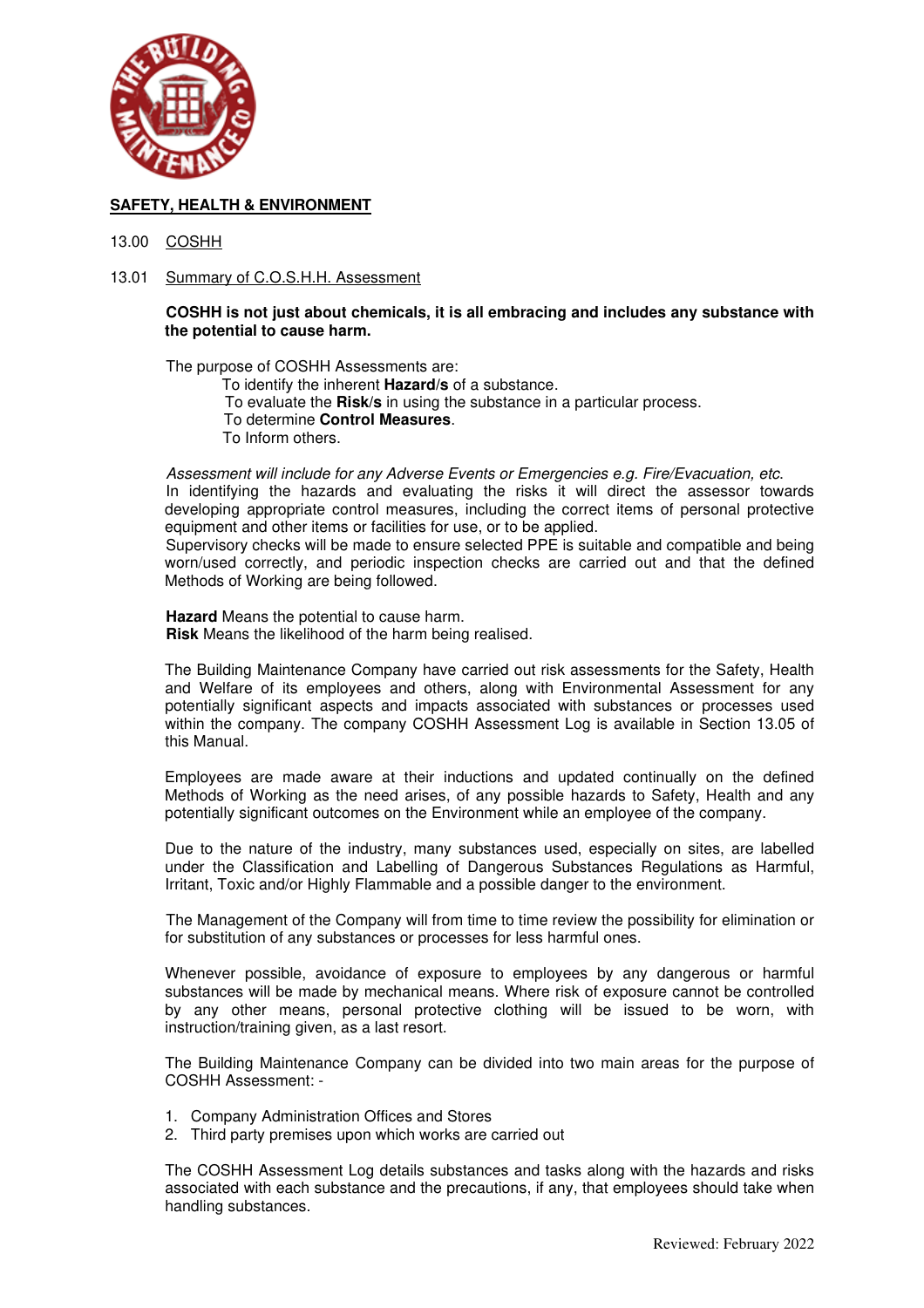

13.00 COSHH

13.02 Department Assessments (Page 1 of 2)

#### Company Administration Offices and Stores

 There are no major concerns regarding the control of substances within the administration offices.

 Although correction solution is used, it is only used in such small quantities as not to be a risk to health when used as directed. Other substances being used within the department include cartridges used in computer printers and toner cartridges for photocopiers. The photocopiers and printers are placed in well-ventilated rooms with cartridges being replaced in these machines only in enclosed containers, therefore not constituting any risk of health to employees.

 Before any staff members are allowed to insert new containers into any machine, they must be made aware and trained in the following:

- The machine being worked upon must be disconnected from the mains before being opened up for installation of new ink or toner and also before attempting to remove jammed paper etc.
- It should be remembered that photocopiers generate great heat and care must be taken to avoid contact with hot parts.
- Seek assistance or help, but if in doubt call out the service engineers.

No special clothing or protection is needed in the administration section. Environmental assessment has identified only very small quantities of hazardous substances are disposed of within our controlled waste methods.

#### Company Stores

A small number of substances kept in the store areas can cause irritation to eyes, skin and respiratory system. However, the areas are well ventilated, and the substances are kept only in small quantities where handling is carried out with the required personal protective equipment being used and reasonable care being taken.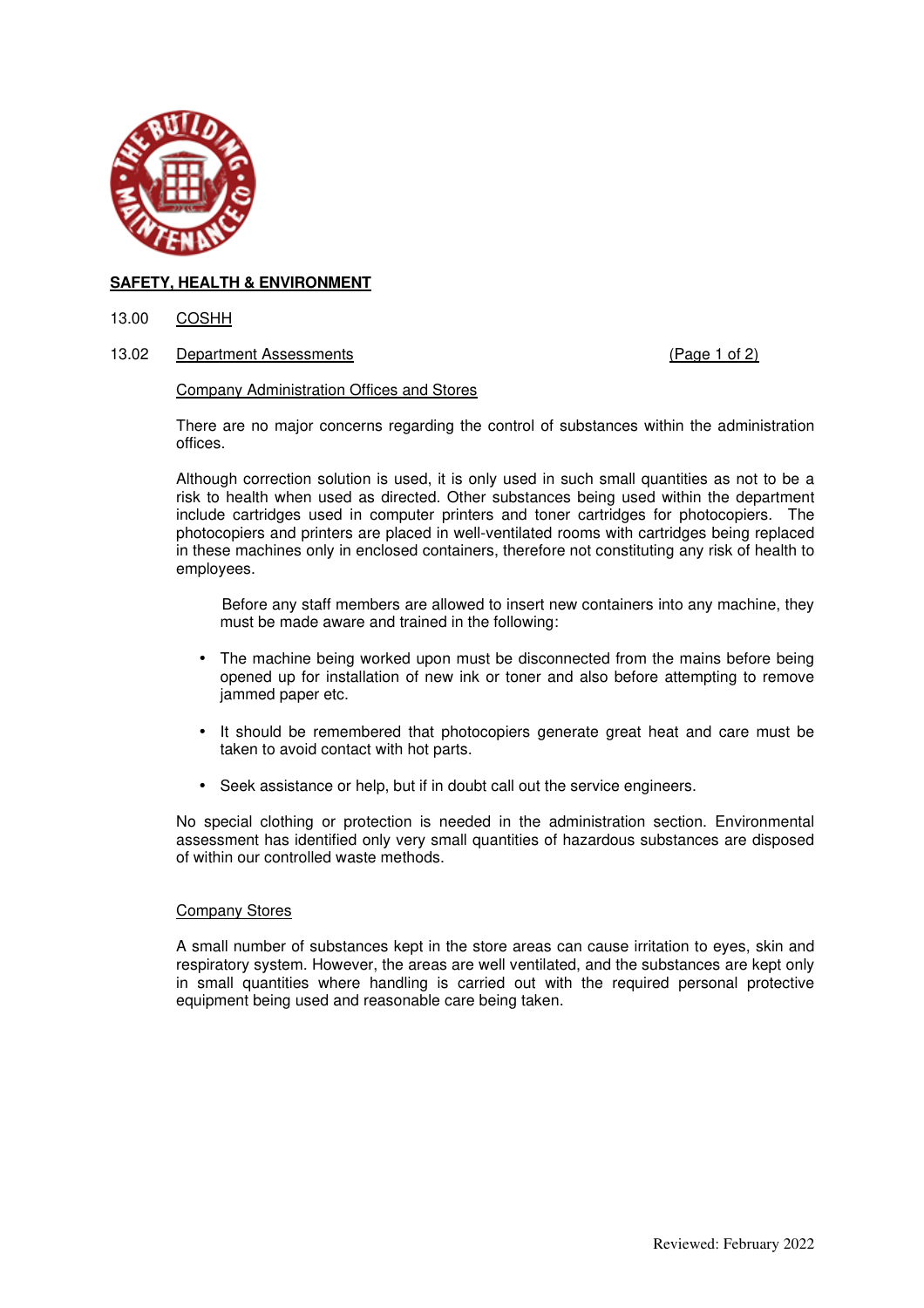

(Page 2 of 2)

- 13.00 COSHH
- 13.02 Work on Site

 Due to the nature of building and reactive maintenance activities in retail, commercial and domestic premises, for which The Building Maintenance Company's work consists, substances are only used in small quantities in most activities.

 Stringent protective measures are not generally required but reasonable care will be taken when handling and using substances and to avoid any contact defined Methods of Working will be followed, with the prompt reporting to supervisor/manager of any defects discovered in control measures or work methods, devices or facilities, along with any item of PPE (that may be used as a last resort).

 Employees are to be instructed in the need to comply with procedures for control, plant and processes along with manufacturer instructions for substances, which identify risks and precautions to take for the products that are to be involved.

 High standards of personal hygiene will be maintained, including removal and segregation of any contaminated PPE prior to eating, drinking or smoking.

 COSHH assessments are kept at Head Office for reference when substances may be used in greater concentrations where any hazards may create bigger risks.

In such an event Risk Assessment can only be made on the specific content of that work operation where a generic application of the COSHH Regulations is inappropriate.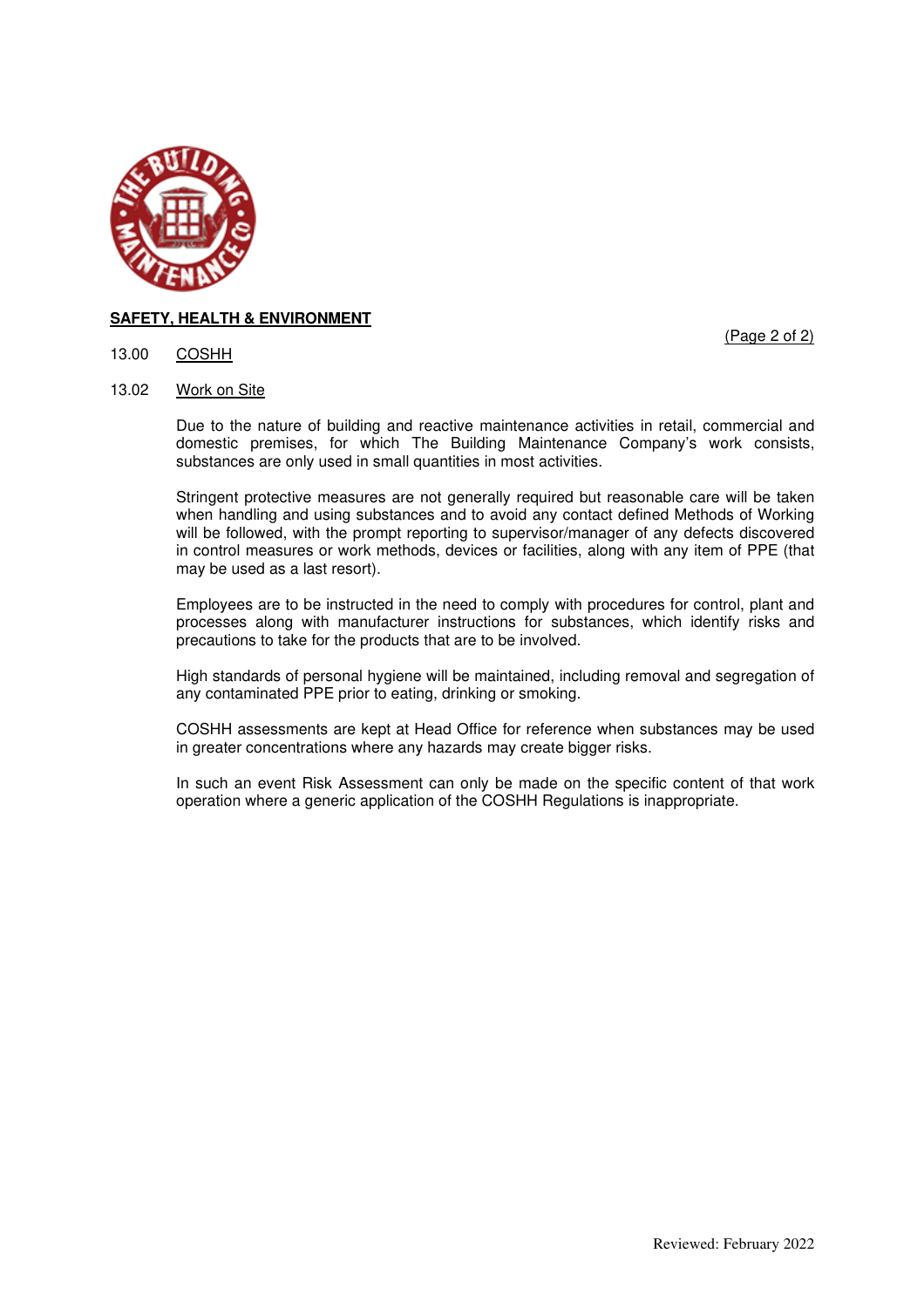

13.00 COSHH

#### 13.03 Guidance, Hazards, Precautions and Emergency First Aid (Page 1 of 3)

General Rules for Employees

 Can exposure to a substance be eliminated? Can alternative work methods reduce exposure? Can a less hazardous substance be used? If a substance has a hazard-warning label it has potential to cause harm.

SO assess ALL the risks before using it.











**Explosive** 

#### **Extremely flammable**

## Corrosive

**Oxidizing** 







**Harmful** 



**Dangerous for** the environment



**Irritant** 

#### COSHH Hazards:

There are a number of ways that contaminated substances can enter your body.

- .01 INGESTION -By touching food or drinks or smoking with dirty hands.
- .02 INHALATION -Breathing harmful dust, gases, fumes or vapours.
- .03 SKIN ABSORPTION -By entering through the skin or eyes.
- .04 SKIN PENETRATION -Through cuts, scratches and grazes

#### COSHH Control Measures

- .01 When coming into contact with hazardous substances -Always wear the correct PPE.<br>02 Know how to look after, store, use and maintain PPE correctly.
- .02 Know how to look after, store, use and maintain PPE correctly.
- Always know where washing and first aid facilities are on site.
- .04 Ensure hazardous substances are stored secure and correctly after use and not left out on site.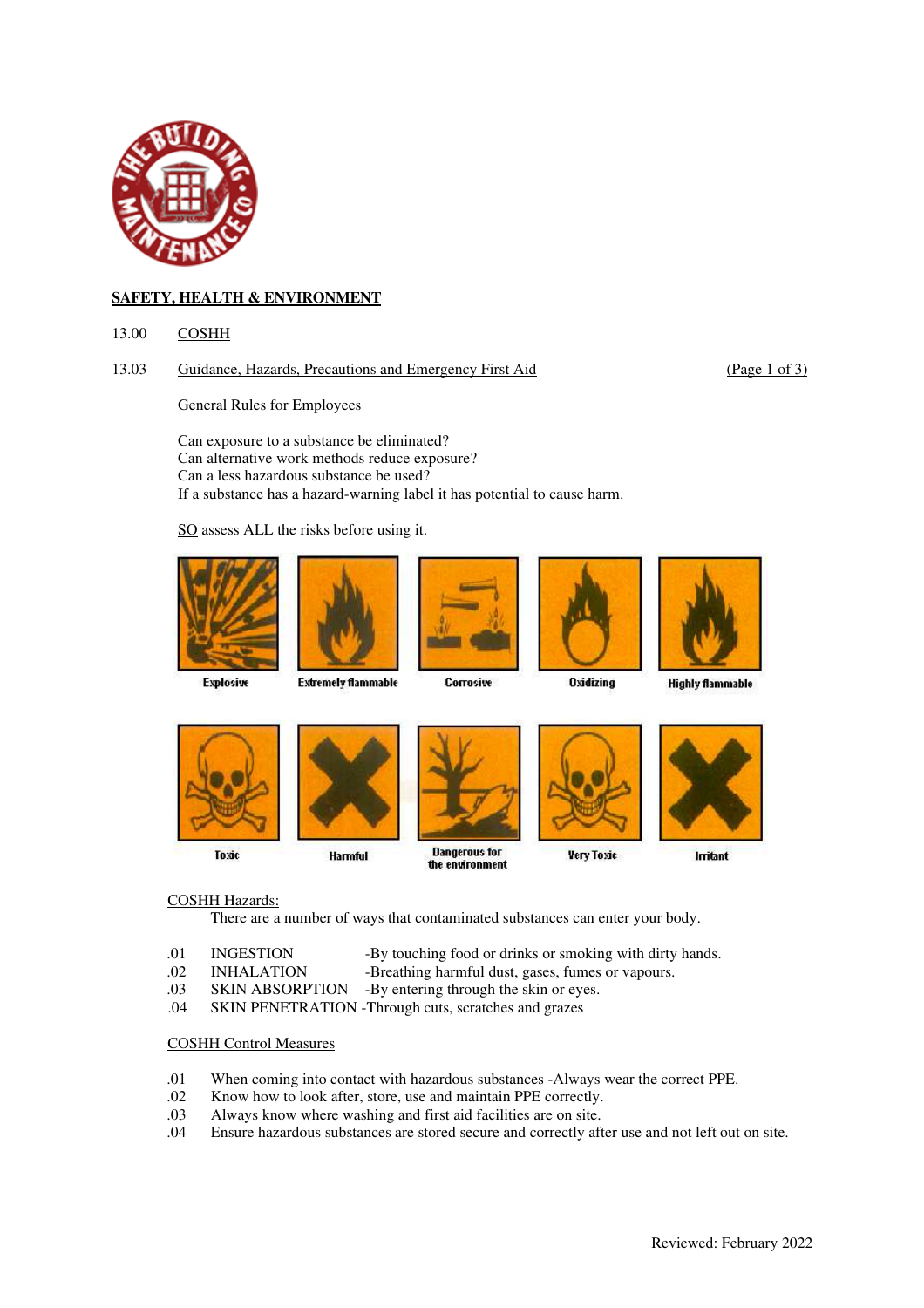

#### 13.00 COSHH

#### 13.03 Guidance, Hazards, Precautions and First Aid (Page 2 of 3)

#### Use of Substances

- .01 Make sure you check any/all hazards and risks when using new substances or processess.
- Read and fully comply with the information on the hazard data sheet and all instructions on the product label.
- .03 Do not eat, drink, or smoke when handling substances.
- .04 Do not expose other workers or third parties to fumes, dust, gas or other dangers from hazardous substances due to your work.
- .05 Always wash at the end of each shift and always before eating, drinking or smoking.

Hazards Associated with Materials and Substances

| <b>CATEGORY</b>                                                                                  | <b>TYPE OF HARM</b>              | <b>EXAMPLES OF HAZARDS</b>                                                                                                                                                                       |  |  |  |  |  |
|--------------------------------------------------------------------------------------------------|----------------------------------|--------------------------------------------------------------------------------------------------------------------------------------------------------------------------------------------------|--|--|--|--|--|
| <b>FIRE/EXPLOSION</b>                                                                            |                                  |                                                                                                                                                                                                  |  |  |  |  |  |
| Combustion                                                                                       | <b>Burns</b>                     | Timber Stack, Coal Store, Paper Store, Grease,                                                                                                                                                   |  |  |  |  |  |
|                                                                                                  |                                  | Magnesium, Straw, Plastic Foam.                                                                                                                                                                  |  |  |  |  |  |
| <b>Increased Combustion</b>                                                                      | <b>Burns</b>                     | Oxygen Enrichment                                                                                                                                                                                |  |  |  |  |  |
| Flammable Substance (inc.<br>Highly and Extremely<br>Flammable). See also<br>Explosive below.    | <b>Burns</b>                     | Petrol, Propane, Methane, Carbon Monoxide,<br>Methanol, Parrafin, Acetone, Toluene.                                                                                                              |  |  |  |  |  |
| <b>Oxidising Substance</b>                                                                       | <b>Burns</b>                     | Organic Peroxide, Potassium Permangante, Nitric<br>Acid, Explosive Material, Fireworks, Proprietary<br>Explosives, Detonators, Some Oxidising Agents,<br>Highly Flammable Gas in Confined Space. |  |  |  |  |  |
| <b>Dust Explosions</b>                                                                           | <b>Burns</b>                     | Coal Dust, Wood Dust, Aluminium Powder, Flour.                                                                                                                                                   |  |  |  |  |  |
| <b>HEALTH HAZARDS</b><br>Corrosive/Irritating<br>Materials.                                      | <b>Skin Effects</b>              | Sulphuric Acid, Caustic Soda, Man Made Mineral<br>Fibre.                                                                                                                                         |  |  |  |  |  |
| Particles                                                                                        | Lung Effects                     | Asbestos Fibres, Silica Dust, Dust Mite Faeces, Pigeon<br>Droppings, Coal Dust, Grain Dust, Wood Dust.                                                                                           |  |  |  |  |  |
| <b>Acute and Chronic Effects</b><br><b>Fumes</b><br>on Health (Local and<br>Systematic Effects). |                                  | Lead Fume, Rubber Fume, Asphalt.                                                                                                                                                                 |  |  |  |  |  |
| Vapours                                                                                          | Acute and Chronic Effects        | Acetone, 1,1,1 - Trichloroethane, Dichloromethane,                                                                                                                                               |  |  |  |  |  |
|                                                                                                  | on Health.                       | Benzene, Isocyanates.                                                                                                                                                                            |  |  |  |  |  |
| Gases                                                                                            | <b>Acute and Chronic Effects</b> | Carbon Monoxide, Hydrogen Sulphide, Carbon                                                                                                                                                       |  |  |  |  |  |
|                                                                                                  | on Health.                       | Disulphide, Sulphur Dioxide.                                                                                                                                                                     |  |  |  |  |  |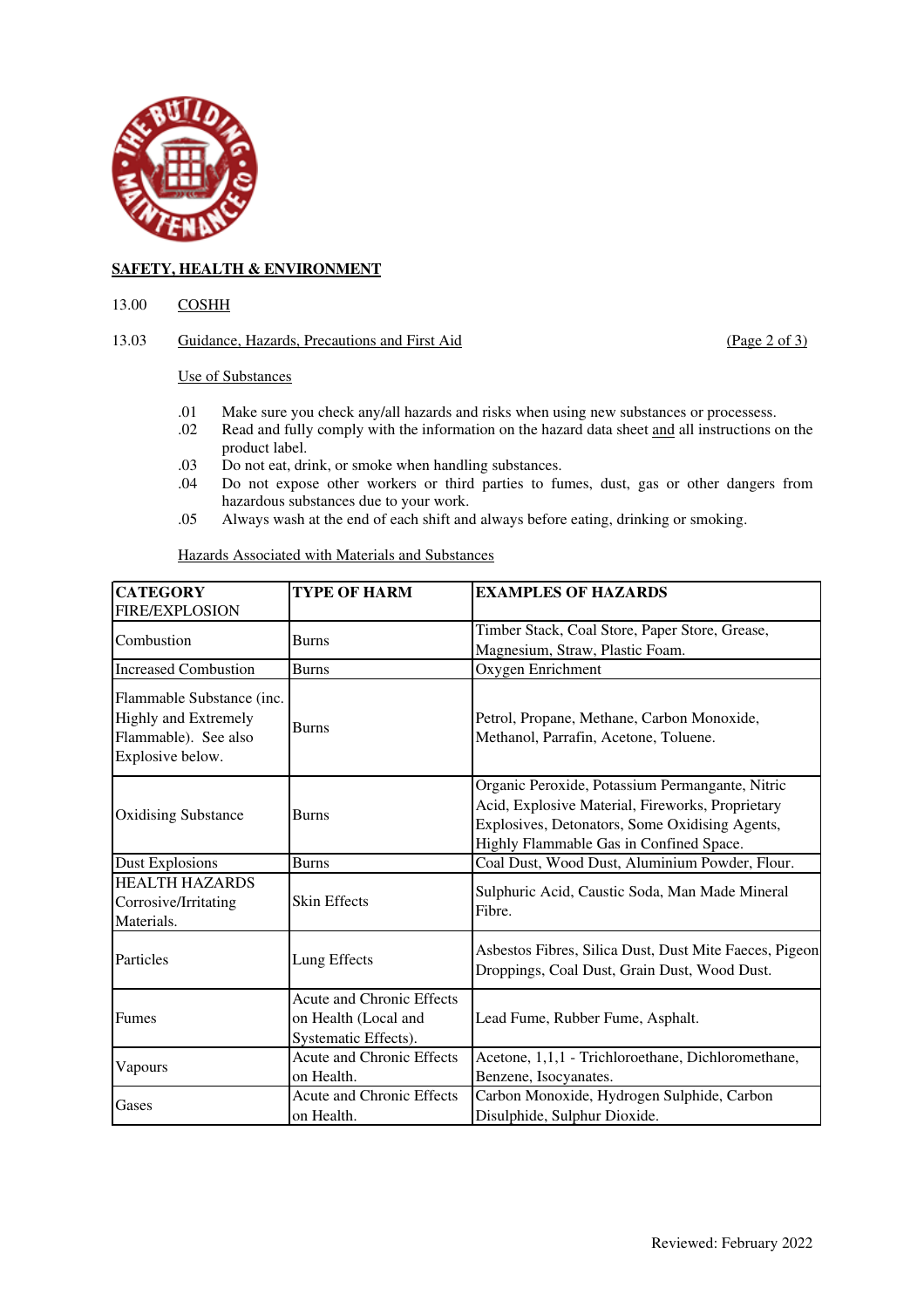

### 13.00 COSHH

## 13.03 Guidance, Hazards, Precautions and First Aid (Page 3 of 3)

| <b>CATEGORY</b>                | <b>TYPE OF HARM</b>                     | <b>EXAMPLES OF HAZARDS</b>                                            |
|--------------------------------|-----------------------------------------|-----------------------------------------------------------------------|
| <b>Mists</b>                   | Acute and Chronic Effects<br>on Health. | Oil Mist, Printing Ink, Water - Legionella.                           |
| Asphyxiants                    | Acute and Chronic Effects<br>on Health. | Nitrogen, Carbon Dioxide, Argon.                                      |
| Health Hazards by<br>Ingestion | Burns to Upper Ailmentary<br>Tract      | Toxic, Harmful, corrosive and Iriitant Liquids.                       |
|                                | Poisoning                               | All Harmful Aerosols, Polluted Water, Contaminated<br>Food and Drink. |
| Hazards by Contact             | Cuts, Abrasions                         | Swarf, Rough Timber, Concrete Blocks.                                 |
|                                | Burns, Frostbite                        | Molten Metal, Frozen Food                                             |

#### 13.03 **Emergency First Aid Measures**

- GENERAL *CODE M1* In all cases of doubt, or where symptoms persist, seek medical advice. NEVER give anything by mouth to an unconscious person.
- INHALATION *CODE M2* Remove to fresh air, keep patient warm and at rest. If the breathing is irregular or stopped administer artificial respiration. Give nothing by mouth and if unconscious place in the recovery position and seek medical advice.
- EYE CONTACT *CODE M3* Contact lenses should be removed. Irrigate copiously with clean, fresh water for at least ten minutes holding the eyelids apart and seek medical advice.
- **SKIN CONTACT** *CODE M4* Remove contaminated clothing. Wash skin thoroughly with soap and water or use proprietary skin cleaner. DO NOT use solvent or thinners.
- **INGESTION** *CODE M5* If accidentally swallowed, obtain immediate medical attention. Keep patient at rest and do not induce vomiting.

The above is not meant to be an exhaustive or definition statement of First Aid Measures but is only a list of initial precautionary steps to be taken.

**If in any doubt qualified medical advice must be sought immediately**.

**N.B. REMEMBER RIDDOR. Reporting of Injuries, Diseases and Dangerous Occurrences.**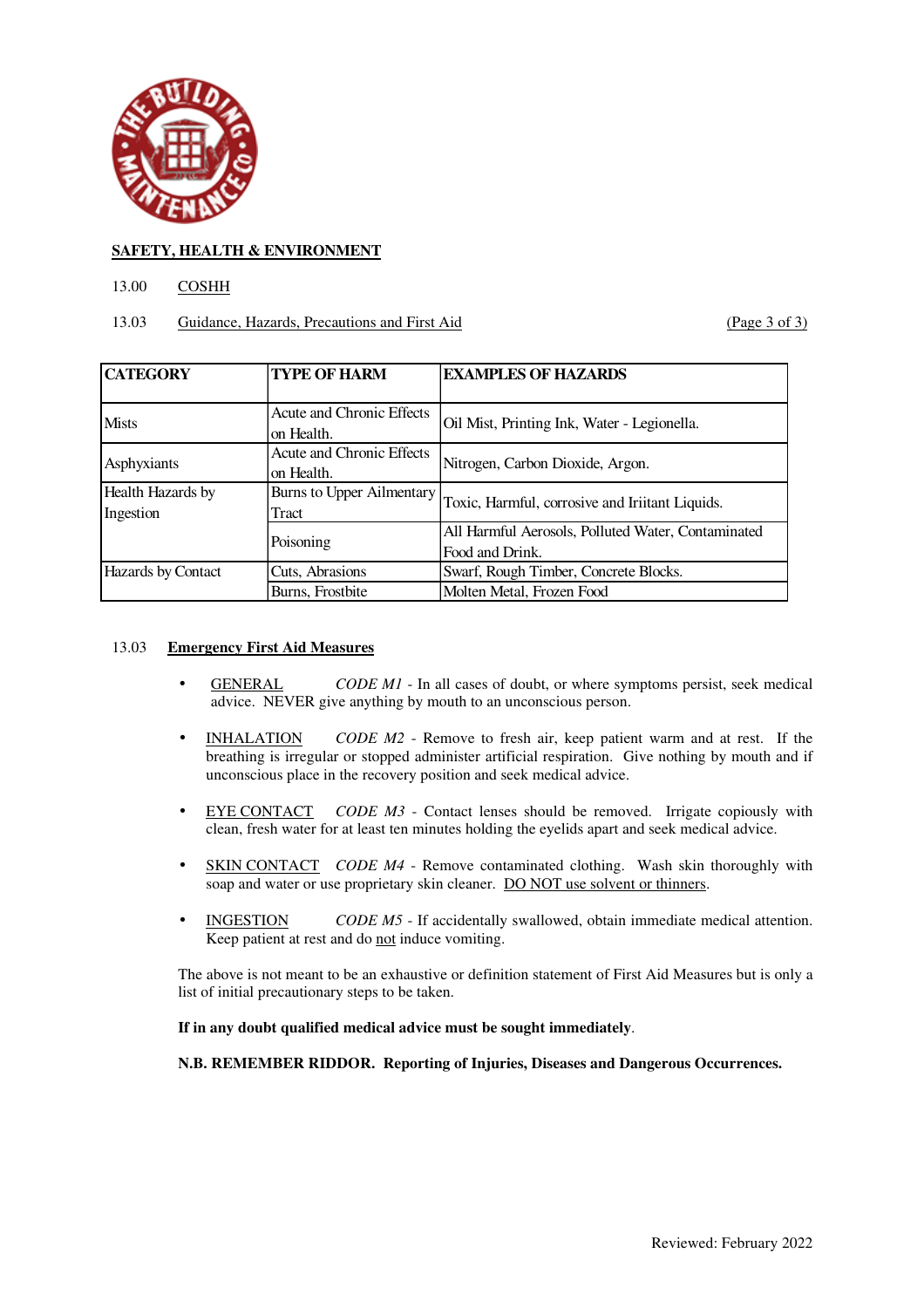

#### 13.00 COSHH

### 13.04 Fire Risks and Fire Extinguishers

#### Fire Risks

 Although very few items of stock are kept on the premises, other than for forwarding to a job/project premises, some may be classed as highly inflammable and shall only be kept in suitable containers and store areas. In the event of a local fire care should be taken to ensure that the location evacuation procedures have been complied with. Where an attempt is made to put out the fire the correct fire extinguisher shall be used to control and put out the fire but shall only be used without risk to the user or others.

#### Fire Extinguishers

Classification of Fires

- Class A Fires are those involving free burning materials, such as paper wood, fabrics and other textiles, and also plastics.
- Class B Fires involve flammable liquids and solids, such as diesel, petrol and oils (but not cooking oils), plus solid fuels such as wax.
- Class C Fires involve flammable gases, such as propane, butane and methane.
- Class D Fires involve flammable metals such as sodium, potassium and magnesium.
- Electrical Fires Fires involve electrical equipment such as switchgear or computers.
- Class F Fires are specific to cooking oils and fats.

#### Types of Extinguisher

- Water Signal Red
- Foam 95% Signal Red with 5% Pale Cream patch
- Powder 95% Signal Red with 5% French Blue patch
- Co<sup>2</sup> 95% Signal Red with 5% Black patch
- Wet Chemical 95% Signal Red with 5% Canary Yellow patch

#### Performance Characteristics of Extinguishers

- Water Suitable For use in Class A fires only.
	- Extinguishes the fire by cooling.
	- Contents: 9 litres, Duration: 70 Seconds, Range: 6 metres.

Foam - Suitable for use on Class A and B fires.

- Extinguishes the fire by smothering.
- Contents: 9 litres of foam solution, Duration: 45 Seconds, Range: 4 metres.

Powder - Suitable for use on Class A, B and C fires and fires involving electrical equipment, although it may damage the electrical equipment.

- Extinguishes the fire by interrupting the chemical reaction.
- Contents: 4.5 Kg (type B, C powder), Duration: 9 Seconds, Range 5 metres.

#### $Co<sup>2</sup>$  - Suitable for use on Class B and C fires and Fires involving electrical equipment. - Extinguishes the fire by smothering.

- Contents: 5Kg Carbon Dioxide, Duration: 26 Seconds (Very Noisy), Range: 3 metres.
- Wet Chemical Suitable for use on Class F fires and fires involving burning cooking oils or fats. The contract of the contract of the fats.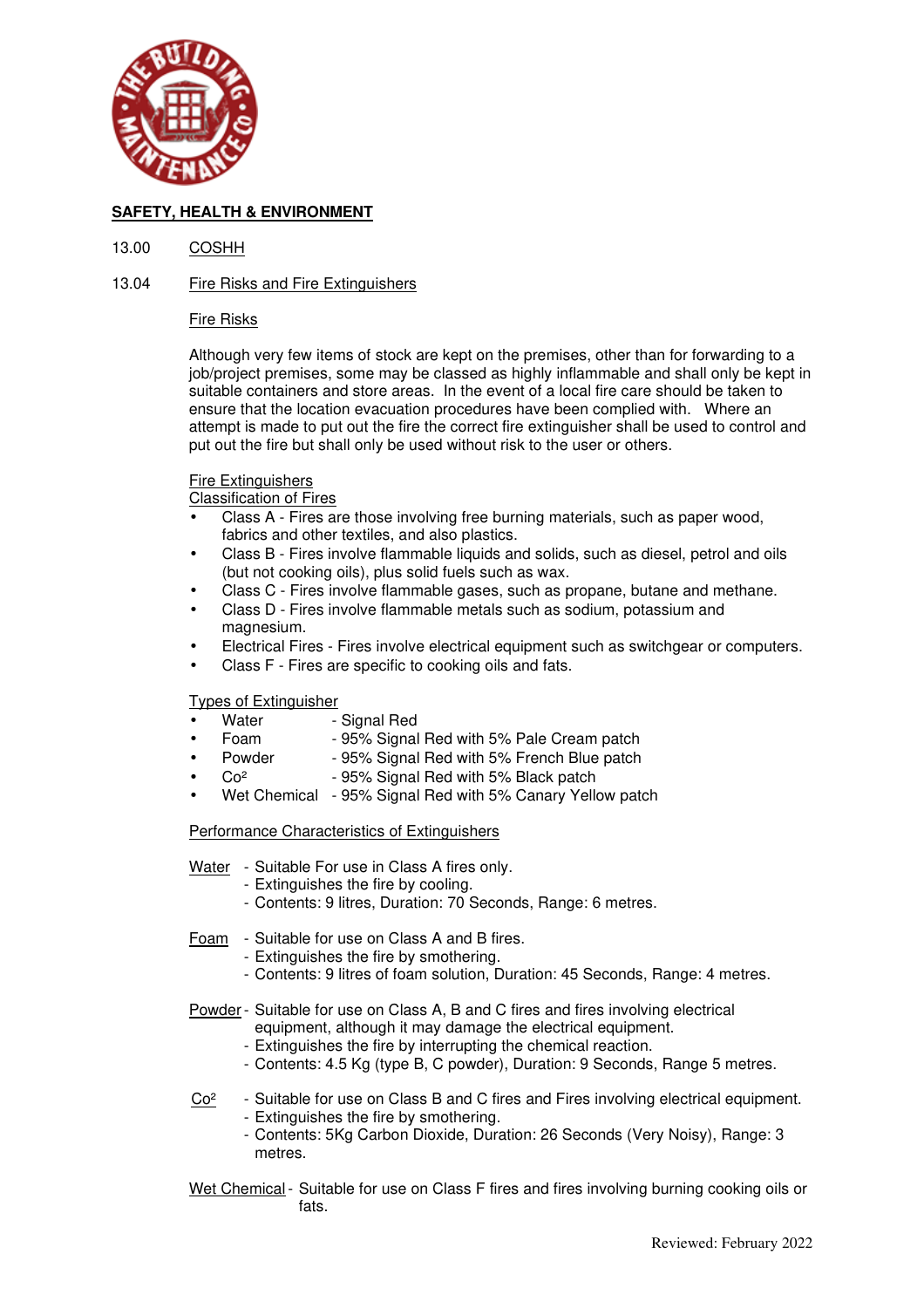## THE BUILDING MAINTENANCE COMPANY **COSHH REGULATIONS**

The Claypit, 50 Walker Road, Newcastle Upon Tyne, NE6 1BG

## SAFETY SCHEDULE LOG SHEET NO…1……



|                 |                                                         |                                   |                               |                                                                 |                    |                           |                            | <b>PROC</b> 13.05                                       |                    |                                     |
|-----------------|---------------------------------------------------------|-----------------------------------|-------------------------------|-----------------------------------------------------------------|--------------------|---------------------------|----------------------------|---------------------------------------------------------|--------------------|-------------------------------------|
| <b>ITEM NO.</b> | <b>PRODUCT</b>                                          | <b>HAZARD</b><br><b>RISK CODE</b> | <b>H/O DATA</b><br><b>REF</b> | PRODUCT USAGE                                                   | LOW<br><b>RISK</b> | <b>MED</b><br><b>RISK</b> | <b>HIGH</b><br><b>RISK</b> | SITUATION/POSSIBLE CAUSE OF PRECAUTION<br><b>HAZARD</b> | <b>CODES</b>       | <b>FIRST AID</b><br><b>MEASURES</b> |
| 1               | Hydrochloric Acid                                       | H1, H2, H3, H4                    |                               | <b>BRICK &amp; CONCRETE CLEANING</b>                            |                    |                           | $\checkmark$               | SPILLAGE, SPLASHES                                      | A, C, D            | M1, M3, M4                          |
| 2               | Sulphuric Acid 'one shot'                               | <b>BANNED FROM ALL SITES</b>      |                               |                                                                 |                    |                           | $\checkmark$               | X Not to be used                                        | <b>SPECIALISTS</b> | M1, M2, M3, M4,                     |
| 3               | Cement                                                  | H1, H2, H3, H4                    |                               | BRICKS, CONCRETE BLOCKS, ETC                                    |                    | $\checkmark$              |                            | <b>DUST IN CONFINED SPACES</b>                          | A, C/G             | M2, M4                              |
| $\overline{4}$  | Ready Mix Concrete                                      | H <sub>2</sub> , H <sub>3</sub>   |                               | <b>FOUNDATIONS, FLOORS</b>                                      |                    | $\checkmark$              |                            | SPLASHES, CONFINED SPACES                               | A, B, D            | M3, M4                              |
| 5               | Epoxy resin based products                              | H1, H2, H3                        |                               | CONCRETE, BRCKWRK, PAINTS                                       |                    | $\checkmark$              |                            | <b>CONFINED SPACES</b>                                  | A, D, F            | M3, M4                              |
| 6               | Febmix Additives                                        | H1, H3                            |                               | <b>MORTARS</b>                                                  |                    | $\checkmark$              |                            | CONFINED SPACES/SPLASHES                                | $\mathbf{A}$       | M <sub>4</sub>                      |
| $\tau$          | Asbestos                                                | H1,H4                             |                               | PRODUCT BANNED, NO WORK<br>ALLOWED ON OLD OR NEW                |                    |                           | $\checkmark$               | X Not to be Disturbed                                   | <b>SPECIALISTS</b> | M1, M2, M4, M5                      |
| 8               | Supalux                                                 | H1, H2, H3                        |                               | INSULATION, FIRE PROTECTION, WALL<br><b>CLADDING AND LINING</b> |                    | $\checkmark$              |                            | <b>DUST IN CONFINED SPACES</b>                          | A, D, C/G          | M2, M3, M4                          |
| 9               | <b>Fibrous Plastics</b>                                 | H1, H2, H3,<br>H <sub>4</sub>     |                               | <b>WALLS AND CEILINGS</b>                                       |                    | $\checkmark$              |                            | <b>DUST SKIN &amp; EYE CONTACT</b>                      | D, C/G, A          | M3, M4, M5                          |
| 10              | Plaserboard                                             | H1, H4                            |                               | <b>WALLS AND CEILINGS</b>                                       |                    | $\checkmark$              |                            | <b>DUST SKIN &amp; EYE CONTACT</b>                      | A, D, C/G          | M3, M4, M5                          |
| 11              | <b>Gypsum Plaster</b>                                   | H1, H4                            |                               | <b>GENERAL USAGE</b>                                            |                    | $\checkmark$              |                            | <b>DUST SKIN &amp; EYE CONTACT</b>                      | A, D, C/G          | M3, M4, M5                          |
| 12              | <b>Wood/Timber Preservative Products</b>                | H1, H2, H3,<br>H <sub>4</sub>     |                               | TIMBER PRESERVATION AND PEST<br><b>CONTROL</b>                  |                    |                           | $\checkmark$               | CONFINED SPACES/SPLASHES                                | A, D, F, G         | M1, M2, M3, M4                      |
| 13              | Bricks, Blocks                                          | H3                                |                               | <b>GENERAL USAGE</b>                                            | $\checkmark$       |                           |                            | <b>HANDLING</b>                                         | $\mathbf{A}$       | M <sub>4</sub>                      |
| 14              | General (Domestic) Paints                               | H1, H2, H3,<br>H <sub>4</sub>     | B9/01/02/03                   | <b>GENERAL USAGE</b>                                            | $\checkmark$       |                           |                            | <b>CONFINED SPACES</b>                                  | D, C/G             | M2                                  |
| 15              | Specialists: Primer, Allumium                           | H1, H3                            | B9/01/02/03                   | SPECIAL SURFACES, STEELWORKS                                    |                    | $\checkmark$              |                            | <b>CONFINED SPACES/SPLASHES</b>                         | A, D, C            | M1, M2, M3, M4                      |
| 16              | Cellulose Paint, Thinners, Synthetic<br>Paint, Cleaners | H1, H3                            | B9/01/02/03                   | <b>WALLS, FLOORS</b>                                            |                    | $\checkmark$              |                            | CONFINED SPACES/SPLASHES                                | A, D, C            | M1, M2, M3, M4                      |
| 17              | Substances containing<br>TRICHLOTRETHANE                | <b>BANNED FROM ALL SITES</b>      |                               |                                                                 |                    |                           | $\checkmark$               | X Not to be used                                        |                    |                                     |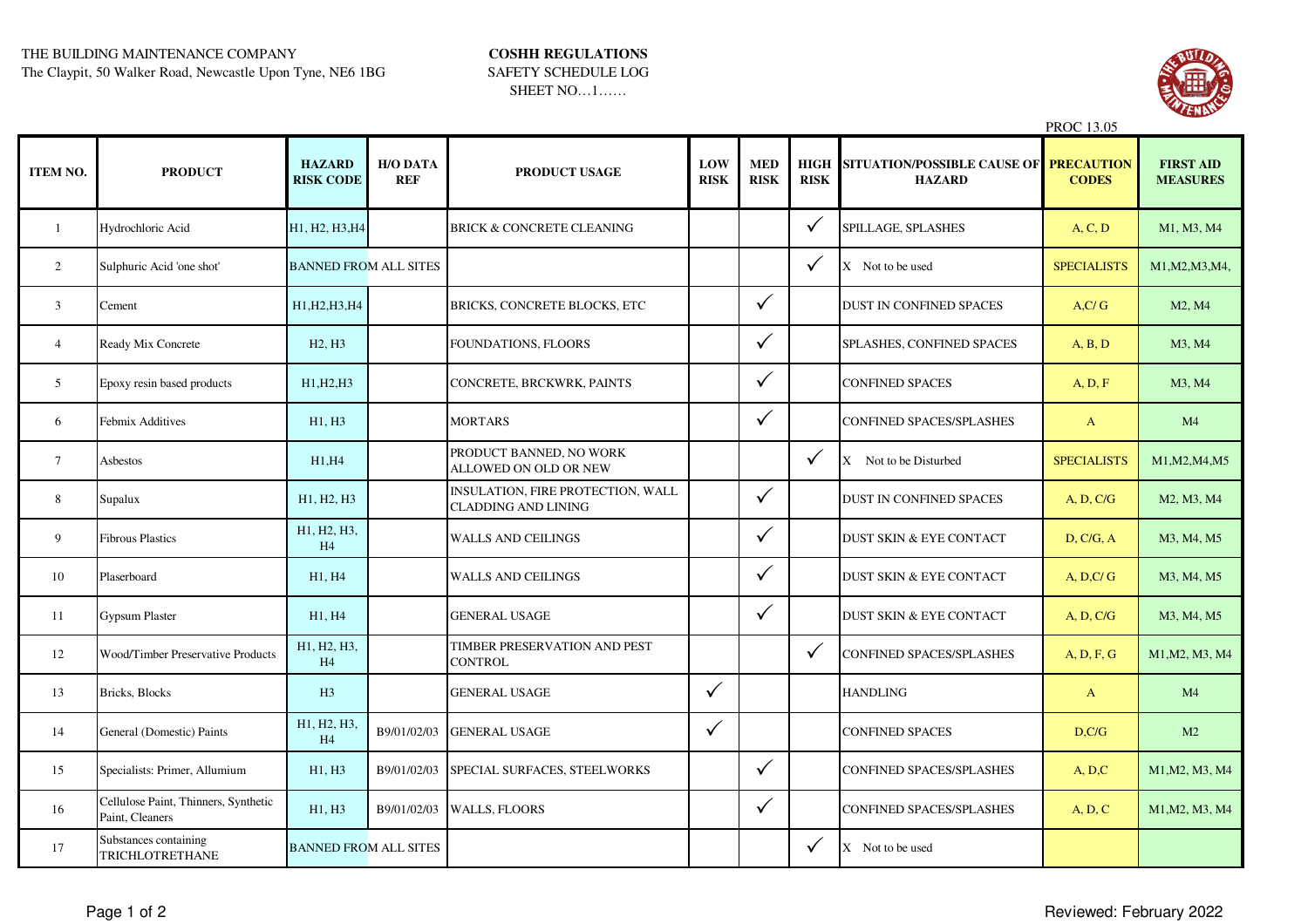## THE BUILDING MAINTENANCE COMPANY **COSHH REGULATIONS**

The Claypit, 50 Walker Road, Newcastle Upon Tyne, NE6 1BG

## SAFETY SCHEDULE LOG SHEET NO…1……



|                 |                                               |                                   |                               |                                  |                    |                           |                            |                                                         | <b>PROC 13.05</b> |                                     |
|-----------------|-----------------------------------------------|-----------------------------------|-------------------------------|----------------------------------|--------------------|---------------------------|----------------------------|---------------------------------------------------------|-------------------|-------------------------------------|
| <b>ITEM NO.</b> | <b>PRODUCT</b>                                | <b>HAZARD</b><br><b>RISK CODE</b> | <b>H/O DATA</b><br><b>REF</b> | PRODUCT USAGE                    | LOW<br><b>RISK</b> | <b>MED</b><br><b>RISK</b> | <b>HIGH</b><br><b>RISK</b> | SITUATION/POSSIBLE CAUSE OF PRECAUTION<br><b>HAZARD</b> | <b>CODES</b>      | <b>FIRST AID</b><br><b>MEASURES</b> |
| 18              | Carbon TETROCHLORIDE                          | <b>BANNED FROM ALL SITES</b>      |                               |                                  |                    |                           | $\checkmark$               | X Not to be used                                        |                   |                                     |
| 19              | POLY-CHLORINATED BI<br><b>PHENALS</b>         | <b>BANNED FROM ALL SITES</b>      |                               |                                  |                    |                           | $\checkmark$               | X Not to be used                                        |                   |                                     |
| 20              | Benzine                                       | <b>BANNED FROM ALL SITES</b>      |                               |                                  |                    |                           | $\checkmark$               | X Not to be used                                        |                   |                                     |
| 21              | <b>Coated Roadstone Materials</b>             | H <sub>2</sub> , H <sub>3</sub>   |                               | <b>EXTERNAL WORKS</b>            |                    | $\checkmark$              |                            | SPLASHES, EYE & SKIN CONTACT                            | A, D              | M3, M4                              |
| 22              | Limestone Aggregates                          | H1, H2                            |                               | EXTERNAL WORKS, GENERIC USAGE    |                    | $\checkmark$              |                            | <b>DUST IN CONFINED SPACES</b>                          | A, C/G            | M2                                  |
| 23              | Woodwork Generally (Including<br>MDF)         | H1, H2                            |                               | JOINERY, SMALL REPAIRS           |                    | ✓                         |                            | <b>EYES</b>                                             | D, C/G, A         | M2,M3                               |
| 24              | Pneumatic Breakers (Plant)                    | H1, H2                            |                               | EXTERNAL WORKS, GENERIC USAGE    |                    | ✓                         |                            | FRAGMENTS FLYING, FEET, DUST                            | A, D, C/G, H      | M2, M3, M5                          |
| 25              | Pre-coated mineral fibre board                | H1, H2, H3,<br>H <sub>4</sub>     | <b>BTTE 1932</b><br>N/A/1     | <b>FIRESTOPPING</b>              |                    | ✓                         |                            | DUST, CONFINED SPACES,<br><b>WORKING OVERHEAD</b>       | D, A, C/G         | M2, M3, M4, M5                      |
| 26              | <b>Bonded Vermiculate</b>                     | H1, H2, H3,<br>H <sub>4</sub>     |                               | FIRESTOPPING, SEE NOTES AS ABOVE |                    | $\checkmark$              |                            | DUST, CONFINED SPACES,<br><b>WORKING OVERHEAD</b>       | D, A, G           | M2, M3, M4,                         |
| 27              | Gases/Vapours etc                             | H1, H2, H3,<br>H <sub>4</sub>     |                               | <b>VARIOUS</b>                   |                    |                           | $\checkmark$               | DANGER IN CONFINED AREAS,<br><b>DUCTS ETC</b>           | $\mathbf C$       | M1, M2, M5                          |
| 28              | Bitumen based paint & Damp sealant            | H1, H2, H3                        | HO B9/05                      | <b>DAMP PROOFING</b>             |                    | $\checkmark$              |                            | SPLASHES, CONFINED AREAS,<br>SPILLAGE ETC               | A, B, C, D, E     | M2, M3, M4,                         |
| 29              | Plumbing Solder                               | H1, H2, H3                        | HO B9/06                      | PIPEWORK INSTALLATIONS           |                    | ✓                         |                            | SPLASHES, CONFINED SPACES,<br><b>BURNS</b>              | A, D, E           | M2, M3, M4,                         |
| 30              | Corrosion Proofer Scale Inhibitor<br>(Fernox) | H3                                | HO B9/07                      | <b>DOMESTIC PLUMBING SYSTEMS</b> |                    |                           | $\checkmark$               | PROLONGED SKIN CONTACT<br><b>SPLASHES</b>               | A, D              | M2 M3 M4                            |

| <b>HAZARD RISK CODES</b> | <b>PRECAUTION CODES</b> |                        |                        | <b>FIRST AID MEASURES - SECTION 13.03 REFERS</b> |
|--------------------------|-------------------------|------------------------|------------------------|--------------------------------------------------|
| <b>H1 INHALATION</b>     | A RUBBER GLOVES         | E DISPOSABLE OVERALLS  | M <sub>1</sub> GENERAL | <b>M5 INGESTION</b>                              |
| H <sub>2</sub> EYE       | <b>B RUBBER BOOTS</b>   | <b>F BARRIER CREAM</b> | <b>M2 INHALATION</b>   |                                                  |
| H3 SKIN                  | <b>C RESPIRATORS</b>    | <b>G DUST MASKS</b>    | <b>M3 EYE CONTACT</b>  |                                                  |
| <b>H4 INGESTION</b>      | <b>DEYE PROTECTION</b>  | <b>H EAR DEFENDERS</b> | <b>M4 SKIN CONTACT</b> |                                                  |